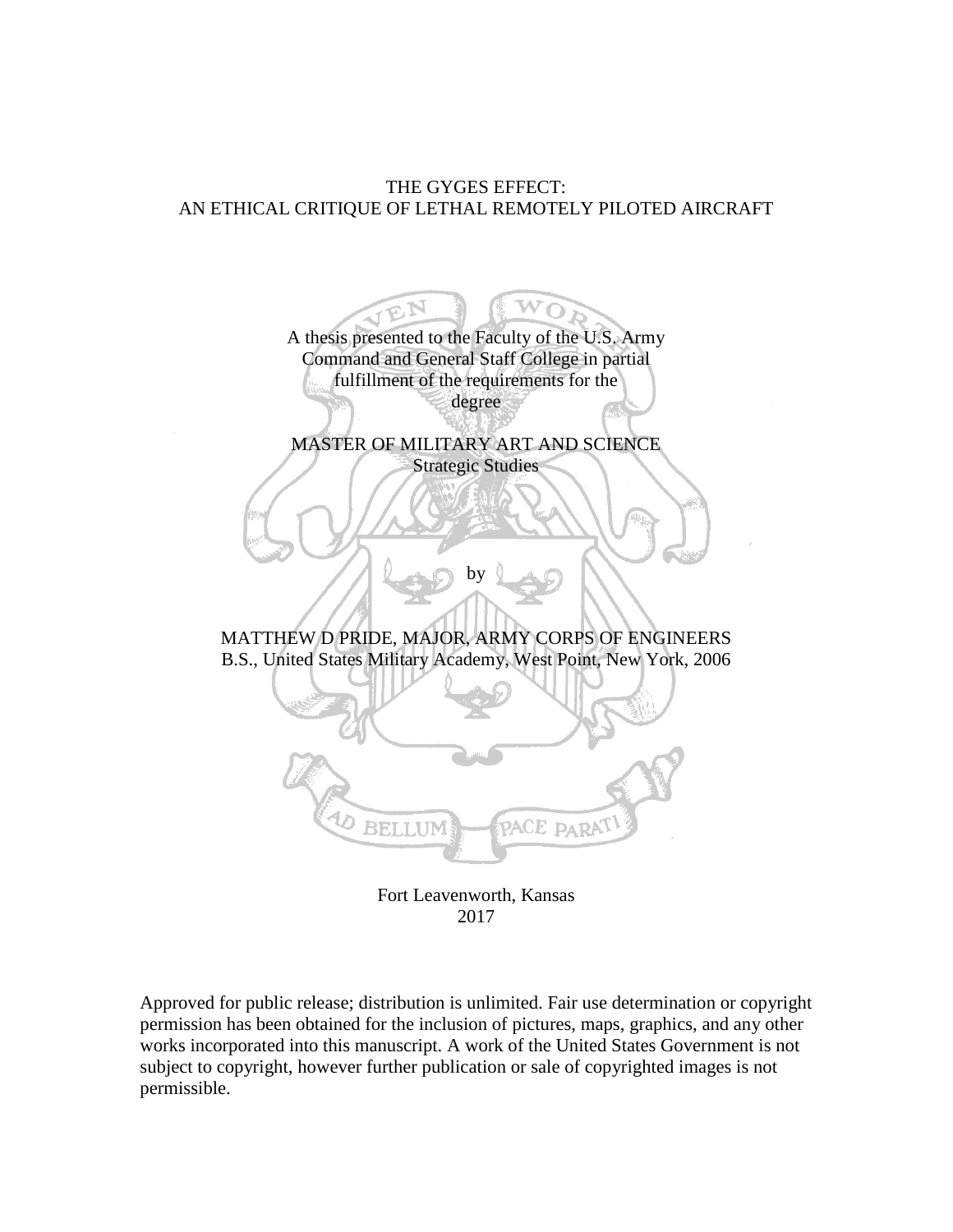|                                                                                                                                                                                                                                                                                                                                                                                                                                                                                                                                                                                                                                                                                                                                                                                                                                                                                                                                                | <b>REPORT DOCUMENTATION PAGE</b>                                                                           | Form Approved                                    |  |  |  |
|------------------------------------------------------------------------------------------------------------------------------------------------------------------------------------------------------------------------------------------------------------------------------------------------------------------------------------------------------------------------------------------------------------------------------------------------------------------------------------------------------------------------------------------------------------------------------------------------------------------------------------------------------------------------------------------------------------------------------------------------------------------------------------------------------------------------------------------------------------------------------------------------------------------------------------------------|------------------------------------------------------------------------------------------------------------|--------------------------------------------------|--|--|--|
|                                                                                                                                                                                                                                                                                                                                                                                                                                                                                                                                                                                                                                                                                                                                                                                                                                                                                                                                                |                                                                                                            | OMB No. 0704-0188                                |  |  |  |
| Public reporting burden for this collection of information is estimated to average 1 hour per response, including the time for reviewing instructions, searching existing data<br>sources, gathering and maintaining the data needed, and completing and reviewing this collection of information. Send comments regarding this burden estimate or any other<br>aspect of this collection of information, including suggestions for reducing this burden to Department of Defense, Washington Headquarters Services, Directorate for<br>Information Operations and Reports (0704-0188), 1215 Jefferson Davis Highway, Suite 1204, Arlington, VA 22202-4302. Respondents should be aware that notwithstanding<br>any other provision of law, no person shall be subject to any penalty for failing to comply with a collection of information if it does not display a currently valid OMB control number. PLEASE DO NOT RETURN YOUR FORM TO TH |                                                                                                            |                                                  |  |  |  |
| 1. REPORT DATE (DD-MM-YYYY)                                                                                                                                                                                                                                                                                                                                                                                                                                                                                                                                                                                                                                                                                                                                                                                                                                                                                                                    | 2. REPORT TYPE                                                                                             | 3. DATES COVERED (From - To)                     |  |  |  |
| 09-06-2017                                                                                                                                                                                                                                                                                                                                                                                                                                                                                                                                                                                                                                                                                                                                                                                                                                                                                                                                     | Master's Thesis                                                                                            | AUG 2016 - JUNE 2017                             |  |  |  |
| <b>4. TITLE AND SUBTITLE</b>                                                                                                                                                                                                                                                                                                                                                                                                                                                                                                                                                                                                                                                                                                                                                                                                                                                                                                                   |                                                                                                            | <b>5a. CONTRACT NUMBER</b>                       |  |  |  |
|                                                                                                                                                                                                                                                                                                                                                                                                                                                                                                                                                                                                                                                                                                                                                                                                                                                                                                                                                |                                                                                                            |                                                  |  |  |  |
| The Gyges Effect: An Ethical Critique of Lethal Remotely                                                                                                                                                                                                                                                                                                                                                                                                                                                                                                                                                                                                                                                                                                                                                                                                                                                                                       | <b>5b. GRANT NUMBER</b>                                                                                    |                                                  |  |  |  |
| <b>Piloted Aircraft</b>                                                                                                                                                                                                                                                                                                                                                                                                                                                                                                                                                                                                                                                                                                                                                                                                                                                                                                                        | <b>5c. PROGRAM ELEMENT NUMBER</b>                                                                          |                                                  |  |  |  |
| 6. AUTHOR(S)                                                                                                                                                                                                                                                                                                                                                                                                                                                                                                                                                                                                                                                                                                                                                                                                                                                                                                                                   |                                                                                                            | <b>5d. PROJECT NUMBER</b>                        |  |  |  |
| Matthew D. Pride, Major, U.S. Army                                                                                                                                                                                                                                                                                                                                                                                                                                                                                                                                                                                                                                                                                                                                                                                                                                                                                                             |                                                                                                            | <b>5e. TASK NUMBER</b>                           |  |  |  |
|                                                                                                                                                                                                                                                                                                                                                                                                                                                                                                                                                                                                                                                                                                                                                                                                                                                                                                                                                |                                                                                                            | <b>5f. WORK UNIT NUMBER</b>                      |  |  |  |
| 7. PERFORMING ORGANIZATION NAME(S) AND ADDRESS(ES)<br>U.S. Army Command and General Staff College<br><b>ATTN: ATZL-SWD-GD</b><br>Fort Leavenworth, KS 66027-2301                                                                                                                                                                                                                                                                                                                                                                                                                                                                                                                                                                                                                                                                                                                                                                               | <b>8. PERFORMING ORG REPORT</b><br><b>NUMBER</b>                                                           |                                                  |  |  |  |
| 9. SPONSORING / MONITORING AGENCY NAME(S) AND ADDRESS(ES)                                                                                                                                                                                                                                                                                                                                                                                                                                                                                                                                                                                                                                                                                                                                                                                                                                                                                      |                                                                                                            | <b>10. SPONSOR/MONITOR'S</b>                     |  |  |  |
|                                                                                                                                                                                                                                                                                                                                                                                                                                                                                                                                                                                                                                                                                                                                                                                                                                                                                                                                                | <b>ACRONYM(S)</b>                                                                                          |                                                  |  |  |  |
|                                                                                                                                                                                                                                                                                                                                                                                                                                                                                                                                                                                                                                                                                                                                                                                                                                                                                                                                                |                                                                                                            | 11. SPONSOR/MONITOR'S REPORT<br><b>NUMBER(S)</b> |  |  |  |
| <b>12. DISTRIBUTION / AVAILABILITY STATEMENT</b>                                                                                                                                                                                                                                                                                                                                                                                                                                                                                                                                                                                                                                                                                                                                                                                                                                                                                               |                                                                                                            |                                                  |  |  |  |
| Approved for Public Release; Distribution is Unlimited                                                                                                                                                                                                                                                                                                                                                                                                                                                                                                                                                                                                                                                                                                                                                                                                                                                                                         |                                                                                                            |                                                  |  |  |  |
| <b>13. SUPPLEMENTARY NOTES</b>                                                                                                                                                                                                                                                                                                                                                                                                                                                                                                                                                                                                                                                                                                                                                                                                                                                                                                                 |                                                                                                            |                                                  |  |  |  |
|                                                                                                                                                                                                                                                                                                                                                                                                                                                                                                                                                                                                                                                                                                                                                                                                                                                                                                                                                |                                                                                                            |                                                  |  |  |  |
| <b>14. ABSTRACT</b>                                                                                                                                                                                                                                                                                                                                                                                                                                                                                                                                                                                                                                                                                                                                                                                                                                                                                                                            |                                                                                                            |                                                  |  |  |  |
|                                                                                                                                                                                                                                                                                                                                                                                                                                                                                                                                                                                                                                                                                                                                                                                                                                                                                                                                                |                                                                                                            |                                                  |  |  |  |
|                                                                                                                                                                                                                                                                                                                                                                                                                                                                                                                                                                                                                                                                                                                                                                                                                                                                                                                                                | The U.S. Army pledges to defend the country against all enemies, foreign and domestic, in a manner         |                                                  |  |  |  |
| that upholds national values. One such way recent presidential administrations make good on their                                                                                                                                                                                                                                                                                                                                                                                                                                                                                                                                                                                                                                                                                                                                                                                                                                              |                                                                                                            |                                                  |  |  |  |
| pledge to protect the American people is by authorizing military strikes using the Remotely Piloted                                                                                                                                                                                                                                                                                                                                                                                                                                                                                                                                                                                                                                                                                                                                                                                                                                            |                                                                                                            |                                                  |  |  |  |
|                                                                                                                                                                                                                                                                                                                                                                                                                                                                                                                                                                                                                                                                                                                                                                                                                                                                                                                                                | Aircrafts (RPA). If RPA do act as a political deposit on the sacred oath sworn by our leaders to protect   |                                                  |  |  |  |
|                                                                                                                                                                                                                                                                                                                                                                                                                                                                                                                                                                                                                                                                                                                                                                                                                                                                                                                                                | and defend the constitution, does the policy likewise uphold the traditional norms associated with justice |                                                  |  |  |  |
| in war (jus in bello)? In other words, does the U.S. Government violate jus in bello in its use of RPA to                                                                                                                                                                                                                                                                                                                                                                                                                                                                                                                                                                                                                                                                                                                                                                                                                                      |                                                                                                            |                                                  |  |  |  |
| conduct military strikes? To examine this question further, it is necessary to explore three broad areas.                                                                                                                                                                                                                                                                                                                                                                                                                                                                                                                                                                                                                                                                                                                                                                                                                                      |                                                                                                            |                                                  |  |  |  |
| The first, and most substantial, is the moral basis for justifiable military action. The second area is legal                                                                                                                                                                                                                                                                                                                                                                                                                                                                                                                                                                                                                                                                                                                                                                                                                                  |                                                                                                            |                                                  |  |  |  |
|                                                                                                                                                                                                                                                                                                                                                                                                                                                                                                                                                                                                                                                                                                                                                                                                                                                                                                                                                |                                                                                                            |                                                  |  |  |  |

precedence for RPA strikes. The final area deals in the consequences of such action within today's operational environment (OE) and the effects it has on the future of warfare. This thesis critiques the morality, legality, and military ethics of the United States' RPA Policy.

# **15. SUBJECT TERMS**

Military Ethics, Just War, *Jus in bello*, Remotely Piloted Aircraft, Drones

| UNCLASSIFIED (U) | I 16. SECURITY CLASSIFICATION OF: I |                     | <b>17. LIMITATION 18. NUMBER</b><br>OF ABSTRACT | <b>LOF PAGES</b> | <b>19a. NAME OF RESPONSIBLE PERSON</b> |
|------------------|-------------------------------------|---------------------|-------------------------------------------------|------------------|----------------------------------------|
|                  | l a. REPORT   b. ABSTRACT           | <b>C. THIS PAGE</b> |                                                 |                  | 19b. PHONE NUMBER (include area code)  |
|                  |                                     |                     |                                                 | 124              |                                        |

**Standard Form 298 (Rev. 8-98) Prescribed by ANSI Std. Z39.18**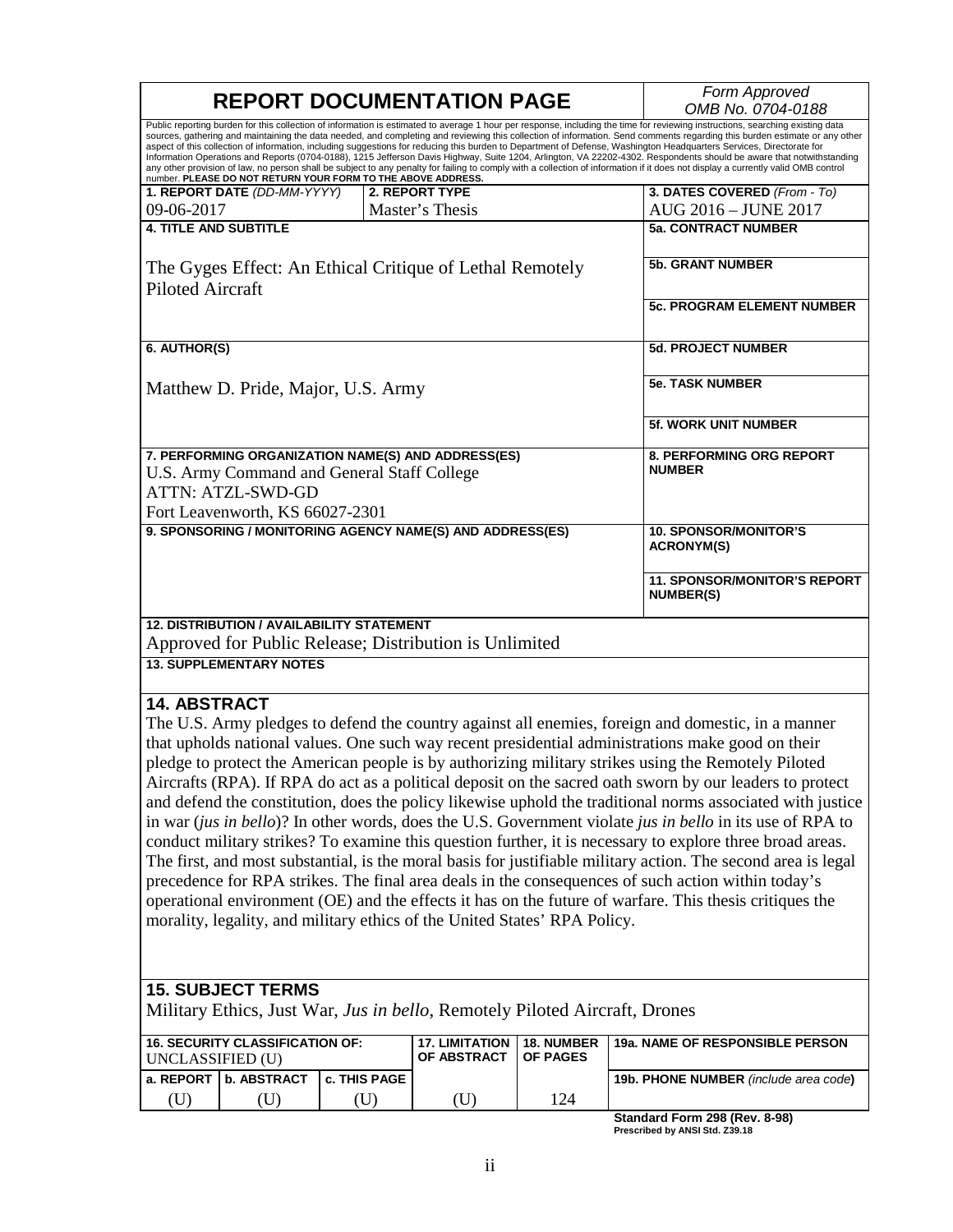# MASTER OF MILITARY ART AND SCIENCE THESIS APPROVAL PAGE

Name of Candidate: MAJ Matthew D Pride

Thesis Title: The Gyges Effect: An Ethical Critique of Lethal Remotely Piloted Aircraft

Approved by:

, Thesis Committee Chair

Jack D. Kem, Ph.D.

**Member**, Member LTC David J. Rapone, M.A

, Member

Matthew J. Bonnot, M.A.

Accepted this 9th day of June 2017 by:

, Director, Graduate Degree Programs Prisco R. Hernandez, Ph.D.

The opinions and conclusions expressed herein are those of the student author and do not necessarily represent the views of the U.S. Army Command and General Staff College or any other governmental agency. (References to this study should include the foregoing statement.)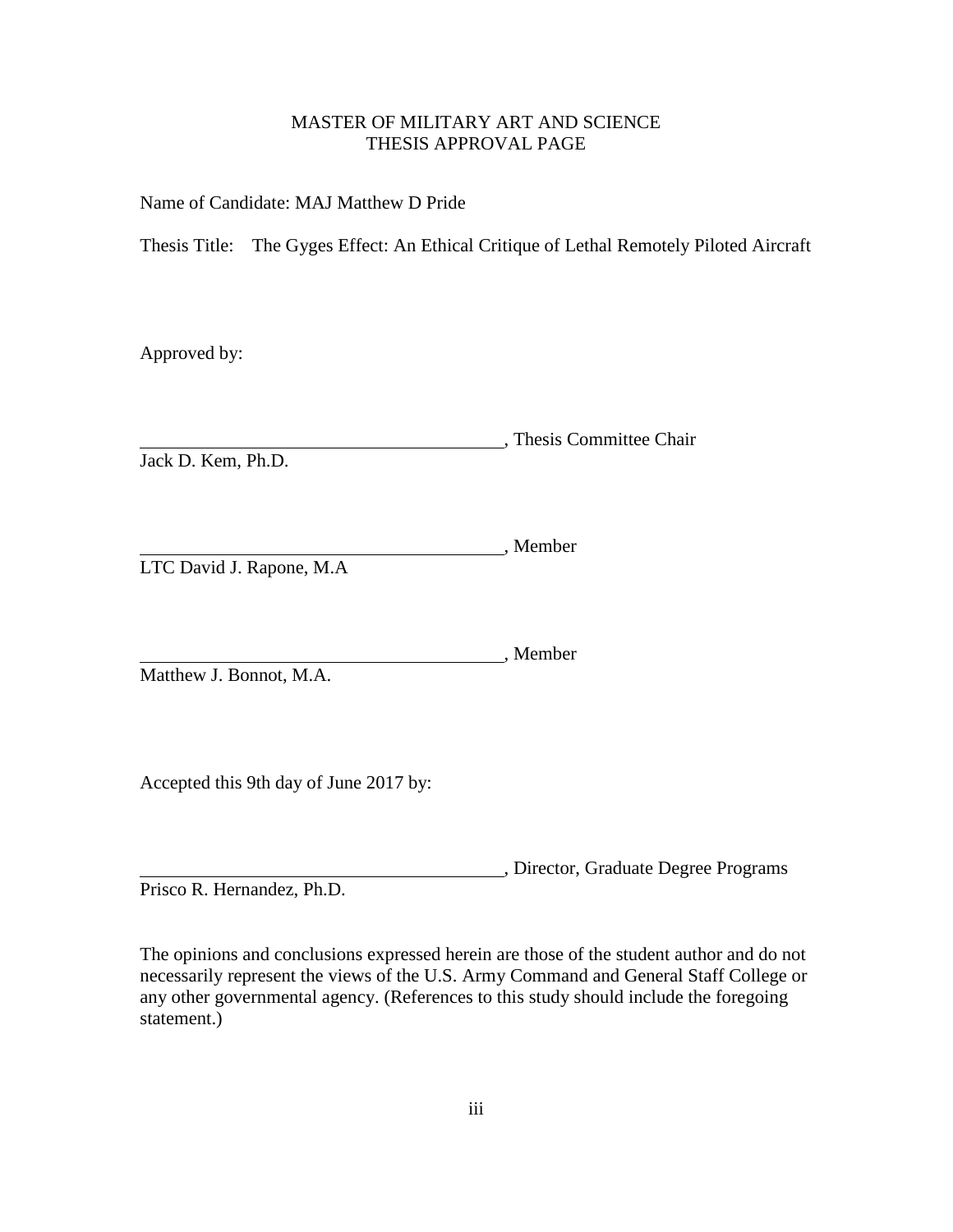## ABSTRACT

# THE GYGES EFFECT: AN ETHICAL CRITIQUE OF LETHAL REMOTELY PILOTED AIRCRAFT, MAJ Matthew D. Pride, 124 pages.

The U.S. Army pledges to defend the country against all enemies, foreign and domestic, in a manner that upholds national values. One such way recent presidential administrations make good on their pledge to protect the American people is by authorizing military strikes using the Remotely Piloted Aircrafts (RPA). If RPA do act as a political deposit on the sacred oath sworn by our leaders to protect and defend the constitution, does the policy likewise uphold the traditional norms associated with justice in war (*jus in bello*)? In other words, does the U.S. Government violate *jus in bello* in its use of RPA to conduct military strikes? To examine this question further, it is necessary to explore three broad areas. The first, and most substantial, is the moral basis for justifiable military action. The second area is legal precedence for RPA strikes. The final area deals in the consequences of such action within today's operational environment (OE) and the effects it has on the future of warfare. This thesis critiques the morality, legality, and military ethics of the United States' RPA Policy.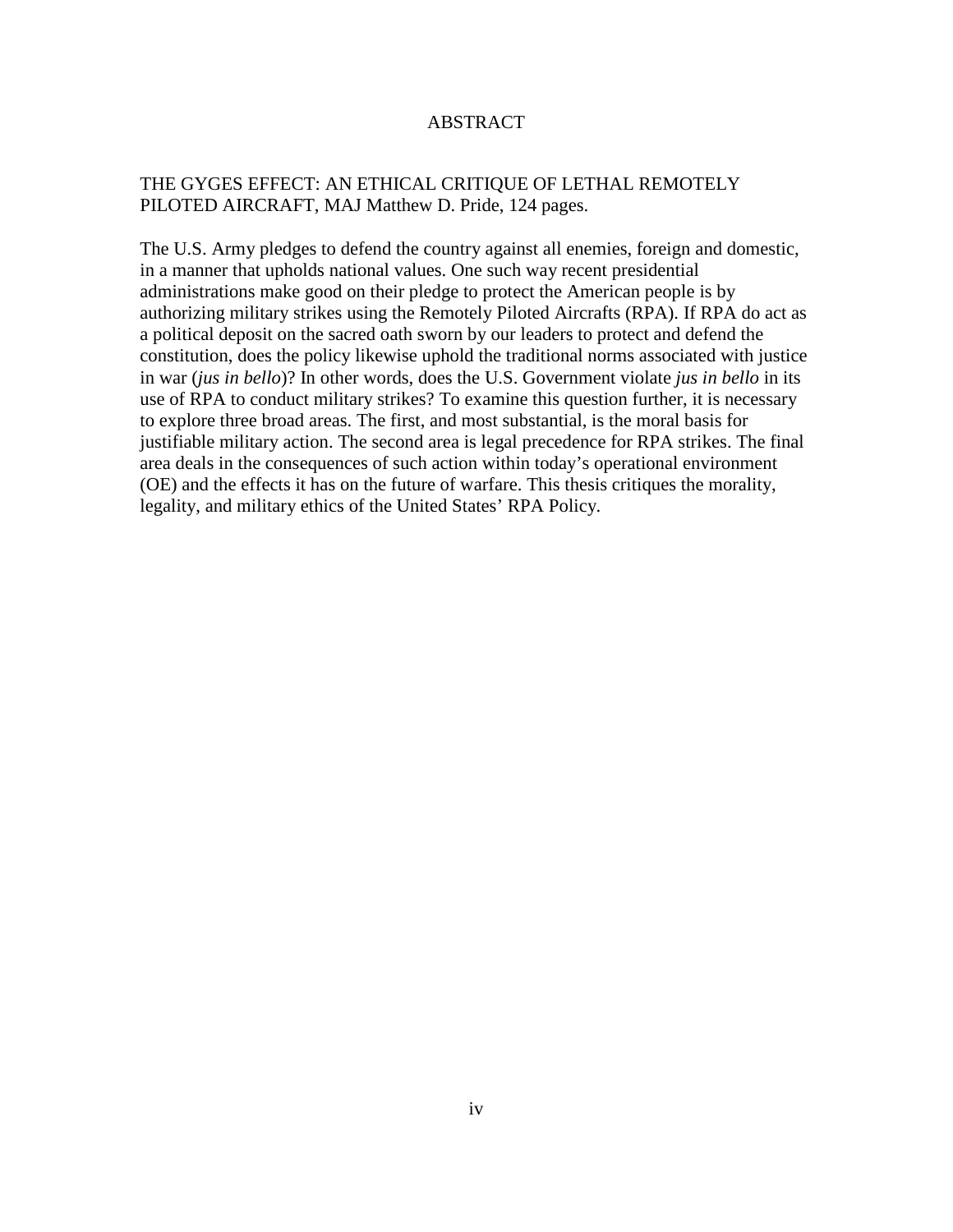#### ACKNOWLEDGMENTS

Every few years, I receive an opportunity to recognize individuals who had an impact on me during my tenure at different assignments. Usually the opportunity manifests as an awards ceremony or a hail-and-farewell—those who served will be familiar with these functions. My remarks are always spontaneous at these events. On two earlier occasions—once in 2010 and a second occasion in 2013—I had an opportunity to give a speech at my change-of-command ceremonies. Those addresses now exist only as buried files on my private computer, heard only once and now long forgotten. Upon this thesis' acceptance and my graduations from the Masters of Military Arts and Science program at the Command and General Staff College (CGSC), I have the privilege of preserving my gratitude as a matter of public record, which is not a privilege lost on me.

This thesis is of course about one thing—love. It is a work of love, a matter of love, and it is out of love that I labored over its content, its composition, and its structure. Many military professionals and colleagues guided and encouraged me to pursue this work out of their own sense of love of service and for our Nation. My family, which I will mention again later in closing, tolerated my absence at times, whether physically or mentally absent, out of love. As I now skim through the pages of this thesis, I cannot imagine how I completed it, save for the love and support of all those who pressed me onward.

Dr. Jack Kem, my committee chair, is one such individual who constructively pressed me to do more. I thank him for his confidence, his guidance, and his example. Large portions of this work developed after reflecting over deep conversation with him

v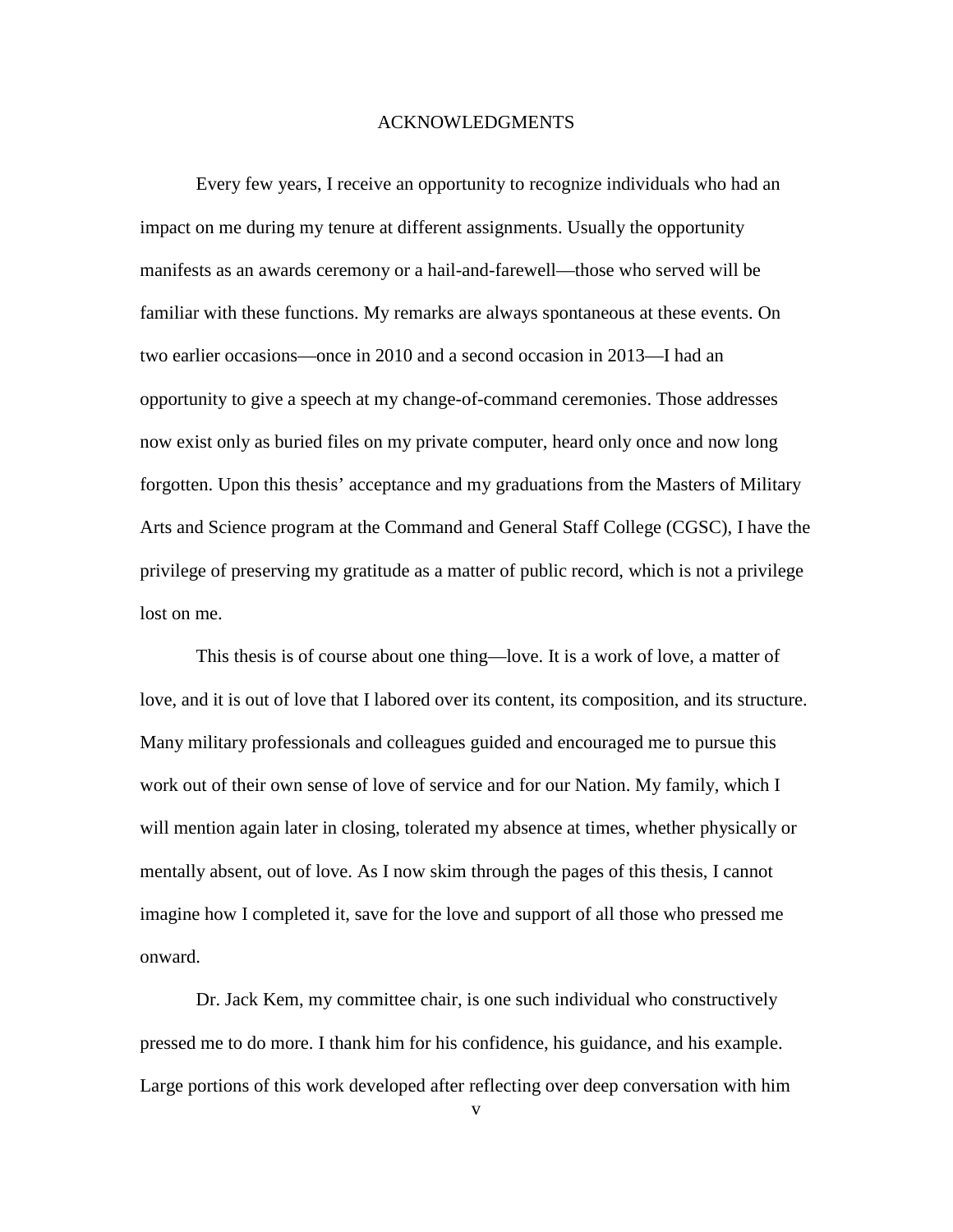publically in class or privately in his office, always on subjects such as ethics and morality, the laws of war, the nature of justice, and the proper use of military force. Having observed him for much of CGSC's common core joint and interagency curriculum, Dr. Kem's passion for ethics and joint warfare stamped itself on my professional life and filled me with a desire to learn. He is a remarkable person and a true value to our nation.

I owe a deep gratitude to LTC Dave Rapone and Mr. Matthew Bonnet, two exemplary professionals who agreed to compose my committee and shaped this work's composition. They have each challenged my thoughts, pressed my understanding of complex topics, and advised ways to strengthen this thesis by delving further into relevant material. Mr. Bonnot, my leadership instructor, brought relevant topics to bear on my thesis through course instruction and personal conversation. LTC Rapone dissected my writing and the ideas therein with scalpel precision, carefully reviewing my work to preserve my ideas while simultaneously recommending ways to improve upon its presentation. For each, I am truly grateful.

I thank my staff group—Christine Sheehan, Bryan Smith, Patrick Rood, Jon Murray, Matthew Martinez, Tural Asadbayli, Matthew Brown, Dan Gilmore, Miro Celecic, Adam Katz, Chris Kim, Julia Johnson, (Chaplain) Patrick Devine, and Allen Coones—who, perhaps without realizing it, built substantially upon the strength of my work. They each contributed to course discussions in amazing ways throughout our time at CGSC. My thesis took a firmer form immediately following thought-provoking dialogue with one or more of these great Americans.

vi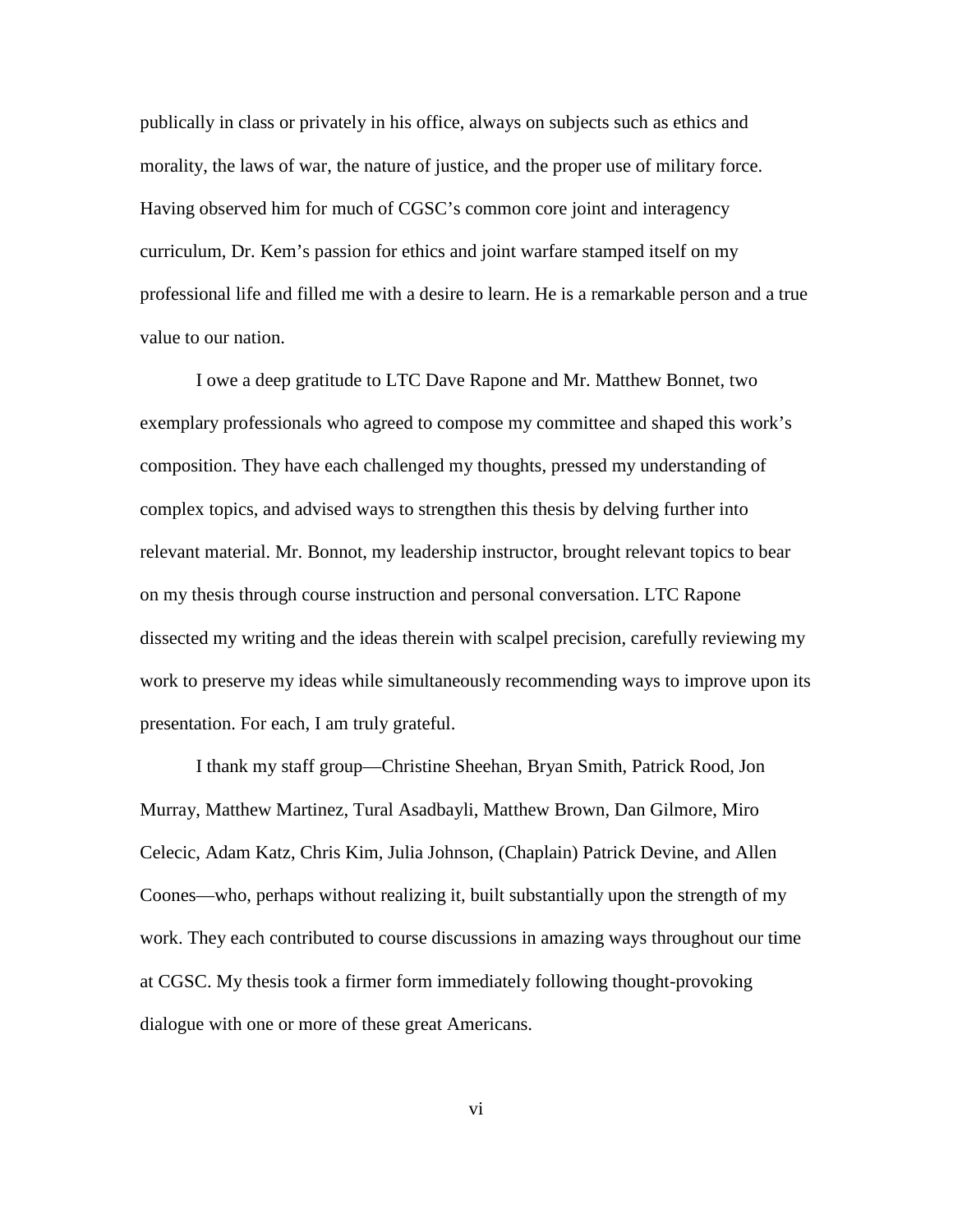I would like to thank Chaplain (MAJ) Jeff McKinney, ethics instructor for the Department of Command and Leadership, who organized an exception ethics symposium and allowed me an opportunity to present my thesis during the symposium on four occasions. Individuals who signed up to attend the breakout sessions did so out of interest and intrigue, which led to lively discussion concerning the substance of my thesis. The attendees provided keen feedback, constructive criticism, and sound advice on ways to improve its composition and argumentation. I am indebted to each of them for the professional curiosity and generous contributions.

Finally—though certainly not least of all—I thank my family. We have a saying in the U.S. Army: the NCO Corps is the backbone of our army. I include this now because I believe it is true; but if true, it bears mentioning that while the NCO corps may be the Army's backbone, the military family is its heart. An organism can stand upright with a strong backbone, but it can only survive with a healthy heart. The military family pumps vitality, life, and love into our profession so that our sacrifice has special meaning. My family is my life, and my life of sacrifice only has meaning because of my family. My wife, Christina, contributed tremendously to my thesis as we discussed the cardinal virtues, morality, ethics, and self-less service. Herself a graduate of a respected postgraduate theology program—magna cum laude—she challenged my thesis and helped to shape my ideas as I tackled difficult topics related to moral theology. I remain humbly in her debt and hope to repay by devoting my life and love to her.

I am blessed with so many good friends and family. I am pleased to give rightful credit to them for advising all that is strong in this thesis, while admitting to whatever lackluster there is as being my own stubbornness to accept their recommendation.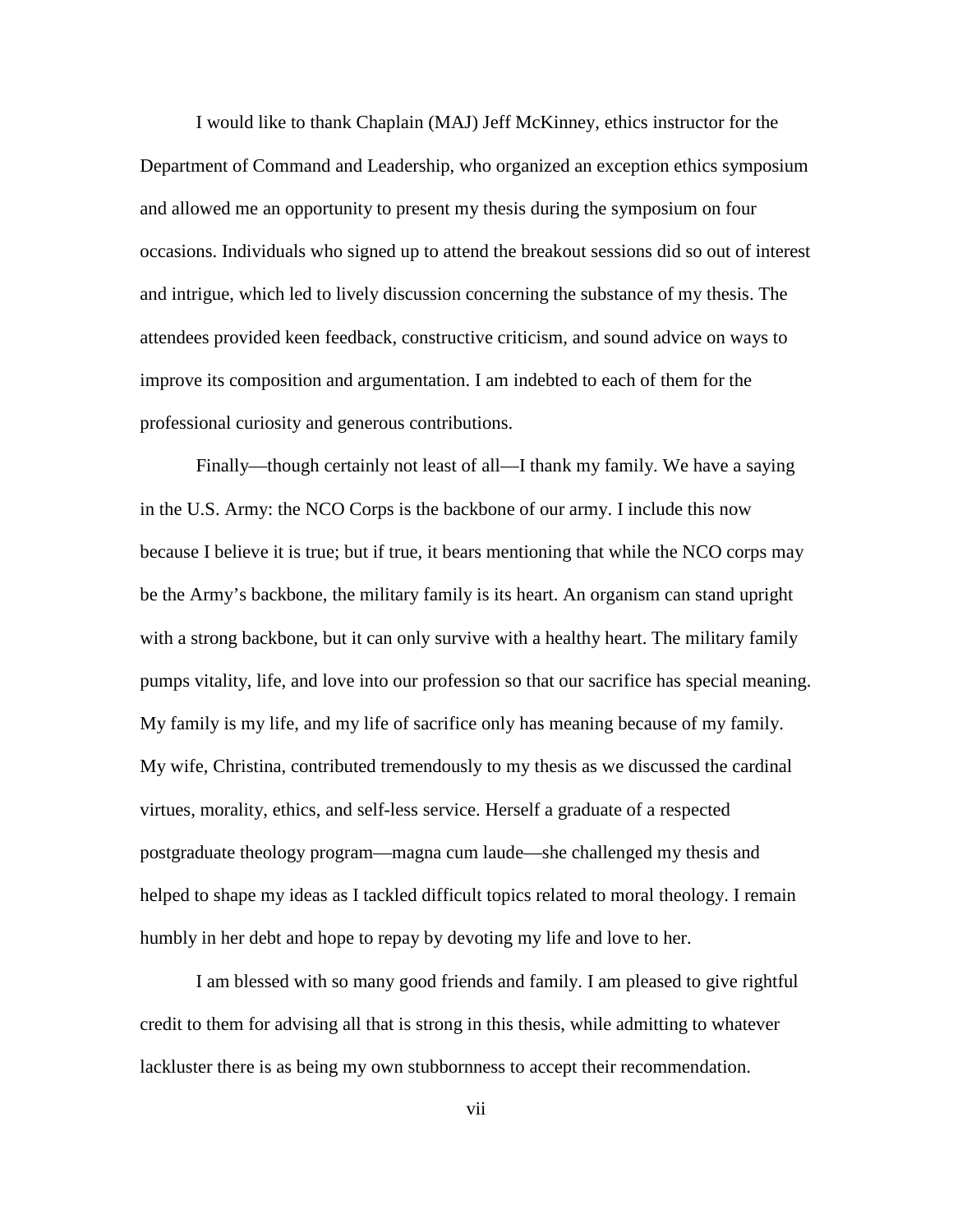# **TABLE OF CONTENTS**

|                                                              | Page |
|--------------------------------------------------------------|------|
| MASTER OF MILITARY ART AND SCIENCE THESIS APPROVAL PAGE  iii |      |
|                                                              |      |
|                                                              |      |
|                                                              |      |
|                                                              |      |
|                                                              |      |
|                                                              |      |
|                                                              |      |
|                                                              |      |
|                                                              |      |
|                                                              |      |
|                                                              |      |
|                                                              |      |
|                                                              |      |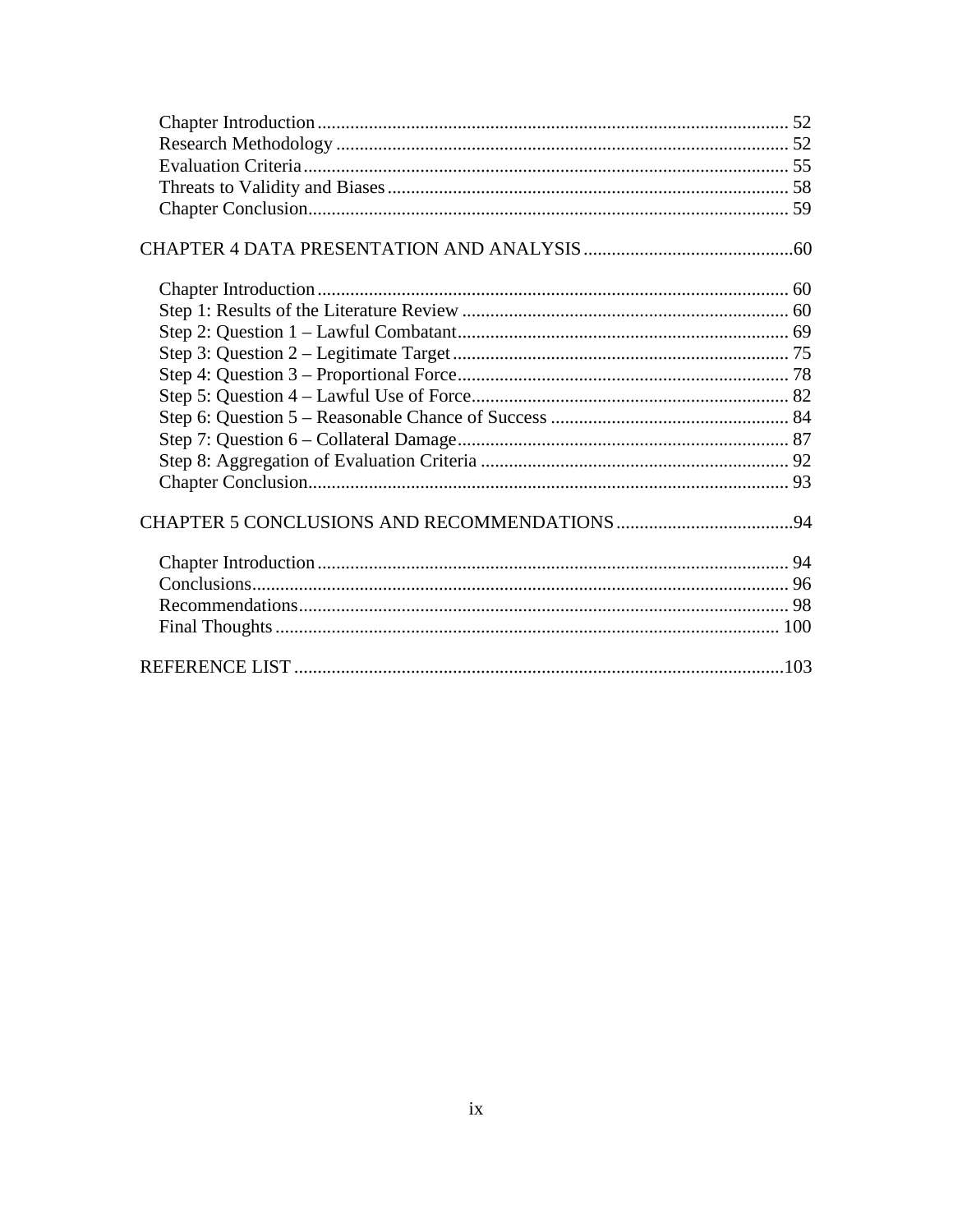# ACRONYMS

| <b>ACLU</b>      | American Civil Liberties Union                 |
|------------------|------------------------------------------------|
| <b>ADRP</b>      | Army Doctrine Reference Publication            |
| AI               | Artificial Intelligence                        |
| <b>AOR</b>       | Area of Responsibility                         |
| <b>AUMF</b>      | Authorized Use of Military Force               |
| <b>USCENTCOM</b> | <b>U.S. Central Command</b>                    |
| CL               | <b>Customary International Law</b>             |
| <b>COA</b>       | <b>Course of Action</b>                        |
| <b>OE</b>        | <b>Complex Operational Environment</b>         |
| <b>DDE</b>       | Doctrine of Double Effect                      |
| DoD              | Department of Defense                          |
| DoS              | Department of State                            |
| <b>ECFs</b>      | Early (Christian) Church Fathers               |
| <b>FM</b>        | <b>Field Manuel</b>                            |
| $GPU-12$         | Guided Bomb Unit-12                            |
| <b>HPT</b>       | <b>High Payoff Target</b>                      |
| <b>HVT</b>       | <b>High Value Target</b>                       |
| IAF              | Israeli Air Forces                             |
| IDF              | <b>Israeli Defense Forces</b>                  |
| <b>IHL</b>       | <b>International Humanitarian Law</b>          |
| <b>IOLD</b>      | International and Operational Law Department   |
| <b>ISIL</b>      | Islamic State in Iraq and Syria                |
| <b>ISR</b>       | Intelligence, Surveillance, and Reconnaissance |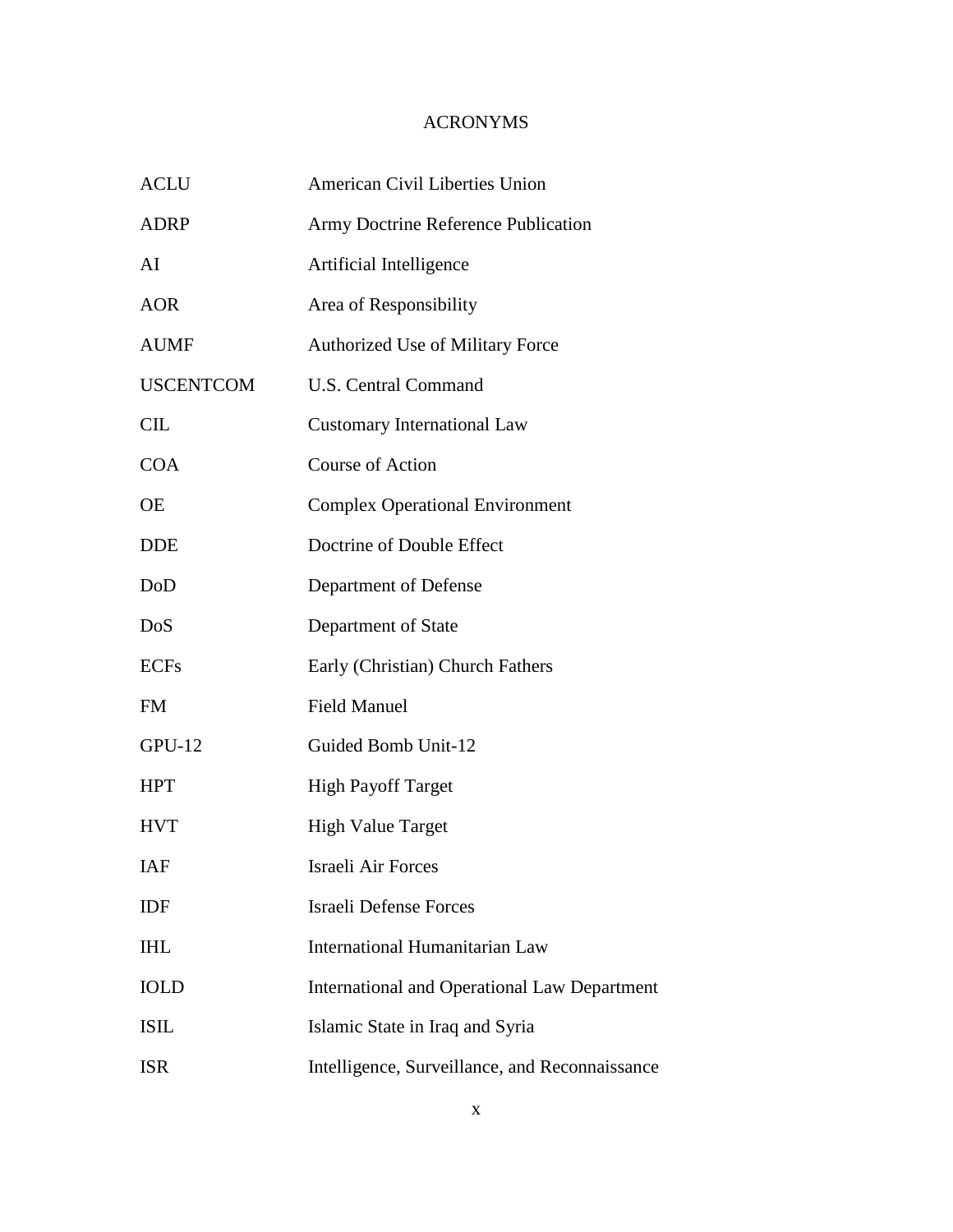| <b>JAG</b>    | <b>Judge Advocate General</b>                 |
|---------------|-----------------------------------------------|
| <b>LOAC</b>   | Law of Armed Conflict                         |
| <b>LOCUST</b> | Low-Cost UAV Swarming Technology              |
| <b>MDMP</b>   | <b>Military Decision-Making Process</b>       |
| MoD           | Ministry of Defense                           |
| <b>NATO</b>   | North American Treaty Organization            |
| <b>NSC</b>    | <b>National Security Council</b>              |
| <b>NSS</b>    | <b>National Security Strategy</b>             |
| <b>POW</b>    | Prisoner of War                               |
| <b>PPG</b>    | <b>Presidential Policy Guidance</b>           |
| <b>PTSD</b>   | <b>Post Traumatic Stress Disorder</b>         |
| <b>RPA</b>    | <b>Remotely Piloted Aircraft</b>              |
| <b>START</b>  | Study of Terrorism and Responses to Terrorism |
| <b>UAV</b>    | <b>Unmanned Aerial Vehicles</b>               |
| <b>UCMJ</b>   | Uniform Code of Military Justice              |
| <b>UK</b>     | United Kingdom                                |
| <b>UN</b>     | <b>United Nations</b>                         |
| <b>USAF</b>   | <b>United States Air Force</b>                |
| <b>USSR</b>   | Union of Soviet Socialist Republics           |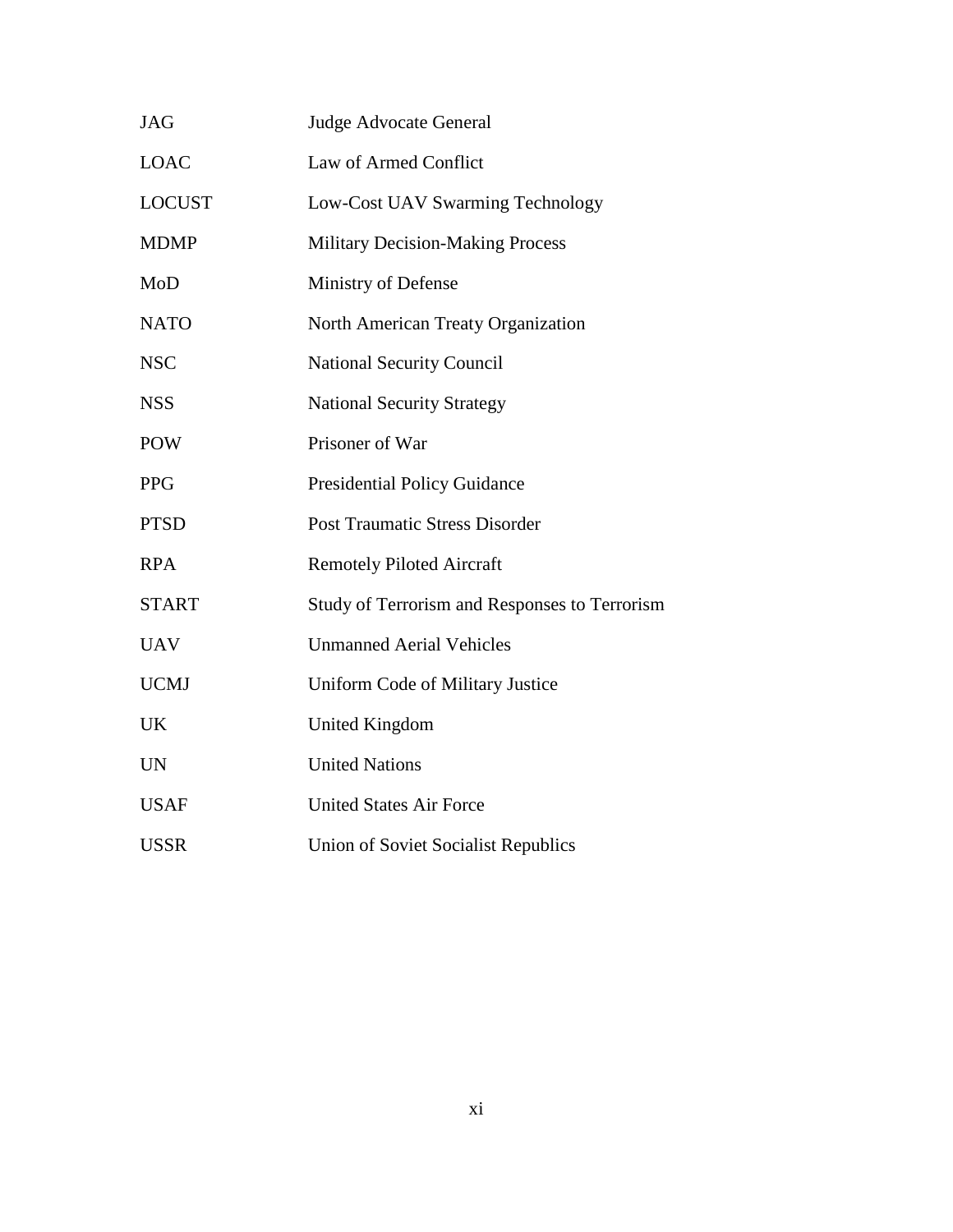# FIGURES

Page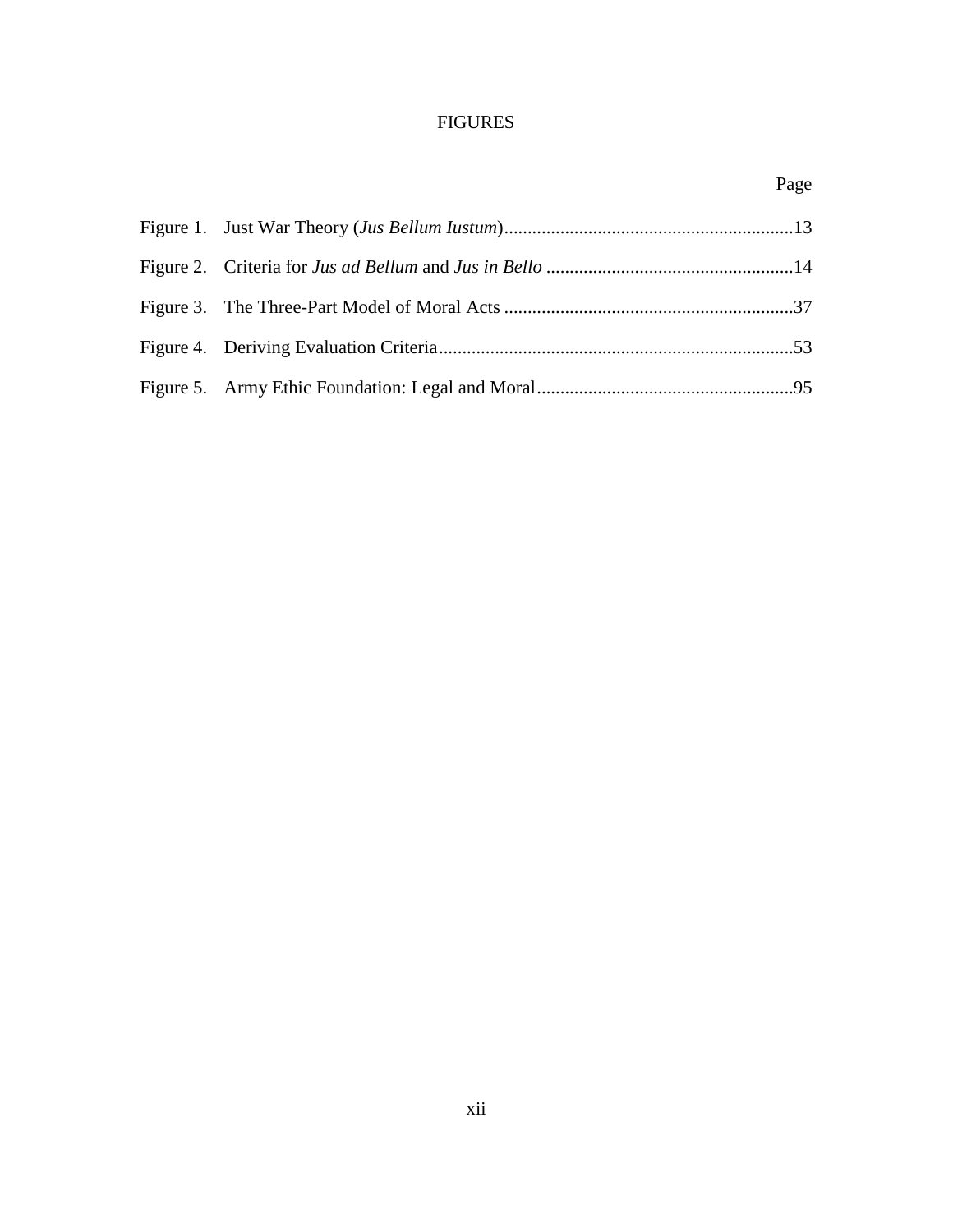# TABLES

|  | Page |
|--|------|
|  |      |
|  |      |
|  |      |
|  |      |
|  |      |
|  |      |
|  |      |
|  |      |
|  |      |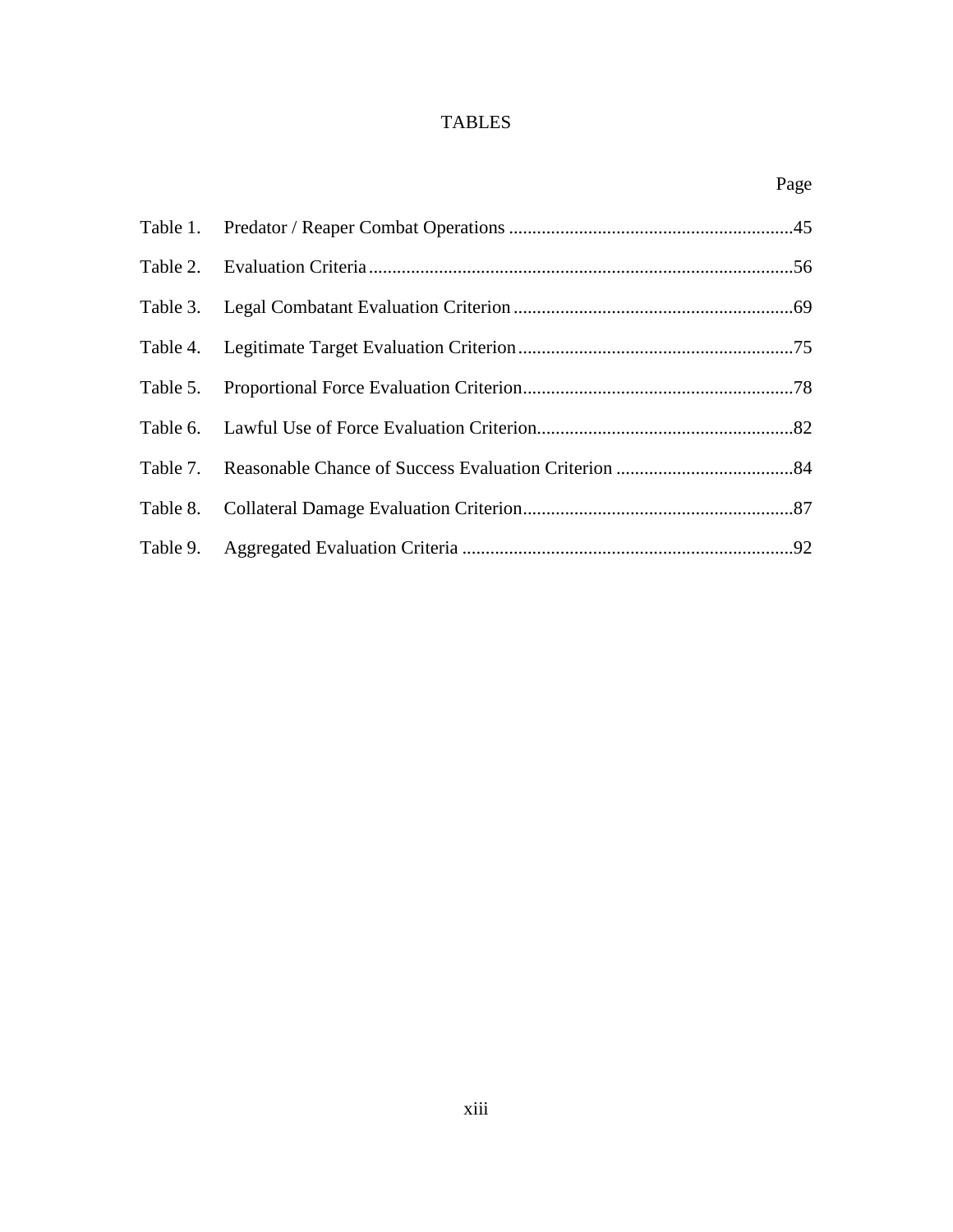## PREFACE

The Eminians keep a very orderly society, and actual war is a very messy business. A very, very messy business. I had a feeling that they would do anything to avoid it, even talk peace.

― Captain James T. Kirk, Captain, Federation Starship Enterprise

## The Ethics of a Clean War: A Sci-Fi Scenario

At the outset of research for this thesis, it seemed intuitive that human experience and normative moral reasoning would certainly uphold the ethics of a weapon that could eliminate, or at the very least mitigate, the ugly and destructive reality of war. Likewise, it appeared obvious that if a military leader could avoid having to subject his or her soldiers to the peril of potential loss of life or serious bodily harm while performing a voluntary patriotic duty or service obligation, they would. In other words, if the U.S. could invent a way to fight wars cleanly—a "clean" war—it would hasten to that end. Suppose America invented a weapon that could deliver all the effects of war without actually endangering the lives of its soldiers or citizens. It is conceivable that the Remotely Piloted Aircraft (RPA) is the precursor to just such a weapon, one that would place combatants far back from the combat zone that future soldiers may not need to fight in an actual war.

Far from the forefront of the public mind is the debate on the science and efficacy of the RPA. The area where most attention focuses is on the debate of whether America could, or should, remove "trigger pullers" from combat while preserving the "moral obligation" for someone to "pull a trigger" that kills. In other words, war will forever remain a human endeavor, but it may no longer be a mutually shared human experience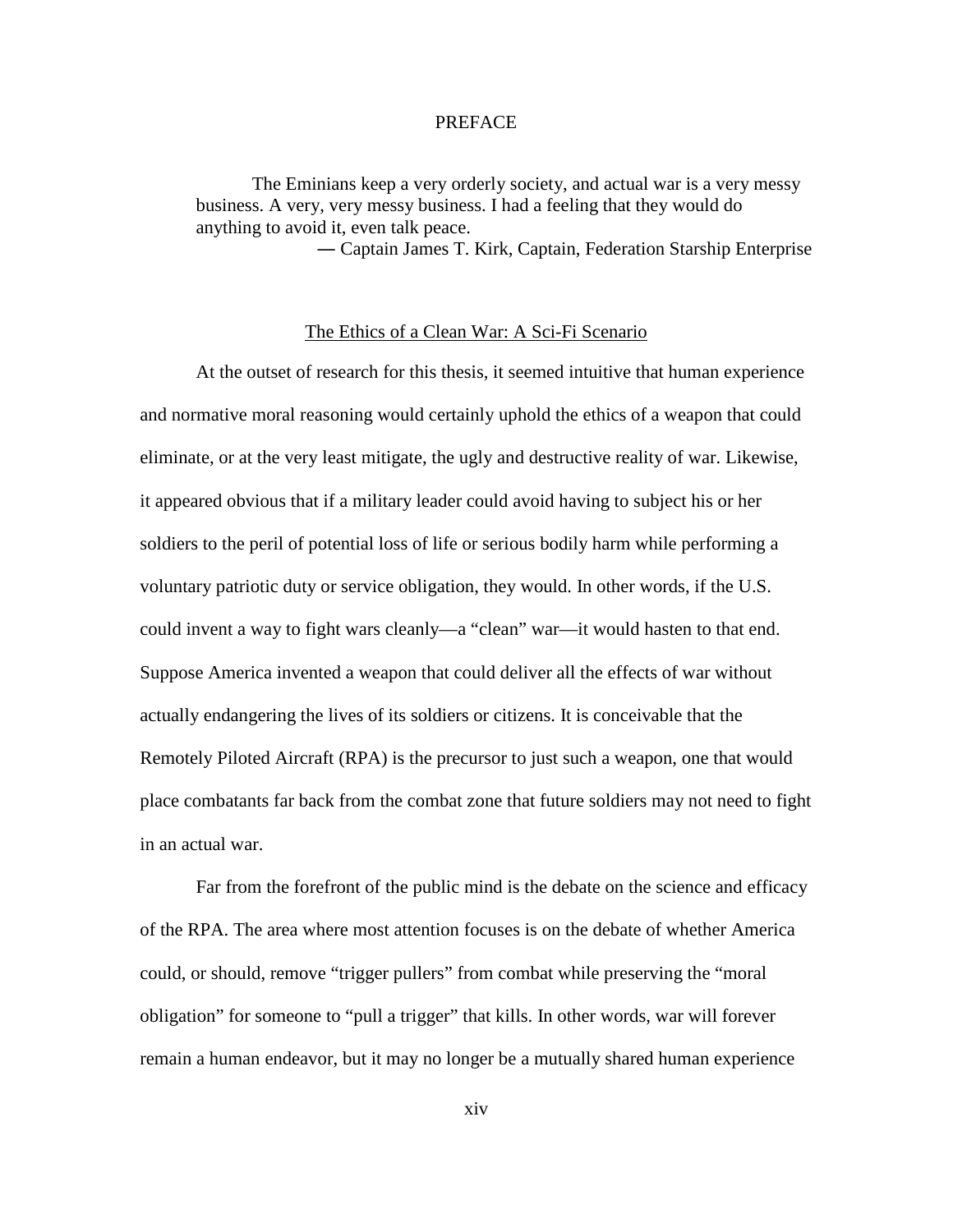between warring parties. While pilots who operate RPA indeed report combat fatigue after spending long hours in windowless rooms, undoubtedly, those windowless rooms are comfortable, air-conditioned quarters. The "combatant" likely sits in ergonomically designed chairs. Indeed, waging war may someday become a clean sport, rather than the messy business it is, more like a remote controlled international manhunt, rather than mutually shared bloodshed.

There are signs that America indeed seeks a cleaner way of war. In 2015, the Pentagon announced it would pursue the low-cost UAV swarming technology (LOCUST) program, a weapon system designed to fire 30 synchronized, foldable drones out of a tube launcher (Tucker 2017). In September 2016, the LOCUST program passed an important milestone when contract officials successfully launched a quick succession of 30 Raytheon demonstration drones (Tucker 2017). Since the test, top military officials classified the program, leaving many to wonder how far the program has since progressed (Tucker 2017).

As the U.S. advances technologically to improve the efficiency of war, many of its near-peer competitors will follow in pursuit. In 2012, then Assistant to the President for Homeland Security and Counterterrorism John Brennan, in a speech to the Woodrow Wilson International Center for Scholars, stated, "The United States is the first nation to regularly conduct strikes using remotely piloted aircraft in an armed conflict. Other nations also possess this technology. Many more nations are seeking it, and more will succeed in acquiring it" (Brennan 2012). Then, in a solemn tone, Brennan added, "President Obama . . . [is] very mindful that as our nation uses this technology, we are establishing precedents that other nations may follow, and not all of them will be nations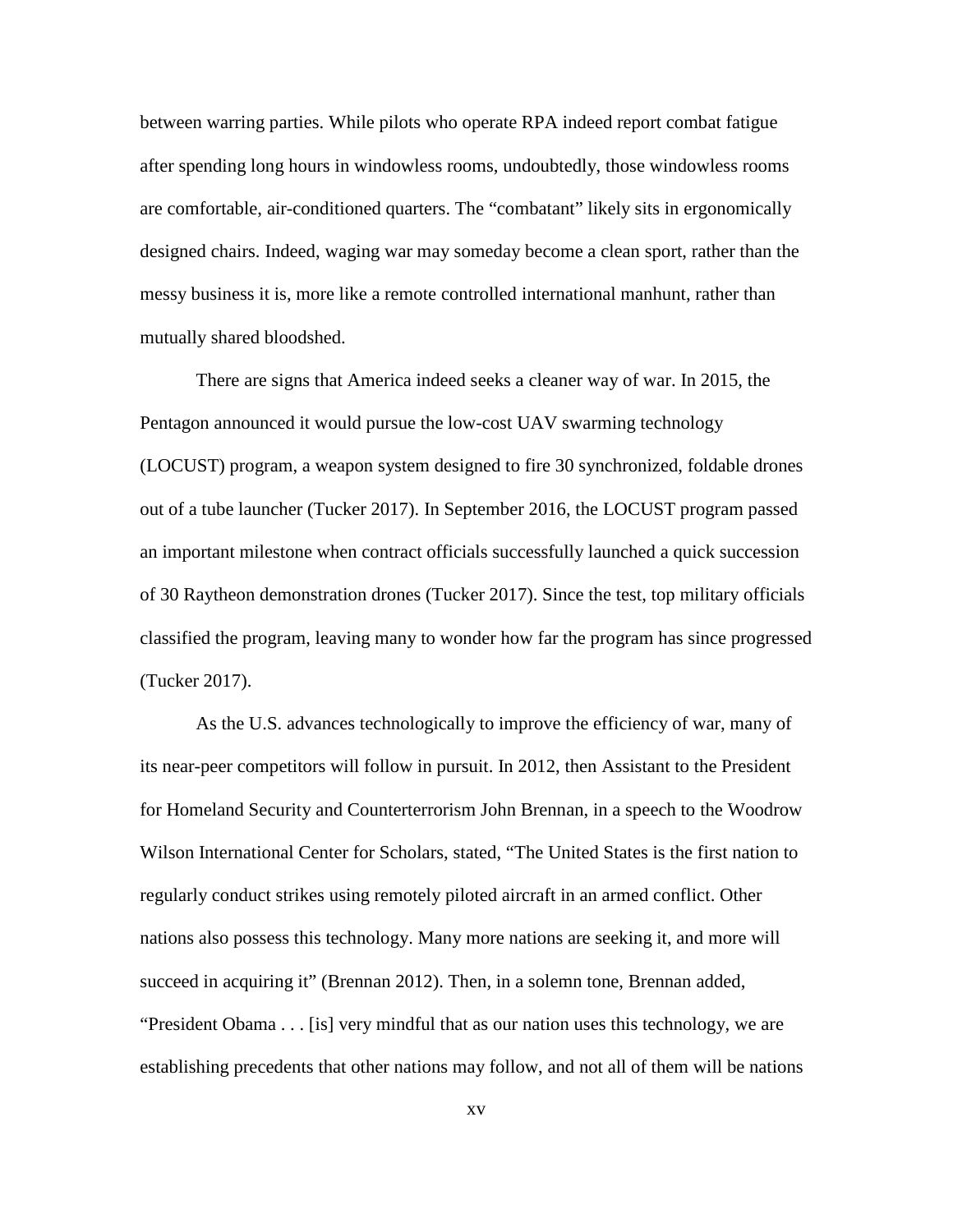that share our interests or the premium we put on protecting human life, including innocent civilians" (Brennan 2012).

On March 23, 2017, Russian officials announced that the Kremlin is researching technology that will allow a soldier to shoot a reconnaissance drone from a hand-held grenade launcher (Tucker 2017). This announcement may in fact hasten the day "when Russia and U.S. drone swarms may meet each other over the skies of distant battlefield" (Tucker 2017). RPA and other drones may someday replace troops altogether from the combat environment. What conditions would keep the U.S. from waging war if combat only occurred between droids and RPA?

A clean war fought between droids and RPA may seem farfetched, but science fiction writers imagined its possibility fifty years ago (Atkinson and Myers 2009). Imagine in fifty or seventy-five years where the major military powers of the world improved artificial intelligence and proliferated smart-RPA and other droids and drones capable of delivering destructive power greater than what exists today. Suppose America resigned itself to sign an armistice along with other great military powers, a ceasefire that staves off mutually assured destruction at the hands of remotely piloted war-crafts. Further, suppose that the treaty required a human cost for peace. How might that future look? On February 23, 1967 at the height of the Cold War and under the threat of mutually assured nuclear destruction, writer Robert Hamner and director Joseph Pevney posed such a reality in Star Trek's season 1, episode 23 *Taste of Armageddon* (Atkinson and Myers 2009).

To summarize the episode's plot, Captain James T. Kirk and the crew of the Federation Starship Enterprise, escorts Ambassador Robert Fox to the planet Eminiar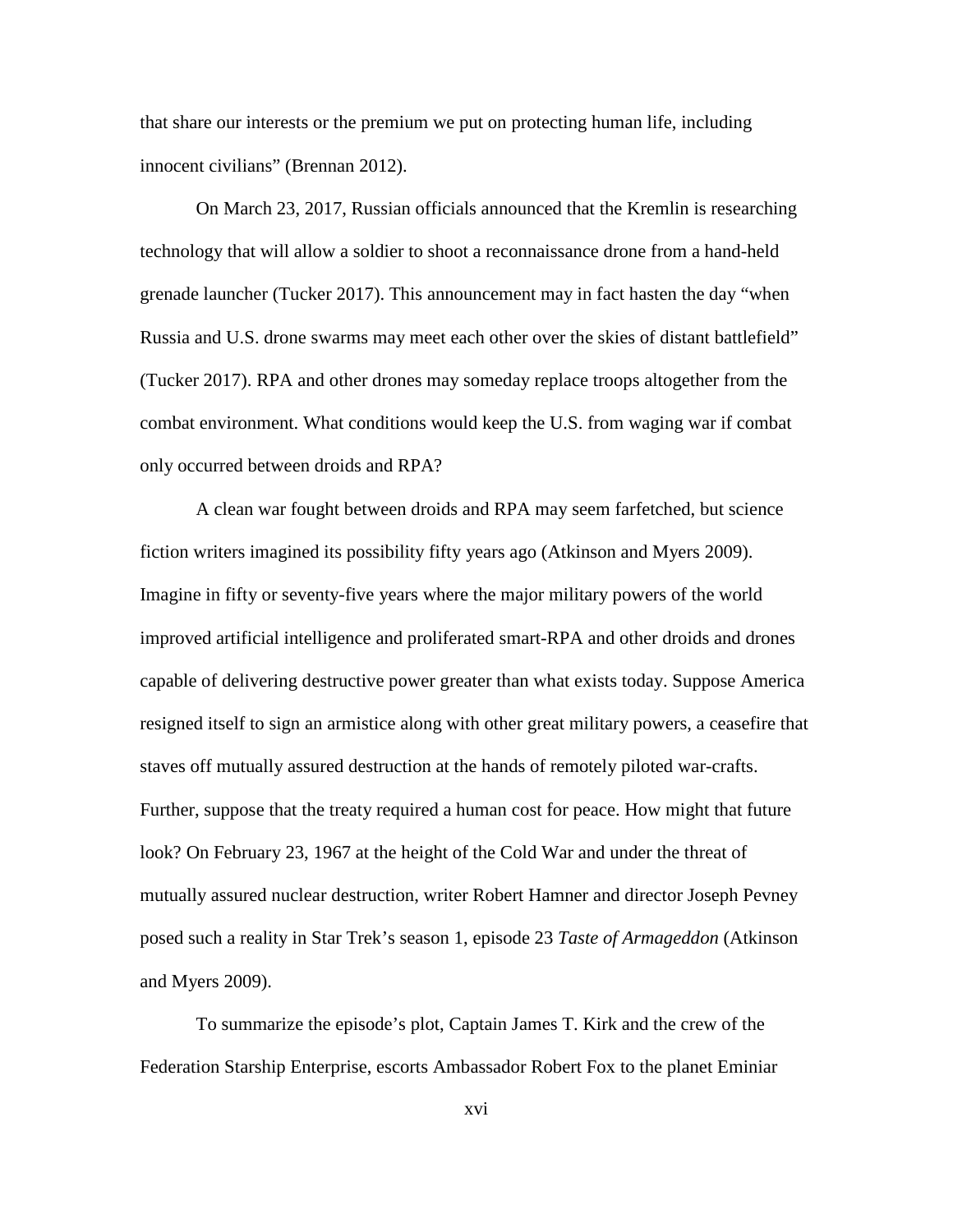VII. The Ambassador's mission is to open diplomatic relations with the Federation and to broker a peace treaty to cease a five-hundred year war between Eminiar VII and its rival neighboring planet Vendikar. The planet's inhabitants detain Kirk and his crew after violating Eminiar VII's sovereign airspace. In detention, Kirk meets Mea 3, a female Eminian official, who leads the crew to Anan 7, head of the High Council. During the initial meeting, Kirk and his crew learn that three million lives are lost each year from Vendikian strikes, a casualty count decided entirely by a central computer simulation. To Kirk's horror, he learns that after every simulated attack, casualties are mathematically calculated, and the men and women who "died" in the simulation must report within twenty-four hours to a disintegration chamber in accordance with treaty obligations between the two warring planets.

Anan 7 explained to Captain Kirk, "I lost my wife in the last attack. Our civilization lives. The people die, but our culture goes on."

In horror Kirk replied, "You mean to tell me your people just walk into a disintegration machine when they're told to?"

"We have a high consciousness of duty, Captain," Anan 7 replied.

Kirk later learned that the computer simulation declared Mea 3, along with Kirk and his crew, as casualties in a recent strike and they must all report to a disintegration chamber by noon the following day. When confronted about the absurdity of the obligation, Mea 3 appeared strangely at peace and attempted to assure Kirk by saying, "My life is as dear to me as yours is to you, [but] if I refuse to report, and others refuse, then Vendikar would have no choice but to launch real weapons. We would have to do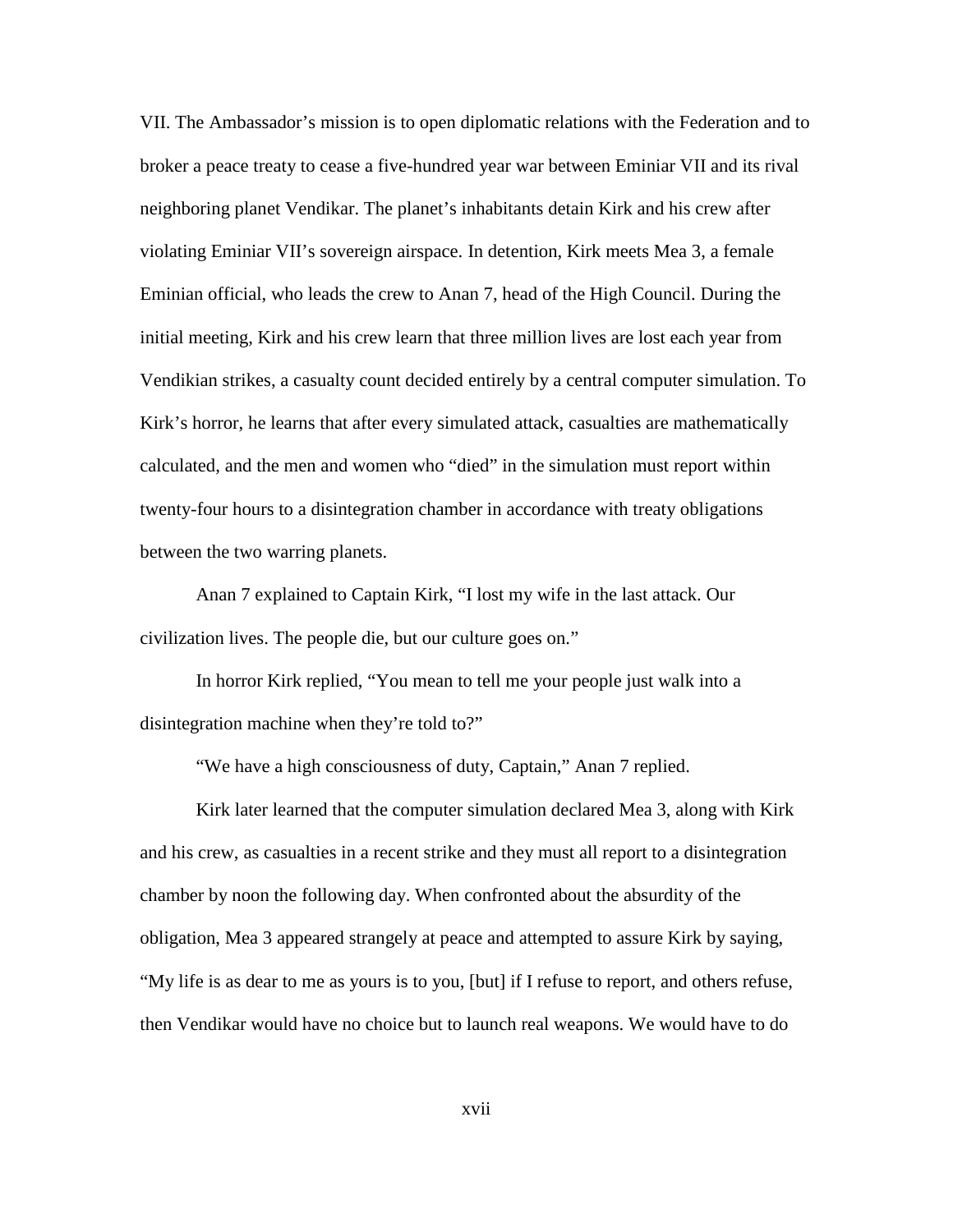the same to defend ourselves. More than people would die then. A whole civilization would be destroyed. Surely you can see that ours is a better way."

Toward the end of the episode, Kirk attempted to reason with Anan 7 the absurdness of their clean war by saying, "Death, destruction, disease, horror. That's what war is all about, Anan. That's what makes it a thing to be avoided. You've made it neat and painless. So neat and painless, you've had no reason to stop it. And you've had it for five hundred years. Since it seems to be the only way I can save my crew and my ship, I'm going to end it for you, one way or another."

With this, Kirk destroyed the war simulator, prompting Anan 7 to exclaim in fury and horror, "Do you know what you've done?"

"I've given you back the horrors of war," Kirk replied.

This thesis is an attempt to reinsert the horrors of war, the physical, emotional, and moral injury, endured by just combatants and by innocent noncombatants back into the discourse on future conflict. It analyzes only one aspect of all that we must consider concerning the moral and ethics of limited, clean wars, but the subject is an important one.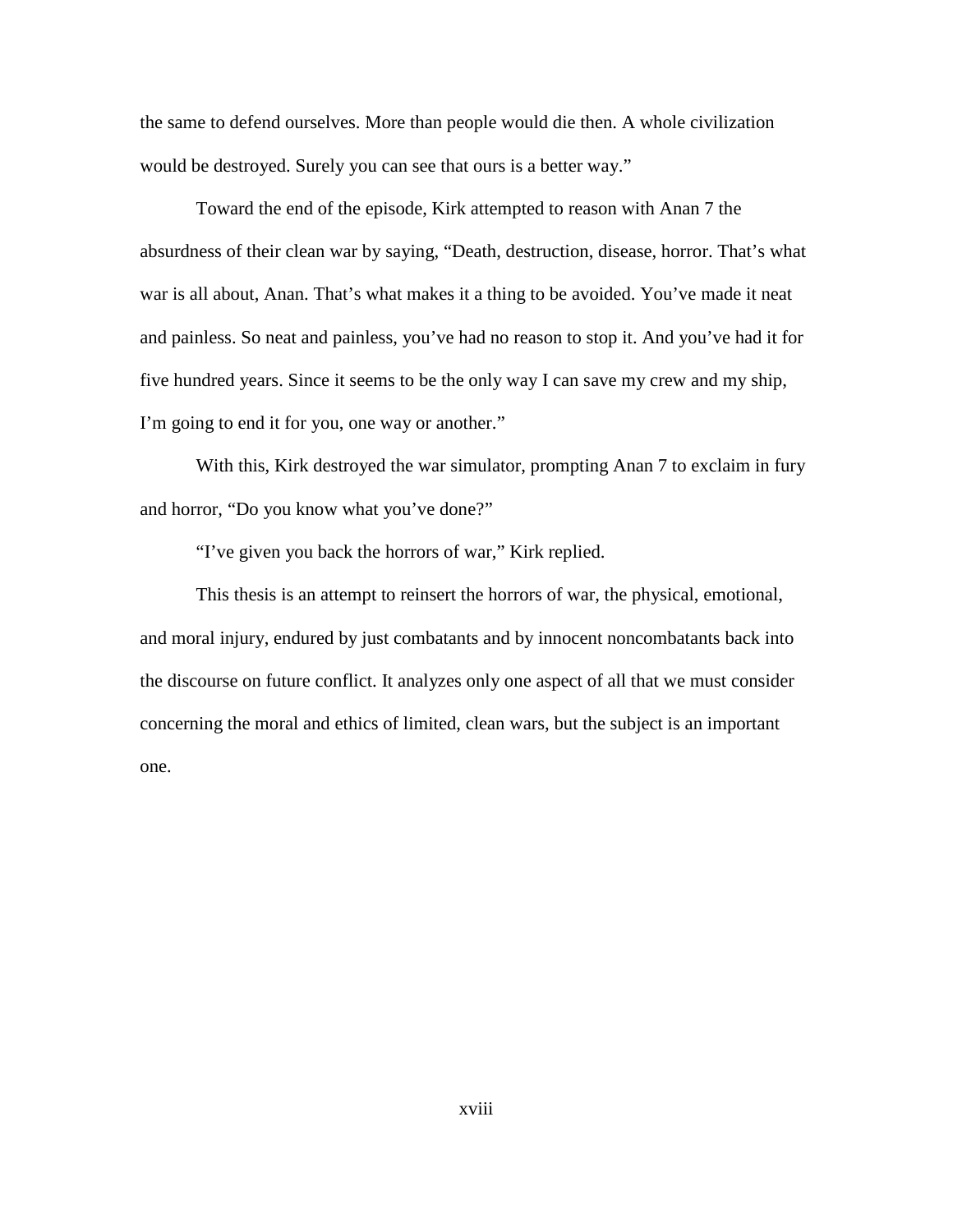## CHAPTER 1

## **INTRODUCTION**

If it remains true that "the strongest is never strong enough to be always the master, unless he transforms his strength" into virtue, we may ask ourselves the following question: what kind of right or virtue is needed by these modern Gyges?

― Grégoire Chamayou, 2015

## **Overview**

U.S. elected officials and military professionals pledge to defend the country against all enemies, foreign and domestic, in a manner that upholds national values and principles. One such way in which the executive branch of government makes good on their pledge to protect the American people is by authorizing military strikes using the Remotely Piloted Aircrafts (RPA). If tactical strikes using RPA do act as a political deposit on the sacred oath sworn by our leaders to protect and defend the constitution, does the policy likewise uphold the traditions of U.S. military service and justice in war (*jus in bello*) writ large? In other words, does the United States government violate the ethical principles that comprise *jus in bello* in its use of RPA to conduct military strikes? To examine this question further, it is necessary to explore three broad areas. The first, and most substantial, is the moral basis for justifiable military action. The second area is legal precedence for RPA strikes. The final area deals in the consequences of such action within today's operational environment (OE) and the effects it has on the future of warfare.

Doctrine comports that for the U.S. Military "to maintain legitimacy as a profession while protecting the interests of the American people, it cannot violate the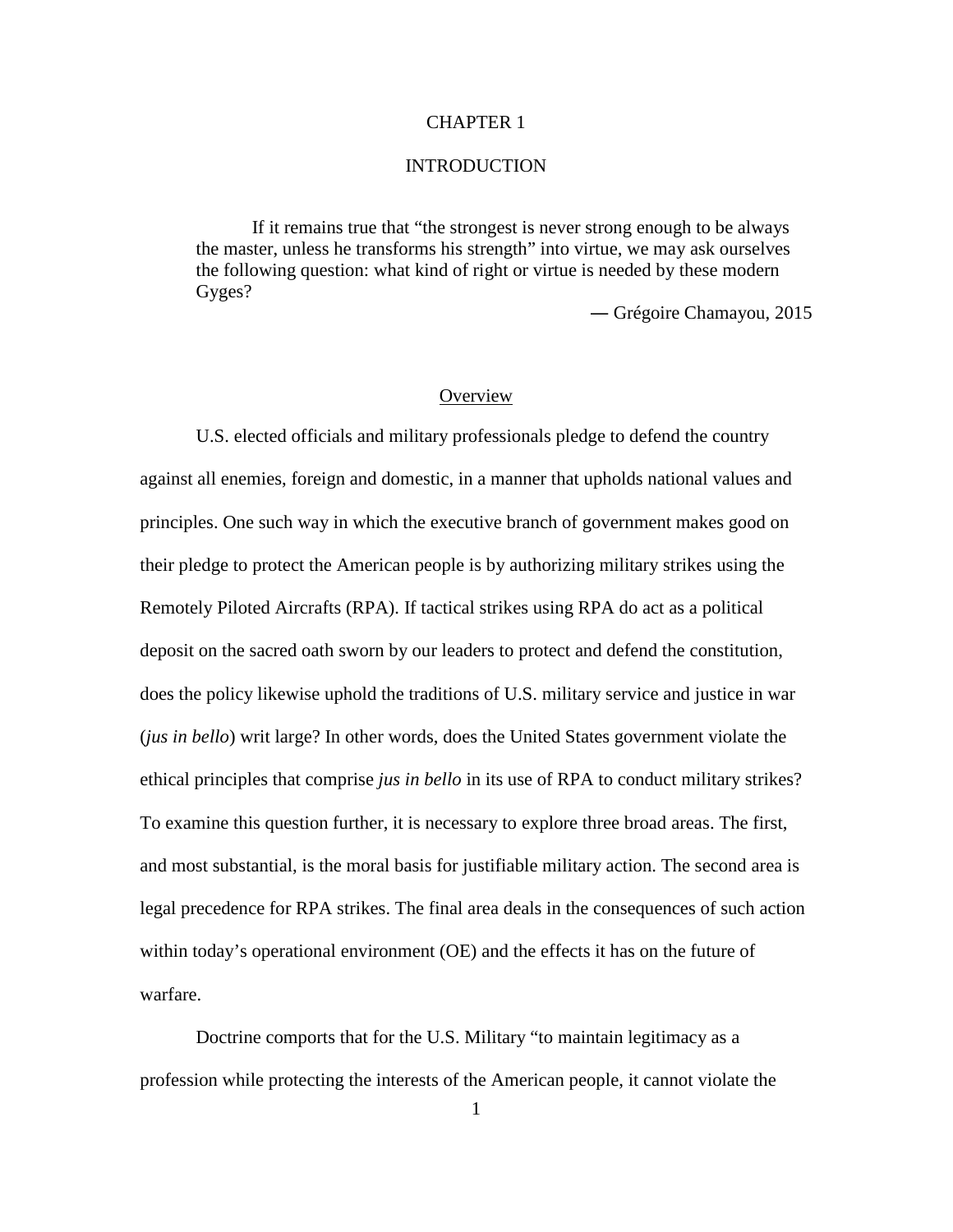rights of others when using lethal force to protect our own rights" (DA 2015, 3-4). This need ties explicitly to the self-evident, unalienable rights denoted in the U.S. Declaration of Independence. On its surface, however, the legitimate use of force to end life appears contradictory with the moral obligation to protect life. As such, legitimate military action presupposes a rigorous internal examination, particularly since the gravity of such a decision subjects it to a moral inquiry. As it were, the legal and moral grounds in Western society for killing in war stems from Just War traditions.

At its core, Just War theory (*jus bellum iustum*) deals with the "right" or "law" *jus* being the Latin root for justice—of human activity in a state of conflict. *Jus bellum iustum* requires certain conditions to exist in order for a legitimate authority to choose the option of military force to impose one's will on another sovereign entity. The conditions are: the damage inflicted by the aggressor must be lasting, grave, and certain; all other means of putting an end to imminent threat must be impractical or ineffective; there must be serious prospects of success; and the use of force must not produce evils and disorders graver than the evil to be eliminated (The Holy See 1995, 615).

Generally, *jus bellum iustum* is comprised of two main parts, justice for war (*jus ad bellum*) and justice in war (*jus in bello*). Under *jus ad bellum*, nation-states establish a just cause for conflict as the burden for war, publically proclaimed as a formal declaration by a legitimate authority. Under *jus in bello*, military commanders discriminate between civilians and combatants, use proportionality against adversaries, minimize unnecessary suffering, prohibit illegal weapons, and oblige to accept terms of surrender without slaughter. The separate treatments of *jus ad bellum* and *jus in bello* begs the question whether the categories necessarily function in separate domains. This is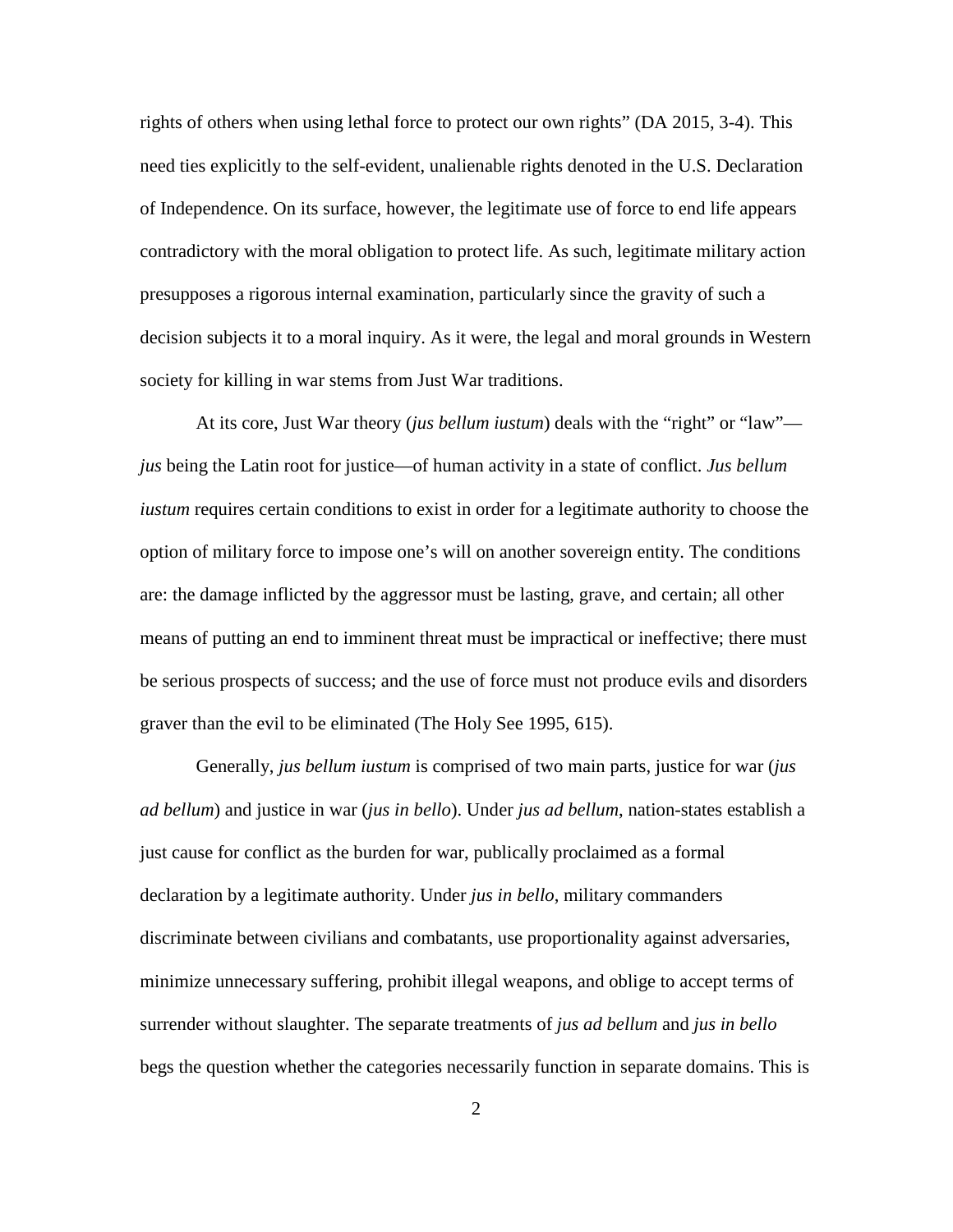not a correct assumption. "[T]he so-called 'separation' between *jus ad bellum* and *jus in bello* is mainly for focusing attention on different issues. It does not denote a complete split between the two, as if they had nothing to do with each other" (Orend 2006, 105).

To examine the relationship between RPA and *jus in bello*, one must start at first the internal structure of *jus in bello,* which deals with the moral dilemma of whether it is ever acceptable to kill. "The decriminalization of warrior homicide presupposes the structure of reciprocity. The killing is allowed only because it is a matter of killing each other" (Chamayou 2013, 161). The U.S. RPA policy, on its surface, invalidates this premise. Political scientist Sarah Kreps and contemporary philosopher John Kaag observed that "remote-controlled machines cannot suffer the consequences [of their actions] and the humans who operate them do so at a great distance; the myth of Gyges is more a parable of modern counterterrorism than it is about terrorism" (Chamayou 2013, 96). In other words, one may kill without the risk of being killed himself. Put another way, one may kill his victim without the victim having the chance to self-defend.

The "Gyges" effect—when individuals accept as legal and moral the targeted killing of enemy combatants unseen, with impunity, and with zero risk to their person harkens back to the tale of the "Ring of Gyges," from book II of Plato's *The Republic,* written circa 360 B.C. In life, Gyges was a real person—he was the king of Lydia, an ancient kingdom that once existed in the western region of modern day Turkey. Plato used Gyges' unusual ascension to power as a way to explore the nature and origin of justice. According to Plato, Gyges started life as a poor shepherd. One day, after an earthquake, he stumbled across a cave and found a magical ring on the finger of a dead giant. He soon discovered the ring could cloak his appearance so others could not see him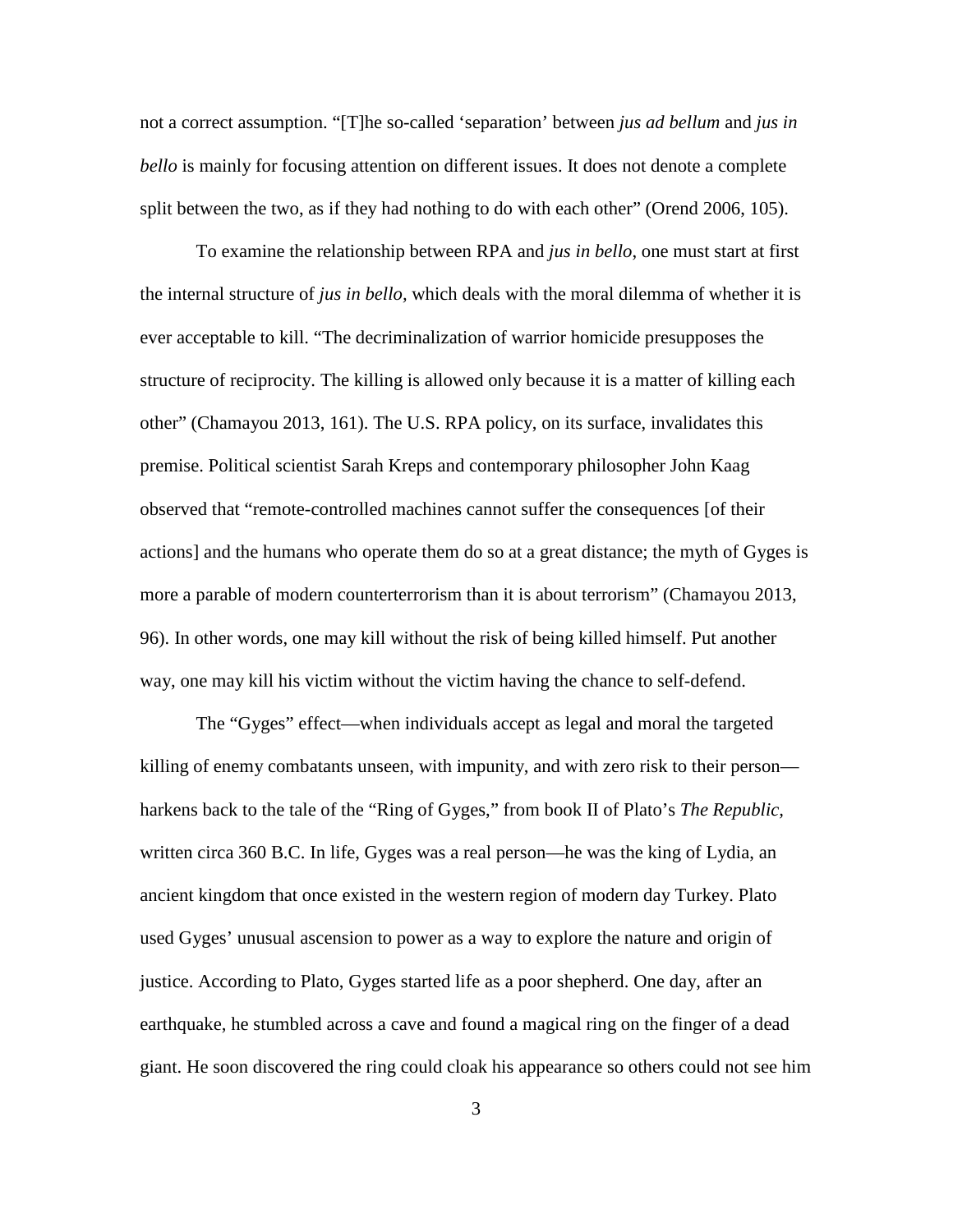when he wore it. With the power to do whatever he pleased without fear of capture, Gyges seduced the queen, slew the king, and seized power.

In light of this ancient tale, contemporary French philosopher Grégoire Chamayou asked, "If it remains true that 'the strongest is never strong enough to be always the master, unless he transforms his strength' into virtue, we may ask ourselves the following question: what kind of right or virtue is needed by these modern Gyges" (Chamayou 2013, 97)? U.S. military doctrine's solution to the Military professional's susceptibility to the Gyges effect is strict moral and legal observance of the military ethic. According to the Army's doctrinal publication on the Army Profession, "The Army professional's moral awareness and sensitivity is required for *legally* and *morally justifiable action*" [emphasis added] (DA 2015, 4-2). Upon this essential burden, all military professionals must understand and frame their actions in both moral and legal terms to uphold national values. This thesis examines the nature of the Army professional's obligation to take legally and morally justifiable action based upon a moral structure founded by the same religious tradition that conceived *jus bellum iustum—*namely, Judeo-Christian theology. Moreover, this thesis examines the morality, legality, and military ethics of the United States' RPA policy. Its aim is to serve as a primer for a more substantial conversation military professionals and political leaders must have concerning the constraints we ought to place on the prosecution of modern and future warfare.

## **Background**

The United States Military bears a responsibility that no other military force has previously bore in the history of the world. Nations rely on the U.S. to defend their sovereignty through military alliances like the longest, most successful military alliance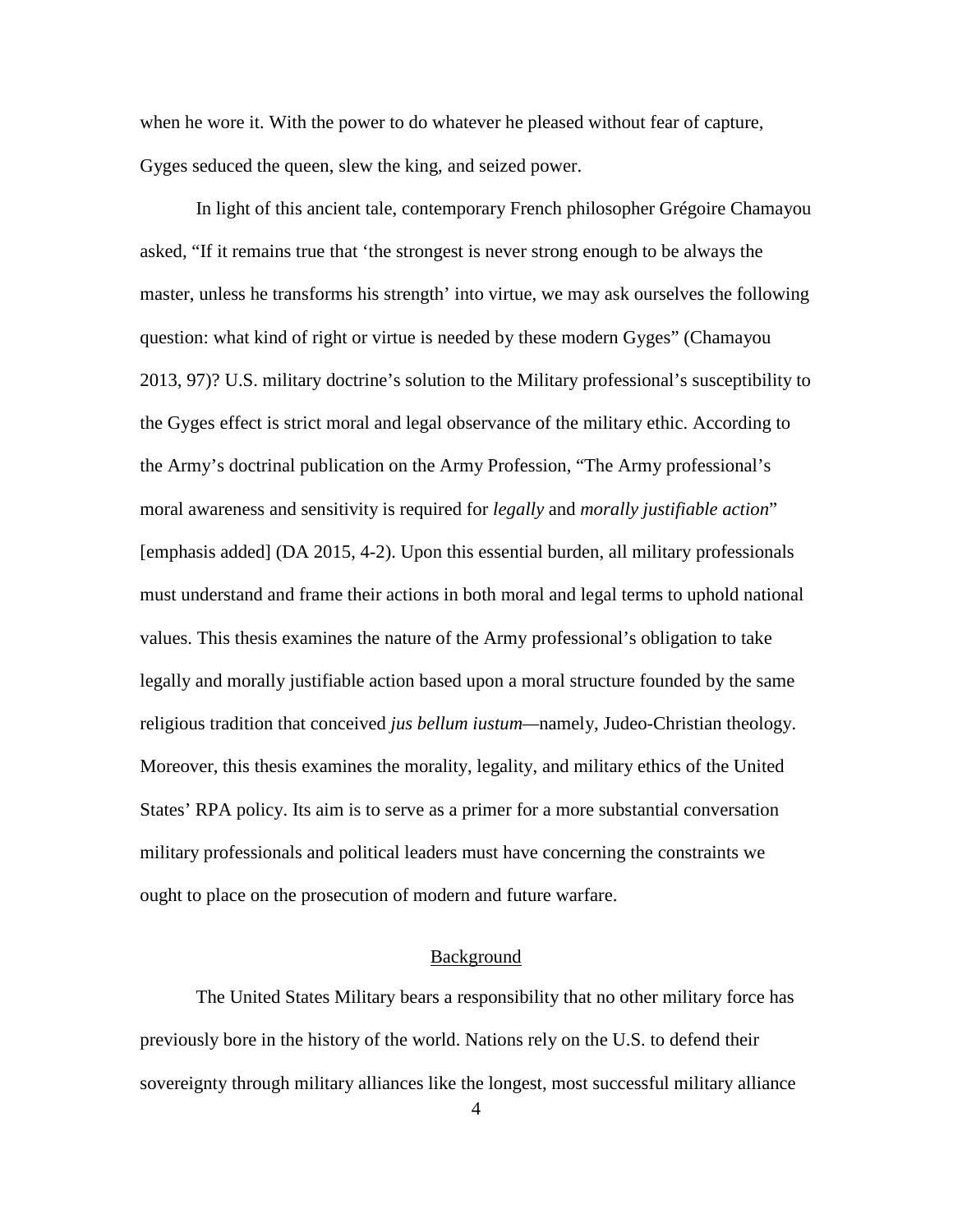in world history, the North American Treaty Organization (NATO). The U.S. has tens of thousands of Soldiers deployed across the globe to conduct security forces assistance and foreign internal defense training. The 2015 *National Security Strategy* (NSS) outlined that the U.S.' strength lies in its capacity and willingness to defend democracy and human rights, values that are intertwined with every enduring national interest (Obama 2015, 25). As a champion of human rights, our nation's leaders expect military professionals who restrain excessive action and fight with virtue, respecting the inalienable rights of all people.

The President of the United States plays a special role in policy formulation. He bears a constitutional obligation as the Chief of State and Commander-in-Chief. His actions are reflective of American values and his office personifies American will. It has been a longstanding belief that national leaders bear a special responsibility in representing their States in their decisions and actions, "that in each of us there are the same principles and habits [that] are in the State" (Plato 360 B.C., 151). As such, the President's decision to use "drones" in traditional combat roles indeed raises a moral and ethical question concerning U.S. legitimacy as a moral force for good that bears on our nation's core identity, and for us as citizens.

U.S. Army doctrine considers drones to be any land, sea, or air vehicles that remotely or automatically operate. Drones are not exclusively aircrafts or air vehicles. The word "drone" is a colloquial description of uninhibited aerial vehicles; recently, the U.S. military has adopted the term remotely piloted aircrafts (RPA) as the formal term to describe armed, remotely piloted aerial vehicles.

5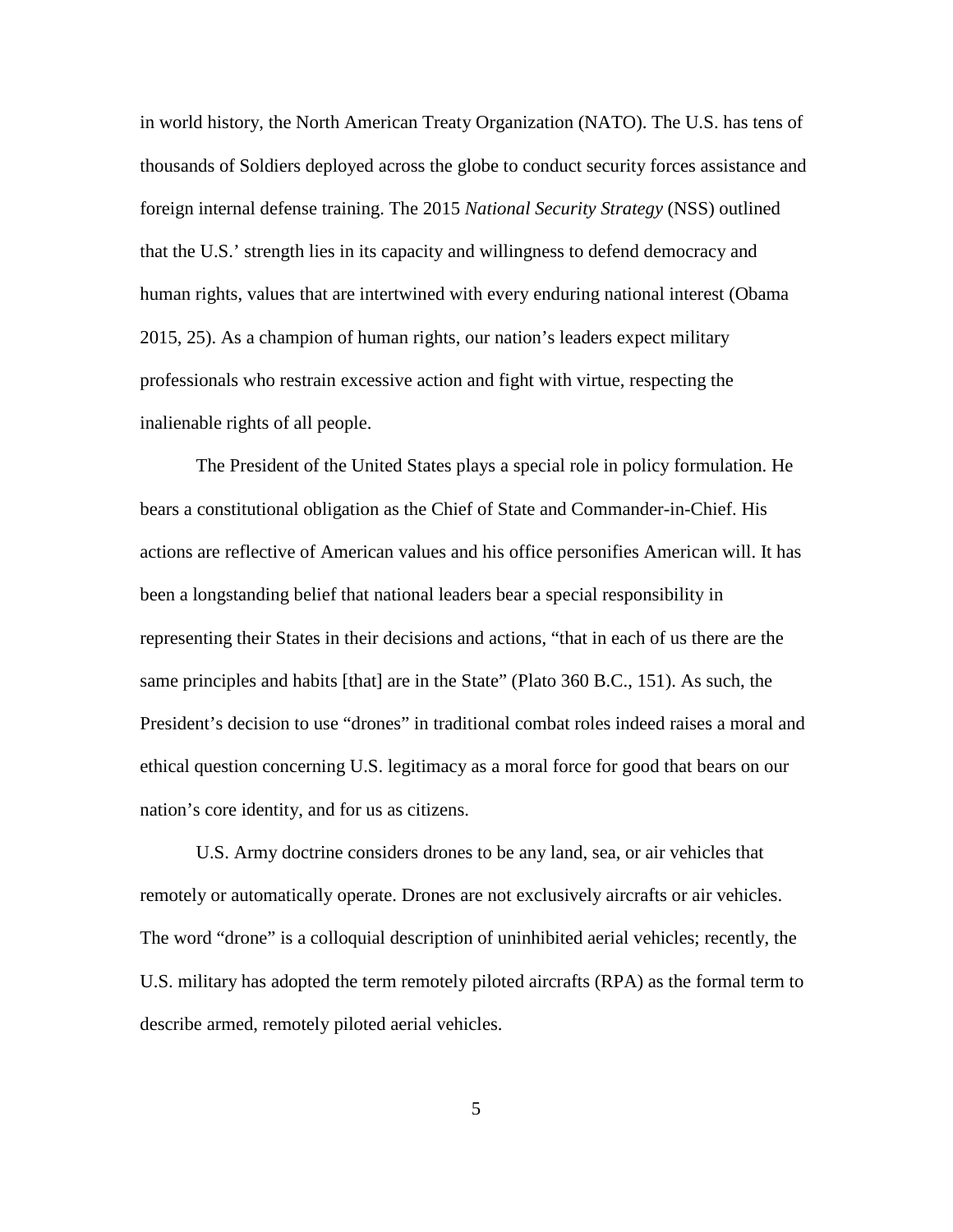In a *New York Times* Article published in September 2016, Michael S. Schmidt describes how the U.S. Government now hires contractors in a controversial move to offset the shrinking number of available RPA pilots (Schmidt 2016). Schmidt described "drones" as having steadily increased since the military first used them for reconnaissance in the Balkans in the 1990s. By the mid-2000s, the Air Force was flying more than a dozen reconnaissance and some fire missions across (U.S. Central Command's (USCENTCOM) area of responsibility (AOR) to combat both conventional and unconventional forces (Schmidt 2016).

Increasingly the President uses RPA to target non-state actors and transnational terrorist organizations, such as the militants of the Islamic State of Iraq and the Levant (ISIL) in Iraq and Syria. The stakes raised as strikes occurred within foreign sovereign borders without direct collaboration with those states' governments. To highlight two cases, the President ordered strikes in September 2015 in Yemen and September 2008 in Pakistan. In both cases, victim nations were either unable or unwilling to track down and capture or kill those who perpetrate acts of international terrorism from within their borders. More recently in March 2017, the U.S. military admitted to airstrikes in northern Mosul targeting Islamic State militants that unintentionally killed over 100 civilians. If confirmed, the March 17 strike will mark the greatest loss of civilian life since the U.S. began its air campaign against the Islamic State militants in Iraq and Syria (Morris and Ryan 2017).

Furthermore, many of the pilots who operate RPA report combat fatigue and even post-traumatic stress disorder (PTSD) from long work hours in windowless rooms thousands of miles away and, surprisingly, witnessing the combat effects of their actions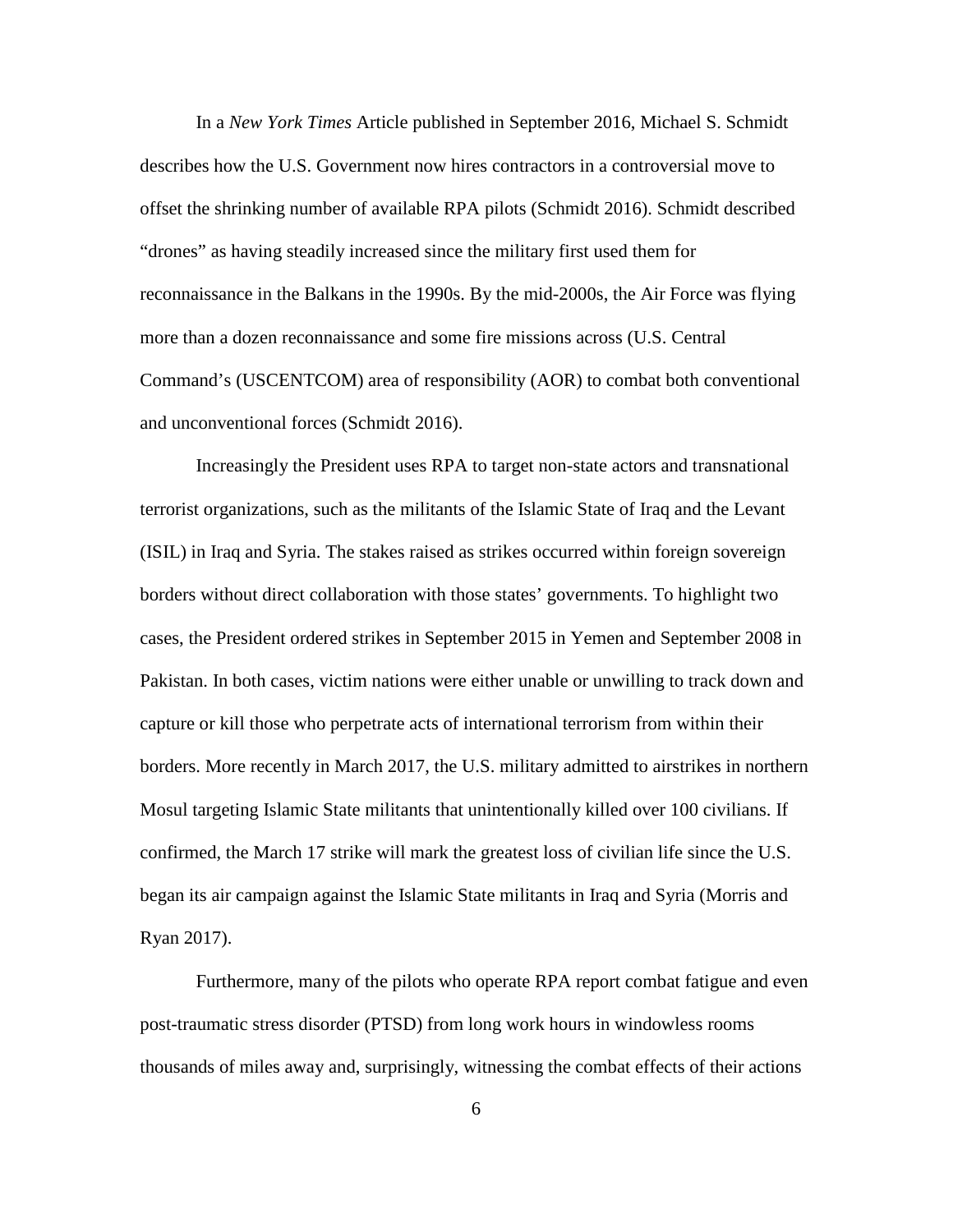through monitors. "The experience of remote-control war is deeply intense and sometimes disturbing—evidence of stress and possibly post-traumatic stress disorder (PTSD) among United States Air Force (USAF) operators has emerged, along with speculation that the 'intimacy' of spending hours and days observing targets, as well as that in the aftermath, is taken a psychological toll" (Rogers and Hill 2014, 70). Laura A Dickinson, a law professor at George Washington University, is concerned that, "With drones, this is a new area where we already do not have a lot of transparency, and with contractors operating drones there's no clearly defined regime of oversight and accountability" (Schmidt 2016). For its part, the USAF explicitly states that contracted RPA are legally prohibited from being the traditional "trigger pullers" when delivering high explosive munitions to a target. However, this fact further blurs what constitutes a lawful combatant according to traditional norms of war and combat.

The previous administration was keenly aware of the moral and ethical issues that RPA present. The most problematic of the issues arises in the selective targeting of individuals by the United States government, a policy that all too much appears like assassination. In the 2015 National Security Strategy (NSS), President Barack Obama stated that the U.S. had an obligation to defend its national interests, with force if necessary, while simultaneously upholding national principles and values inherent to American identity. He wrote:

To succeed, we must draw upon the power of our example—that means viewing our commitment to our values and the rule of law as a strength, and not an inconvenience. That is why I have worked to ensure that America has the capabilities we need to respond to threats abroad, while acting in line with our values—prohibiting the use of torture; embracing constraints on our use of new technologies like drone; and upholding our commitment to privacy and civil liberties. (Obama 2015, 3)

7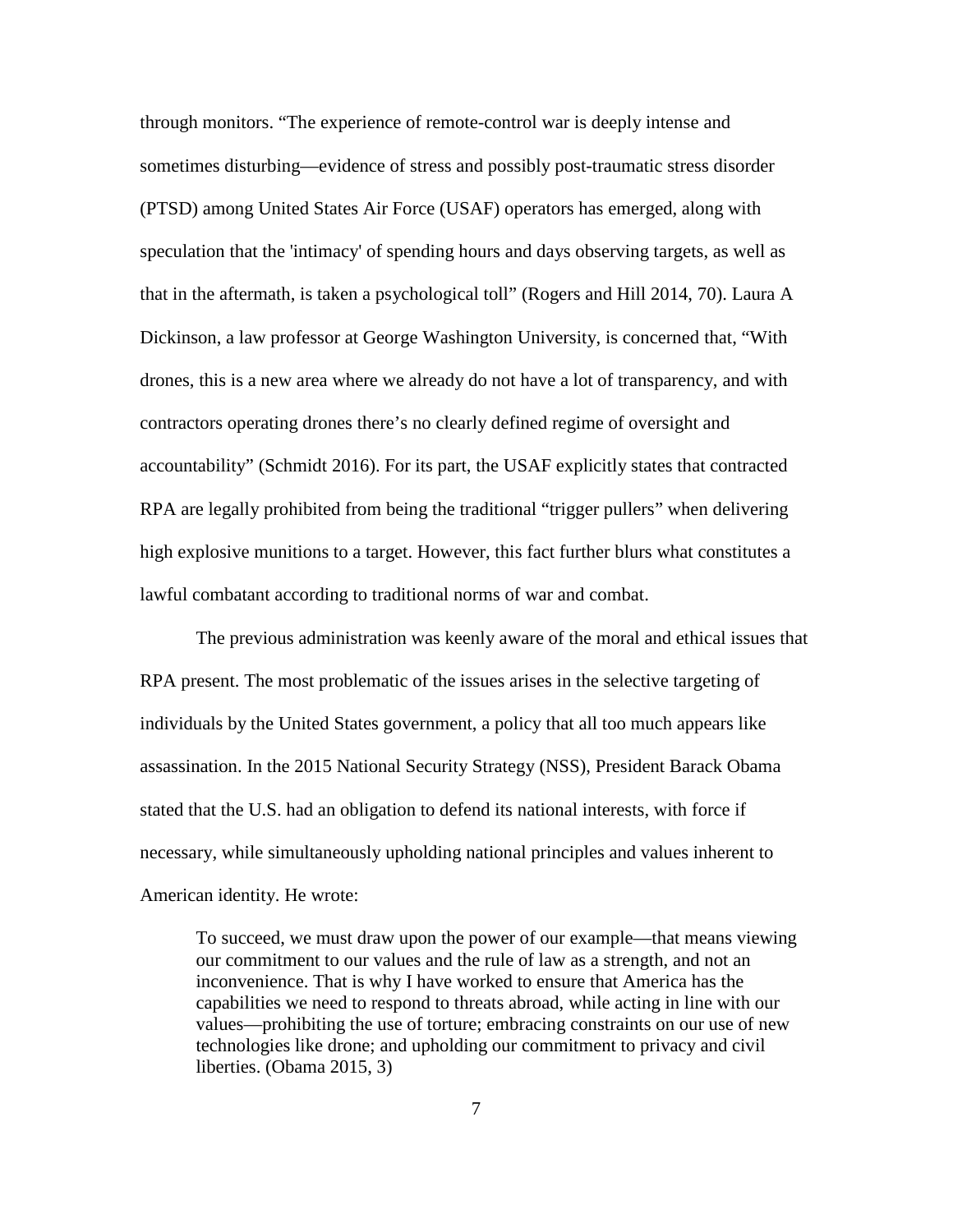In March 2010, as a legal advisor to the DOS, Harold Koh delivered a speech to the American Society of International Law, in which he proffered legal justification for killing individual leaders of Al Qaeda and the Taliban. Koh argued:

Individuals who are part of such an armed group are belligerents and, therefore, lawful targets under international law. During World War II, for example, American aviators tracked and shot down the airplane carrying the architect of the Japanese attack on Pearl Harbor, who was also the leader of the enemy forces in the Battle of Midway. This was a lawful operation then, and would be if conducted today. Indeed, targeting particular individuals serves to narrow the focus when force is employed and to avoid broader harm to civilians and civilian objects. (Carter 2011, 75)

Later, Koh refined RPA use for such missions. "Under domestic law," Koh

argued, "the use of lawful weapon systems—consistent with the applicable laws of war—

for precision targeting of specific high-level belligerent leaders when acting in self-

defense or during an armed conflict is not unlawful, and hence does not constitute

'assassination'" (Carter 2011, 76). In a criticism of Koh's argument, Yale Law professor

Stephen L. Carter noted:

It is appropriate . . . to use missile strikes to get the leaders, even when they are away from the battlefield, because we are acting in self-defense (or as part of an armed conflict), and, therefore, the 'targets' (that is, the leaders) are not entitled to warning or trial. It is important to note how few actual limits this argument places upon the presidential prerogative. Let the President believe that he is acting to defend the nation, and he can evidently target anyone in the world. (Carter 2011, 77)

Certainly, President Obama's notion that American success is contingent on its commitment to national values at home and abroad carries some weight in light of historical precedence and past policy positions. As such, the U.S. strives to embrace restraint—a principle of joint operations—in its use of new technologies like RPA and other drones.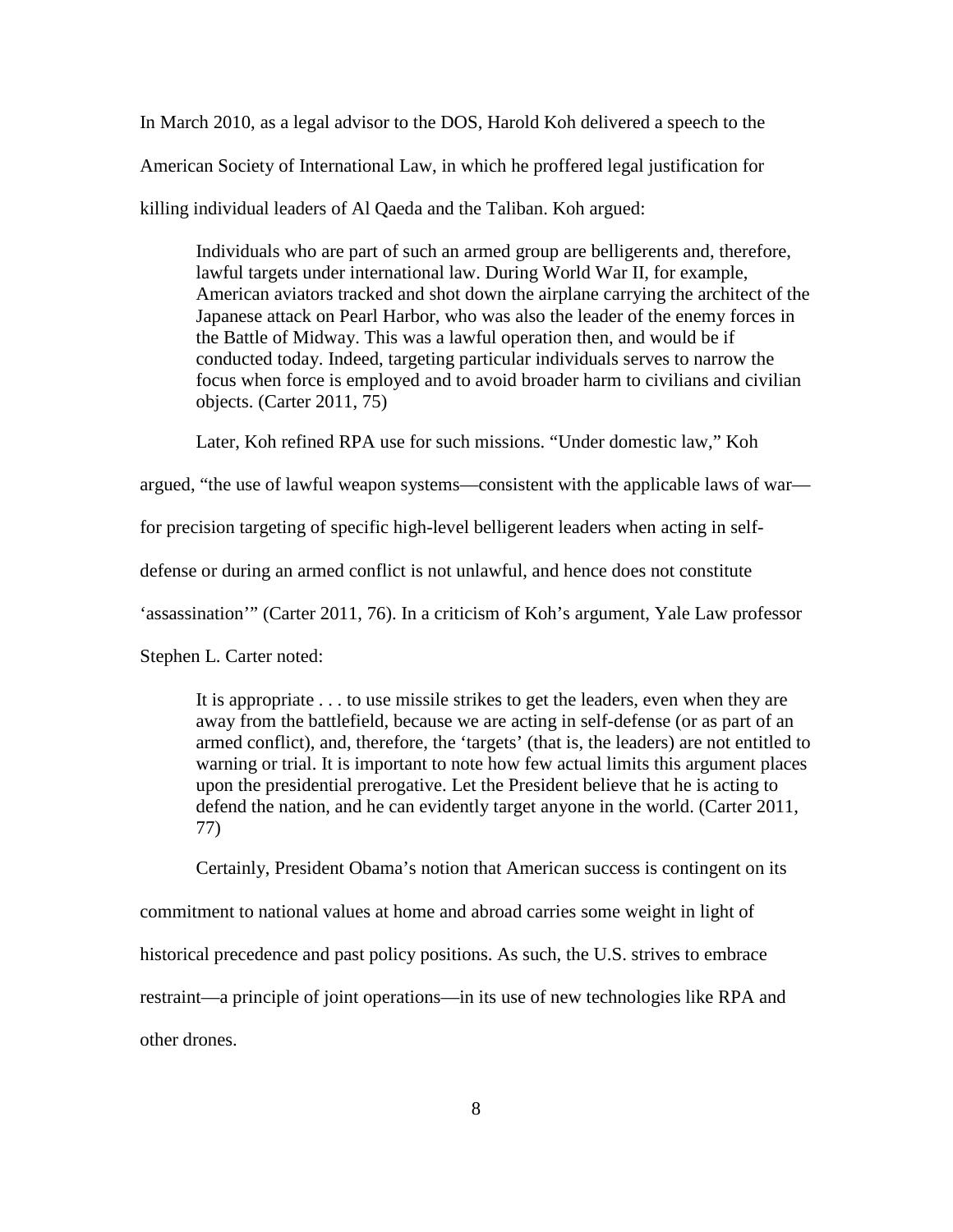### Primary Research Question

U.S. freedom to employ military capability largely unimpeded by foreign governments is itself explicably linked to its legitimacy, restraint in its use of military force, and trust in American decision-making. The restraint of military force is a form of limited warfare. The U.S. Government protects the rights and interests of the American people by conducting limited warfare as directed by civilian leaders in a manner that also respects the basic rights of others (DA 2015, 3-4). RPA represent the continuance of limited warfare within the global security environment.

Limited warfare—wars of necessity that militaries conduct with limited means is how the U.S. fulfills its self-imposed obligation to secure the international liberal order. Rather than bring to bear the full destructive force of unlimited war onto the world, the U.S. chooses instead to use its military might in a limited capacity to cleanly wage war. The U.S. stands to gain more from a liberal world order secured by international democratic institutions. In modern times, RPA represent one such way in which the U.S. delivers on its longstanding promise to utilize limited means to secure its interests and to achieve global stability.

However, RPA present a potential conundrum as the U.S. expands their use, which threatens to redefine the traditional rules of combat and the roles of combatants. The primary research question is: Does the US Government violate *jus in bello* in its use of remotely piloted aircrafts to conduct military strikes? If a lawful combatant pilots an aircraft remotely to strike a high payoff target using proportional force under a congressional authorization to use military force, and the operation stands a reasonable

9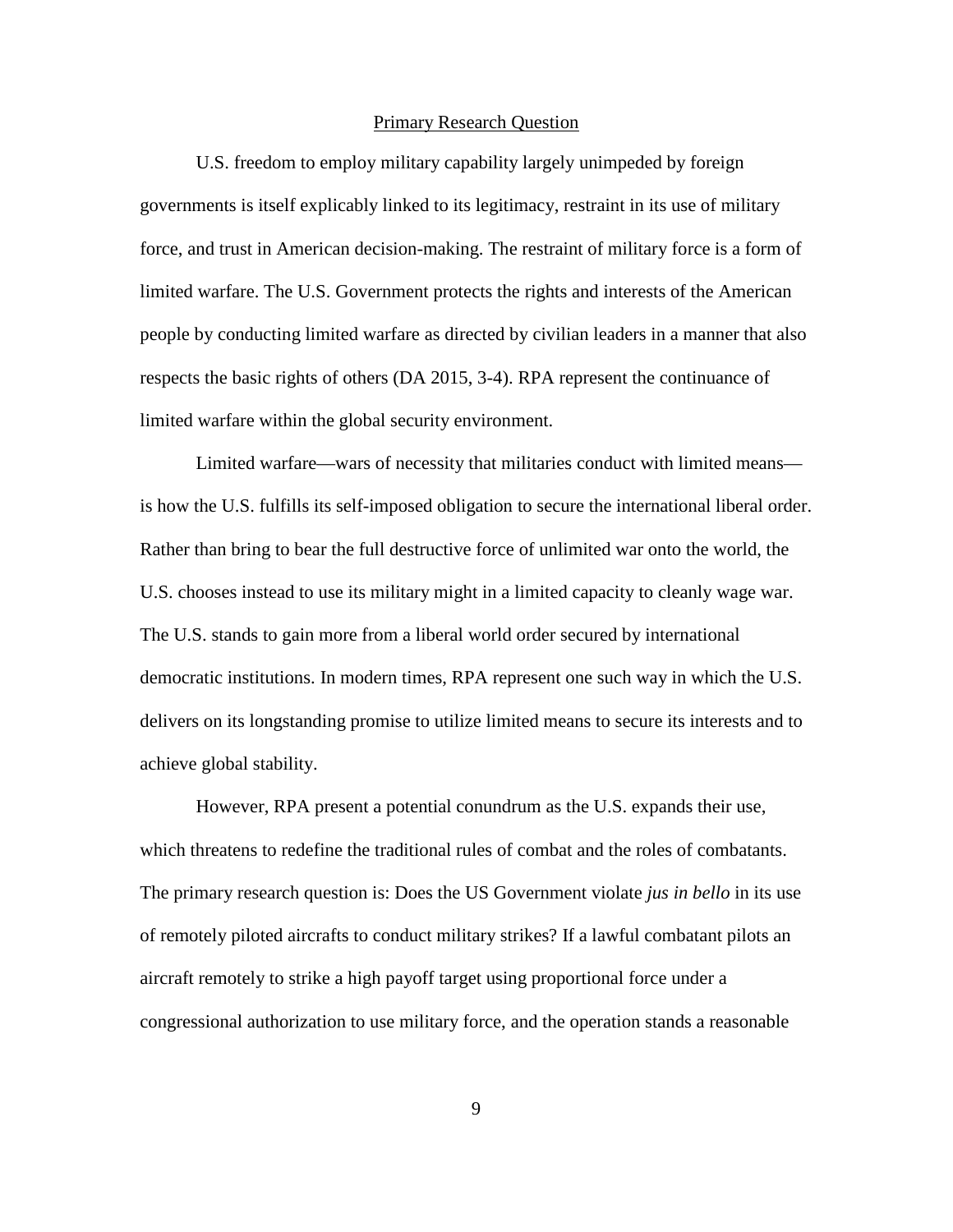chance of success in achieving a valid military objective, then the intrinsic moral quality of the act itself upholds.

However, remote pilots who operate RPA challenge the traditional notion of who constitutes a lawful combatant. Historically and traditionally, combatants are mutually susceptible to harm. Combatants engage one another in the physical domain of warfare. Yet, this condition does not hold true for RPA pilots. The validity to designate an RPA pilot as a lawful combatant weakens with the U.S. continuing to hire government contractors as RPA pilots. Another area of concern deals with what constitutes legitimate targets. "International media including BBC, CNN, and news agency AFP variously reported that rescuers had been targeted in five occasions between May 24 and July 23, 2012, with a mosque and prayers for the dead also reportedly bombed" (Friedersdorf 2013). Is an individual a legitimate target for an RPA strike at all times, even when he or she is not actively involved in hostile acts against the United States? Does their activity matter to a modernized *jus in bello*?

Do RPA use proportional force to destroy the target, particularly if the target is unarmed or has no capacity to defend him or herself? Is the authorization to use military force (AUMF) legally justifiable for present-day RPA strikes? Do RPA strikes represent a reasonable chance of success or do the acts themselves unnecessarily degrade U.S. legitimacy? These are all important questions policy makers must consider as they deliberate RPA strikes, all of which vary in slight degree from the primary research question: Does the US Government violate *jus in bello* in its use of remotely piloted aircrafts to conduct military strikes?

10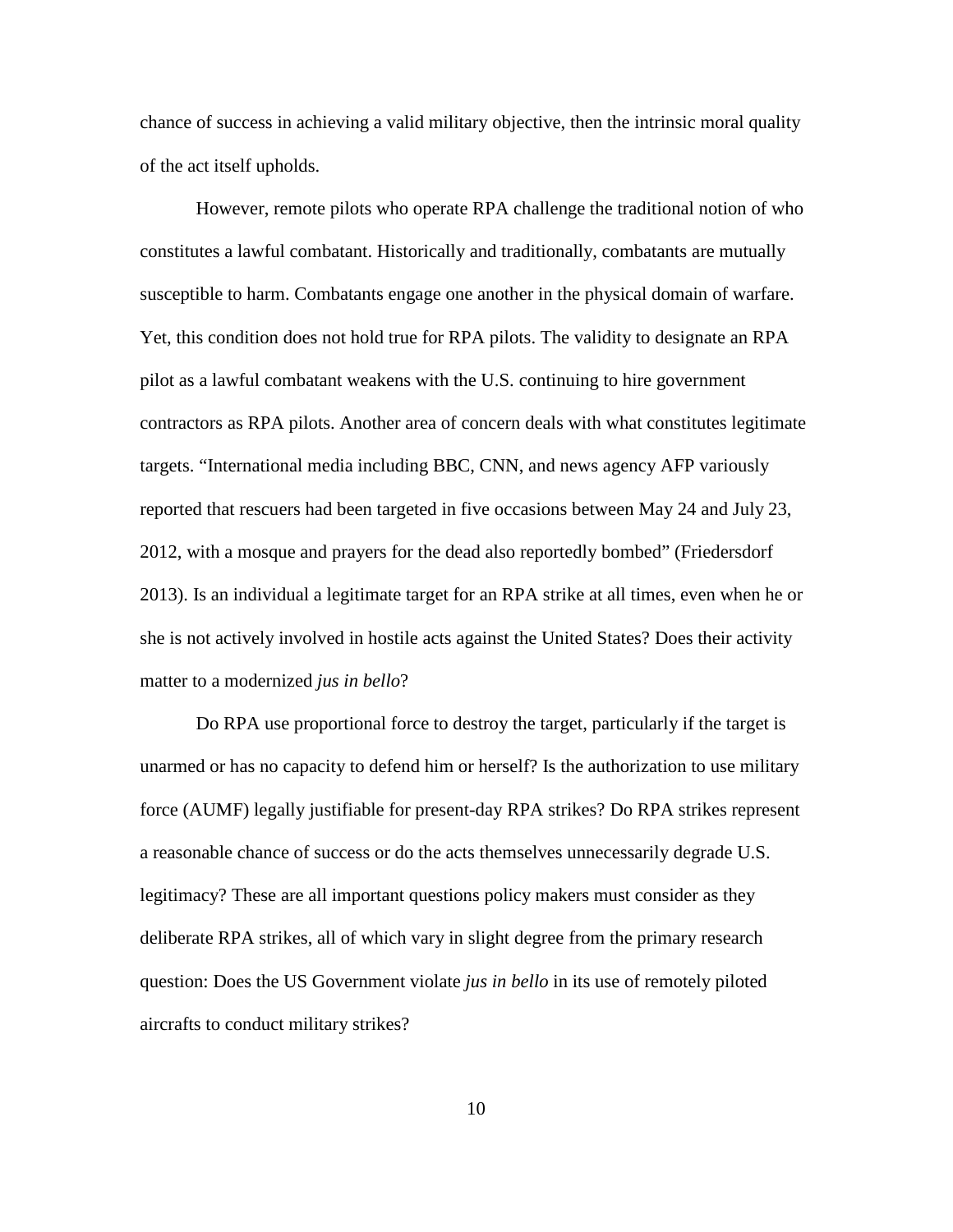#### Secondary Research Questions

To investigate the primary research question, "Does the US Government violate *jus in bello* in its use of remotely piloted aircrafts to conduct military strikes?" this thesis addresses secondary questions outlining an ethical critique topic of "drones" in warfare. The subjects delve more fully into the parameters of international law, authority to act, and legal definitions.

The secondary questions aiding in answering the primary research question are:

- 1. How does Drone warfare meet / fail to meet criteria required to uphold:
	- a. Principle of military necessity
	- b. Principle of distinction
	- c. Principle of proportionality
	- d. Principle of unnecessary suffering
- 2. What is the appropriate moral framework to analyze the RPA policy?

3. How will a modernized Just War theory under a "just peace" framework affect the future outcome of the ethical question of tactics, techniques, and procedures of modernized warfare – namely the use of RPA in combat?

4. How has the just war tradition evolved over time to modern international law on land warfare?

## Assumptions

The assumptions to the primary research question, "Does the US Government violate *jus in bello* in its use of remotely piloted aircrafts to conduct military strikes?" deal with the nature of war as a fixed interplay of politics and violence. This thesis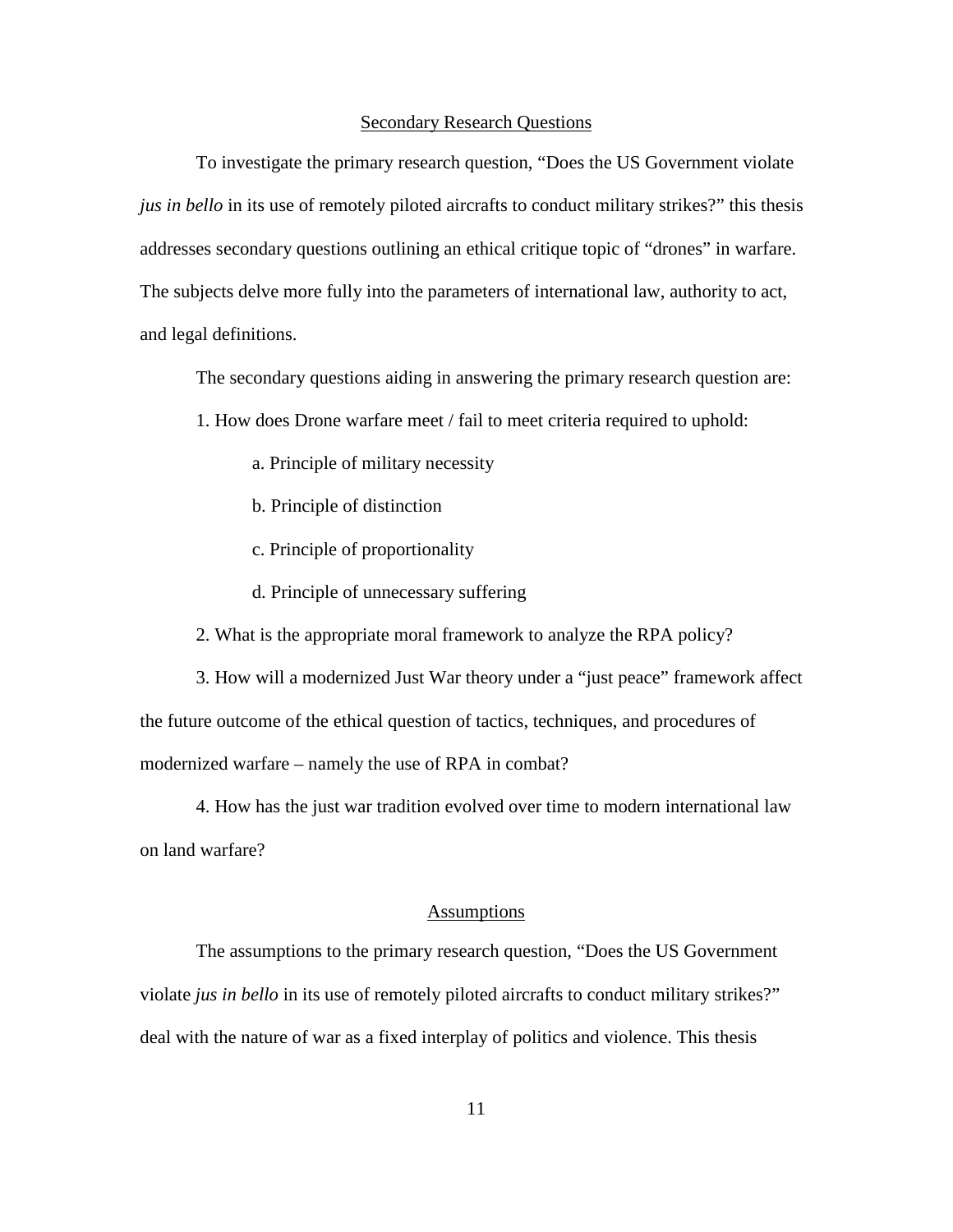handles war theory primarily as being a human endeavor wrought with ethical and moral considerations.

A second assumption is that an authorization for the use of military force (AUMF) carries the same legal authority as congressional declarations of war. This particular matter is further set forth in detail in chapter 4; but this thesis assumes that the U.S. is in fact at war for a just cause—self-defense.

The third assumption is that international customary law (CIL) and the law of armed conflict (LOAC) are universally applicable. This is true even as some nations have chosen not to adhere to their statutes or are not signatories.

The fourth assumption is that good faith is due to U.S. policy makers and legal advisers who routinely explore the legal and ethical considerations of modern warfare programs in light of current data and information not accessible for open source research. Because the decision-making surrounding RPA use is highly classified, this thesis will not be able to explore these issues in depth. As such, this thesis incorporates the spirit of good faith that military leaders and national policymakers value American ideals enough to balance the seriousness and moral weightiness of just war tradition in pursuance of modern day strategies to confront the threats against national interests.

## Definitions and Terms

The following key definitions and terms provide fidelity and clarity when used in the context of this thesis. They provide a common understanding of certain concepts presented to the reader:

Customary International Law (CIL): CIL are nonbinding aspects of international law dealing with longstanding traditions and norms amongst nation-states. According to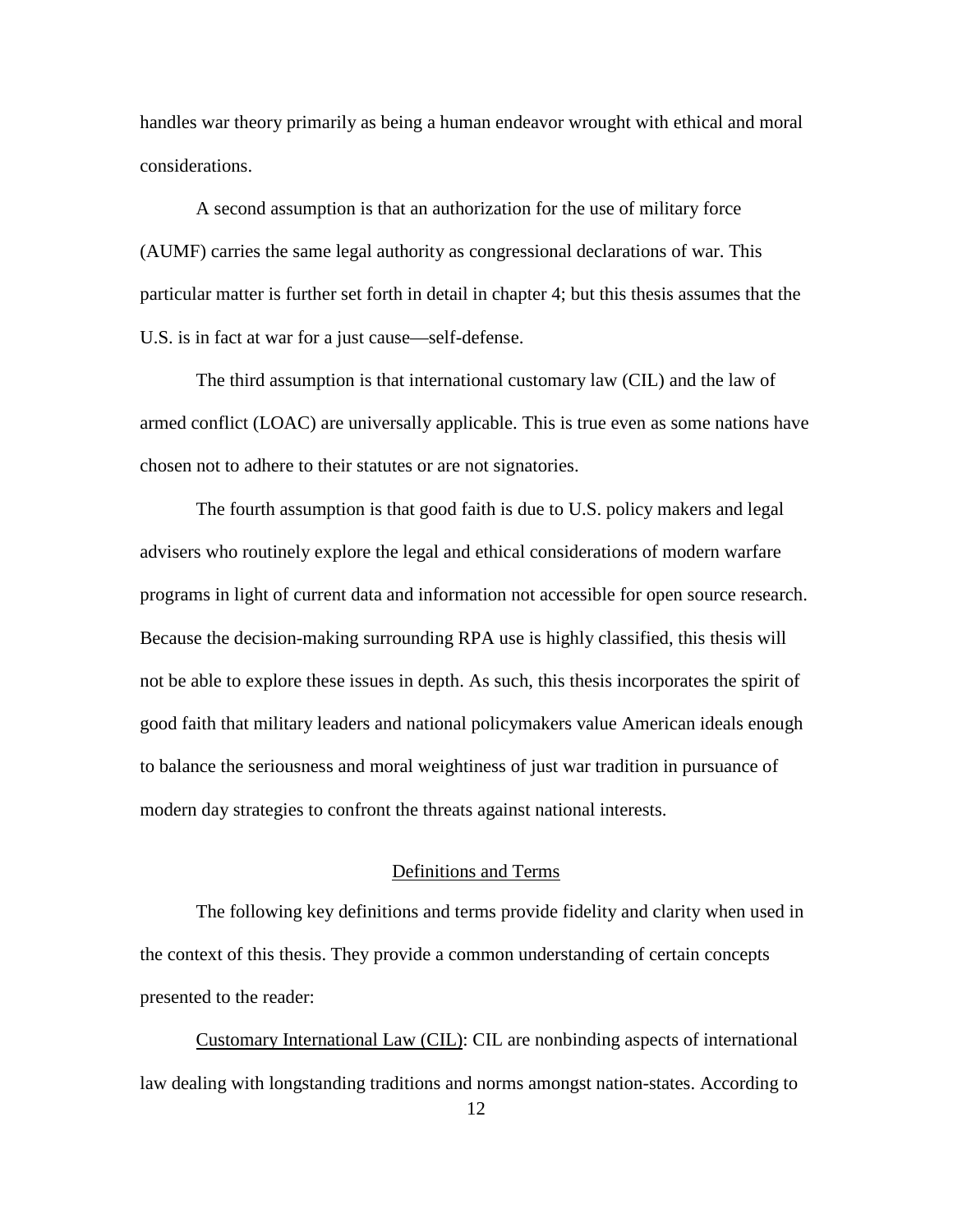the Legal Information Institute of the Cornell University Law School, "Customary

International Law refers to international obligations arising from established state

practice, as opposed to obligations arising from formal written international [norms]."

| Just War Theory (jus bellum iustum)                                                                                                                                                                                                                                                                                          |                                                                                                                                                                                                                                                                                                                    |  |                                                                                                                                                                                                                                                                                                                                            |  |                                                                                                                                                                                                                                                                                                           |  |
|------------------------------------------------------------------------------------------------------------------------------------------------------------------------------------------------------------------------------------------------------------------------------------------------------------------------------|--------------------------------------------------------------------------------------------------------------------------------------------------------------------------------------------------------------------------------------------------------------------------------------------------------------------|--|--------------------------------------------------------------------------------------------------------------------------------------------------------------------------------------------------------------------------------------------------------------------------------------------------------------------------------------------|--|-----------------------------------------------------------------------------------------------------------------------------------------------------------------------------------------------------------------------------------------------------------------------------------------------------------|--|
| The intrinsic moral quality of human activity in war. Jus bellum iustum requires certain<br>conditions to exist prior to a legitimate authority exercising the "right" or "law" $-jus$ being the<br>Latin root for the cardinal virtue of justice- to use force to impose national will on another<br>sovereign State actor. |                                                                                                                                                                                                                                                                                                                    |  |                                                                                                                                                                                                                                                                                                                                            |  |                                                                                                                                                                                                                                                                                                           |  |
|                                                                                                                                                                                                                                                                                                                              | Justice for war (Jus ad<br>Bellum): the<br>establishment of a just<br>cause for conflict as the<br>burden for war, publically<br>proclaimed as a formal<br>declaration by a<br>legitimate authority. One<br>of the foremost<br>recognized just causes<br>for using military force is<br>the right to self-defense. |  | Justice in war (Jus in<br><b>Bello)</b> : the individual and<br>collective responsibility for<br>the just conduct of war.<br>Military leaders and<br>soldiers are morally<br>responsible for their<br>individual behavior, as well<br>as the bearing<br>responsibility for the unit's<br>conduct during period of<br>hostility and combat. |  | Justice after war (Jus<br>post Bellum)*: Not<br>traditionally a part of Just<br>War Theory, in recent<br>years, contemporary<br>philosophers ask, "how<br>should wars end?" Jus<br>post Bellum attempts to<br>address the moral<br>obligation belligerents<br>have in restoring<br>tranquility and order. |  |
| Note: Just War Theory and International Law is silent on the subject of jus post bellum. The moral obligation<br>for belligerents to restore order and rule of law following war is relatively new. This thesis will not deal on the                                                                                         |                                                                                                                                                                                                                                                                                                                    |  |                                                                                                                                                                                                                                                                                                                                            |  |                                                                                                                                                                                                                                                                                                           |  |

Figure 1. Just War Theory (*Jus Bellum Iustum*)

*Source:* Developed by author.

subject of jus post bellum.

Just War: Moral judgments concerning war fall into two discrete areas: reasons for going to war in first place; and the conduct of the war itself. The reasons nations may go to war is known as *jus ad bellum*, while nations' military conduct of war is known as *jus in bello*. Traditionally speaking, *jus ad bellum* is a responsibility principally for a nation and its political leaders, whereas *jus in bello* is an individual responsibility, which in most cases also includes units and their commanders. However, in few cases, *jus in*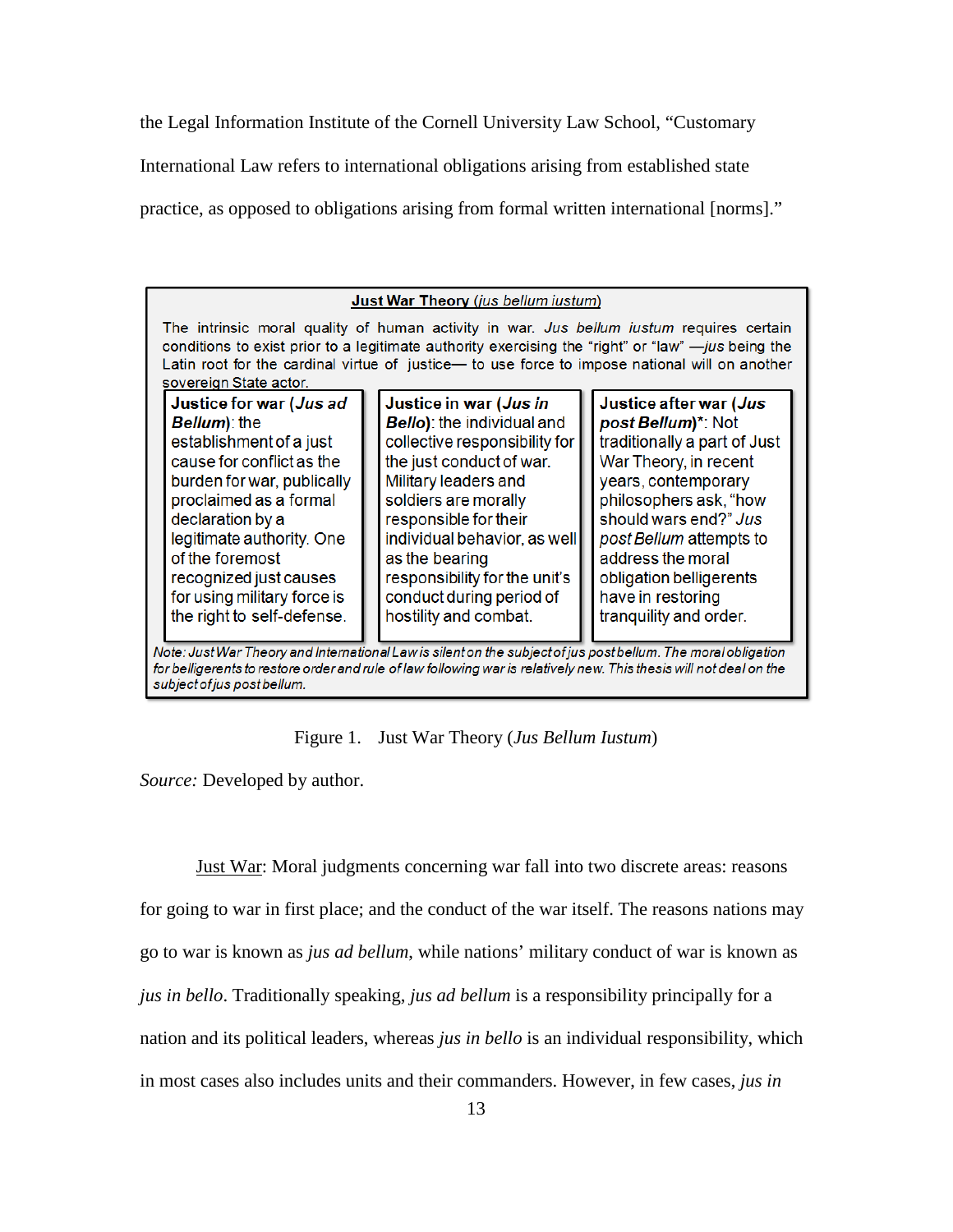*bello* is a responsibility of the nation itself. For the purpose of this thesis, the employment of RPA is treated as a mark of *jus in bello*, seeing that the RPA is a policy decision reserved by the Commander-in-chief, acted upon on behalf of the State, and bearing tactical consequences. A fuller treatment of the *jus bellum iustum* follows in Chapter two of this thesis.

## Just War Theory (jus bellum justum)

The intrinsic moral quality of human activity in war. Jus bellum iustum requires certain conditions to exist prior to a legitimate authority exercising the "right" or "law" -jus being the Latin root for the cardinal virtue of justice- to use force to impose national will on another sovereign State actor.



Figure 2. Criteria for *Jus ad Bellum* and *Jus in Bello*

*Source:* Developed by author. Image from Carlo Crivelli, *St. Thomas Aquinas*, 1476, the Demidoff Altarpiece in the Church of San Domineco, Ascoli Piceno, Italy.

*Jus ad bellum*: Traditionally wars necessitate a just cause, particularly in Western

culture. Rulers and politicians argue for why a war is justified in order to kindle their

people's passion for war. Using Figure 2, one can see with internal to *jus bellum iustum*,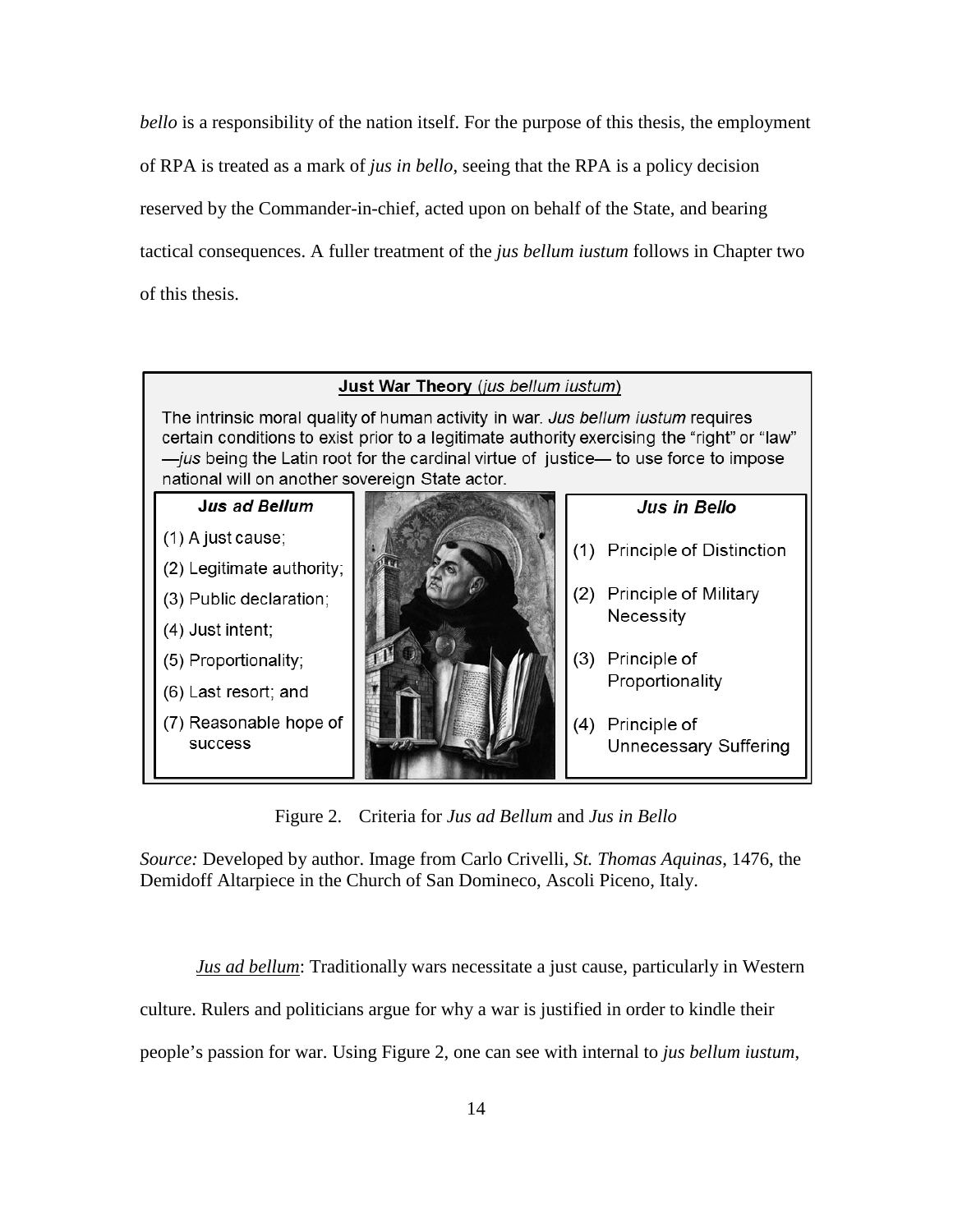theologians and philosophers have set certain criteria to justify war: (1) a just cause (2) legitimate authority; (3) public declaration; (4) just intent; (5) proportionality; (6) last resort; and (7) reasonable hope of success (Cook 2012, 221). Scholars may label the criteria differently, but the necessary conditions prior to war have largely unchanged since their earliest conceptions.

*Jus in bello*: In contrast to *jus ad bellum,* where nation-states are responsible for determining the just cause for war, *jus in bello* holds the individual responsible for just conduct in war. More specifically, soldiers and military leaders are responsible for their individual behavior and group conduct during conflict. Examples of these responsibilities follow: discipline and training; types of munitions and methods of delivery; discrimination between combatants and non-combatants; treatment of POWs; and medical aid to friendly and enemy wounded soldiers (Cook 2012, 223). Martin Cook narrows *jus in bello's* scope to two fundamental areas: discrimination and proportionality. "Together," Cook asserts, "they set limits in the conduct of war—limits on who can be deliberately attacked and on how war can legitimately be conducted" (Cook 2012, 220).

Commanders have a special role in ensuring strict observance of *jus in bello* for themselves and their formations*.* Under customary international law, commanders are legally responsible for violations of *jus in bello* when any one of three circumstances applies. The first is if the commander ordered the commission of the act. The second is if the commander knew of the act, either before hand or during its commission, and did nothing to prevent its occurrence. The third and final circumstance is if the commander should have known through reports received by him or through other means that troops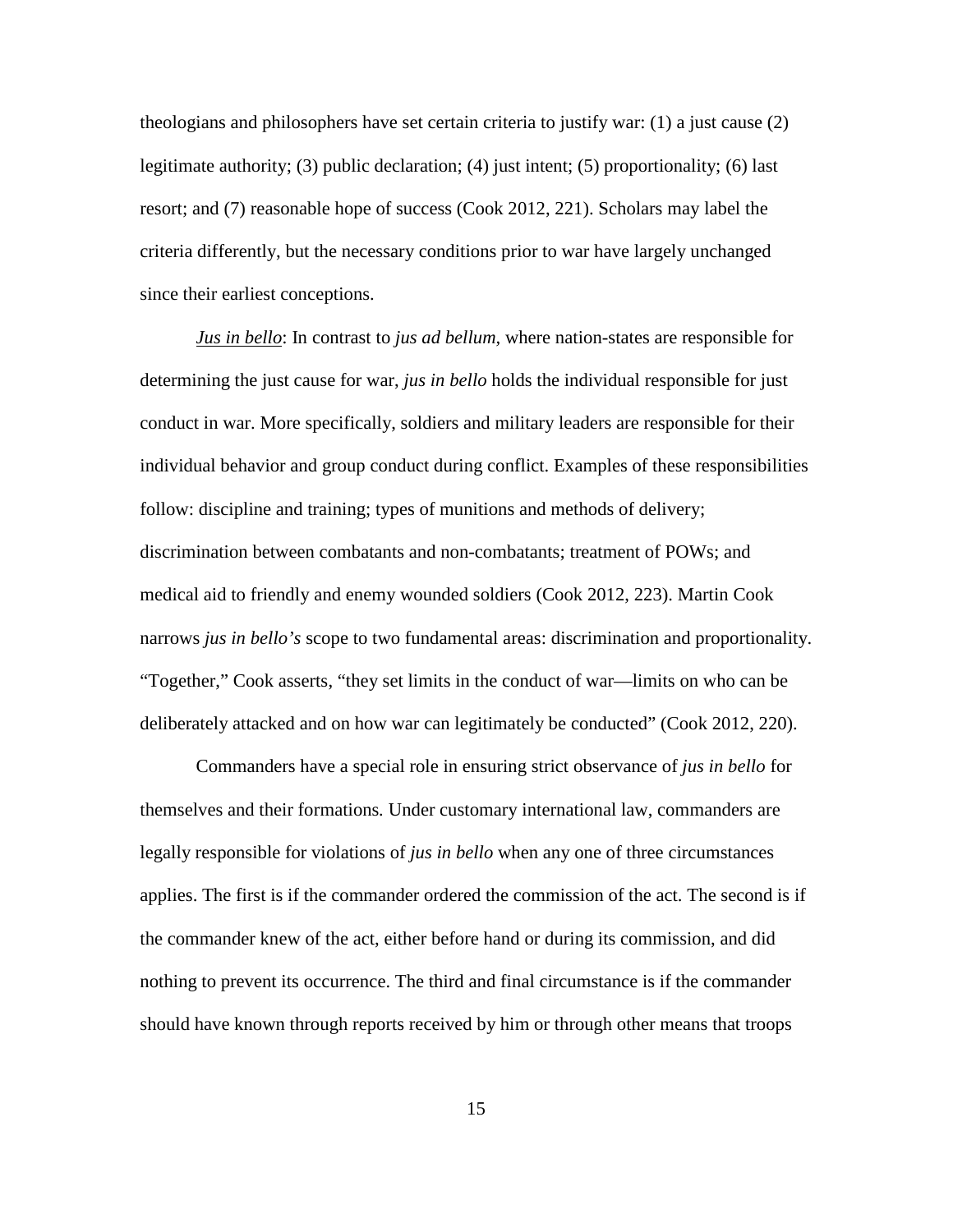subject to his control were liable to commit violations of customary international law (IOLD 2015, 39).

Moral Obligation: Morality, simply put, is judgment between what constitutes an inherent good and what constitutes a wrong or evil. Morality springs forth from natural law, which provides the necessary framework inside which humans discern just acts from unjust acts. Theologians and philosophers have long held that the intrinsic morality quality of human acts consists of three principal elements; they are the object, the intent or ends, and the circumstance. A more thorough treatment of these three elements follow in chapter two, but civil society rests upon the basic and foundational principal that individuals ought to achieve good and to avoid evil. It is, in fact, a moral obligation. An obligation is any act to which a person is morally or legally bound. Obligations typically equate to a duty or commitment. The Profession of Arms codifies moral norms in the Uniformed Code of Military Justice (UCMJ), which is a collection of myriad cultural and legal precedents from across the United States. Doctrine states, "Adherence to the Army Ethic, a moral obligation, is a force multiplier in all operations. Leaders are role models and must communicate and set the example for living the Army Ethic for their Soldiers and Army Civilians. By living and upholding the Army Ethic, we strengthen the essential characteristics of the Army Profession" (DA 2015, 3-4).

Principle of Distinction: The principle of distinction requires discrimination between lawful combatants and noncombatants (DA 2015, 3-5). The latter includes civilians, civilian property, prisoners of war, and wounded personnel who are unable to resist. International norms informed by Just War traditions requires that parties to a conflict direct their operations against legitimate military targets and avoid targeting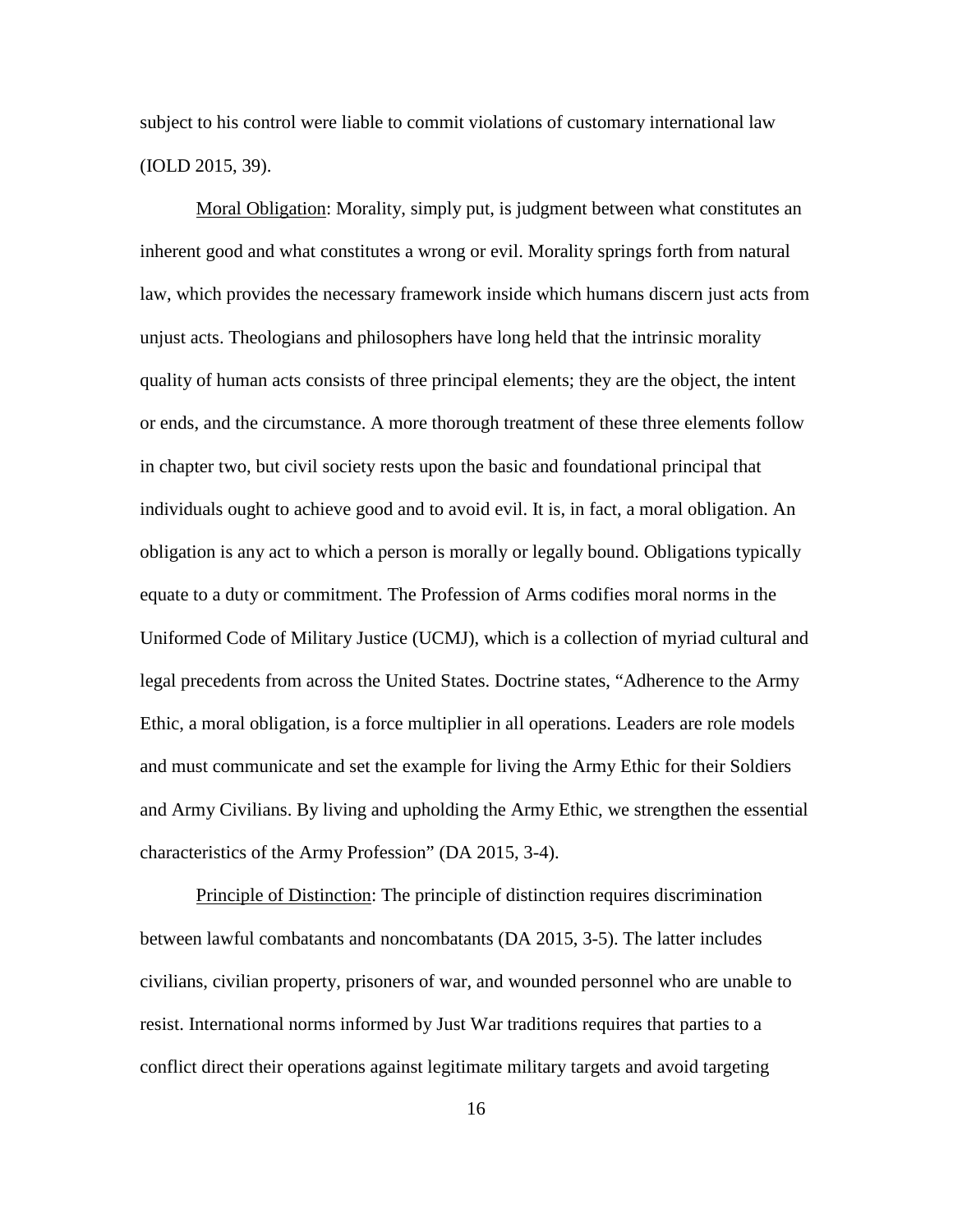civilians or civilian infrastructure. Stemming from Augustine's and Aquinas' Just Law Theory, the principle of distinction came from a desire to distinguish between a lawful combatant and an unlawful combatant. This is pertinent as we inquire those who deliver effects using remotely piloted aircraft. This investigation includes whether the pilot of an RPA can distinguish between a lawful target and an unlawful target, and if so, does the RPA pilot's remote location in relation to the target impair his or her judgment?

Principle of Military Necessity: This principle requires combat forces to engage in only those acts essential to secure a legitimate military objective (DA 2015, 3-5). The principle of military necessity is a centuries-old code of ethics dating back to the earliest times of human warfare. Recently, this principle justifies measures "not forbidden by international law, [but are] necessary to accomplish the mission" (DA 2015, 3-5). "The principle of military necessity is explicitly codified in Article 23, paragraph (g) of the Annex to Hague IV, which forbids a belligerent 'to destroy or seize the enemy's property, unless such destruction or seizure be imperatively demanded by the necessities of war'" (IOLD 2015, 10). The question of whether the employment of RPA is necessary given the nature of the threat posed by the target comes under scrutiny. In other words, is the opportunity to destroy the target a military necessity in spite of the consequences of ordering the strike if preservation of civilian life, infrastructural integrities, and even foreign national sovereignty is ultimately violated.

Principle of Proportionality: In accordance with this principle, the anticipated loss of life and damage to property incidental to attacks must not be excessive in relation to the concrete and direct military advantage expected to be gained (DA 2015, 3-5). "Proportionality is not a separate legal standard as such, but provides a means by which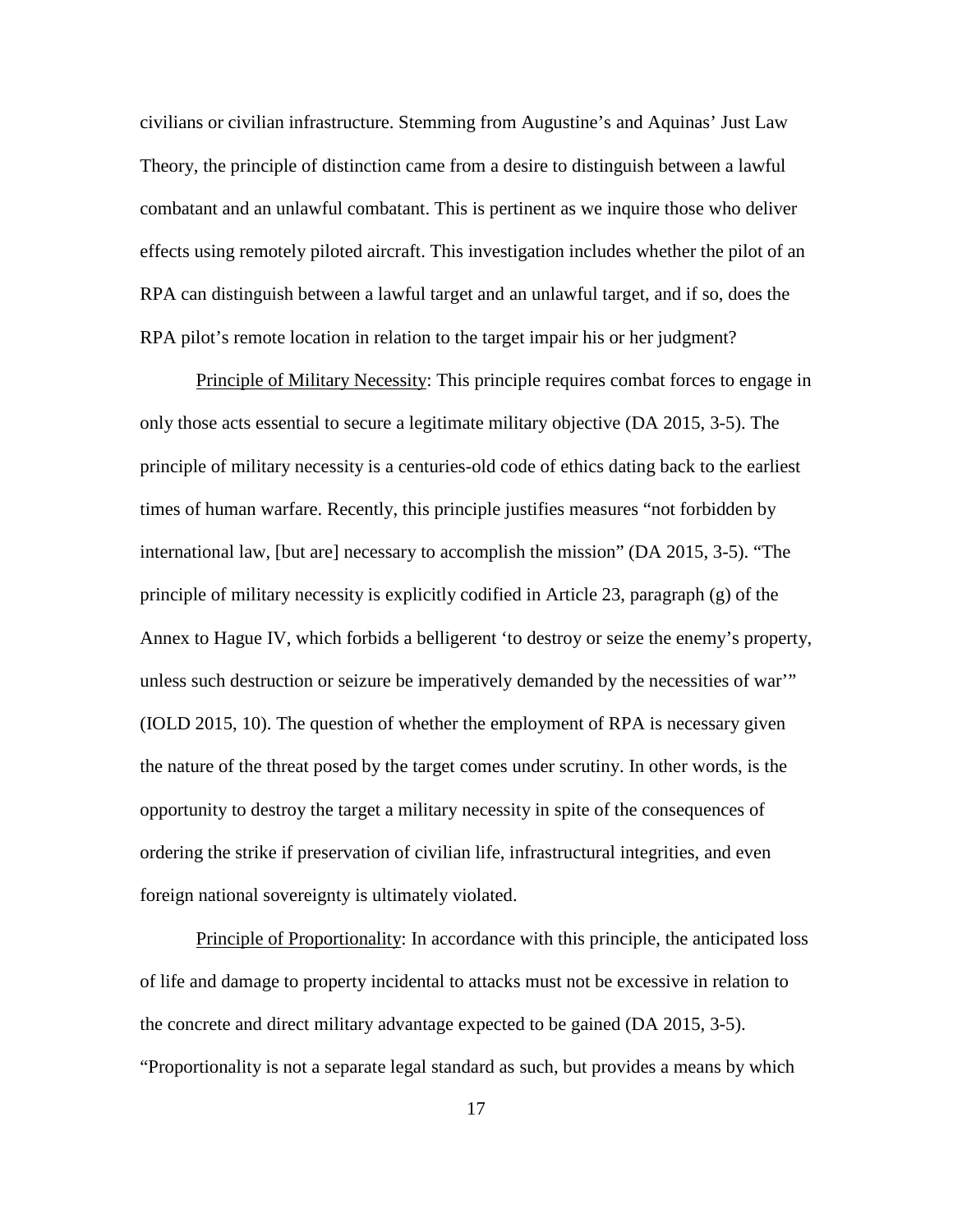military commanders can balance military necessity and unnecessary suffering in circumstances when an attack may cause incidental damage to civilian personnel or property" (IOLD 2015, 11).

Principle of Unnecessary Suffering: This principle is often times referred to as humanity or superfluous injury (DA 2015, 3-5). One consideration here is whether the method of delivery mitigates large-scale human suffering by way of second and third ordered effects. For instance, would the effects of RPA delivered munitions have an undue second or third ordered effect within the collateral damage zone? When determining this principle, "it is especially forbidden . . . to employ arms, projectiles, or material calculated to cause unnecessary suffering. This principle applies to the legality of weapons and ammunitions themselves as well as to the methods by which such weapons and ammunition are employed" (IOLD 2015, 11-12).

#### Limitations and Delimitations

The United States Army has delayed modernizing its law of land warfare manual. This delay might be due in some small part to the changing character of war and the insidious reach of modern technologies into domains previously thought off-limits for strict military action (e.g. space, cyber). Whatever the reason, this leaves the U.S. Army without an updated manual to handle military action the present-day OE. Currently, the updated field manual on the Law of War will release in spring 2017. In lieu, the manual commanders use to assess legal matters within the OE is the 2015 Operational Law Handbook. With a changeover in presidential administrations and the expanding scale of manned and unmanned aerial vehicles into international and national airspace, it is difficult to imagine how one might interpret legal constraints on future warfare.

18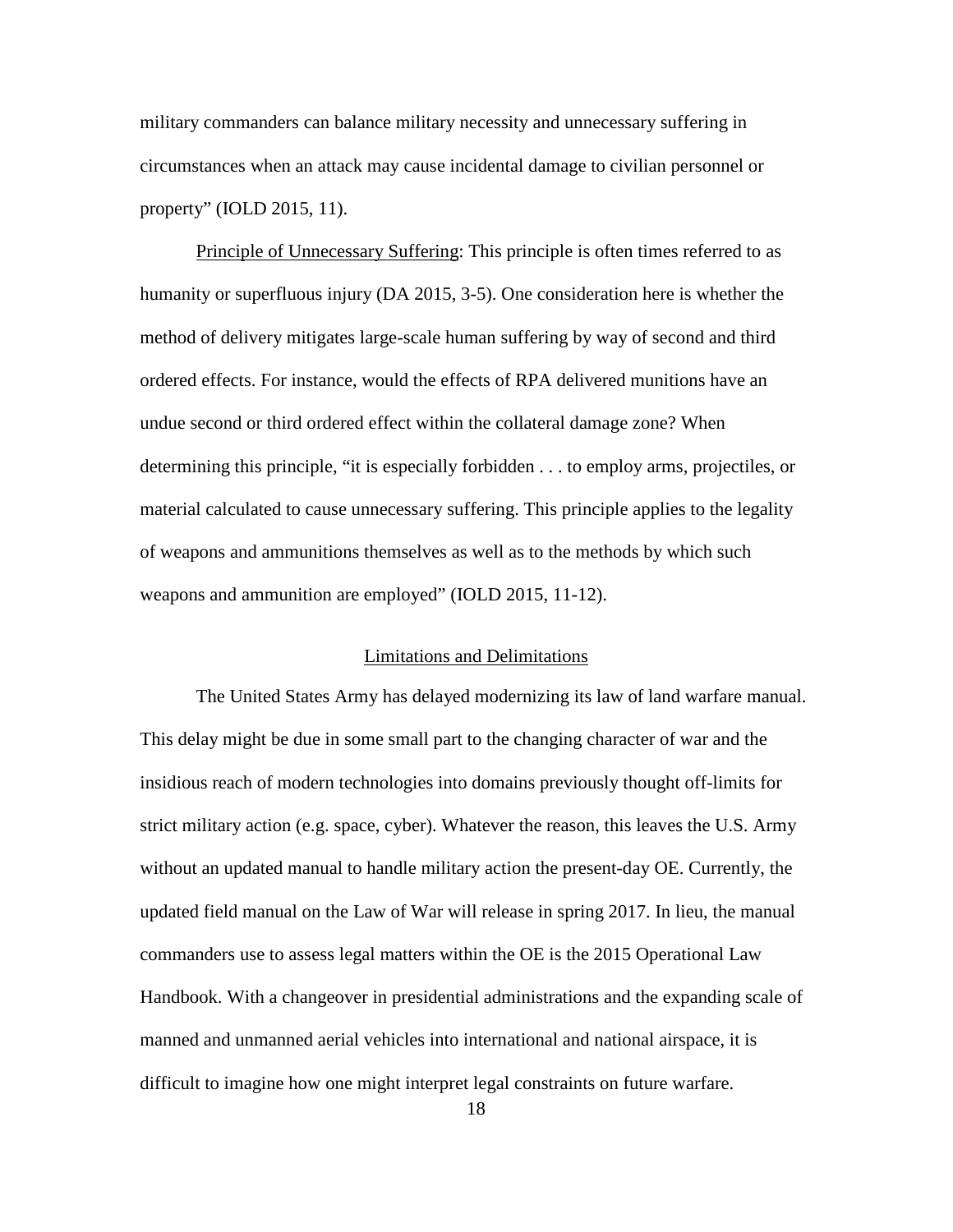This thesis focuses its study exclusively on the ethical consideration in the employment of RPA. It does not take into consideration other technologies that allow for the replacement of friendly combatants far from the point of engagement, such as indirect fire weapons, aircrafts, and navy destroyers. It is possible that conclusions can be drawn that confer judgment in other areas, but this is not the point of this thesis. The work deals only with the ethical question of whether the RPA policy potentially violates *jus in bello.*

This is an unclassified study.

#### Chapter Conclusion

The primary research question has driven the research into important areas of morality and legality facing all military professionals. In the following chapter, this thesis discusses the historical foundations of Just War Theory; customary international law; the U.S. as a legitimate authority to wage war, the intrinsic moral quality that U.S. Army professionals bear in serving the American people; just war implications on U.S. National Security, and U.S. RPA policy.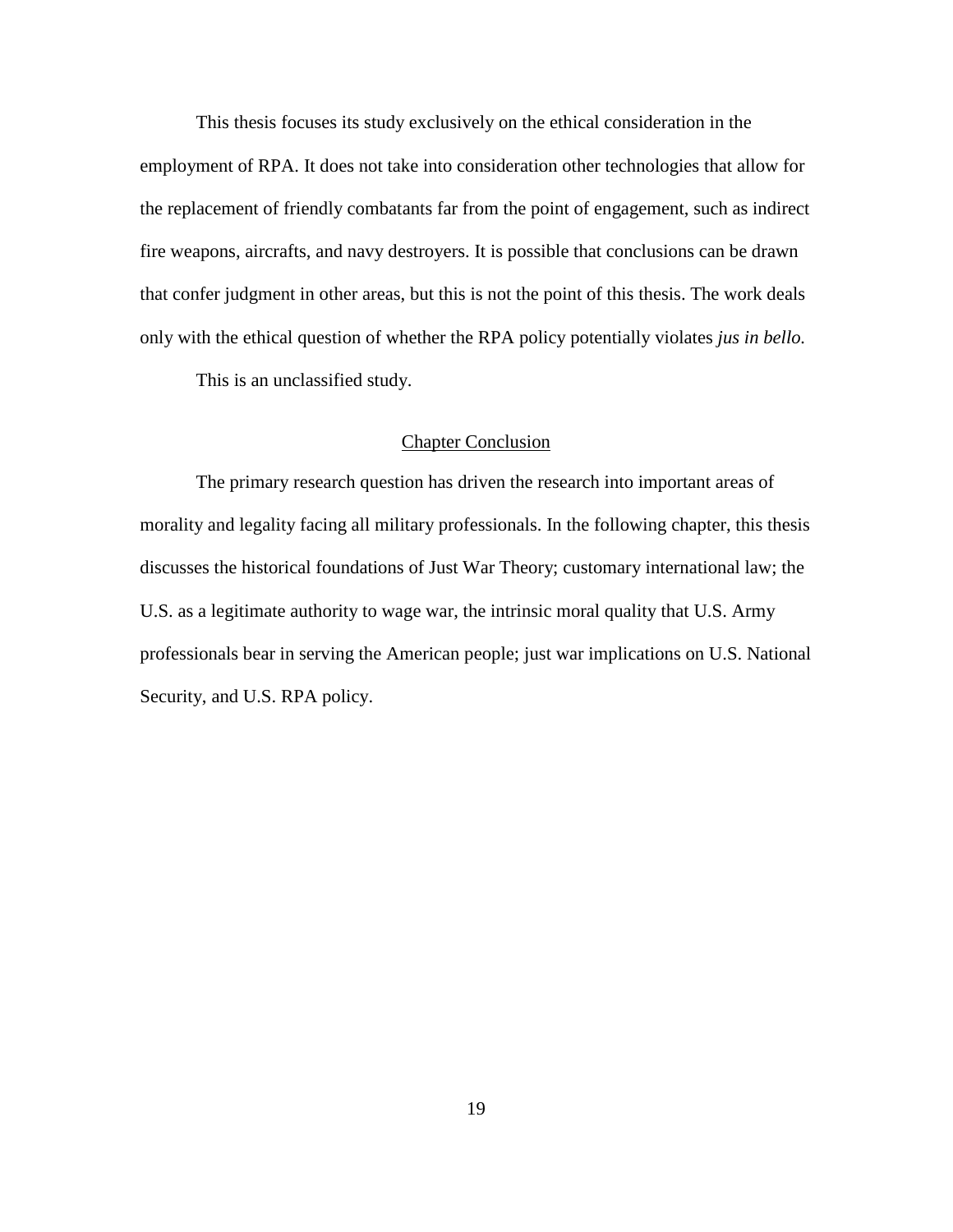# CHAPTER 2

## LITERATURE REVIEW

Compared to war, all other forms of human endeavor shrink to insignificance.

― General George S Patton Jr.

# Chapter Introduction

This thesis handles the delicacy of war theory as being a human endeavor wrought with ethical and moral considerations. To answer the primary research question, "Does the US Government violate *jus in bello* in its use of remotely piloted aircrafts to conduct military strikes?," the researcher conducted a literature review to gain a more complete understanding of war theory. All leaders and commanders in some way link ends, ways, and means, while accounting for risk, in order to achieve military objectives in support of national interests. However, the character of war changes over time as technologies and ways to employ means evolve. What does not change is a nation cannot actualize war without committing some form of violence against an adversary as an act of policy. Therefore, war's nature comprises two elements. They are policy and violence. In international relations, policy that exists between nation-states devoid of any violence is diplomacy, whereas violence devoid of policy is formless barbarism. As such, the nature of war is fixed; war is violence rationalized as national policy.

Chiefly among the considerations of war is how humans participate. Many philosophers have sought ways to understand the nature and character of war from a moral and legal standpoint, with each tradition bearing forth slightly different considerations. Chinese General Sun Tzu, whose writings date back to 400 B.C.,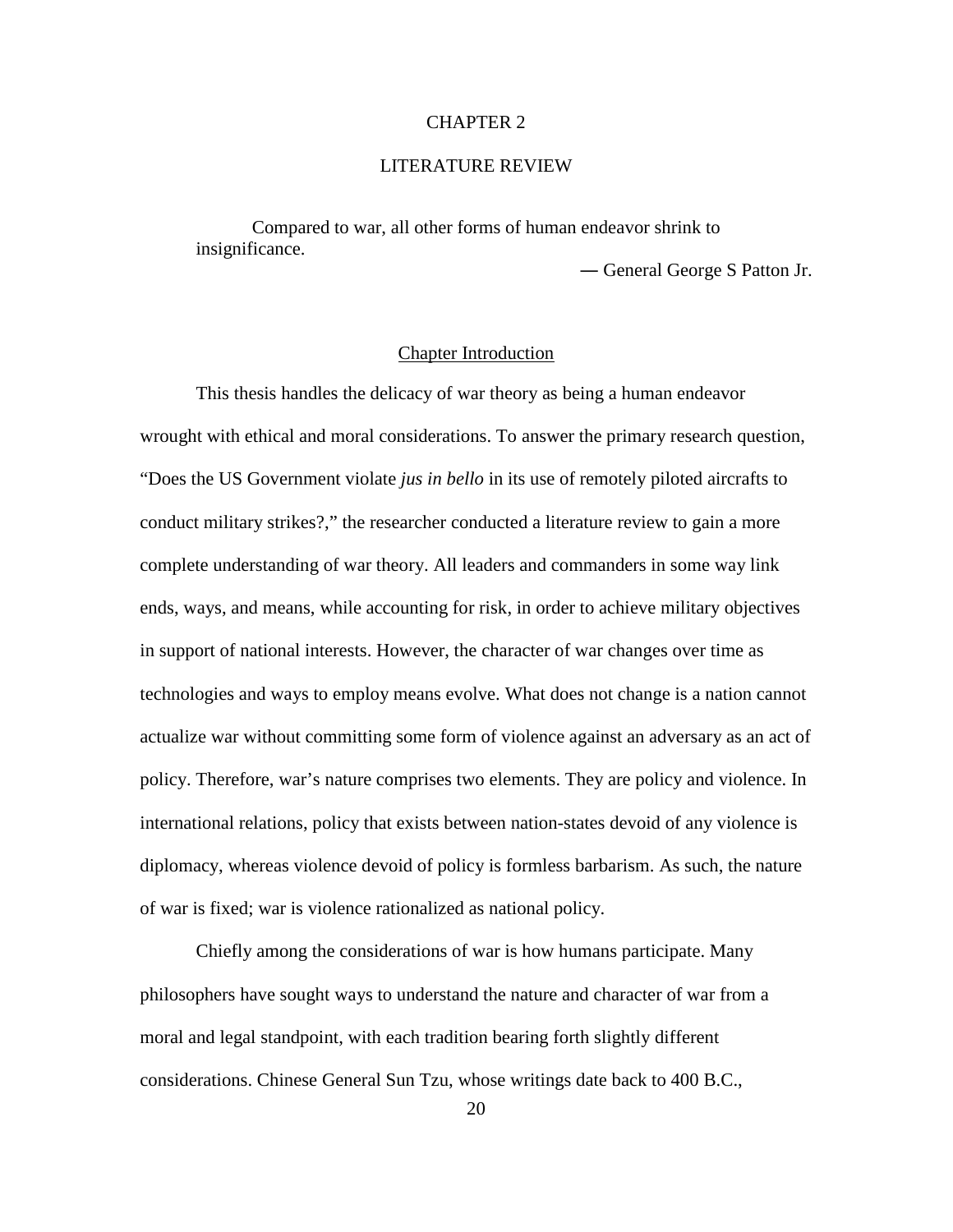provided the earliest known moral code to war (Christopher 1990, 83-95). Roman politician and prolific writer Cicero also contributed to the tradition of ethical warfare (Christopher 1990, 83-95). However, the early Christian Church fathers formulated the most prominent ethical framework for warfare called Just War theory. This thesis will deal exclusively in the tradition of Just War Theory as the foundation upon which CIL rests. The following sections of this thesis, discusses the historical foundations of Just War Theory; customary international law; the U.S. as a legitimate authority to wage war, the intrinsic moral quality that U.S. Army professionals bear in serving the American people; just war implications on U.S. National Security, and U.S. RPA policy.

#### Just War Theory: A Summary

The primary early Christian theologians who supplied the foundational precepts of Just War doctrine are the  $5<sup>th</sup>$  Century Milan, and the  $13<sup>th</sup>$  Century Saint Thomas Aquinas. The background to *jus bellum iustum* within Western society has largely to do with the influence of the Christian concept of the four cardinal virtues, expounded upon by the Early Church Fathers (ECFs). "A virtue is a habitual and firm disposition to do good" (The Holy See 1995, 495). "As developed within the Thomist tradition, the virtues constitute real sources of human action, working in both efficient and final causality" (Cessario 2001, 128). The four cardinal virtues are prudence, justice, fortitude, and temperance. In light of prudence, good men choose the right means of doing greater good over evil (The Holy See 1995, 496). In light of justice, good men give to others their due (The Holy See 1995, 496). In light of fortitude, good men ensure firmness in difficulty and constancy in the pursuit of good (The Holy See 1995, 496-497). In light of temperance, good men moderate their attraction to pleasure and balance their uses of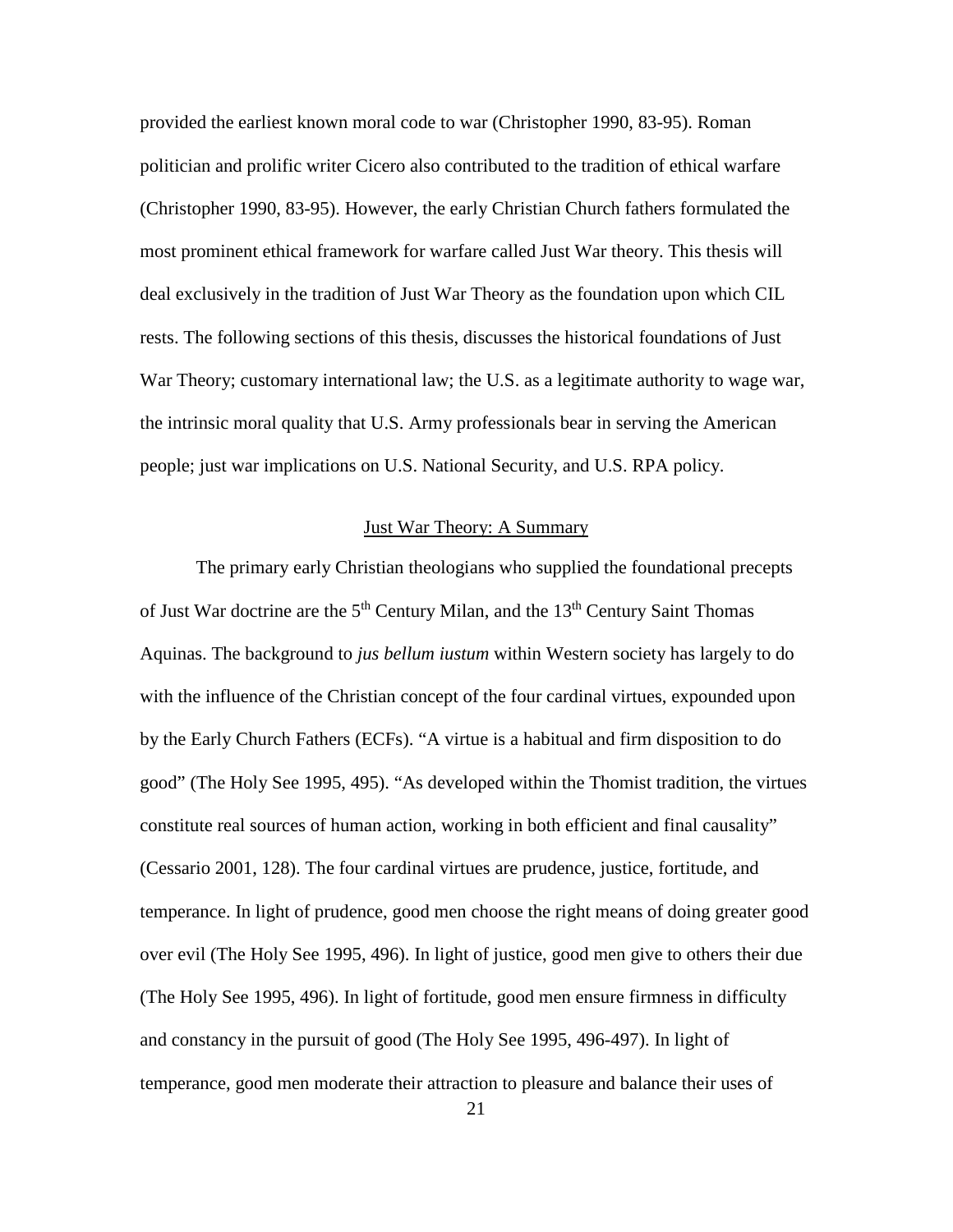created goods (The Holy See 1995, 497). Sts. Augustine, Ambrose, and Aquinas drew upon these virtues to conclude on certain realities pertaining to a just cause for war and a just conduct during war. The various principles of *jus ad bellum* and *jus in bello* can certainly each boil down to one or all of these four cardinal virtues, being that the "four virtues play a pivotal role and accordingly are called 'cardinal'; all the others are grouped around them" (The Holy See 1995, 495).

St. Ambrose (338–397 A.D), Bishop of Milan, considered justice paramount particularly as it relates to his views on *jus bellum iustum*. He wrote:

We read, not only in the case of private individuals but even on kings . . . if anyone gains the people's favor by advice or service, by fulfilling the duties of his ministry or office, or if he encounters danger for the sake of the whole nation, there is no doubt but that such love will be sown him by the people that they all will put his safety and welfare before their own. (Christopher 1990, 101-102)

St. Ambrose wrote of the sovereign state and its king as being moral agents. In war, St. Ambrose emphasized that soldiers have a duty to the innocent even when it means risking their own lives. This duty extended even to citizens of enemy nations. St. Ambrose considered there to be a moral equality among all soldiers (Christopher 1990, 103).

A contemporary and student of St. Ambrose, St. Augustine (354 – 430 A.D) built extensively upon the ideas set forth by the Bishop of Milan. Augustinian Just War theory is challenging because it is a collection of various works instead of a single, coherent treatise. Nevertheless, St. Augustine provided the early Church with a rich, theologically and philosophically sound doctrine on the just reasons for waging war. Like St. Ambrose, St. Augustine concerned himself with moral acts and discerning right or wrong in accord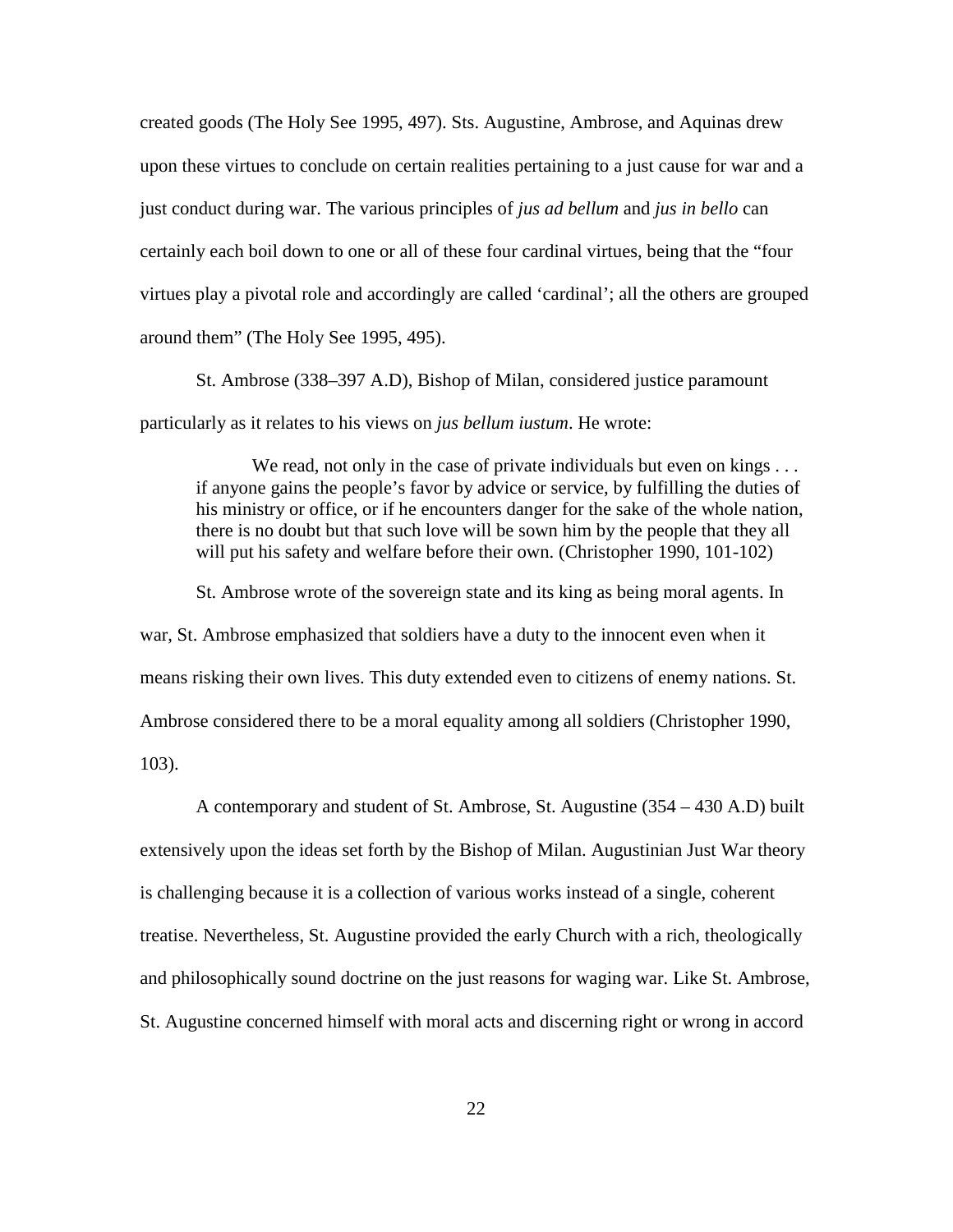with God's divine plan for Mankind, the chief agent of His sovereign will. St. Augustine's best treatment of justice and peace is found in his work, *City of God*.

Set in the context of the clash between the inhabitants of the *civitas dei* and the inhabitants of *civitas terrena,* two cities which "coexist and whose inhabitants commingle," St. Augustine unveils the framework for *jus bellum iustum* (Christopher 1990, 112). Augustine's cities are not literal municipal boundaries as much as being supernatural communities that extend into the natural world. The two cities came into being with the beginning of time when God created all things (Christopher 1990, 112). The inhabitants of *civitas dei* include supernatural beings as well as natural beings, and are "motivated by unselfish love of God (*caritas*) which gives them the strength to exercise their will in always choosing the lesser over greater evil" (Christopher 1990, 113). The citizens of *civitas terrena* are concerned merely with selfish desires, lust for wealth, glory, and power. "Both earthly groups are infected with the curse of original sin and are 'slaves to sin'" (Christopher 1990, 113).

Augustine argued that all who existed on earth sought hope for justice and absolute righteousness. Yet, the inhabitants of *civitas terrena* imposed their own form of peace and justice in accordance with their selfish desires for power, honor, and pleasure. Augustine believed that the faithful inhabitants of *civitas dei* would experience perfect peace and righteousness at the end of time when God's Kingdom comes (Christopher 1990, 115). Until such time, Mankind will experience only justice of a sort so long as they nurture their proper virtues and remain in right relationship to one another and to God. For his part, St Augustine derived the notions *jus ad bellum* and *jus in bello* to explain how peace and justice could be preserved on *firma terra* between *civitas dei* and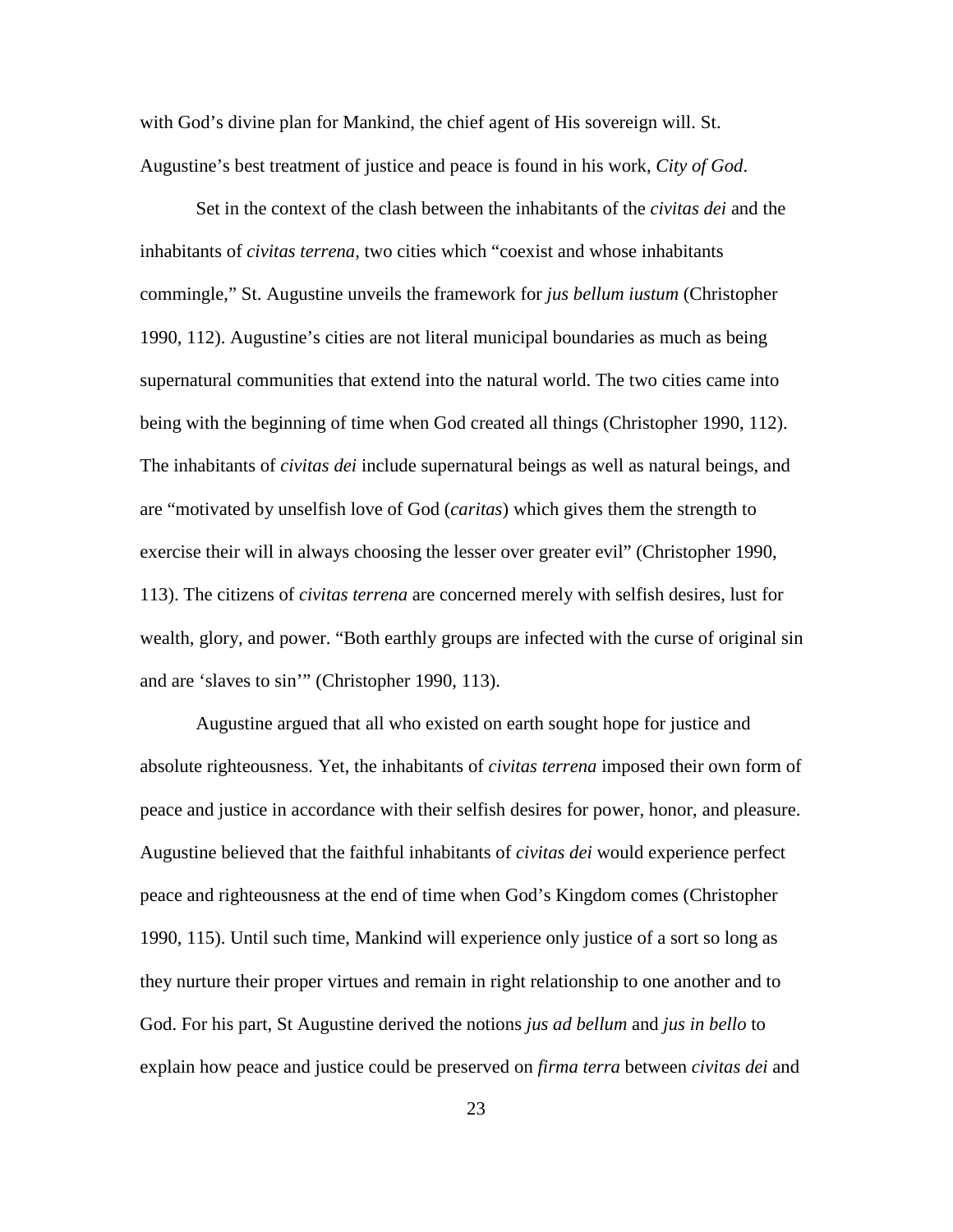*civitas terrena*. That is an important aspect many miss concerning *jus bellum iustum—*the desire for peace and tranquility.

When conflict does arise between the two sovereign states, St Augustine's underlying notions of *jus ad bellum* and *jus in bello* provide a just and ethical framework for the conduct of hostilities. Those who renounce violence and bloodshed and, in order to safeguard human rights, "make use of those means of defense available to the weakest, bear witness to evangelical charity, provided they do so without harming the rights and obligations of other men and societies" (The Holy See 1995, 614-615).

Just War evolved to a Western Christian tradition in the 800 years between Sts. Augustine and Aquinas. The informal rules of *jus ad bellum* and *jus in bello* became the basis of just practices between warring armies and principalities. Under *jus ad bellum*, kings and rulers shouldered the burden for expressing a just cause for conflict through publically proclaimed formal declarations. Under *jus in bello*, field commanders practiced the principle of discrimination between civilians and combatants, prohibited weapons causing unnecessary suffering, and outlined the obligation to accept terms of surrender without slaughter. St. Aquinas further defined these categories, adding to them something he termed the Doctrine of Double Effect (DDE). In *Just and Unjust Wars,*  Michael Walzer described St Thomas Aquinas' original intent, meaning, and purpose for DDE:

- 1. The Act is good in itself or at least indifferent, which means, for our purposes, that it is a legitimate act of war.
- 2. The Direct effect is morally acceptable—the destruction of military supplies, for example, or the killing of enemy soldiers.
- 3. The intention of the actor is good, that is, he aims only at the acceptable effect; the evil effect is not one of his ends, nor is it a means to his ends.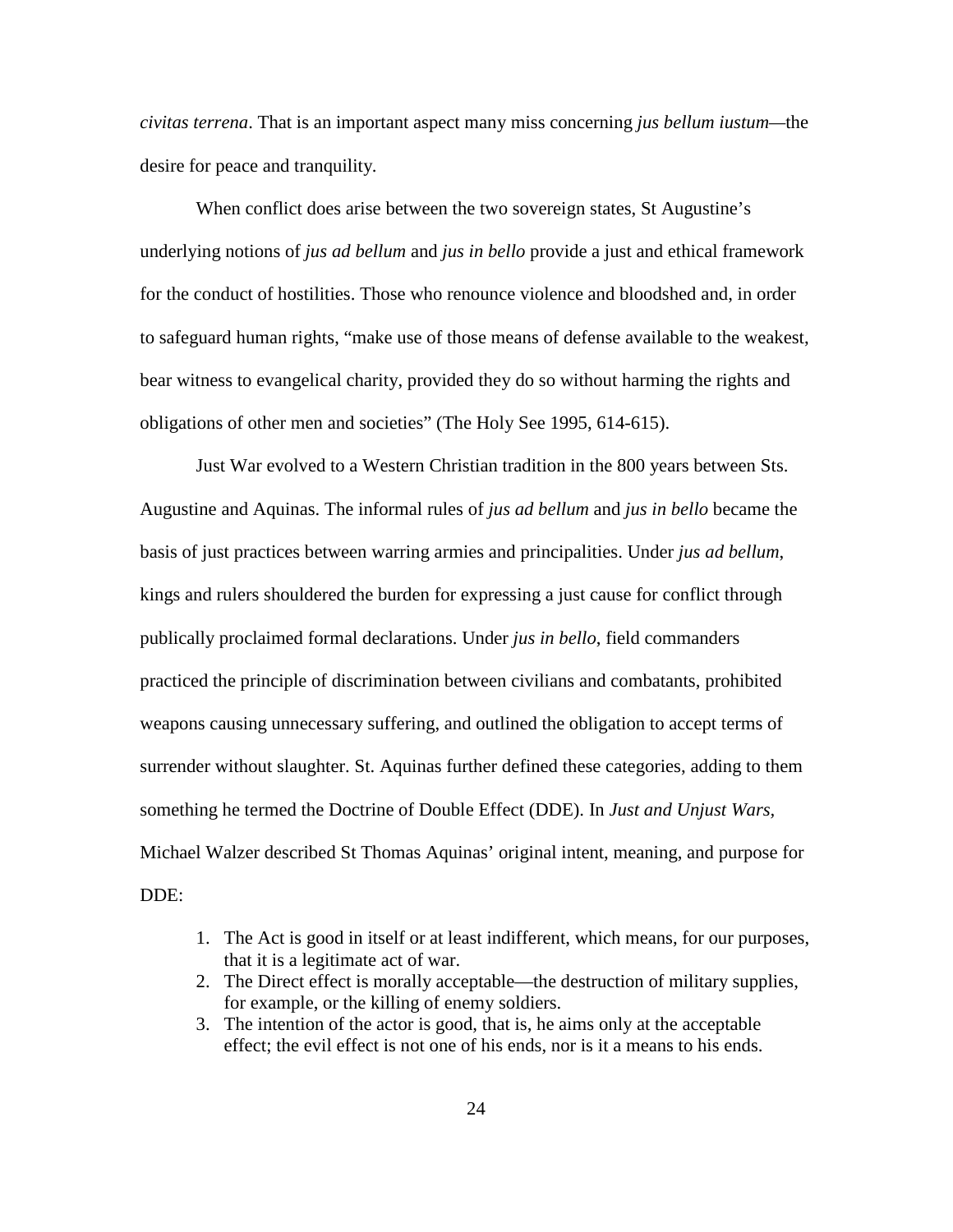4. The good is sufficiently good to compensate for allowing the evil effect. (Walzer 1977, 153)

One such case in which DDE manifests to implicate an act of policy is with the March 2017 airstrikes in northern Mosul that resulted in the unintentional deaths of over 100 civilians. U.S. policy makers cite DDE as the consequence of legally and morally justifiable military action, and as such, CIL accepts the civilian deaths upon that principle. However, if not handled delicately, one might potentially distort DDE. Walzer argued states use DDE principle as "a way of reconciling the absolute prohibition against attacking noncombatants with the legitimate conduct of military activity" (Orend 2006, 116).

In the sixteenth and seventeenth centuries, Spanish theologians Francisco de Vitoria (1480-1546), a Dominican Priest, and Francisco Suarez (1548-1617), a Jesuit Priest, were concerned with the practical and legal application of the just war theory on the expanding colonial system (Wakin 1986, 228). Establishment figures in Spanish society, these clergymen respectively examined the Spanish government's ventures into new lands, which led Suarez to establish a "triad of situations that would justify war: defense of life, defense of property, and aid to a third party who is unjustly attacked (Taylor 1970, 228).

Soon after, known as the father of international law and writing as a Protestant who invoked personal conscience over Church authority, as well as a jurist rather than a clergyman, Hugo Grotius, a Dutch lay scholar and diplomat (1583-1645), sought to secularize *jus bellum iustum* after the European continent suffered through the Thirty Years' war (1618-1648). Historians recount the Thirty Years' War for its stunning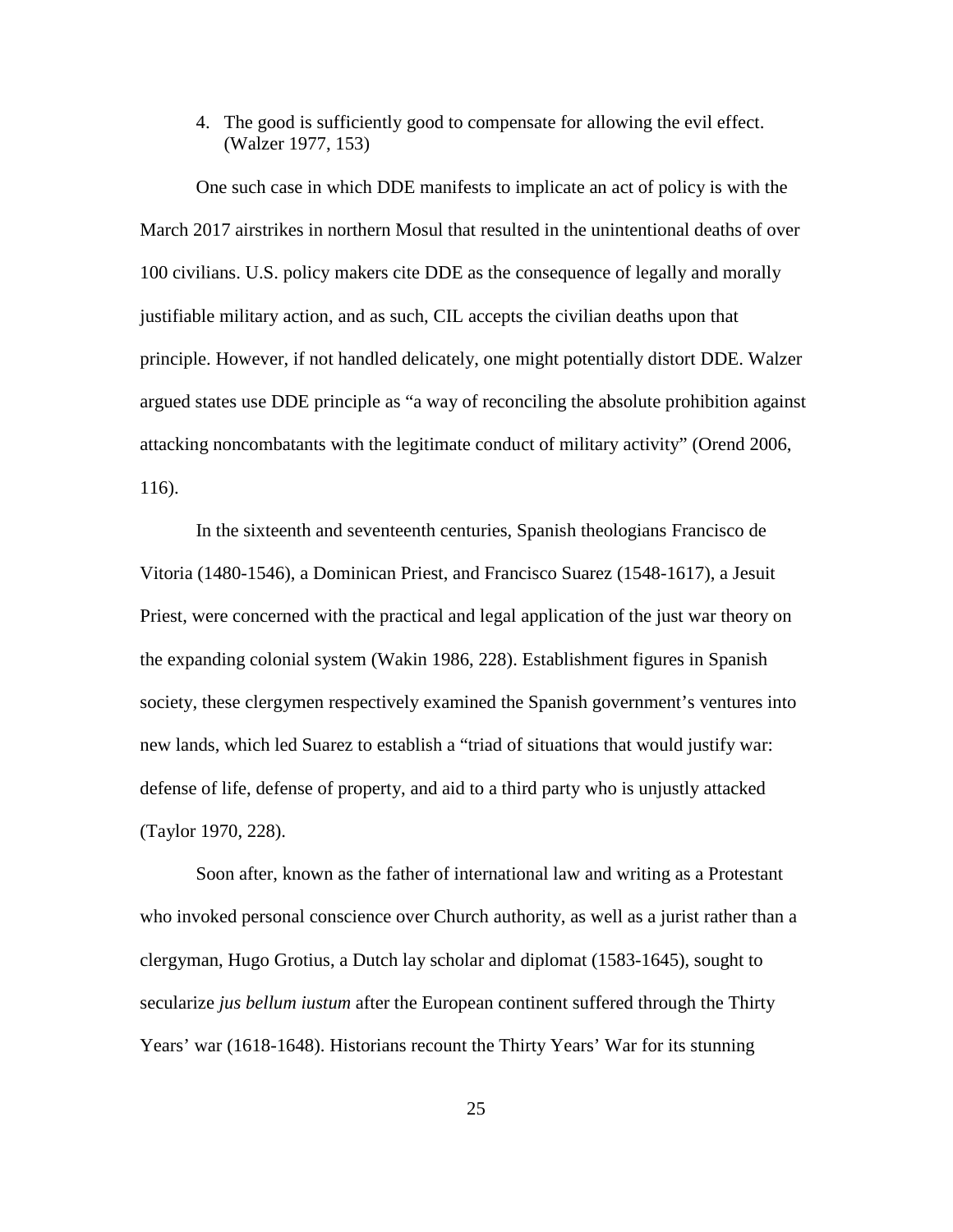brutality and dramatic casualty rate given the time era, but principally note the war as being a contest of religious ideology between Catholics and Protestants. However, what began as a religious conflict morphed into a contest between the great European powers of that era. Monarchs justified war as being a religious endeavor sanctioned by divine providence, which provoked monarchs to expend unprecedented resources. Belligerents pursued military activities they believed to be the will of the Almighty, leading to hardened resolve that transpired into unprecedented violence. The Thirty Years' War reached such destructive proportions that by its end in 1648 political elites in Europe hoped to secure an enduring peace through the Treaty of Westphalia. Grotius, among many others at the time, sought a way to prevent religious ideology from becoming the primary cause of international conflict. He is the establishment figure in history to which modern day scholar refer to consult the original purpose and design of the LOAC (Taylor 1970, 228).

While the international community today ensconced *jus in bello* and *jus ad bellum* into international norms and formal treaties such as the Hague and Geneva Conventions, the international community continues to struggle over the basic questions on the morality for the justification and conduct of war. Martin Cook warned, "Morally conscientious military personnel need to understand and frame their actions in moral terms so as to maintain moral integrity in the midst of the actions and stress of combat. They do so to explain to themselves and others how the killing of human beings they do is distinguishable from the criminal act of murder" (Cook 2012, 217).

26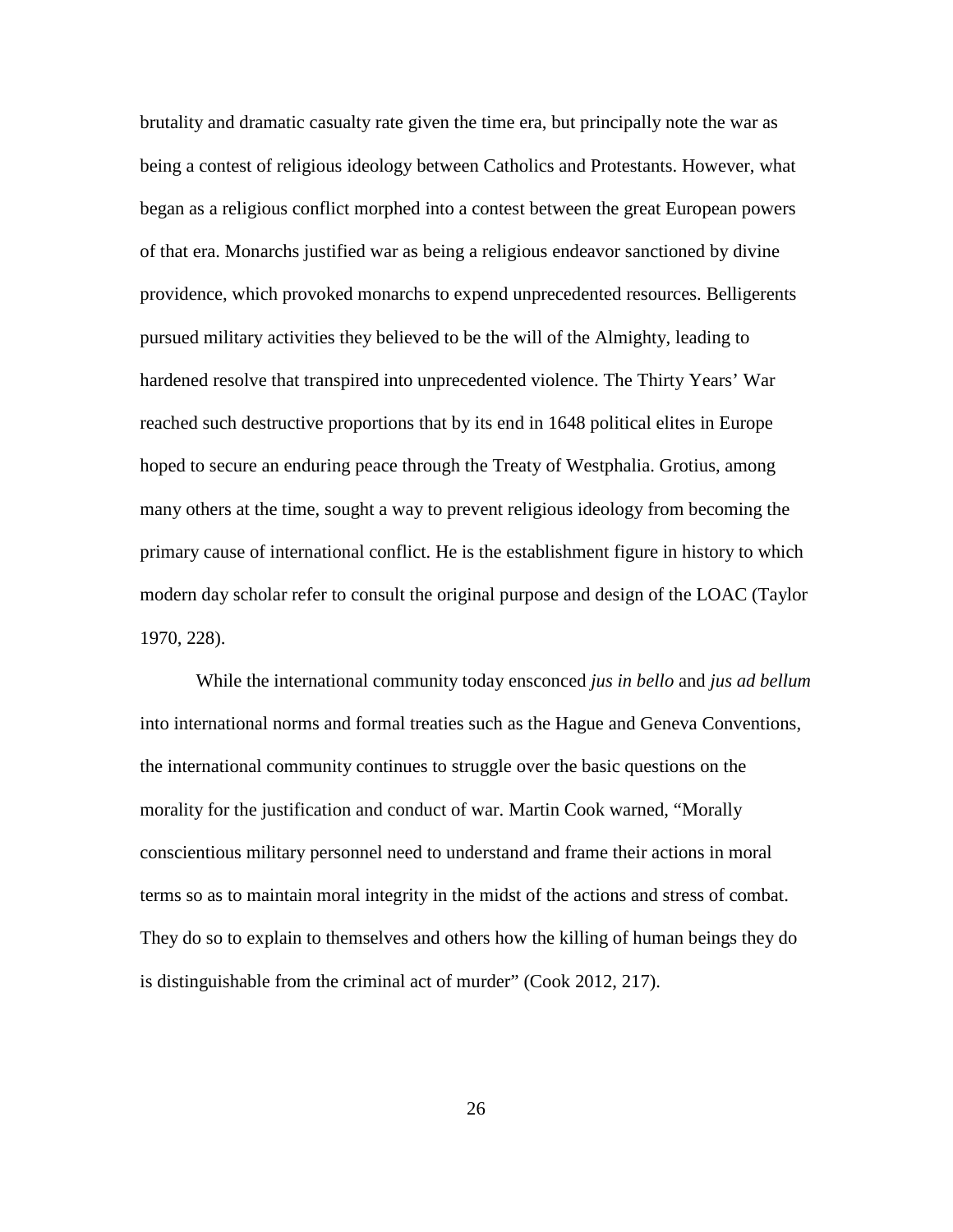In recent times, the Obama Administration invoked just war traditions to justify American military policy in Afghanistan. In his Nobel Peace Prize acceptance speech in December 2009, President Obama argued:

Over time, as codes of law sought to control violence within groups, so did philosophers and clerics and statesmen seek to regulate the destructive power of war. The concept of a "just war" emerged, suggesting that war is justified only when certain conditions are met: if it is waged as a last resort or in self-defense; if the force used is proportional; and if, whenever possible, civilians are spared from violence. (Carter 2011, 22)

In outlining these conditions, President Obama laid the ethical foundation to wage war in Afghanistan using the same historical traditions of Sts. Augustine, Ambrose, and Thomas Aquinas. He invoked various measures as outlined both in international norms and historical just war traditions that translated directly into the 2015 NSS.

## Customary International Laws and War

There are a myriad of CIL concerning conflict and war that policy makers must consider when seeking a legal framework to justify the use of RPA. The burden is greater as RPA target non-state actors within foreign sovereign state boundaries. To be fair, CIL has not evolved to consider the rapid pace of technological development surrounding RPA nor incorporate the role of the non-state actor. An important consideration to this thesis is whether a State is willing or able to deal with non-state actors who reside within their borders. If the state is not, what actions other states can take to ensure their security? Increasingly, modern scholars determine that cross border RPA strikes are legal if the host State is unwilling or unable to deal with the non-state actors who are launching armed attacks from within its territory. However "some scholars have posited that a cross border response into a host State requires the victimized State to meet a higher burden of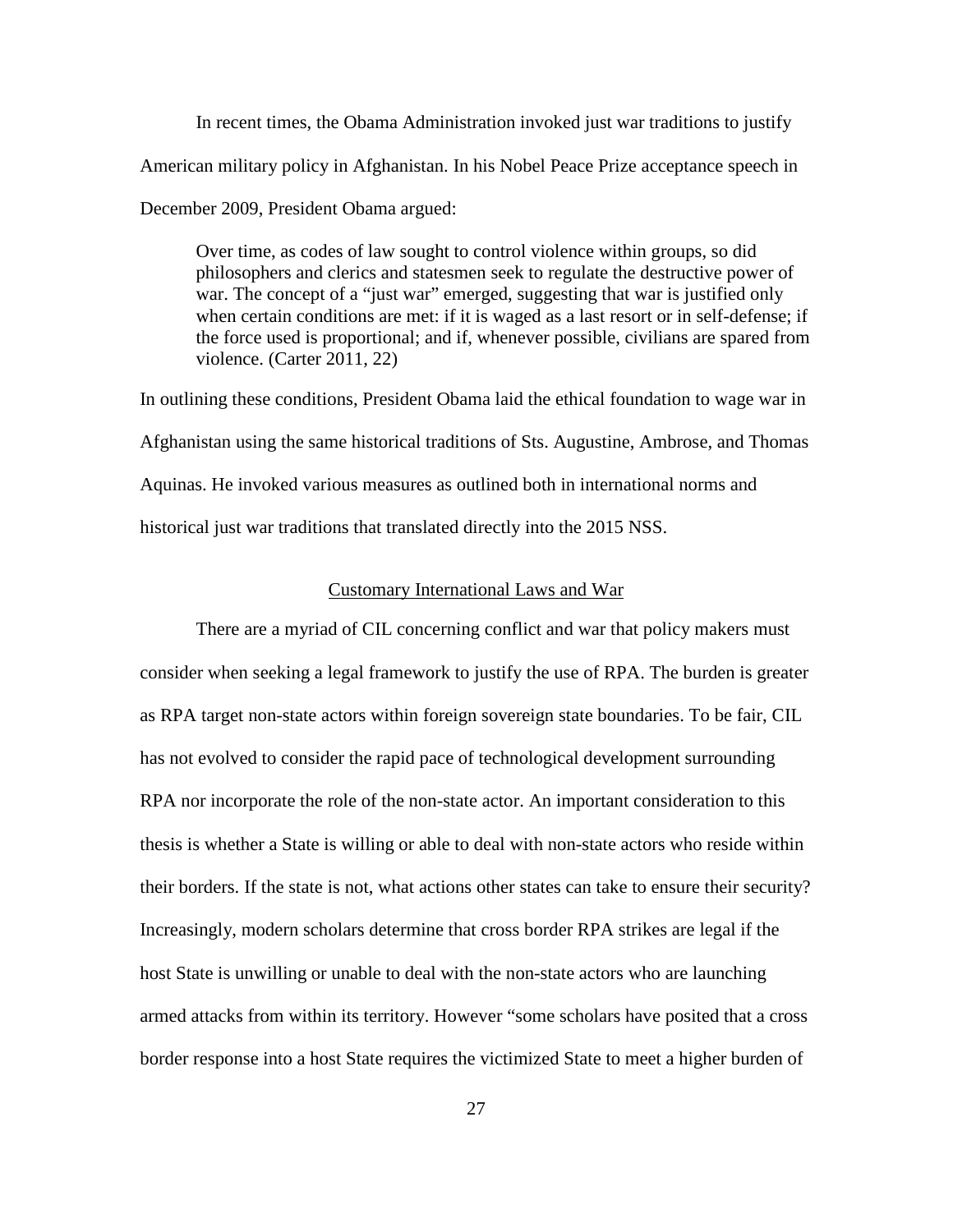proof in demonstrating the criteria that establish the legality of a State's use of force in self-defense" (IOLD 2015, 7).

The international law of war regulates the conduct of armed hostilities. It is often termed the law of armed conflict (LOAC) and sometimes called international humanitarian law (IHL). The LOAC is the compilation of all formal treaties an international agreements to which the U.S. is a signatory. The UN Charter (Article 51) self-defense—and the UN Security Council (Article 2(4))—aid victims of aggression are two universally accepted just causes for war. The U.S. Department of Defense (DoD) policy is to comply with the LOAC "during all armed conflicts, however such conflicts are characterized, and in all other military operations" (IOLD 2015, 11).

According to the International and Operational Law Department (IOLD) at the Judge Advocate General's (JAG) Legal Center and School, the fundamental purposes of the LOAC are humanitarian and functional in nature.

A. The humanitarian purposes include (IOLD 2015, 11):

- 1. Protecting both combatants and noncombatants from unnecessary suffering;
- 2. Safeguarding persons who fall into the hands of the enemy; and
- 3. Facilitating the restoration of peace.
- B. The functional purposes include (IOLD 2015, 11):
	- 1. Ensuring good order and discipline;
	- 2. Fighting in a disciplined manner consistent with national values; and
	- 3. Maintaining domestic and international public support.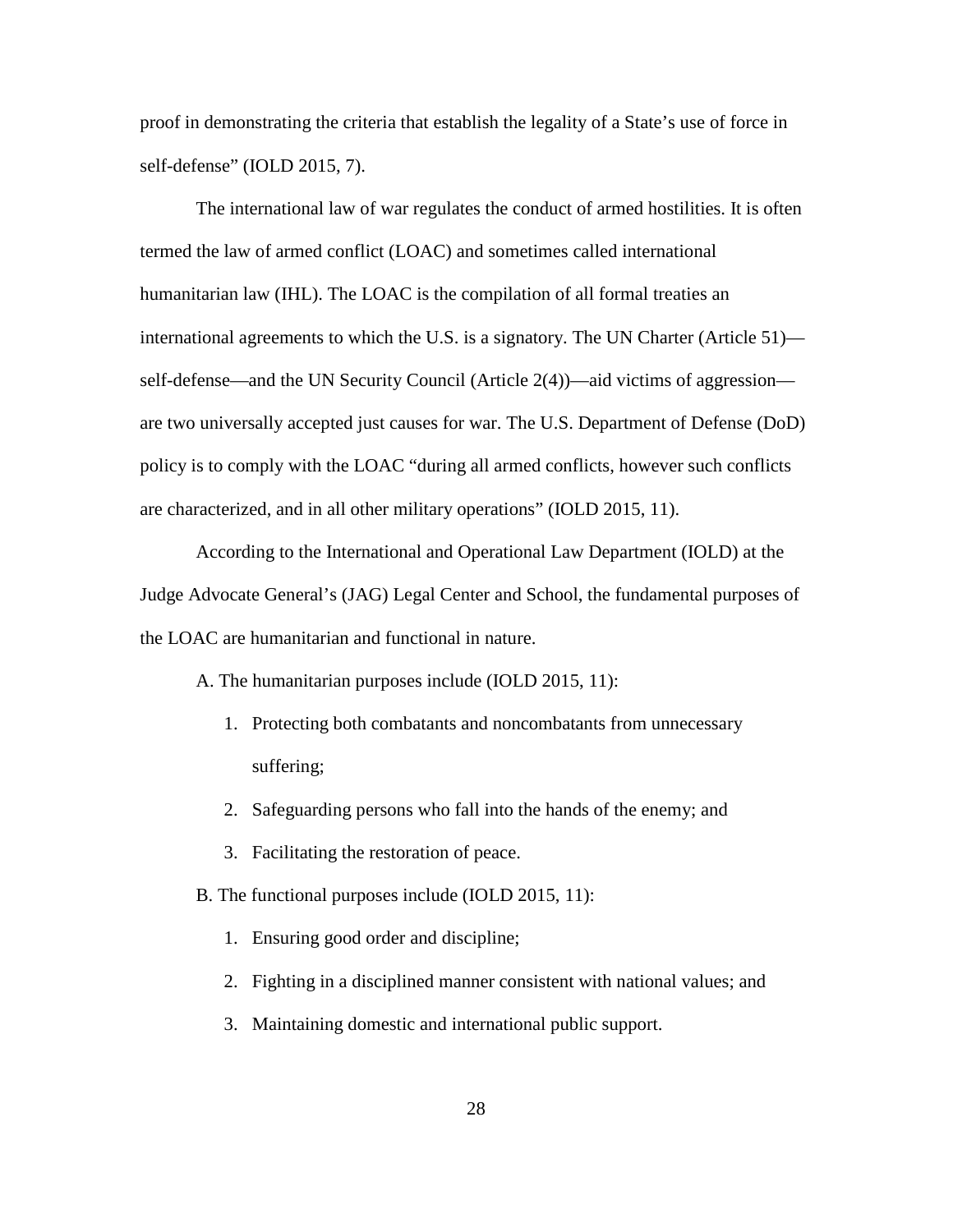The LOAC applies to all cases of armed conflicts that arise between the United States and other nations, even if a formally declared state of war does not exist as directed in accordance with the constitutional powers vested in the U.S. Congress (IOLD 2015, 11). This threshold is codified in Common Article 2 of the Geneva Conventions (IOLD 2015, 16). Additionally, Hague law guides two choices in combat: (a) the means, that is, the weapons used to fight; and (b) the methods, that is, the tactics of fighting. In the case of RPA, the aircraft itself is the means, whereas the delivery of munitions to destroy enemy targets serves as a method of war fighting (IOLD 2015, 16).The regulations include prohibitions to the use of biochemical weapons, failure to warn civilian population before a bombardment, and unlawful military occupation.

#### Legitimacy—*Jus ad bellum*

In the wake of the terrible events of September 11, 2001, President George W. Bush faced a decision unlike that of any of his predecessors since President Franklin D. Roosevelt's "Day of Infamy." Americans reeled from an attack and President Bush did not know whether another imminently followed. He wrote of that day:

When I woke up on September 12, America was a different place. . . . The psyche of the nation had been shaken. Families stocked up on gas masks and bottled water. Some fled cities for the countryside, fearing that downtown buildings could be targets. Others who worked in skyscrapers couldn't bring themselves to go back to work. Many refused to board a plane for weeks and months. It seemed almost certain there would be another attack. (Bush 2010, 140)

One of the most firmly established provisions of CIL, IHL, and LOAC is the right of self-defense. *Jus ad bellum* allows nations to defend themselves with the use military force in the wake of imminent danger. In the weeks and months following the attack,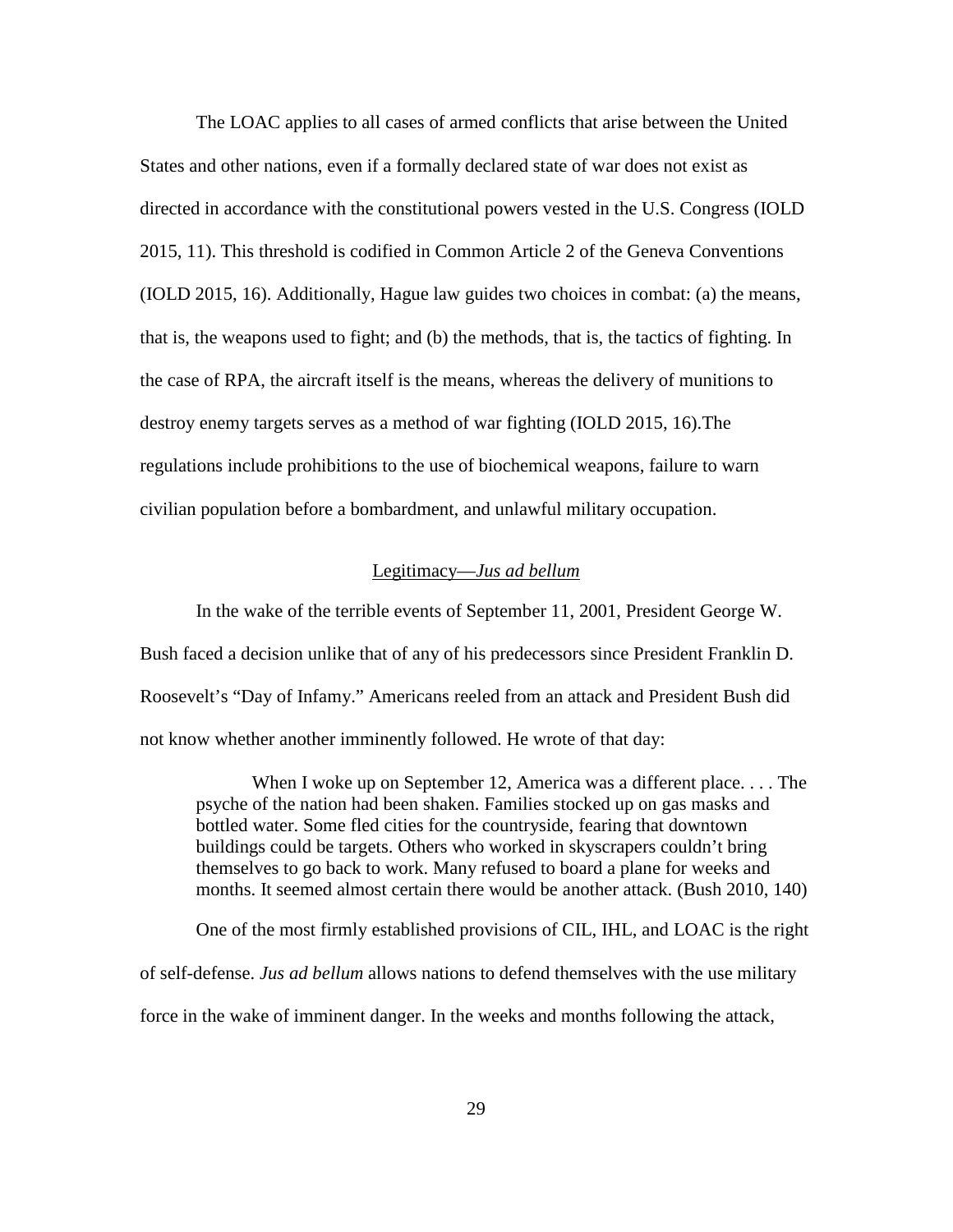President Bush and his national security council (NSC) conceived four tenets to a doctrine that would later bear the name of the President. Bush wrote in his memoir:

After 9/11, I developed a strategy to protect the country that came to be known as the Bush Doctrine. First, make no distinction between the terrorists and the nations that harbor them – and hold both to account. Second, take the fight to the enemy overseas before they can attack us again here at home. Third, confront threats before they fully materialize. And fourth, advance liberty and hope as an alternative to the enemy's ideology of repression and fear. (Bush 2010, 396-397)

The first three tenets of his doctrine set forth a new course for the U.S. and the international community in terms of justice for the use of military force. The President claimed exclusive right to strike preemptively not only those who might be responsible for international terrorism, but also sovereign nations who are unwilling or unable to deal with the threats that exists within their borders. Both the 2002 NSS and the 2006 NSS took unprecedented steps toward a significant expansion of the use of force doctrine. The Bush Doctrine of preemption re-casted the right of anticipatory self-defense based on a different understanding of *imminence*. The Bush Doctrine, simply put, is to strike one's enemy first, in full view of an *imminent* national security threat, before the enemy's first strike.

For the first time in NATO's fifty-two year history, the members of the alliance voted to invoke the NATO Charter's Article 5, commonly stated as, "An attack on one is an attack on all." Additionally, on September 12, the UN Security Council passed UNSCR 1368, which explicitly recognized the United States' inherent right of individual or collective self-defense pursuant to Article 51 of the UN Charter against the terrorists (non-state actors) (IOLD 2015, 7). The Obama Administration adopted the policies that stem from the Bush Doctrine. Although expressed in less assertive terms, the 2010 NSS, stated, "The United States must reserve the right to act unilaterally if necessary to defend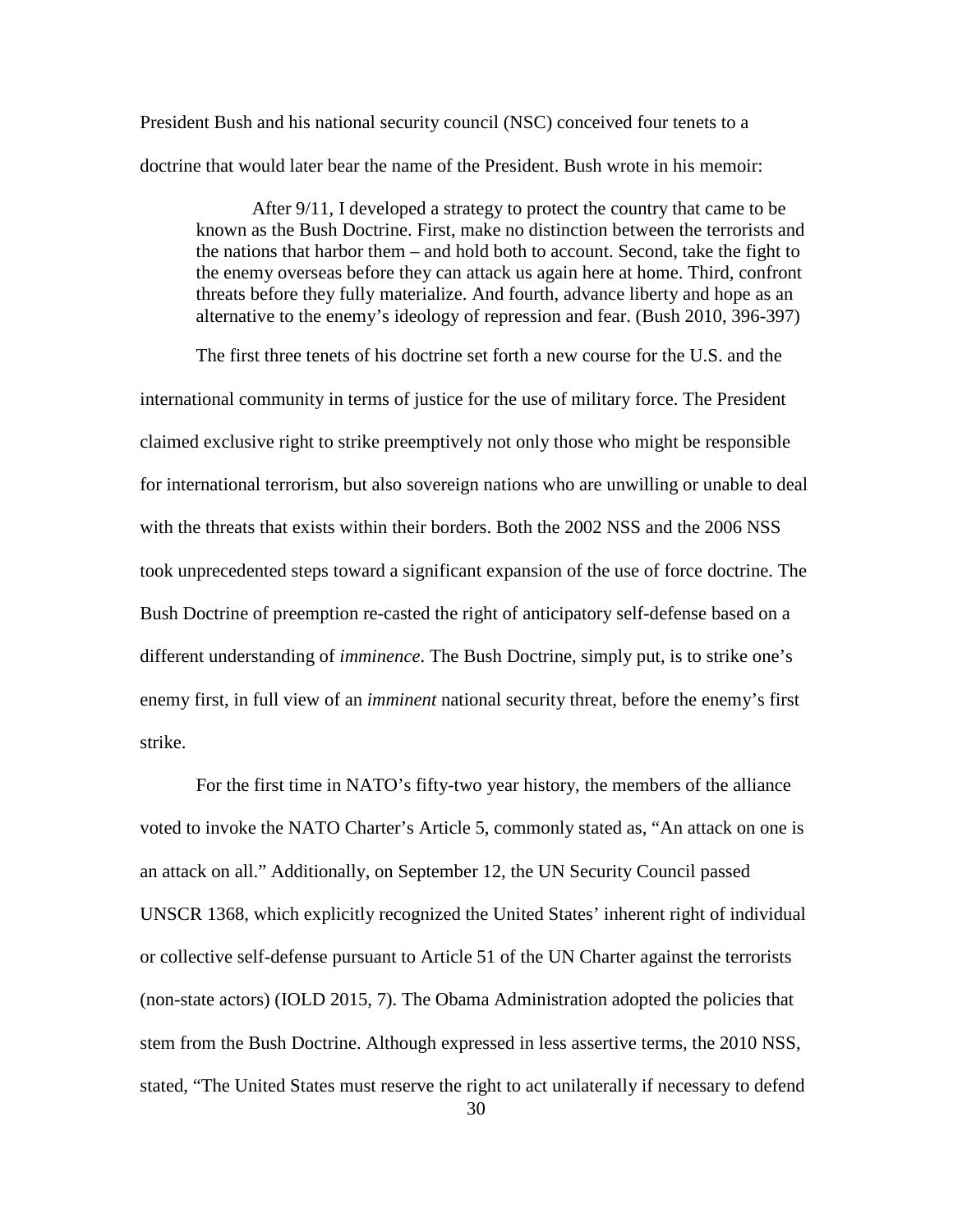our nation and our interests, yet we will also seek to adhere to standards that govern the use of force" (IOLD 2015, 7).

On September 14, 2001, Congress passed Public Law 107-40, which authorized President George W. Bush:

to use all necessary and appropriate force against those nations, organizations, or persons he determines planned, authorized, committed, or aided the terrorist attacks that occurred on September 11, 2001, or harbored such organizations or persons, in order to prevent any future acts of international terrorism against the United States by such nations, organizations or persons. (Elsea and Weed 2014, 14)

The congressional Authorization to Use Military Force (AUMF), while short of a declaration of war, granted President Bush wide latitude to prosecute a war against those who perpetrated the acts on 9/11, as well as states that harbored terrorists within their borders. The AUMF is not a new convention. Congress used the AUMF as early as the Adams administration in 1798 (Elsea and Weed 2014, 5). The most notable difference between declarations of war and an AUMF is the former recognizes that a "state of war" exists between the United States and some other nation, whereas the latter limits force "to enable the United States to protect its interests from predatory actions by foreign powers" (Elsea and Weed 2014, 1, 5). In the past few decades, due in large part to an expansive interpretation of the President's constitutional authority as Commander-in-Chief, the Administration welcomed support from Congress through an AUMF, but has not explicitly stated such approval was required (Elsea and Weed 2014, 5).

Americans might equate the AUMF to declarations of war, but they are quite different. Article I, Section 8, of the Constitution vests power in Congress to declare War. The AUMF, in contrast, follow on the heels of a public request by the President to Congress to recognize executive branch authority to use military force to accomplish a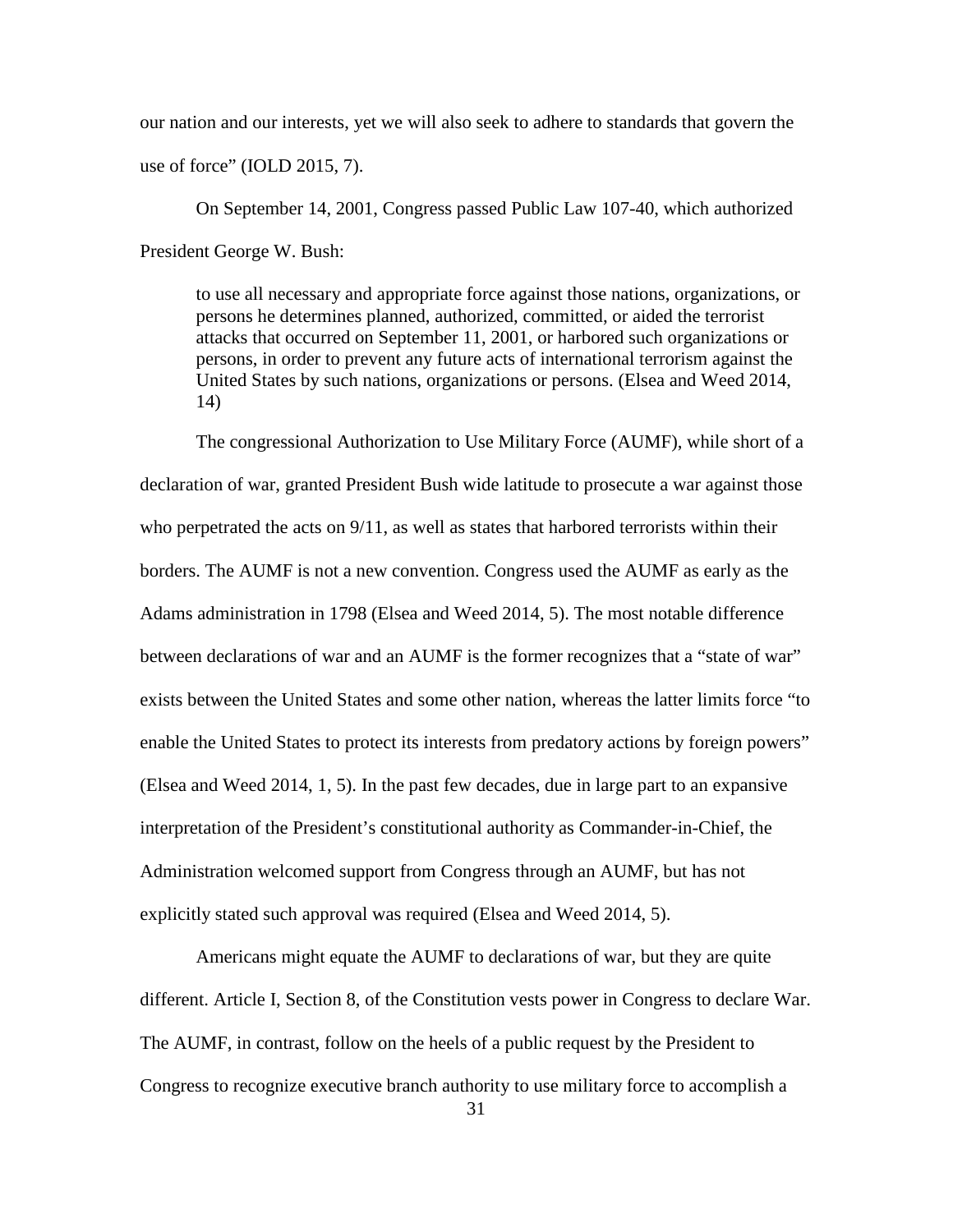national objective or protect a national interest. The U.S. has only enacted 11 declarations of war during the course of American history relating to five different wars (Elsea and Weed 20[1](#page-49-0)4, 1).<sup>1</sup> For all other hostilities and conflicts not formally part of a declaration of war, including the legal authority for the RPA policy, Congress passed AUMFs approving the employment of U.S. combat forces to defend U.S. national interests.

Some international law scholars argue over whether that a declaration of war, in and of itself, creates a state of war and changes the relationship between belligerents from one of peace to one of war or whether a declaration is a prerequisite before a state of war can ever exist (Elsea and Weed 2014, 20). Nevertheless, it is clear that CIL, historical tradition, and *jus bellum iustum* view the public declaration by a legitimate authority as "creating the legal status of war . . . [and giving] evidence that peace has been transmuted into war, and that the law of war has replaced the law of peace" (Elsea and Weed 2014, 20).

Ultimately, what lies at the heart of the discussion concerning the RPA policy is whether the U.S. is a legitimate victim with just cause to prosecute the war against international terrorist organization. Furthermore, one may question whether the proper authorizations to use of military force to target "enemy overseas before they can attack us again here at home," as Bush argued, is legal and is in keeping with *jus ad bellum*. One scholar expressly challenges the legality and morality of the U.S. campaign against international terrorism. Chamayou asserted:

<span id="page-49-0"></span><sup>&</sup>lt;sup>1</sup> The 11 declarations of war were the War of 1812 with Great Britain, the War with Mexico in 1846, the War with Spain in 1898, the First World War, and, the most recent one, the Second World War.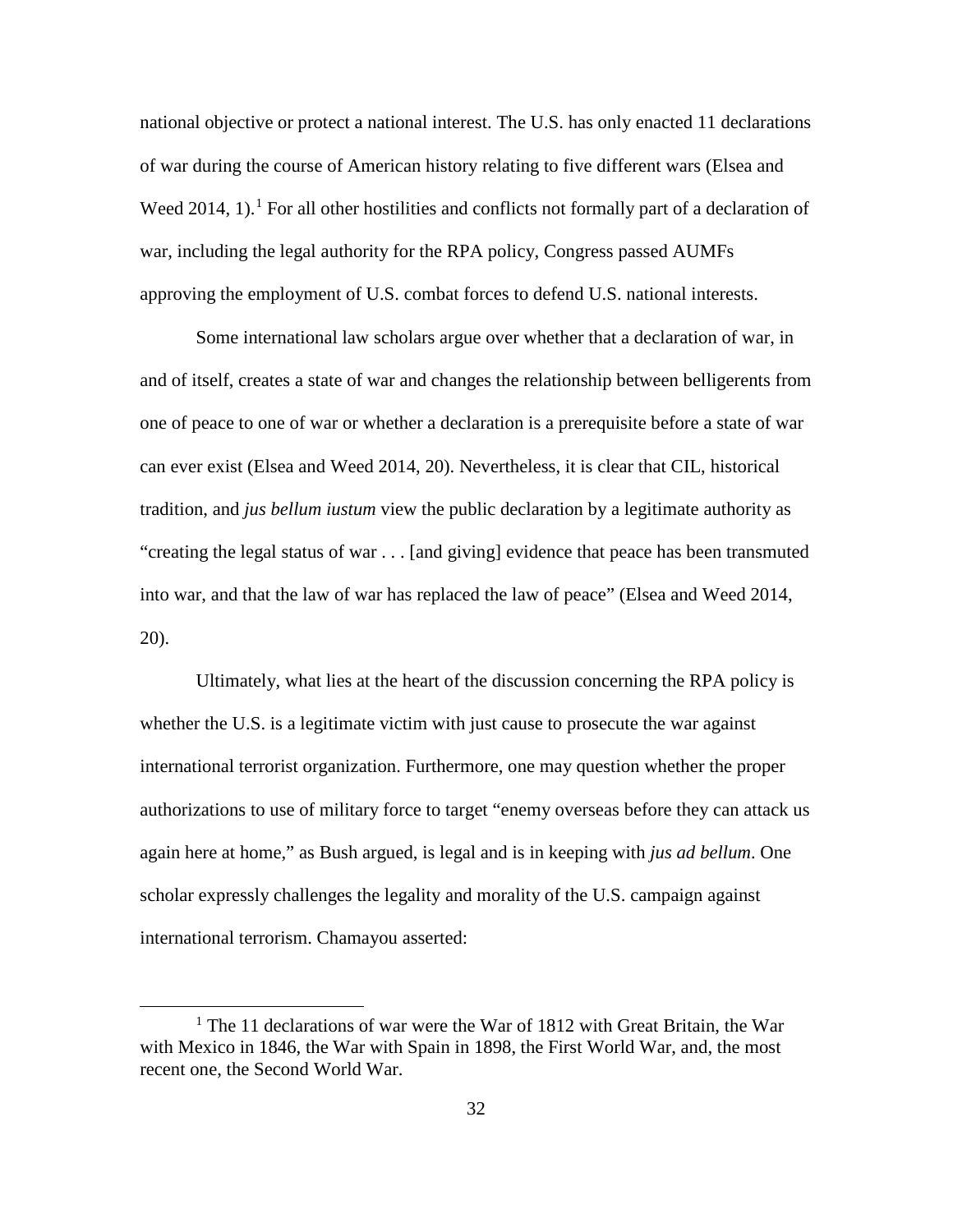To sum up, the only two possibilities turned out to be unworkable, either (1) the strikes were a law enforcement activity, in which case they ought to conform to the restrictions that applied to them, one of which called for gradation in the use of force—something that was impossible for a drone—or (2) they were covered by the laws of war, although these laws do not apply in zones that are currently not experiencing armed conflict, such as Pakistan or Yemen, where they nonetheless operate at present. (Chamayou 2013, 171)

However, the Obama Administration argued differently. President Obama argued in his Nobel Peace Prize acceptance speech that, "All nations—strong and weak alike must adhere to standards that govern the use of force. I—like any head of state—reserve the right to act unilaterally if necessary to defend my nation." The President adds, "The world rallied around America after the 9/11 attacks, and continues to support our efforts in Afghanistan, because of the horror of those senseless attacks and the recognized principle of self-defense" (Carter 2011, 195).

## Legitimacy—*Jus in bello*

U.S. Joint Doctrine requires all commanders and members of its military forces to exercise legal and moral authority in the conduct of operations (DoD 2017, A-4). The amount of violence commanders and soldiers can bring to bear on the adversary is constrained by a moral obligation to uphold national principles. Cook boils the moral requirements of *jus in bello* down to two broad categories: discrimination and proportionality (Cook 2012, 224). However, joint doctrine truncates *jus in bello* down further into a single, overarching principle—legitimacy.

Legitimacy is one of the twelve principles of joint operations. The completed list of principles include the traditional nine principles of war, along with three additional principles—restraint, perseverance, and legitimacy. The inclusion of the latter three communicate to the American people that U.S. military action is bounded by national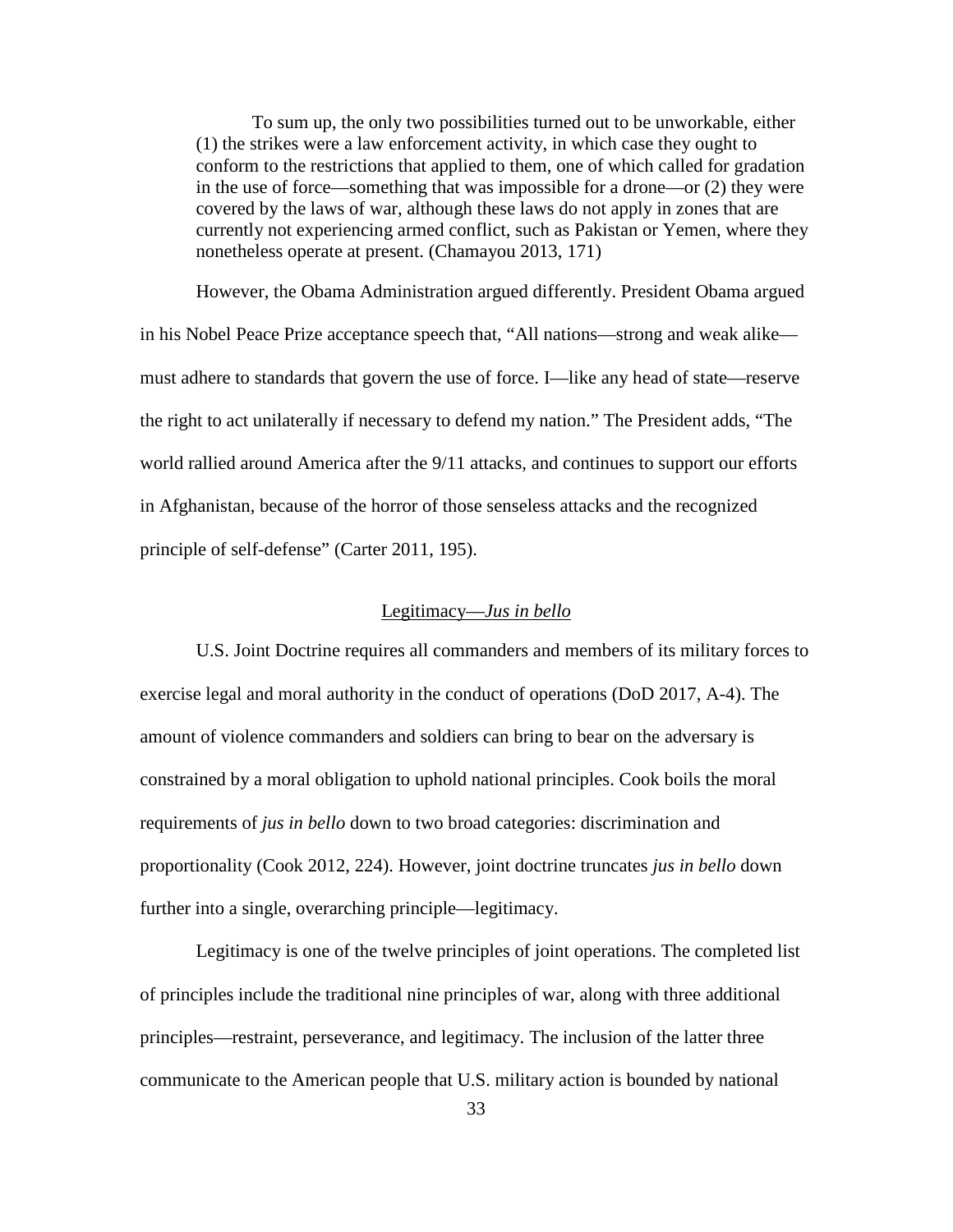values (DoD 2017, A-1). "Restricting the use of force, restructuring the type of forces employed, protecting civilians, and ensuring the disciplined conduct of the forces involved may reinforce legitimacy" (DoD 2017, A-4).

The U.S.' moral strength and freedom to act is explicitly tied to core values. The military professional protects the rights and interests of the American people by conducting military operations as directed by civilian leaders in a manner that also respects the basic rights of others. "Legitimacy, which can be a decisive factor in operations, is based on the actual and perceived legality, morality, and rightness of the actions from the various perspectives of interested audiences" (DoD 2017, A-4). President Obama, in a speech at West Point in May 2014, said the following:

[W]e must be more transparent about both the basis of our counterterrorism actions and the manner in which they are carried out. We have to be able to explain them publicly, whether it is drone strikes or training partners. . . . Our intelligence community has done outstanding work, and we have to continue to protect sources and methods. But when we cannot explain our efforts clearly and publicly, we face terrorist propaganda and international suspicion, we erode legitimacy with our partners and our people, and we reduce accountability in our own government. (Obama 2014)

The capacity for commanders and soldiers to uphold legitimacy is paramount to success. In March 2003, U.S. Army officials reported that soldiers of the 372nd Military Police Company and members of the American intelligence community committed numerous instances of "sadistic, blatant, and wanton criminal abuses" at Abu Ghraib (Hersh 2004). To date, there is no reliable intelligence figure reporting the number of insurgents and armed militants who joined the international terror fight against the West as a result of the scandal. However, the Abu Ghraib scandal led a masked insurgent, believed to be Abu Musab al-Zarqawi, to behead a 26 year old American Pennsylvanian in a recorded assissination that shocked the world in 2004 (Fox News 2004). Other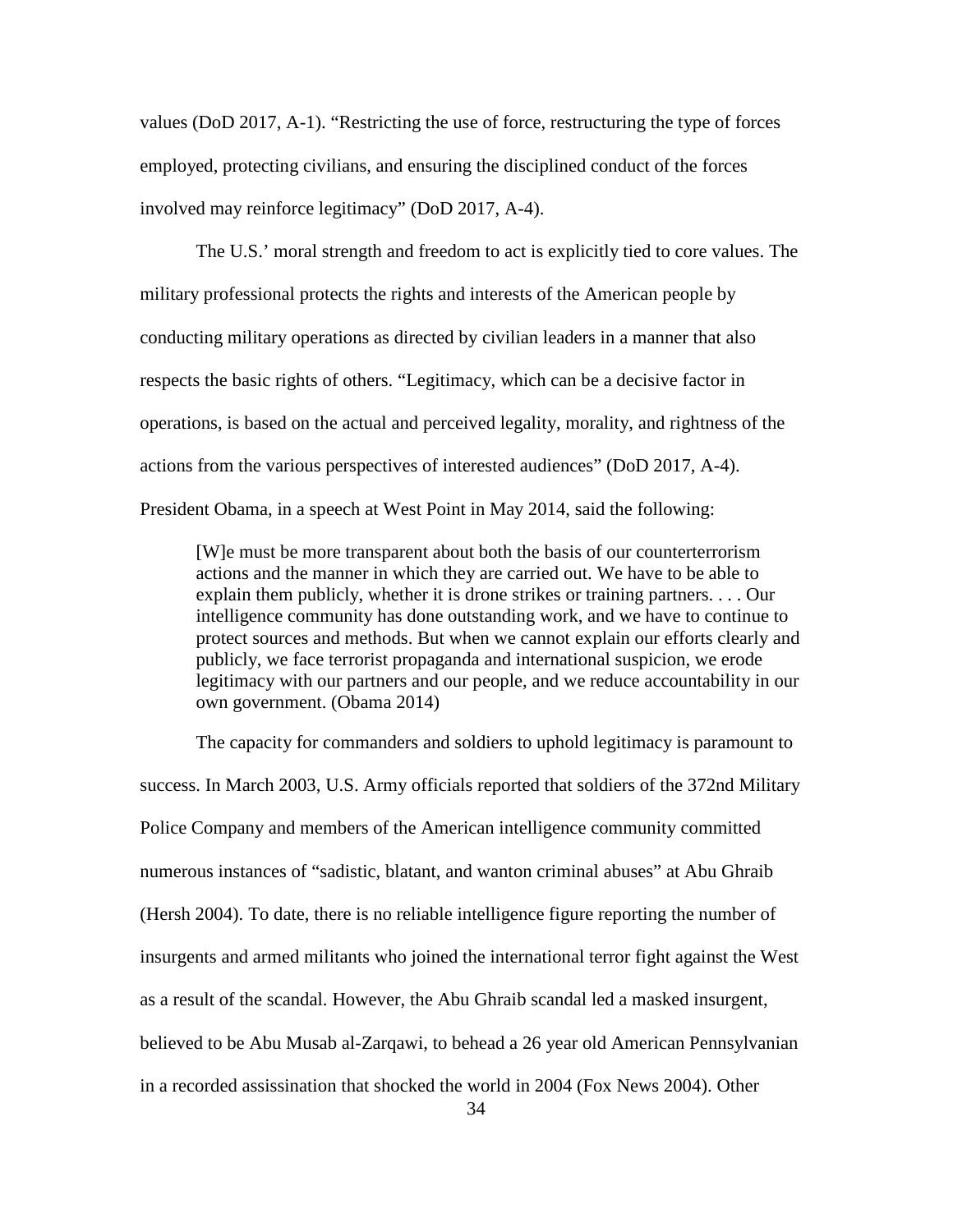eamples of illigetimacy that sparked international outrage and degraded U.S. military standing were incidental Qu'ran burnings and U.S. Marines urinating on dead Taliban fighters, both having occurred in Afghanistan in 2012.

Commanders and soldiers have a moral obligation in war to take legally and morally justifiable action that upholds U.S. legitimacy. "Because of this weight of responsibility, the officer at all levels must thoroughly incorporate thought about the *jus in bello* side of just war into standard operating procedure" (Cook 2012, 224). For its part, the U.S. Joint Staff reminds military professionals that "the accountability, credibility, and legitimacy of a joint operation, the success of the overarching mission, and the achievement of US strategic objectives depends on the joint forces' ability" to integrate principles of *jus in bello* into its war-fighting calculations (DoD 2017, III-42).

## Moral Obligation

Nation-States are moral agents. The United States explicitly intertwines moral obligations with national interests as an act of policy. For instance, the NSS outlines that U.S. strength to "defend democracy and human rights is related to every enduring national interest" (Obama 2015, 25). Army doctrine explicitly states that the Army Professional must adhere to the Army ethics, a duty that is a moral obligation. According to the regulation, "The Army professional's moral awareness and sensitivity is required for legally and morally justifiable action" (DA 2015, 4-2). In order to understand the nature of the Army professional's obligation to take legally and morally justifiable action whenever necessary, one must define a moral act.

For Western Society, the earliest forms of moral study pertaining to human behavior stems from the Greek philosophical writings of Socrates and Aristotle. The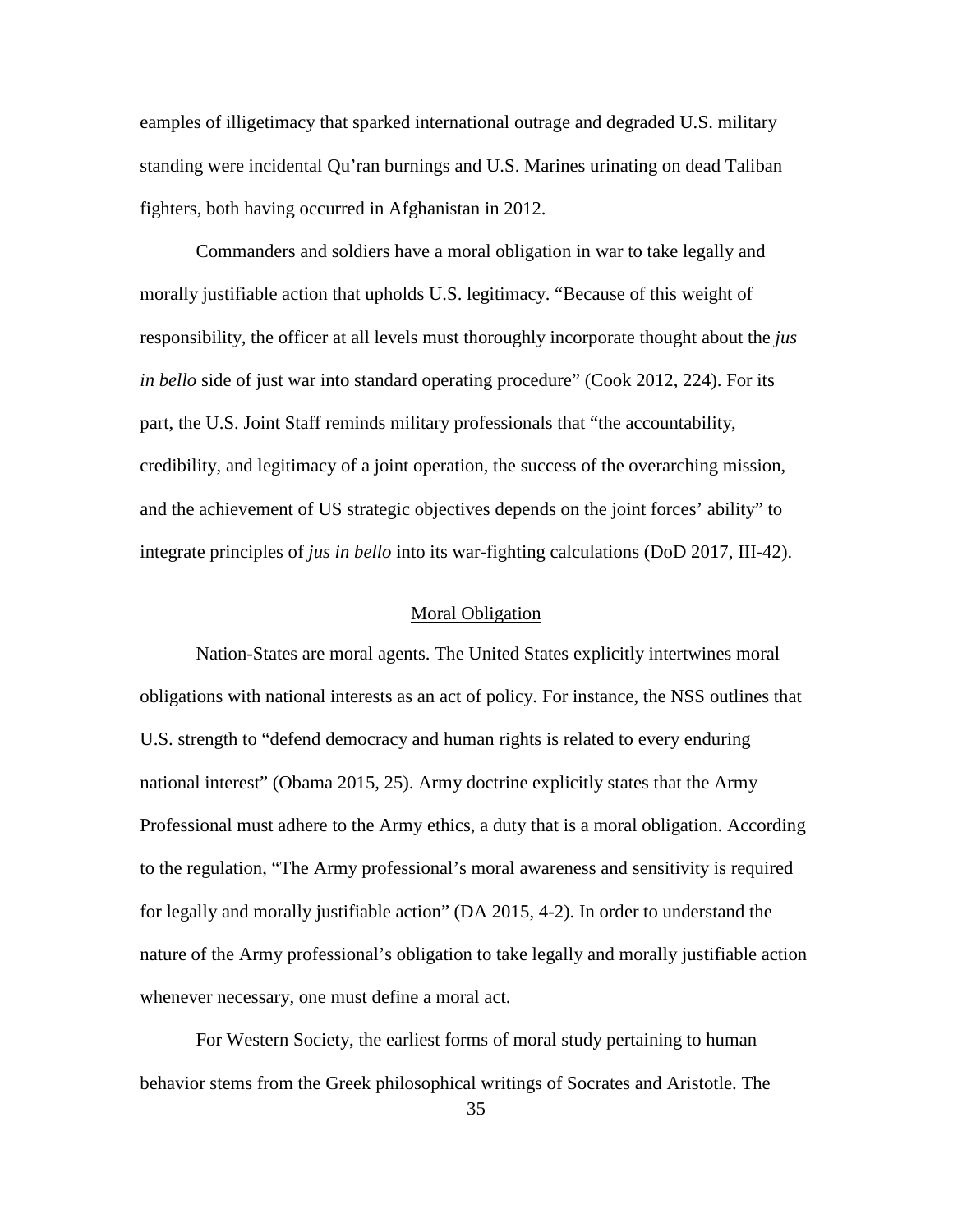ECFs used divine teaching (*sacra doctrina*) to preserve written and oral traditions, and infused Judeo-Christian theology with Greek philosophy to generate a mature moral theology centered upon the intrinsic moral quality of human action. Ethicist Romanus Cessario wrote in *The Theological Virtues and Theological Ethics* that "classical virtue theories depend to a considerable degree upon the work of ancient and, therefore, non-Christian philosophy" (Cessario 1991, 19) However, this does not necessarily equate to theologians having co-opted an otherwise secular invention of ethics and morality. On the contrary, both Greek philosophy and Christian moral theology point to the same intrinsic moral quality of non-materially derived transcendent virtues and morality. Furthermore, Cessario pointed out the following:

As long as Aristotle contends that 'human good turns out to be the soul's activity that expresses virtue,' the exercise of the moral virtues inescapably brings the person into relationship with others. This happens either directly, as in the obvious case of justice, or indirectly, as when others benefit from one who possesses the virtues of personal discipline, temperance, and fortitude. (Cessario 1991, 20)

The Church "insists upon a morality that takes seriously the intrinsic quality and nature of each human action" (Cessario 2001, 151). Humans are free to act. While natural law implicitly—that is, through conscience— informs right conduct, practical reason and normative experience dictates that we should seek the good and avoid evil. However, before intrinsic moral critique is possible, the individual whose action is in question must be free to act on his or her own cognizance. Natural law provides the framework inside which humans discern right acts from wrong acts in accordance with functional mental faculties empowered through logic and reason. As previously stated, the ECFs taught, "A virtue is a habitual and firm disposition to do the good" (The Holy See 1995, 495). In a similar fashion, the Army profession provides a moral, ethical, and just framework to do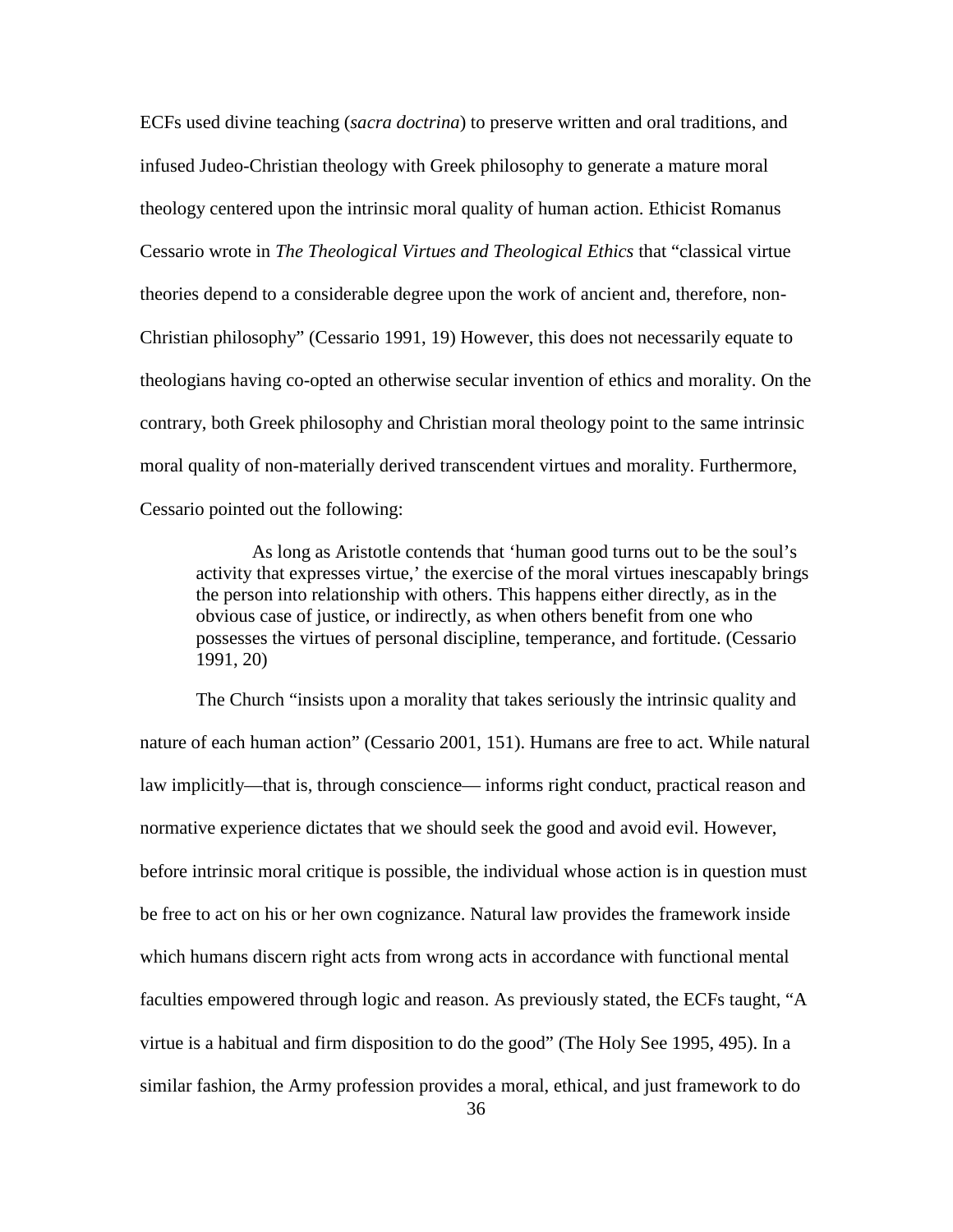good and avoid wrong-doing. Just as the Church teaches that the human agency is complicit in moral and immoral acts, the Army officer freely accepts his or her obligation to uphold the values and traditions of the Profession of Arms. This is further clearer in the third part of the officer's oath of service: I take this obligation freely without any mental reservation or purpose of evasion.

Christian theologians understand the moral good to possess a concrete form, namely three principal elements that shape and explain human activity. The moral act comprises the object, the intentionality (also known as the moral ends meant by the act), and the circumstance. "A morally good act requires the goodness of the object, of the end, and of the circumstances together. An evil end corrupts the action, even if the object is good in itself (such as praying and fasting 'in order to be seen by men')" (The Holy See 1995, 486).



Figure 3. The Three-Part Model of Moral Acts

*Source:* Developed by author.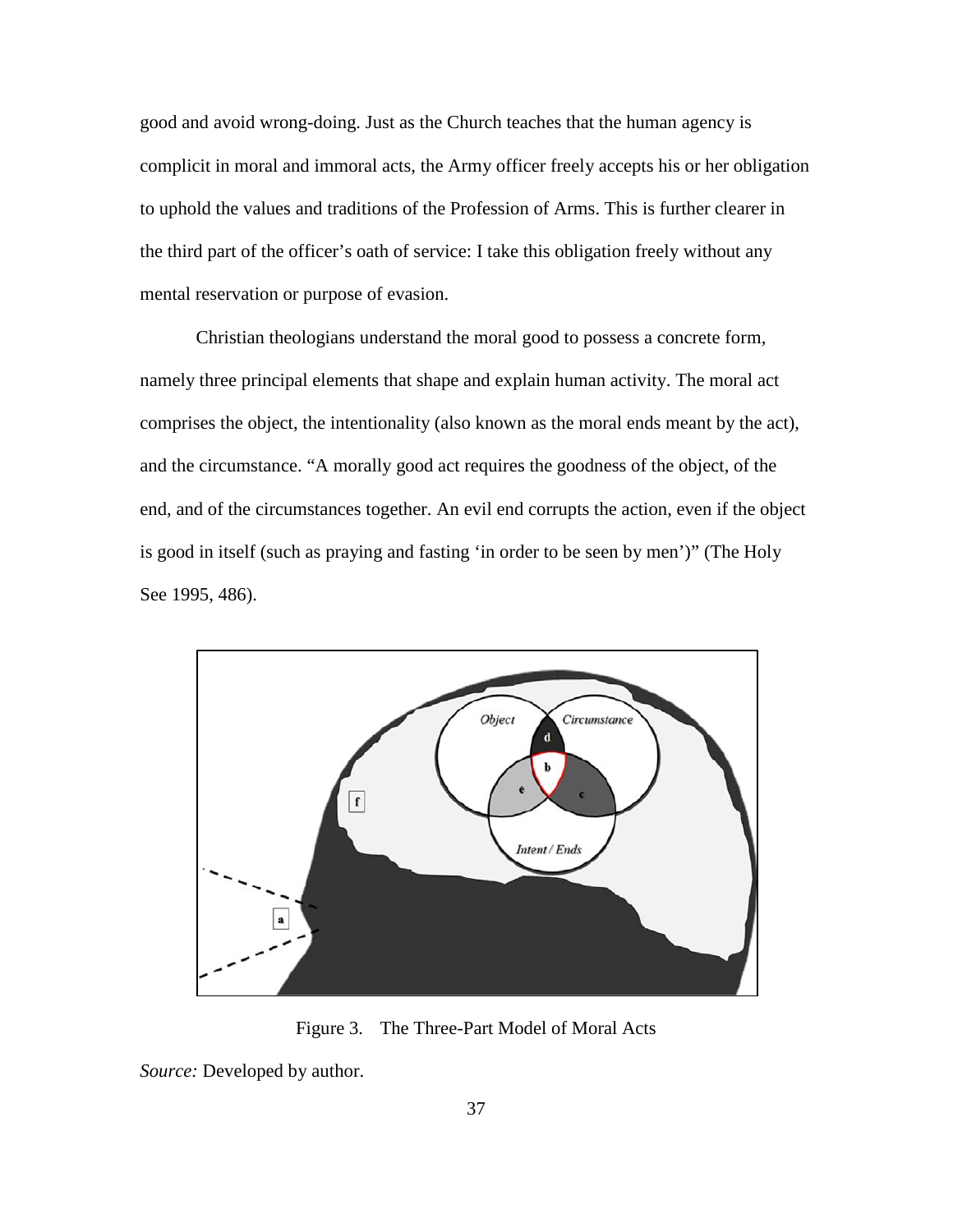For an action to possess the full intrinsic moral quality of inherent goodness, each of the three elements must be present and upheld, as depicted by the area labeled *b* in the figure. "In any human action, the complete form of moral goodness derives from the interplay of these three constitutive elements which determine the action's moral character" (Cessario 2001, 159). An act's intrinsic moral quality diminishes if one of the three elements is short of being good. For instance, acts that fall within areas *c, d,* and *e* as depicted in the figure would all have a diminished intrinsic moral quality. Examples follow in subsequent paragraphs, but suffice to say that all object, intent, and circumstance must uphold for an act to be moral. It is, therefore, erroneous to judge the morality of human acts in light of only the intention that inspires them or the circumstances that supply their context (The Holy See 1995, 486-487).

Before providing examples, it is noteworthy that not every aspect of human acts can be perfectly knowable. Therefore, understanding the individual's perspective who reports the details of an act will lend itself more fully to the discerning the intrinsic moral quality of the act. The area labeled as *a* indicates the important role perspective plays in moral judgment. Everyone views events differently. It bears weight to consider the perspective of the individual who reports the details of any act before passing moral judgment. The area labeled by the letter *f* indicate that humans can discern moral and immoral acts to the extent that they exercise sound reason and judgment, informed by a mature conscience, and deliberated upon through the lens of human tradition. Longstanding traditions associated with war converge with the framework and structure of the Profession of Arms. The Army professional obliges to take legally and morally justifiable action in times of peace and at war.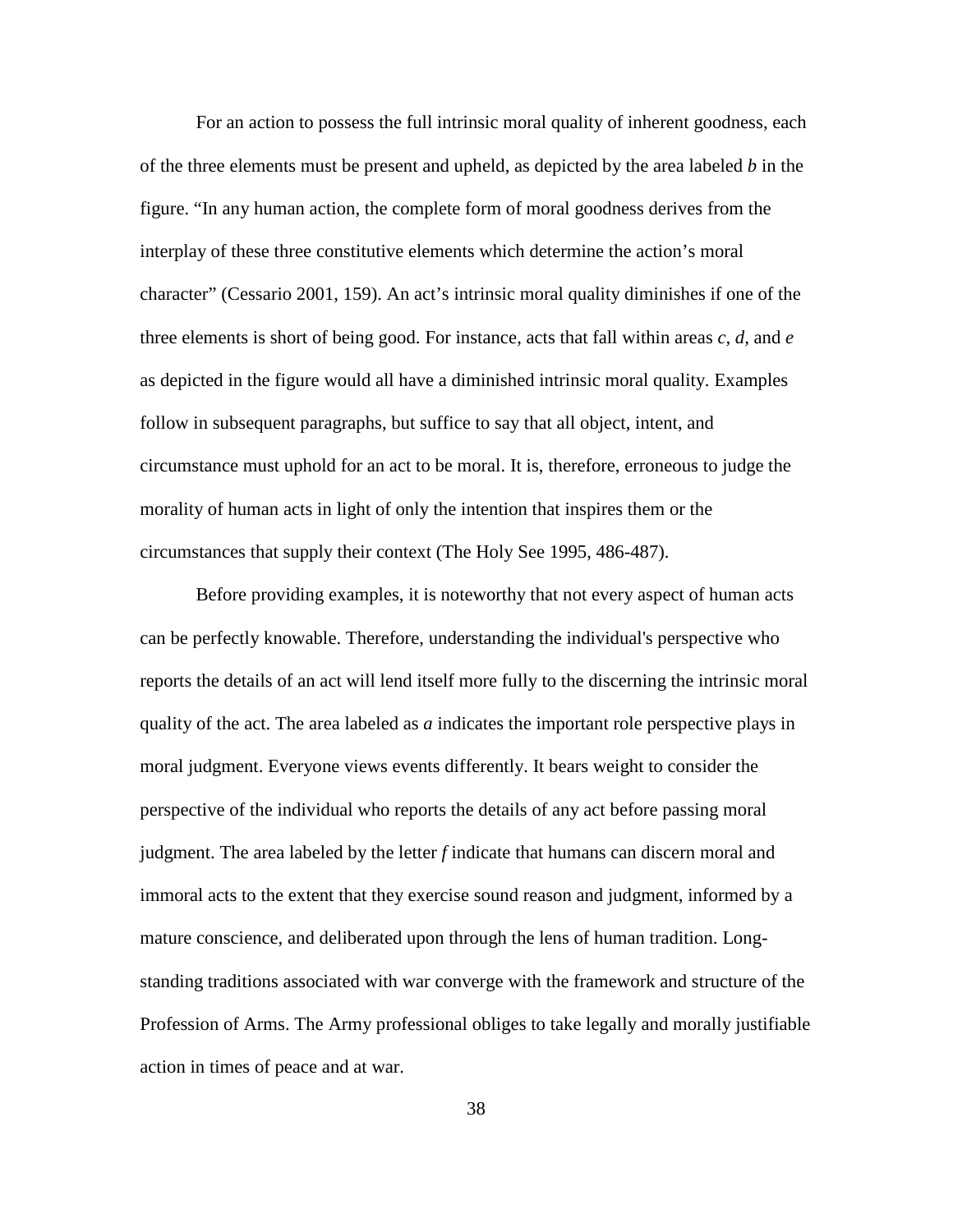The *object* refers to the human action that takes place. In order to determine whether the object for an action is legally and morally justifiable, an individual must choose good acts. An example of an objectively good act is working for an employer to make money. Earning money to sustain an affordable, upright way of life is generally a good act. Stealing money is inherently evil, since the money one steals is not their due out of merit or work. Referring to Figure 1, area *c,* there are cases in which the intention and circumstance may lead to good, but the act itself is inherently evil. For example, if a man robs a bank, no matter what he intends to do with the money or how much good he may achieve by spending the money, the act of bank robbery itself is morally and legally wrong.

The intention of an act is what an individual means in doing the act; it is what gives personal meaning to an action. The Intent is the movement of the will toward the thing we want to do. When considering the moral ends of a legally and morally justifiable action*,* one must consider an individual's intentionality in conducting the act. St. Thomas Aquinas articulated in *Summa Theologiae*, I-II Question 20, a.3 "an act in itself cannot be accurately evaluated as moral or immoral apart from considering the intention of the person acting" (Aquinas 1265, Q20, a.3). It is worth noting that this particular element of a moral act is difficult to assess given that it resides internal to the actor.

It is often impossible to know for certain what an individual intends by an act, particularly in the case of employing high explosive munitions to destroy a target, as in the case with certain acts of war. Determining this fact becomes more difficult if the target is human. Referring to Figure 1, area *d,* there are certain cases in which the object and circumstance may lead to good, but the intentions of the actor diminishes the intrinsic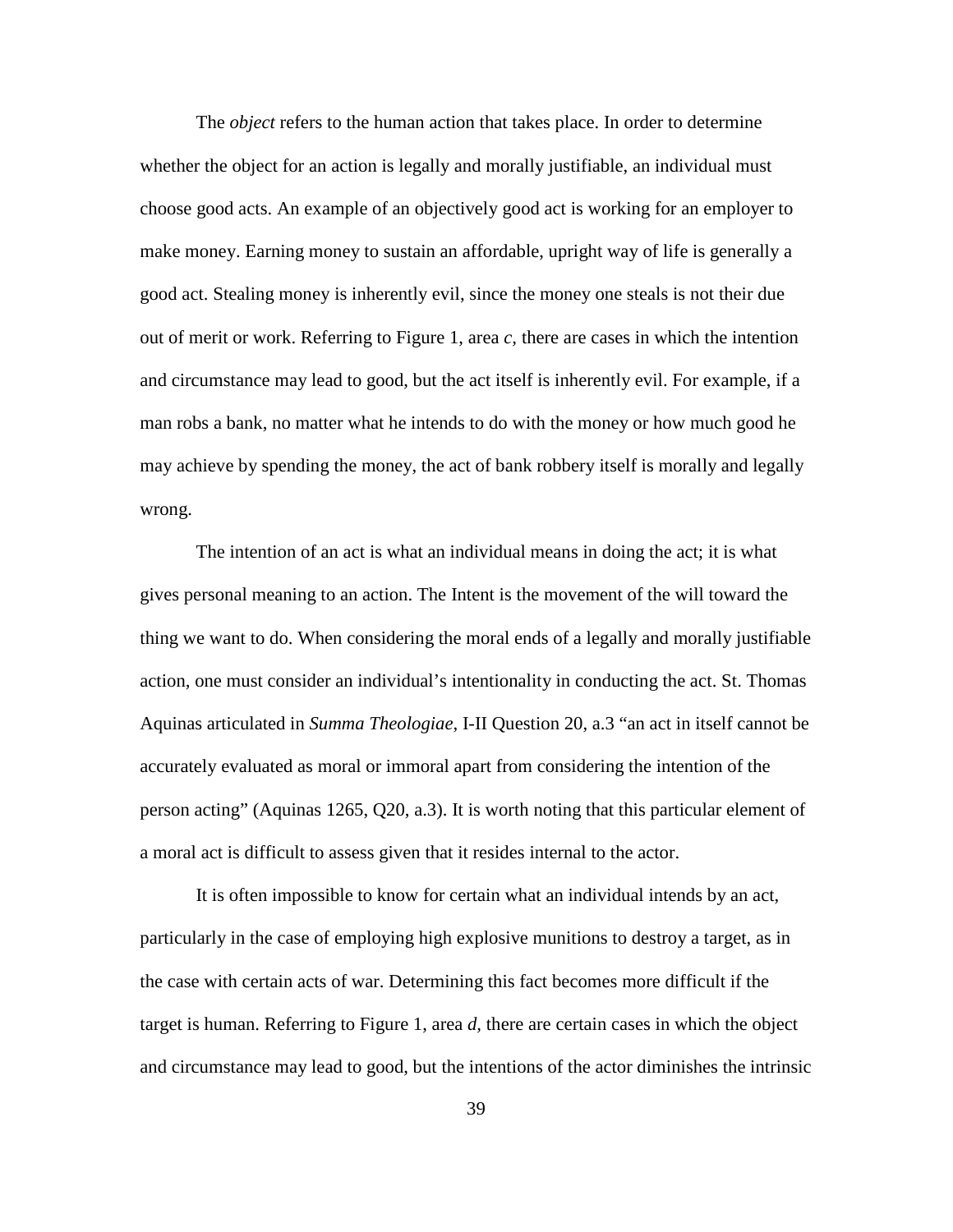moral quality of the act. For example, an executioner assigned to a firing squad may execute a prisoner who the State legally sentenced to death. Human tradition has long held that legitimate governments can legally and morally sentence violent criminals to death provided due process, the punishment is proportional to the crime, and the sentence upholds the rule of law for the common good of society. However, if the executioner learned the prisoner's violent crimes before he carried out the sentence, and as a result desired personally to kill the individual for reasons other than duty, the intrinsic moral quality of the executioner's act diminishes, leading ultimately to a moral wrong in killing the criminal.

The final element of a legally and morally justifiable action is the *circumstance.*  The circumstances include the foreseen consequences of an act. Consequences help lead to a determination for whether an act is properly proportionate to intention by considering the action in context of an overall situation. Admittedly, the *circumstance* is perhaps the most difficult of the three elements to examine in a multicultural, pluralistic society. Cessario wrote:

It is impossible for the theologian to evaluate any moral action without reference to the divine saving instruction, which is one with 'the eternal reasons in the mind of God.' This means that every moral agent is also a practitioner of the *sacra doctrina*, and so must situate, ultimately through the particular determinations of prudence, each one of his or her moral actions within the comprehensive setting of the eternal law, natural law inclinations, and the determinations of common moral wisdom, as these latter may bear upon a specific course of action. (Cessario 2001, 154)

Consider the intrinsic moral quality that circumstances bring to human action and events in the light of language used by the American Founding Fathers to justify the circumstances surrounding their succession from the British Empire in 1776: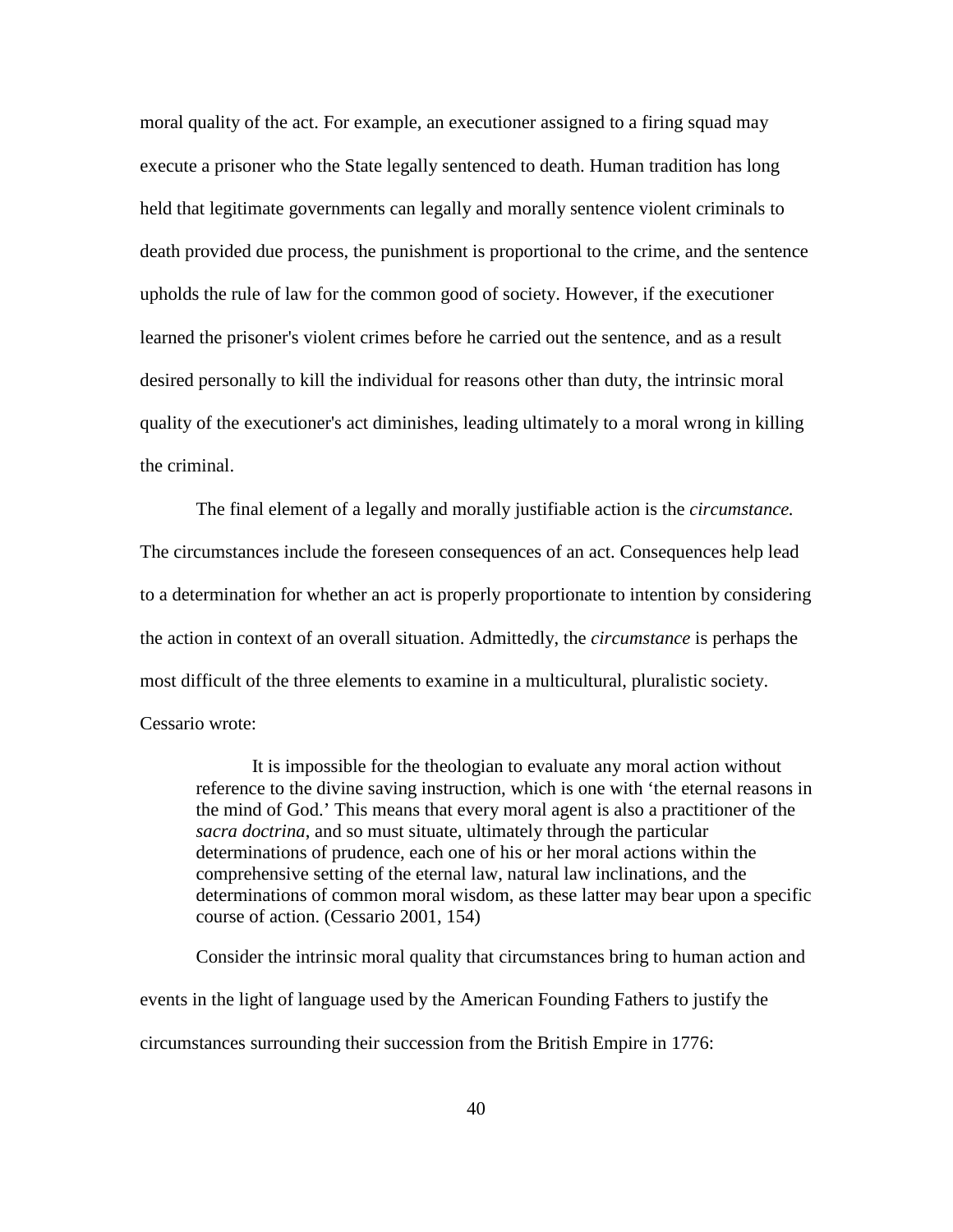When in the *course of human events* it *becomes necessary* for one people to dissolve the political bands which have connected them with another and to assume among the powers of the earth, the separate and equal station *to which the Laws of Nature and of Nature's God entitle them*, a decent *respect to the opinions of mankind* requires that they should declare the causes which impel them to the separation. We hold these truths to be self-evident, that all men are created equal, that they are endowed by their Creator with certain unalienable rights, that among these are Life, Liberty and the pursuit of Happiness" [*emphasis* added]. (Jefferson 1776).

It is clear the American Founding Fathers found intrinsic moral quality in the circumstances leading them to dissolve the political bands that connected them to the British Empire. Moreover, they found good cause to consider their legal and moral act to be in keeping with the Laws of Nature and of Nature's God, as well as the decent respect to the opinions of Mankind. Natural law and divine providence has always been at the heart of U.S. legal and civil institutions, even as the American Founding Fathers included the Establishment and Free Exercise clauses in the first amendment to the U.S. Constitution. This all means that moral acts do not occur in isolation, but rather occur within a larger context of "the course of human events."

To understand how circumstances lead to diminished intrinsic moral quality, one must evaluate the overall effect of the act on the situation, along with the foreseen consequences. For circumstance to be moral, the act cannot bring about a graver evil than the good the agent intended. Referring to Figure 1, area *e,* there are situations where the object and intention may be good, but the overall outcome of an act leads to a graver evil. For example, if a bombardier dropped high explosive munitions on an industrial plant that made enemy war equipment, the intrinsic moral quality of the act under Just War traditions upholds (e.g. principle of distinction and proportionality). However, if the bombardier possessed a foreknowledge that civilians were in the factory, the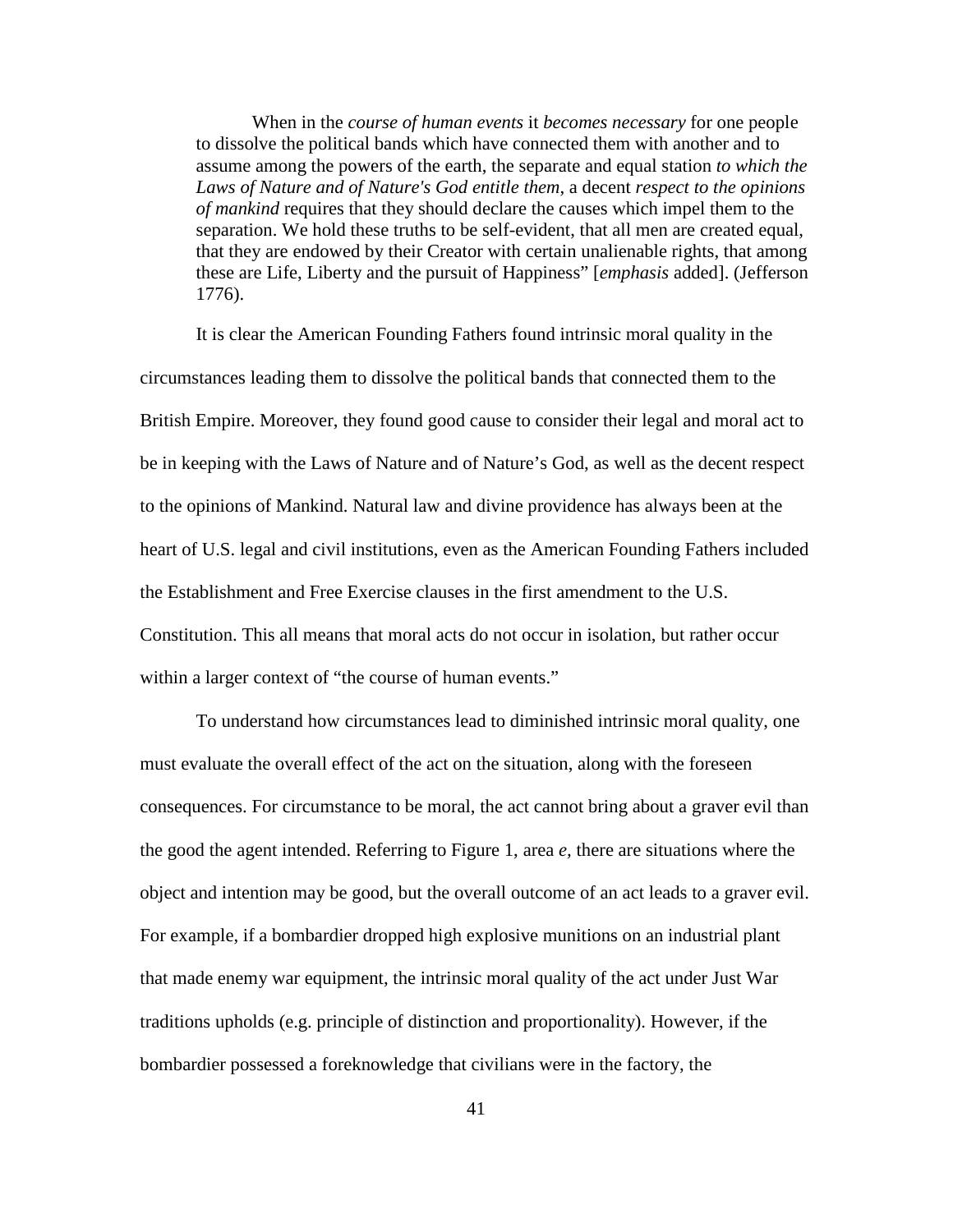bombardier's decision to proceed with the bombardment diminishes the intrinsic moral quality of his act.

The notion that human law derives from natural and eternal law is not a new notion. St. Thomas Aquinas argued extensively that true human laws have intrinsic moral quality that derives from natural law, or, as Thomas Jefferson termed the Laws of Nature and of Nature's God. In the *Summa Theologiae*, the Angelic Doctor, as St. Augustine is oft referred, argued that, "Human law is law inasmuch as it is in conformity with right reason and thus derives from the eternal law. But when a law is contrary to reason, it is called an unjust law; but in this case it ceases to be a law and becomes instead an act of violence" (Aquinas 1265, Q93, a.2). More recently, Pope Emeritus Benedict XVI, posed the following question to the German Bundestag, "How do we recognize what is right?" He answered, "In history, systems of law have almost always been based on religion; decisions regarding what were to be lawful among men were taken with reference to the divinity... It pointed to nature and reason as the true source of the law – and to the harmony of subjective and objective reason, which naturally presupposes that both spheres are rooted in the creative reason of God" (Pope Benedict XVI 2011).

#### Implications to National Security

As stated previously in the introduction to chapter one, the United States' military bears a responsibility like no other military force has ever bore in the history of the world, a responsibility that at times causes it to overextend its role as the international law enforcer. The United States' role in the world is a unique one, dating back to the end of the Second World War. The U.S. emerged from WWII as a great super-power that ushered in an era of global dominance built upon the principles of liberal governance and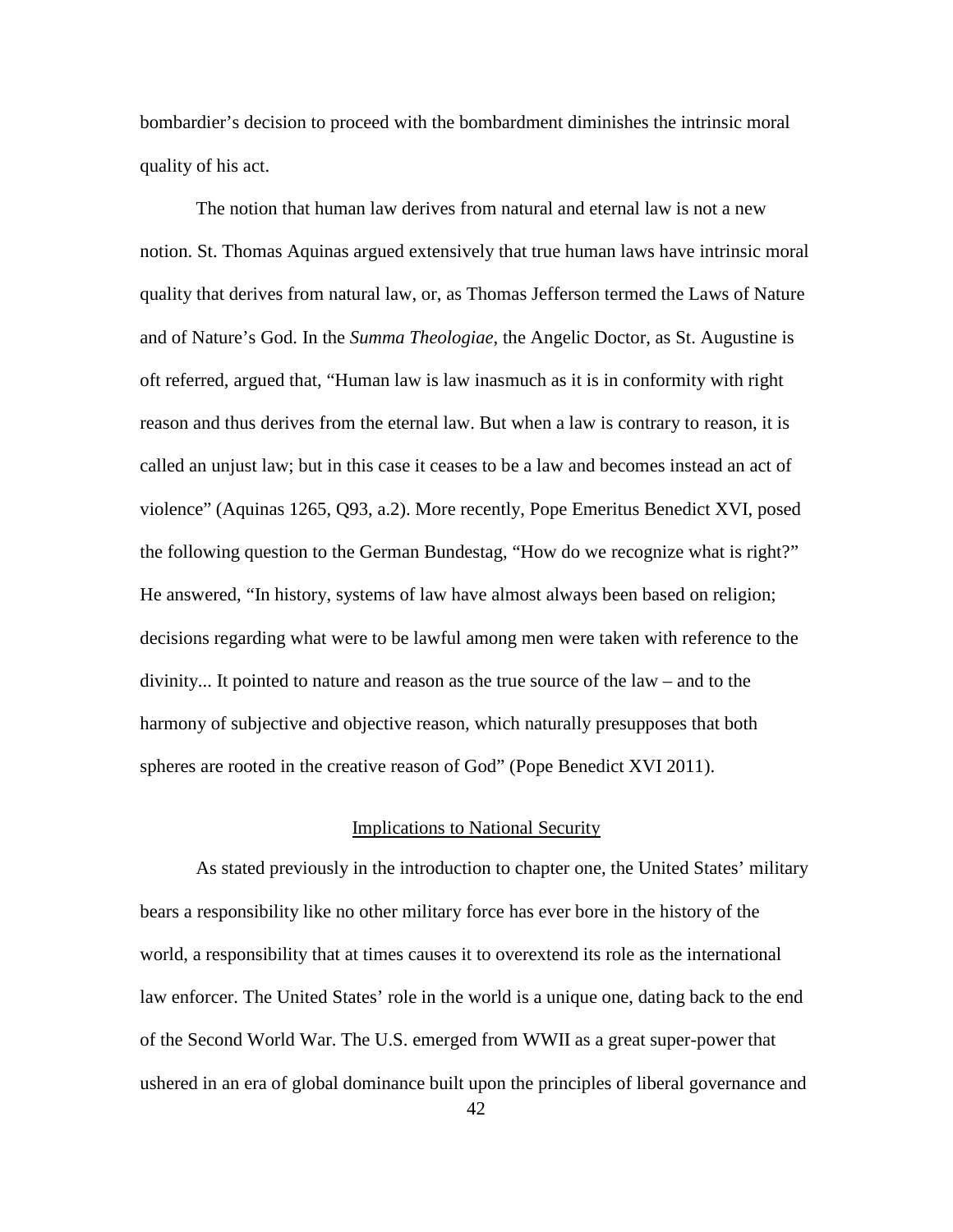free market capitalism. In the aftermath of the war, Western Europe remained susceptible to exploitation by an internal and external progressive communist threat. Concern over Soviet motives in Europe further exacerbated tension over the exact policy to adopt in Post-WWII Europe. In a speech delivered before a joint session of Congress on March 12, 1947, President Truman "established that the United States would provide political, military, and economic assistance to all democratic nations under threat from external or internal authoritarian forces" (DoS 2017). This shift in policy, known as the Truman doctrine, pivoted the U.S. away from its tradition stance of isolationism to one of foreign intervention outside the western hemisphere, particularly to preserve the political integrity of democratic nations whose stability was an interest to the United States. At this time, the U.S. took an interest in foreign affairs through security force assistance and foreign aid programs, like the Marshall Plan. This later expanded into significant foreign military intervention, the sort that evolved into today's RPA programs.

The spread of democratization under the Truman Doctrine flourished best in a stable, liberal world order and required that the U.S. defend its interests to stave off Soviet influence. Maintaining a liberal world order is unquestionably a U.S. national interest, though the flourishing of democratization was not a guarantee. Noted historian Robert Kagan wrote:

Those who live in this remarkable world tend to assume that both the global explosion of democracy and the liberal economic order of free trade and free markets that have spread prosperity these past sixty years were simply a natural stage in humankind's upward progress. We like to believe that the triumph of democracy is the triumph of an idea and the victory of market capitalism is the victory of a better system, and that both as irreversible. It's a pleasant thought, but history tells a different story. (Kagan 2012, 20-21)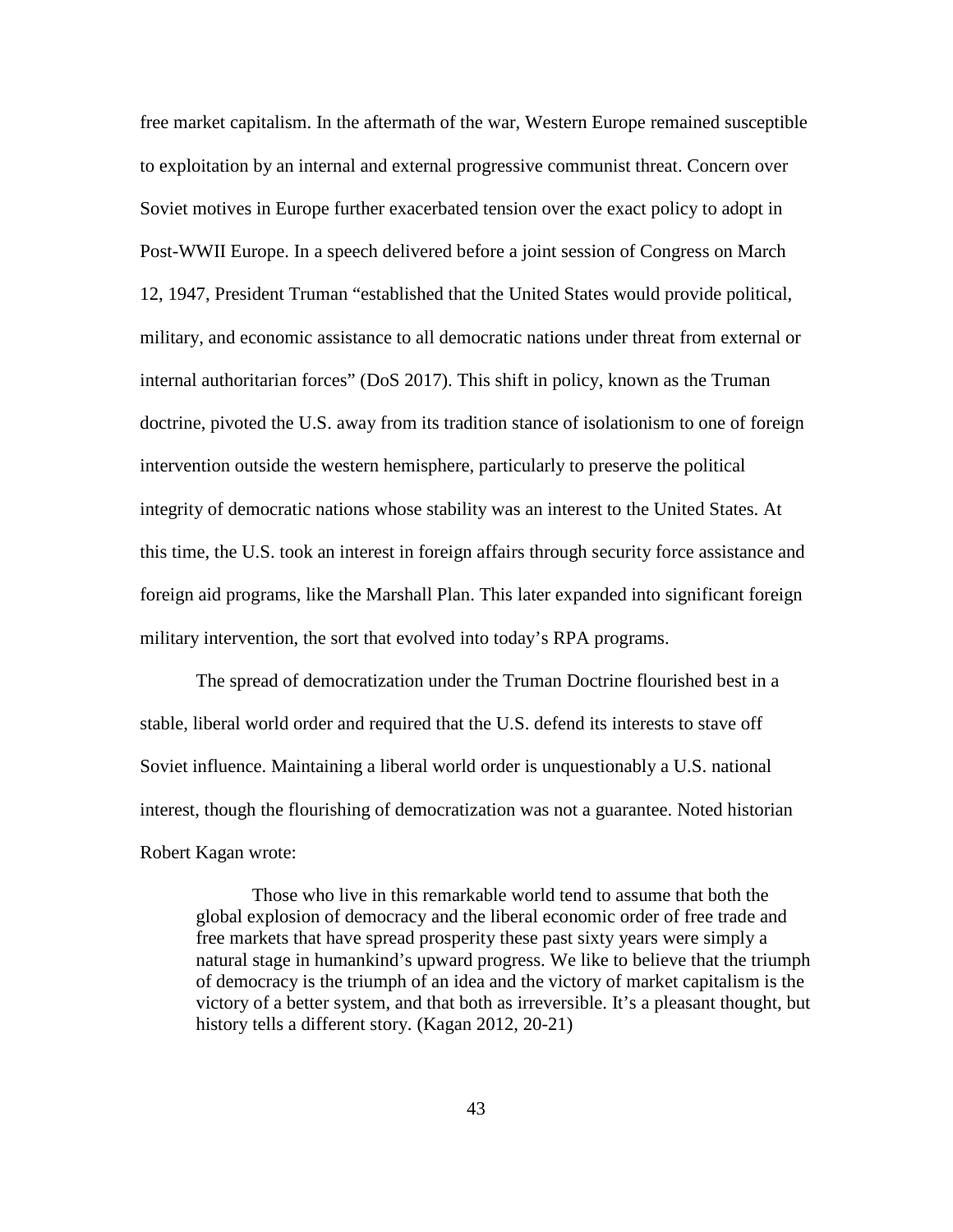The U.S. Government's self-imposed responsibility to secure the liberal order necessitates a freedom to act on the international stage. "International order is not an evolution; it is an imposition. It is the domination of one vision over others—in this case, the domination of liberal principles of economics, domestic politics, and international relations over other, non-liberal principles" (Kagan 2012, 97).

With the collapse of the Soviet Union in 1989, a temporary era of global stability allowed liberal international governance to flourish, which ushered in an accelerated period of globalization. However, the stability and relative period of peace did not last long, as the turn of the century bore witness to a period of unmitigated violence at the hands of violent international extremists. According to the National Consortium for the Study of Terrorism and Responses to Terrorism (START) in 2014 alone, more than 16,800 terrorist attacks took place worldwide, causing more than 43,500 deaths and 40,900 injuries, while terrorist took more than 11,800 people hostage in terrorist related attacks (START 2015). This spike in non-state perpetrated violence has forced American administrations to expand ways to keep the liberal order stable and secure, while simultaneously eradicating an unconventional threat. RPA have become a primary tool in the U.S. fight against terrorism.

In light of the sobering reality behind the statistics reported in START's report, the Obama Administration drastically expanded its RPA policy to target violent extremists, as shown in table 1, an expansion that continues under the current administration.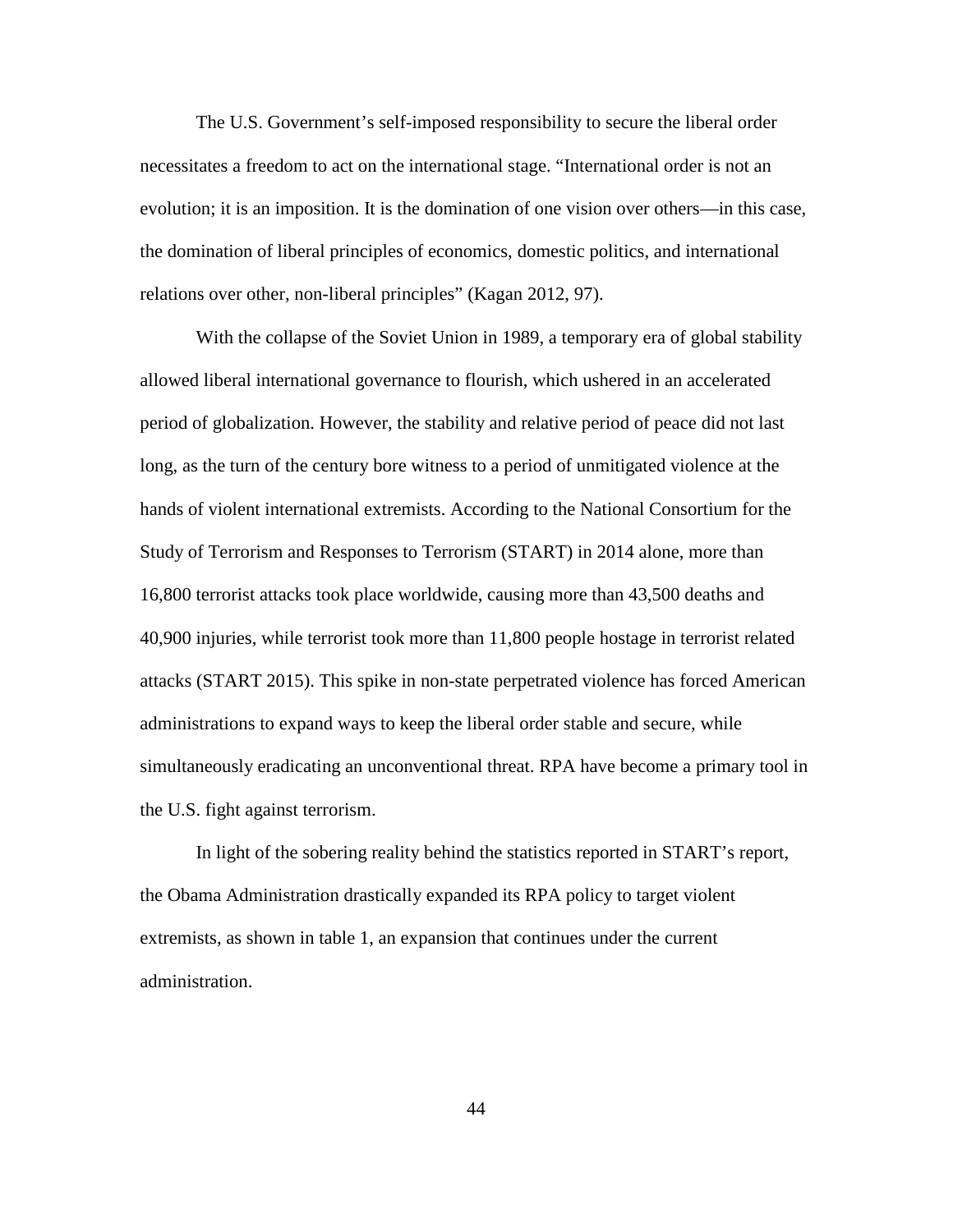|                     | CY10    | CY <sub>11</sub> | <b>CY12</b> | CY13    | <b>CY14</b> | <b>CY15</b> | CY16    |
|---------------------|---------|------------------|-------------|---------|-------------|-------------|---------|
| Troops in Contact   | 432     | 310              | 336         | 212     | 208         | 84          | 51      |
| Raids               | 1,986   | 2,014            | 919         | 277     | 209         | 73          | 53      |
| Hellfire Shots      | 202     | 432              | 361         | 525     | 1,158       | 1.994       | 2,882   |
| GBU-12 Strikes      | 41      | 19               | 6           | 2       |             | 48          | 132     |
| <b>Buddy Lase</b>   | 12      | 57               | 16          | 22      | 251         | 645         | 616     |
| <b>ISR</b> Targets  | 19,005  | 28.259           | 21,725      | 22,822  | 23,314      | 22.941      | 27,360  |
| <b>Flight Hours</b> | 206,948 | 222,592          | 164,081     | 164,869 | 180,682     | 209,819     | 222,994 |
| Sorties             | 11,364  | 12,137           | 9,449       | 10,036  | 11,141      | 12.325      | 12,187  |

Table 1. Predator / Reaper Combat Operations

*Source:* Capt. Mark B. Schriner, Deputy Chief, AEW Intelligence, 432 OSS/WOC, from an unclassified brief on RPA operations, approved use of chart provided on May 11, 2017.

In August 2016, under legal pressure from the American Civil Liberties Union (ACLU), the Obama Administration released an 18-page redacted Presidential Policy Guidance (PPG) on Procedures for Approving Direct Action Against Terrorist Targets Located Outside the United States and Area of Active Hostilities (Horowitz and Reed 2016). The document contains six screening criteria to authorize the Government to use military force overseas, not within active hostile areas, but within combatant commander's AOR. The six standards are:

1. "Lethal action should be taken . . . only when capture of an individual is not feasible and no other reasonable alternatives exist to effectively address the threat" (Obama Administration 2013, 1).

2. Near certainty that the HVT "being targeted is in fact the lawful target and located at the place where the action will occur" (Obama Administration 2013, 1)

3. "Near certainty that the action can be taken without injuring or killing noncombatants" (Obama Administration 2013, 1)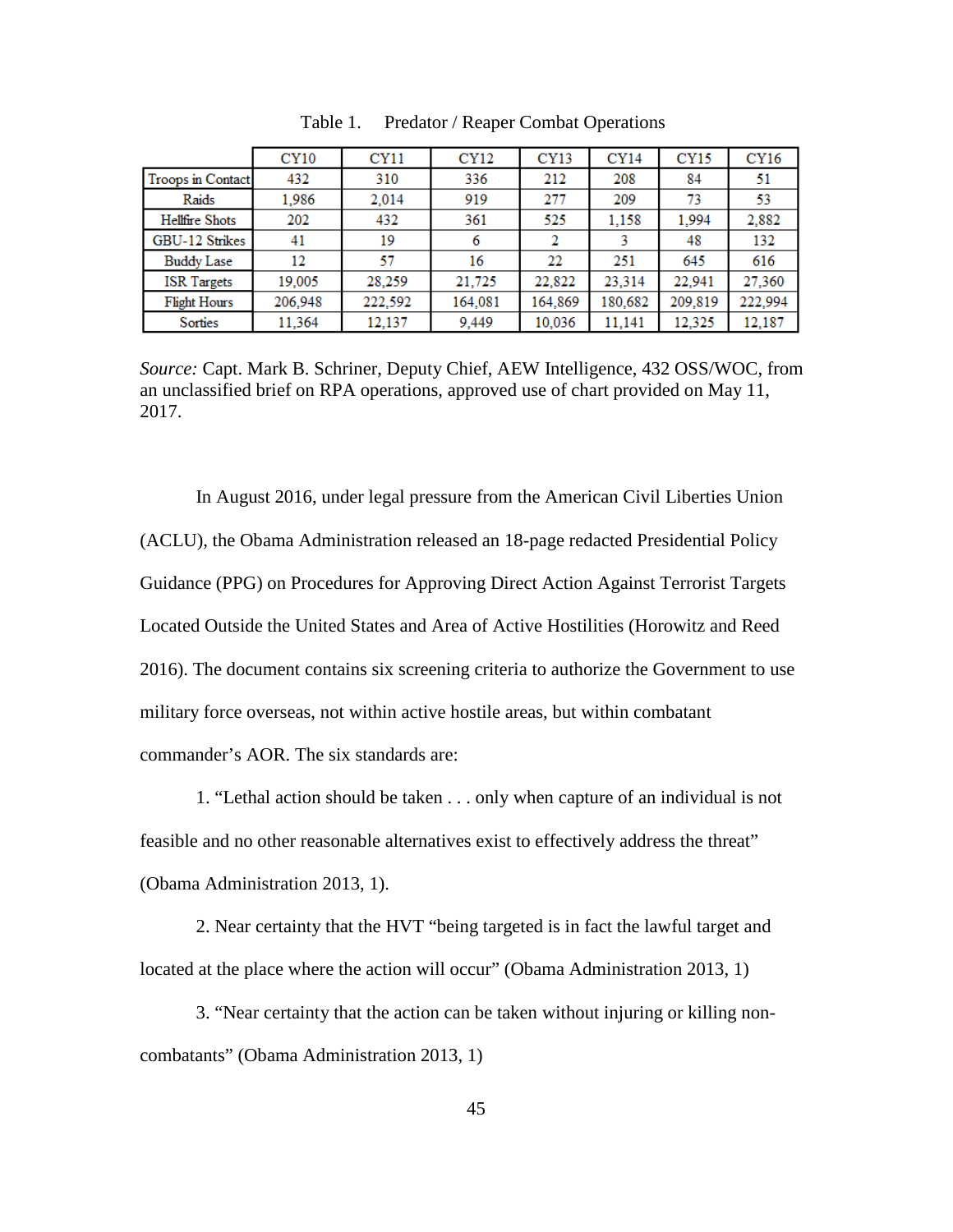4. All relevant information regarding the decision to take direct action will pass through an internal interagency process as prescribed by the PPG to "ensure that decisions on operational matters of such importance are well-informed and will facilitate de-confliction among department and agencies addressing overlapping threat streams (Obama Administration 2013, 2).

5. If direct action is taken against a U.S. person, additional requirements and legal analysis will "ensure that such action may be conducted against the individuals consistent with the laws and Constitution of the United States" (Obama Administration 2013, 2).

The Administration redacted the fourth criterion from the PPG's public release.

In addition to these guidelines, the administration took additional steps as an act of policy to ensure the President's approval for an RPA strike upheld *jus in bello.* These steps are as follows (Obama Administration 2013, 2):

1. An assessment that capture is not feasible at the time of the operation

2. An assessment that the relevant government authorities in the country where action is contemplated cannot or will not effectively address the threat to the U.S. persons; and

3. An assessment that no other reasonable alternatives to lethal action exist to effectively address the threat to U.S. persons.

In the 2015 NSS, President Barack Obama stated that the US. leads "over 60 partners in a global campaign to degrade and ultimately defeat the Islamic State of Iraq and the Levant (ISIL) in Iraq and Syria, including by working to disrupt the flow of foreign fighters to those countries, while keeping pressure on Al Qaeda" (Obama 2015, 3). Furthermore, the document sets forth a concept for how the U.S. sees itself waging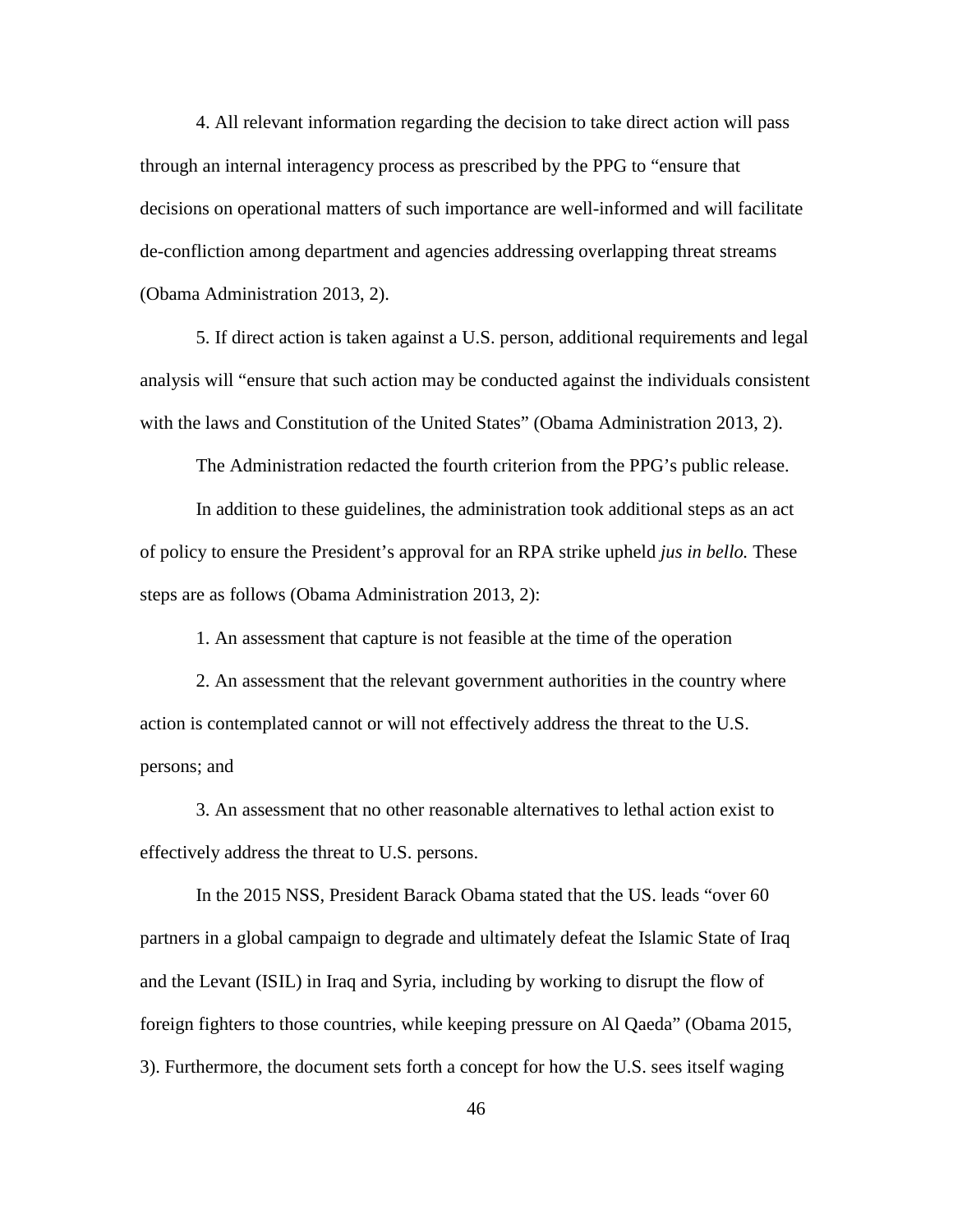war into the next decade. The U.S. has "shifted away from a model of fighting costly, large-scale ground wars in Iraq and Afghanistan" to pursue "a more sustainable approach that prioritizes targeted counterterrorism operations, collective action with responsible partners, and increased efforts to prevent the growth of violent extremism and radicalization that drives increased threats" (Obama 2015, 22). RPA certainly provide the U.S. with an easy, inexpensive, and smaller option to the large leviathan force represented by the number of troops committed to Iraq and Afghanistan from 2003-2011.

Although RPA certainly challenge traditional notions of warfare and Just War theory, their reluctant acceptance among the international community illustrates the need for a response to the insidious and growing threat posed by non-state actors. Political pressure, classified programs, and varying international interpretation of CIL lead to a particular difficulty when promulgating unified action as a response to the threat. As such, Just War theorists are undergoing a certain shift in to focus more on maintaining peace and tranquility within the liberal world order, while simultaneously seeking ways to eradicate threats to peace. In recent months, a discussion amidst religious theologians and secular CIL scholars focuses on a notion of Just Peace—preservation of tranquility and order within the international system. As Martin Cook noted:

Just war would be returning to its origins: rather than seeing war as a conflict among sovereign states in response to aggression, the international community might see itself once again (as Augustine did in the 5th century) as defending a "tranquility of order" in the international system against incursions of alien systems and ideologies whose sole purpose is a disruption and displacement of that order. In other words, the globalized civilization grounded in democracy, human rights, free trade, and communication, technology and science may be defending its civilization itself against forces that seek its complete destruction. (Cook 2011, 217)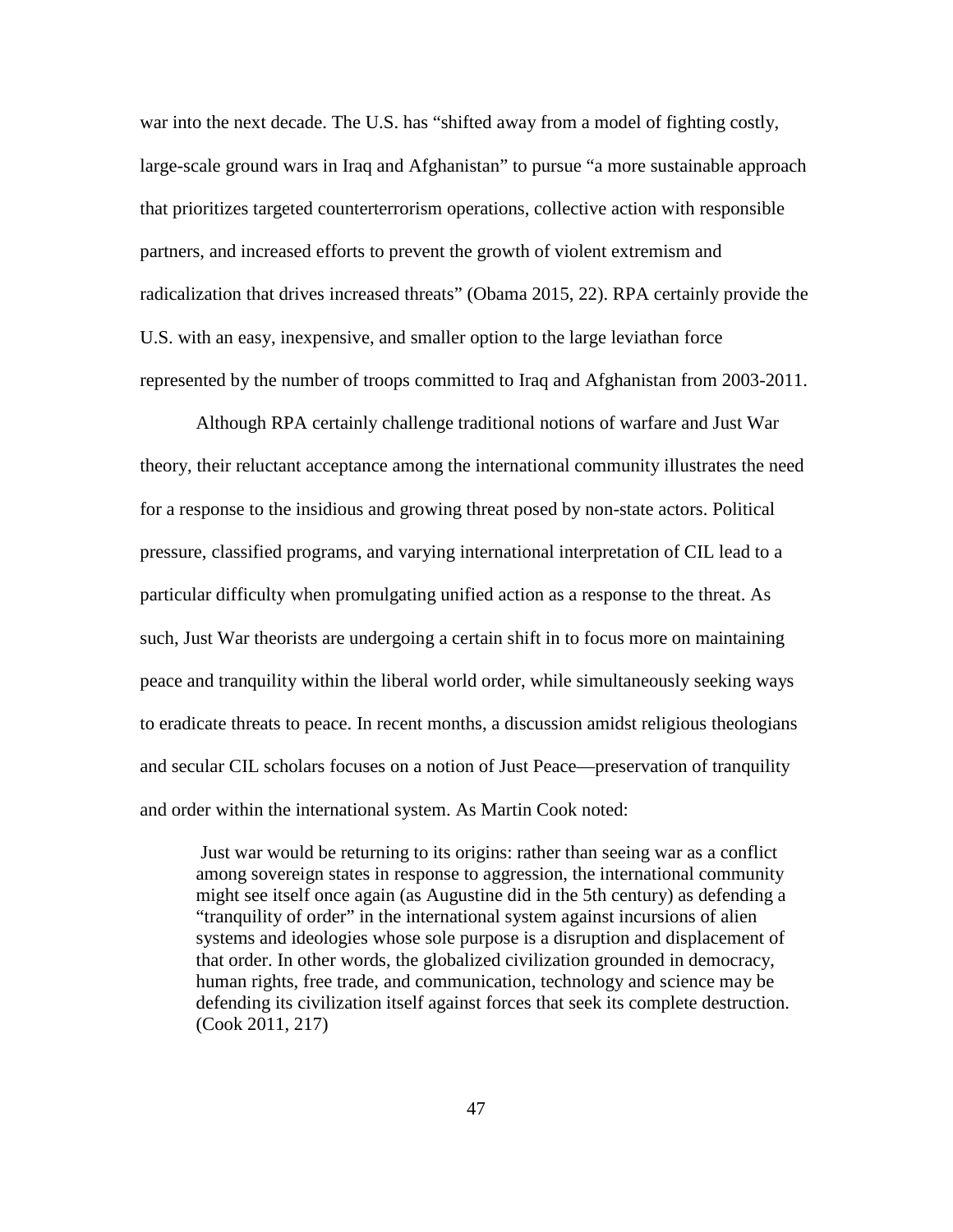This latter point is clearer upon reflection of past presidential addresses that underline the developing notion of Just Peace. In his commencement address to the graduating West Point class of 2002, President George W. Bush unveiled a doctrine that came to bear his name when he stated:

Our nation's cause has always been larger than our nation's defense. We fight as we always fight, for a just peace. A peace that favors human liberty. We will defend the peace against threats from terrorists and tyrants. We will preserve the peace by building good relations among the great powers. And we will extend the peace by encouraging free and open societies on every continent. (Carter 2011, 112)

In his Nobel address, President Obama continued in the same vein as that of his predecessor when he said, "Only a just peace based on the inherent rights and dignity of every individual can truly be lasting" (Carter 2011, 114).

## Remotely Piloted Aircrafts

The emergence of aerial "drone" technology started in the earliest days of human flight. U.S. and British pilots sought ways to remove pilots from the carnage of war and strategic bombing mission during the two World Wars, though the ability to control the crafts effectively remained underdeveloped until well into the 1960s and 70s (Rogers and Hill 2014, 7). Unmanned Aerial Vehicles (UAVs) increased in use under American Administrations that countered Union of Soviet Socialist Republics (USSR) surveillance and reconnaissance missions. Ann Rogers and John Hill pointed out in their recent book on RPA, titled *Unmanned: Drone Warfare and Global Security*, that "[t]he attempts to produce high-flying long-range drones for [Intelligence, Surveillance, and Reconnaissance (ISR)] missions were highly expensive and of limited success, operating under black budgets controlled by intelligence services rather than the military" (Rogers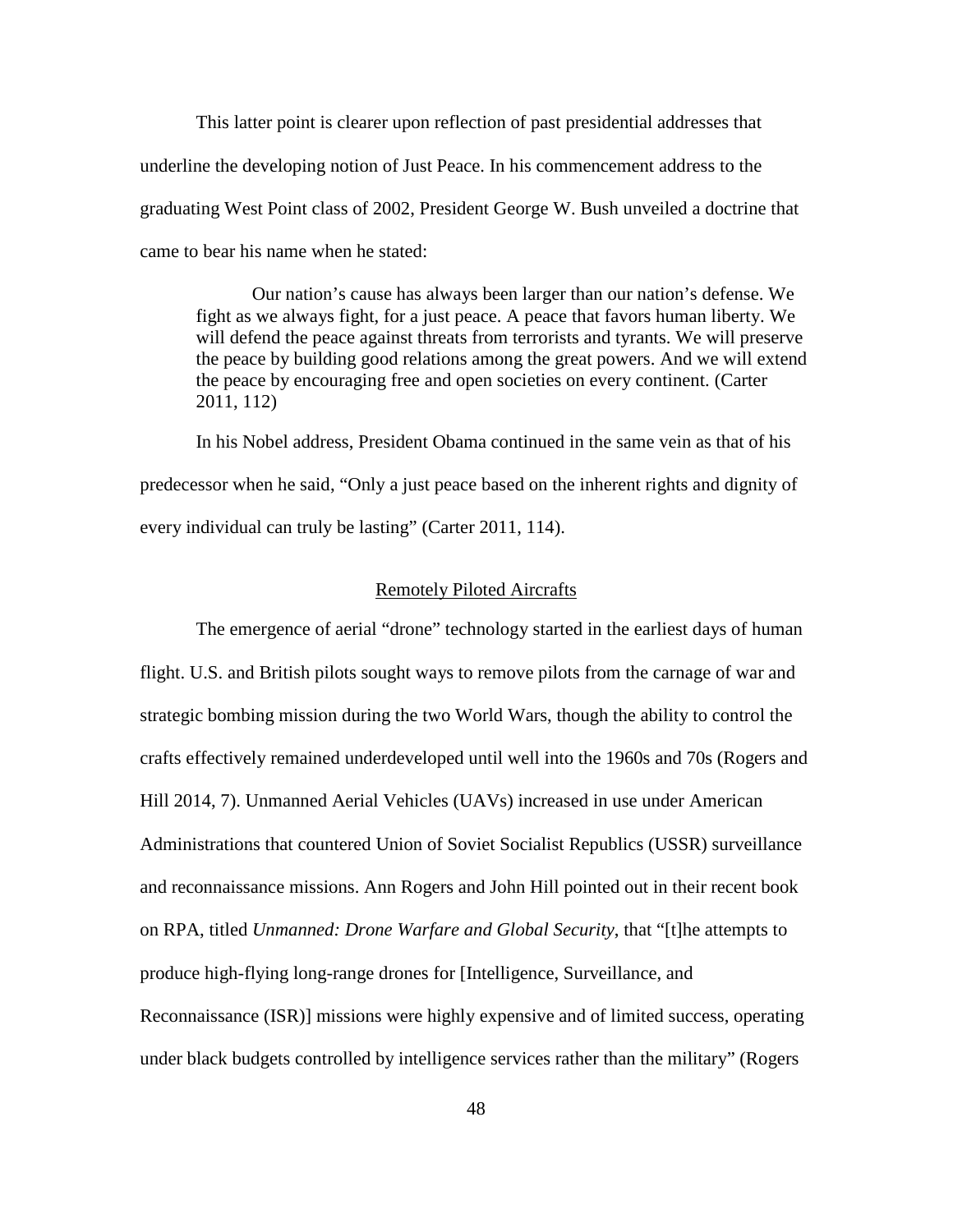and Hill 2014, 7). However, the nature of unmanned ISR led to a special kind of deniability if the equipment was lost or destroyed, while the technology led to an increase in the amount of imagery and data collecting possible by intelligence officials. Furthermore, the time that a UAV can loiter overhead extends to a far greater distance vis-à-vis a manned ISR platform.

As America and the USSR increased their usage and technological advancements of UAVs, other countries took notice and joined the effort for their own purposes. The United Kingdom (UK) and Israel are two other countries that see great opportunities for the UAV within their national military strategies. Rogers and Hill point out that, "UAVs helped address particular challenges in Israel's local security environment – for example, their disposability meant they could be used to suppress enemy air defenses in conventional wars with neighboring states" (Rogers and Hill 2014, 7). Israel expanded their use to provide ISR coverage of their entire region to aid the Israeli Defense Forces (IDF) its borders and suppress its enemies. The reality of Israel's geopolitical predicament as the world's sole Jewish state in the heart of the Arab Middle East has led the IDF to invest extensively in ways to increase the efficiency of security operations while avoiding excessive amounts of imminent peril to its soldiers. UAVs have provided many opportunities to achieve such a difficult balance. UAV operations increased in the 1970s, as Israel faced wave after wave of attacks by bordering hostile Arab nations. Lieutenant Colonel Ido, Commander of the Israeli Air Forces (IAF) UAV training center, indicated that, "A large percentage of the IDF's operational flight hours are performed by UAVs, sometimes even most of them. At any given time, 24 hours a day, seven days a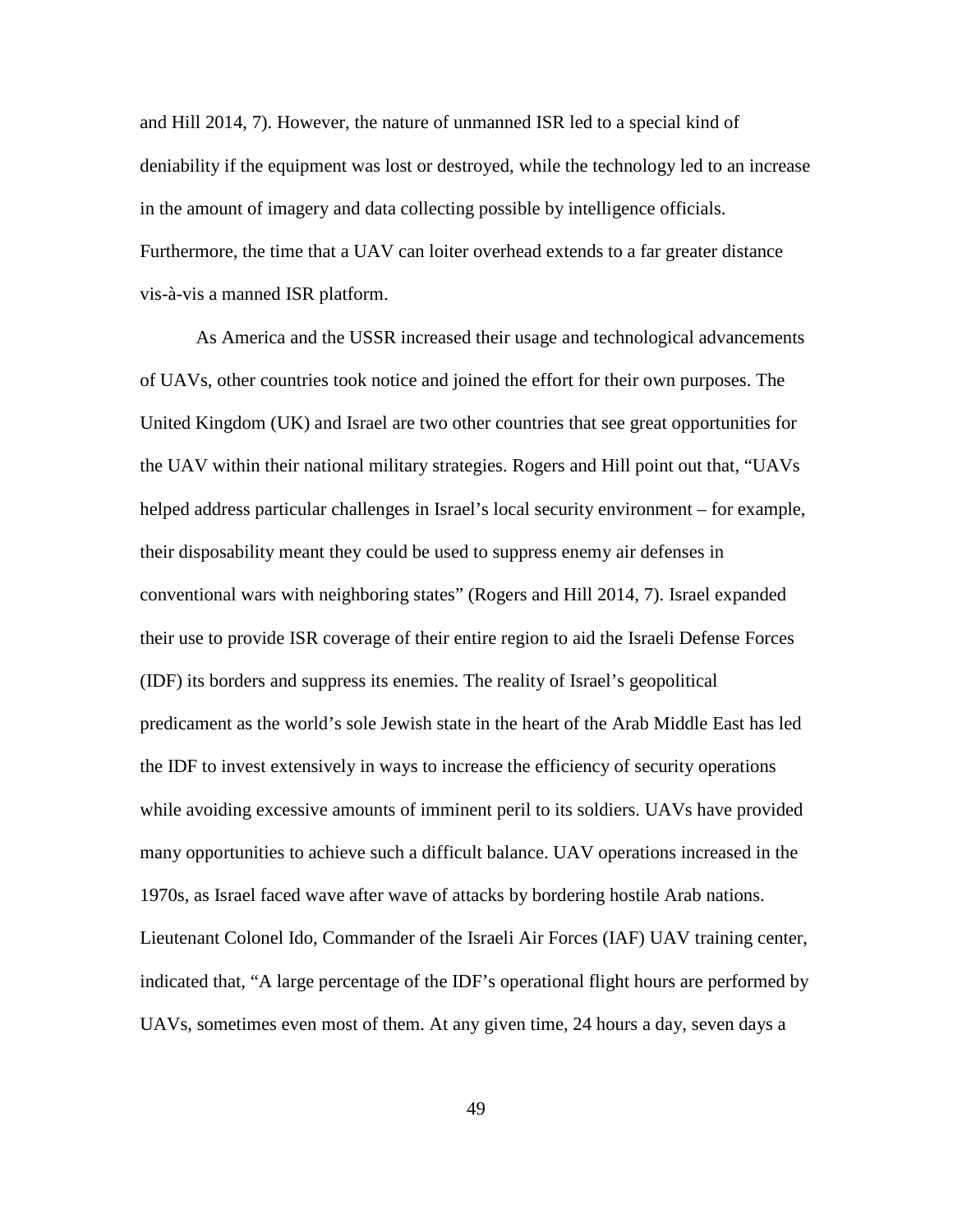week, there are drones in the air performing activities that IDF forces are engaged in" (Rogers and Hill 2014, 42).

In March 2011, the UK Ministry of Defense (MoD) issued a report entitled, "The UK Approach to Unmanned Air Systems." In it, the UK MoD asserted, "Unmanned aircraft now hold a central role in modern warfare and there is a real possibility that, after many false starts and broken promises, a technological tipping point is approaching that may well deliver a genuine revolution in military affairs" (Rogers and Hill 2014, 48). Such a notion is at the heart of the UK national military strategy. UK military doctrine in the same year went as far as to claim UAVs "will become more prevalent, eventually taking over most or all of the tasks currently undertaken by manned systems" (Rogers and Hill 2014, 49).

While the majority of platforms within most governments' arsenals remain ISR platforms, the most controversial of these RPA platforms are strike vehicles, like the Predator and the Reaper. In an article published to the official U.S. Air Force website, the Secretary of the USAF Public Affairs report that, "RPA are in demand and Air Force RPA operate on a 24/7 basis. Thru December 2014, the Air Force has flown MQ-1B Predators and MQ-9 Reapers more than 2,208,985 hours" (The Secretary of the Air Force Public Affairs 2015).

The operational environment remains ripe for as expansive growth of RPA due in large part to rapidly increased RPA capabilities, reduced costs to manufacture, and new sensor technologies that emerge in the modern digital and technological age. In the next chapter, we will begin to tackle the various issues with respect to the primary research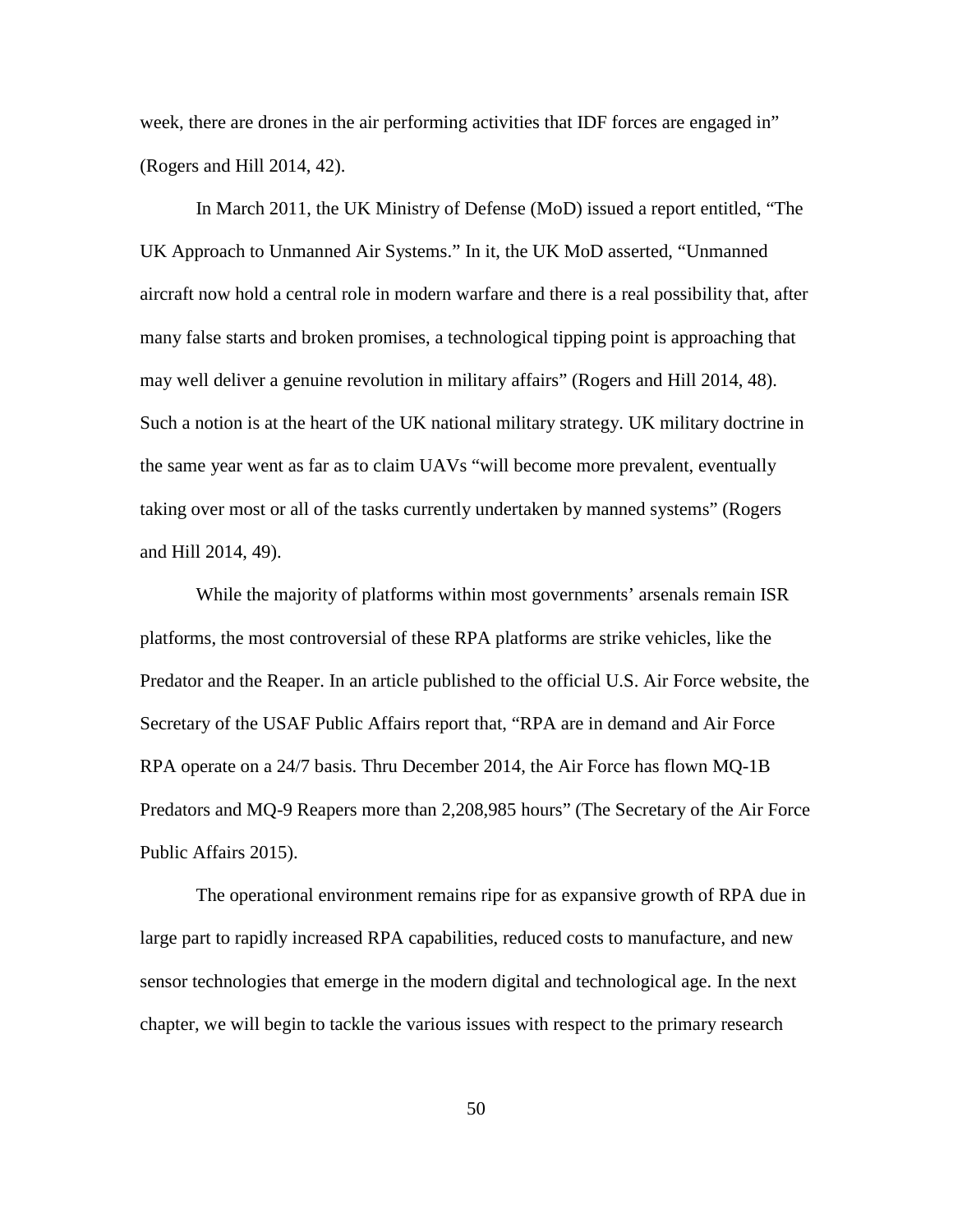question, "Does the US Government violate *Jus in bello* in its use of remotely piloted aircrafts to conduct military strikes?"

# Chapter Conclusion

The extensive literature review to cover area ranging from Administrative policy, Just War theory, moral philosophy, U.S. Army regulation and doctrine, and customary international law documents leads directly to providing sufficient information to address the secondary questions. The previous sections in chapter 2 covered the historical foundations of Just War Theory; Customary International Law; U.S. legitimacy, the intrinsic moral quality that U.S. Army professionals bear in serving the American people; U.S. National Security, and the RPA policy. In the next chapter, we will review the research methodology and consider certain threats to validity and evaluation criteria.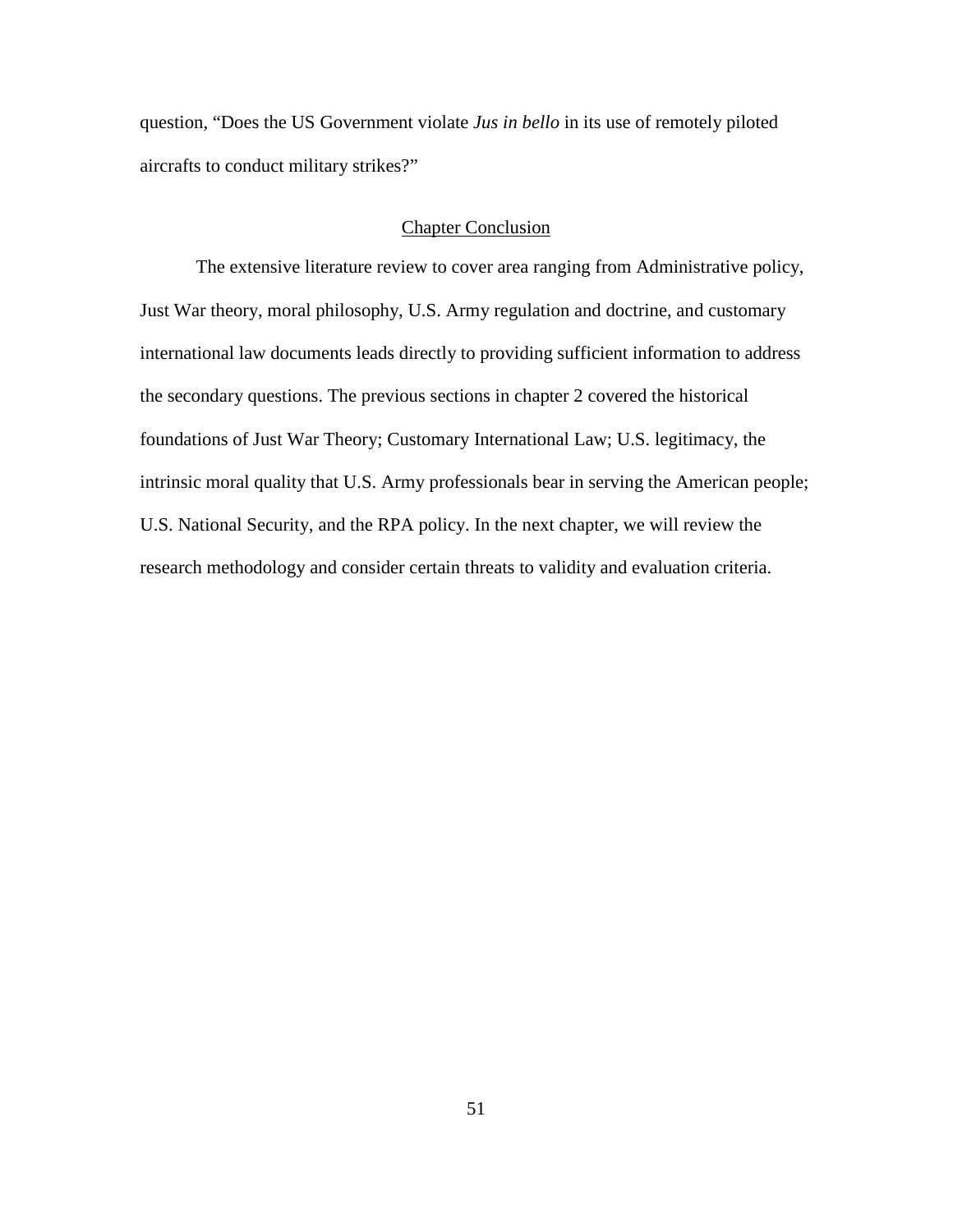## CHAPTER 3

#### RESEARCH METHODOLOGY

## Chapter Introduction

This chapter sets forth the research methodology channeled upon to answer the primary research question; "Does the US Government violate *jus in bello* in its use of the remotely piloted aircraft to conduct military strikes?" Overall, the methodology is a stepwise approach, which begins with the primary research question and moves into a literature review, evaluation against six carefully selected criteria, data presentation, followed finally by recommendations and conclusions. As shown in the following sections—the research methodology, evaluation criteria, and threats to validity— the reader will have an opportunity to understand the structure and background leading to what follows in chapter 4 and chapter 5.

#### Research Methodology

This thesis began with the primary research question; "Does the US Government violate *Jus in bello* in its use of remotely piloted aircrafts to conduct military strikes?" Using figure 4, the U.S. Government assumes that if a lawful combatant pilots an aircraft remotely to strike a high payoff target using proportional force under congressional authorization to use military force, and the operation stands a reasonable chance of success, then the intrinsic moral quality of the act itself as being legal and moral upholds. As example, in accordance with the principle of military distinction, the target of an RPA strike must be a legitimate target, either a combatant or an object tied explicably to an adversarial military function or capability. If the pilot of an RPA is a noncombatant, if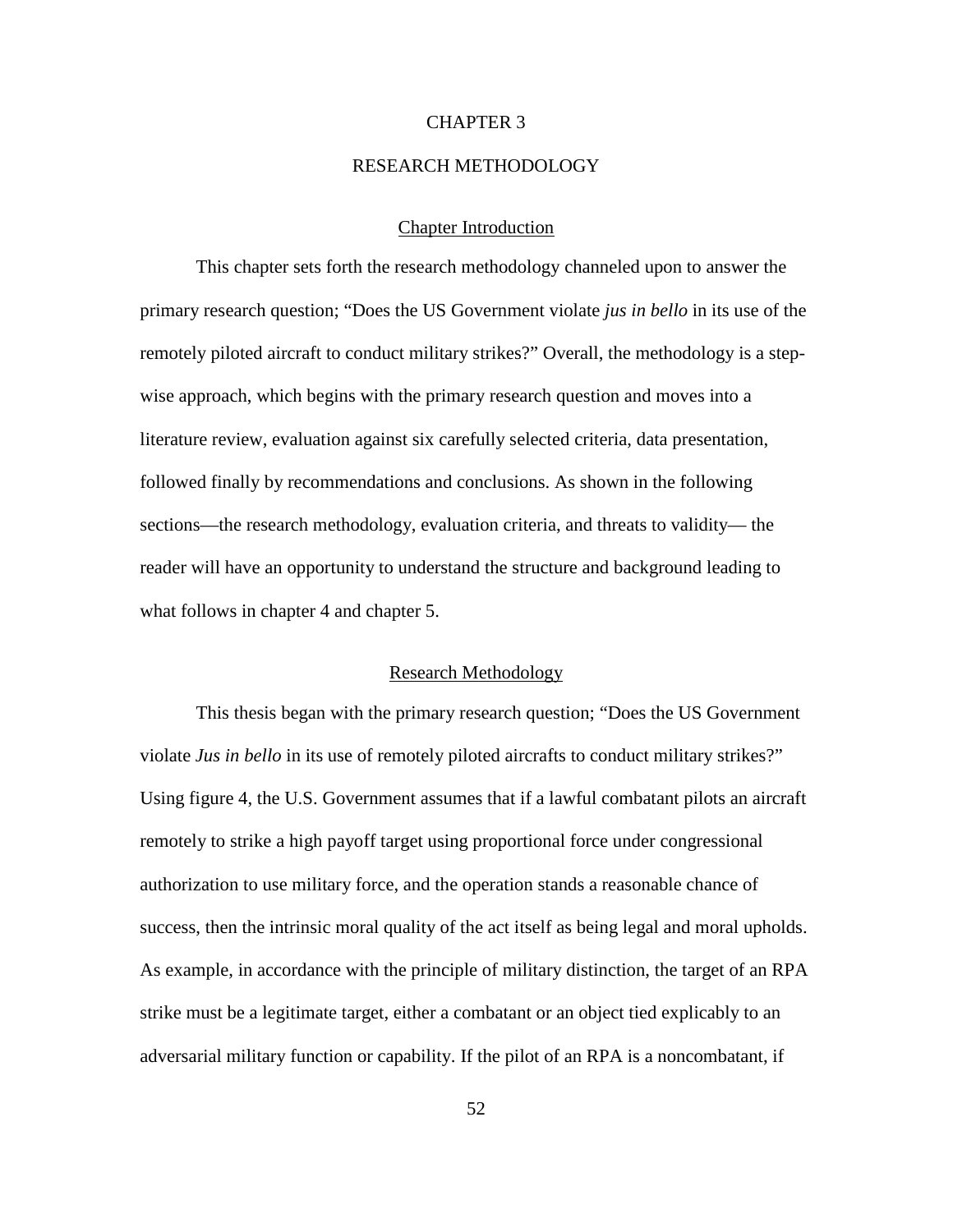targets are unlawful, if the force is not proportional, if the AUMF is illegitimate, if the operation itself is unreasonable, or the strike leads to an inordinate amount of civilian causalities, then the intrinsic moral quality of the act, or the policy itself, diminishes. It only requires one condition to fail in order for the moral quality of the act or policy to diminish.



Figure 4. Deriving Evaluation Criteria

*Source:* Developed by author.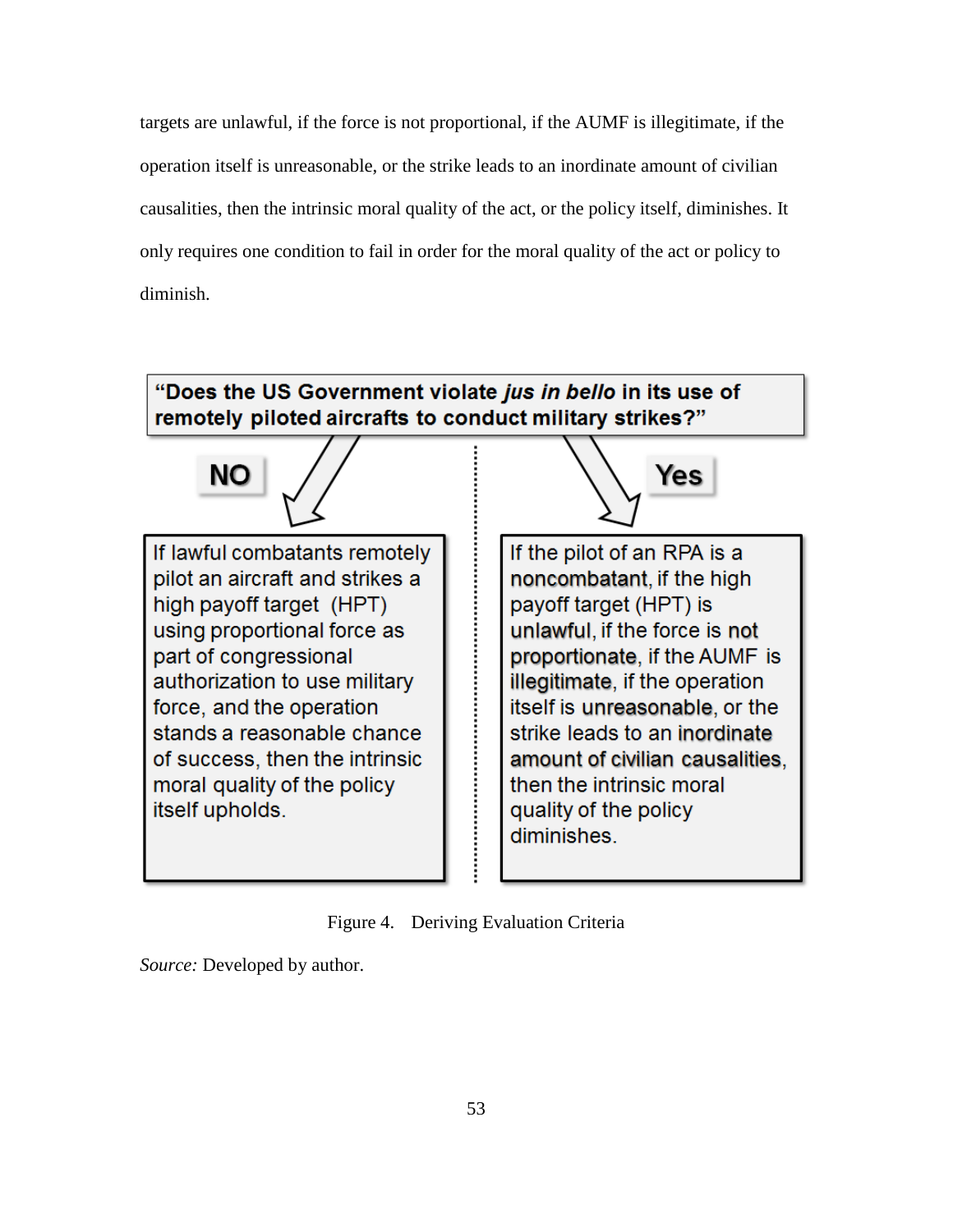At its core, the primary research question is concerned with whether the U.S. takes legally and morally justifiable action when it employs RPA as a means and method to combat international terrorism. The Three-Part Model of Moral Acts (figure 1), which appears in chapter 2, informs the intrinsic quality of moral action, while Just War theory, CIL, and IHL informs legal action.

To answer the primary and secondary research questions, the researcher conducted a qualitative meta-analysis and reviewed literature on the subject in question. Next, the researcher developed six evaluation criteria from components that are required to answer whether the RPA policy itself is legal and moral. The six evaluation criteria in effect act as screening criteria to determine whether the RPA policy uphold moral or legal integrity for the Administration and for Military professionals who use the technology to prosecute the war on international terrorism. The research addresses all 6-evaluation criteria in an effort to answer the primary research question.

The secondary research questions helped to add depth and understanding to the subject surrounding the primary research question. In understanding how Just War doctrine evolved over time to modern day international law of land warfare, we can anticipate how international law might change next to account for new technologies and the forces of globalization. As Just War theory continues to undergo academic and theoretical restructuring using perhaps a just peace framework, among other competing ideas, it will be helpful to determine how these changes would affect the future warfighter who struggles with ethical questions of tactics, techniques, and procedures with respect to modernized warfare – namely the use of RPA in combat.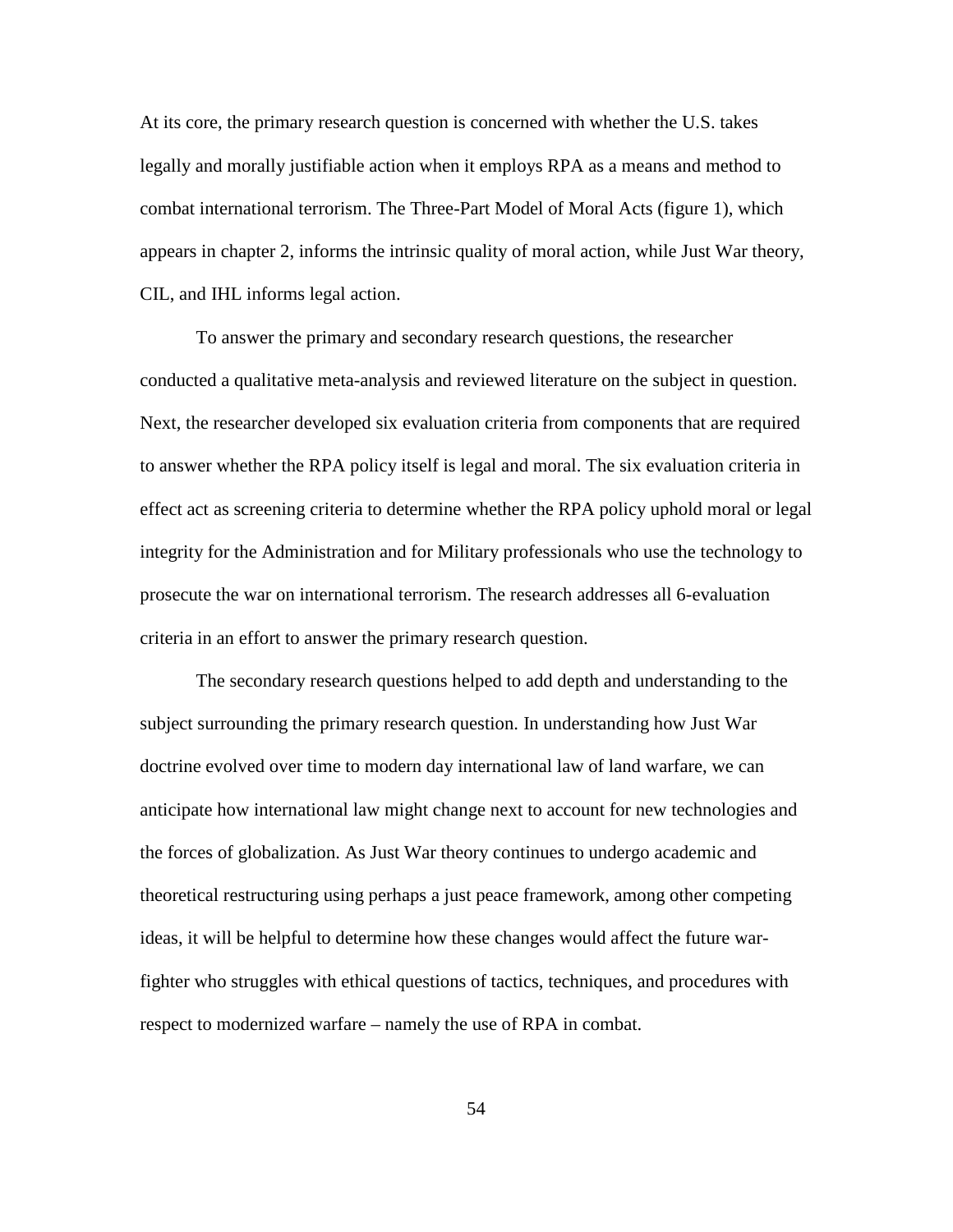## Evaluation Criteria

To begin, it is necessary to distinguish how military planners define evaluation criteria and how this thesis defines evaluation criteria. The third step in MDMP—develop courses of action (COA)—involves the development of criteria to measure the validity of a solution to a problem on the one hand, and differentiation on the other hand. In military parlance, a criterion is a "standard, rule, or test by which something can be judged—a measure of value" (DA 2014, 4-3). Military planners develop two types of criteria: screening and evaluation. Screening criteria define the limits of an acceptable solution. Commanders and staff planners often times reject means and methods aimed at solving military problems based solely on screening criteria.

Planners then develop evaluation criteria in order to differentiate courses of action. When evaluating the moral implications of whether the U.S. Government should use RPA to conduct military strikes, this thesis treats evaluation criteria in the same vein as military planners who employ screening criteria to validate a COA. Since evaluation criterion has an established usage in academia, this thesis stays within the given norms of academic study. Functionally speaking, the six evaluation questions below are screening criteria. Yet, the questions help the reader to evaluate whether the U.S. government uses RPA to conduct military strikes in a legally and morally justifiable manner, as viewed through the lens of the Three-Part Model of Moral Acts (Ref: Table 2).

The U.S. Government assumes that if a lawful combatant pilots an aircraft remotely to strike a high payoff target using proportional force under a congressional authorization to use military force, and the operation stands a reasonable chance of success in achieving a valid military objective, then the intrinsic moral quality of the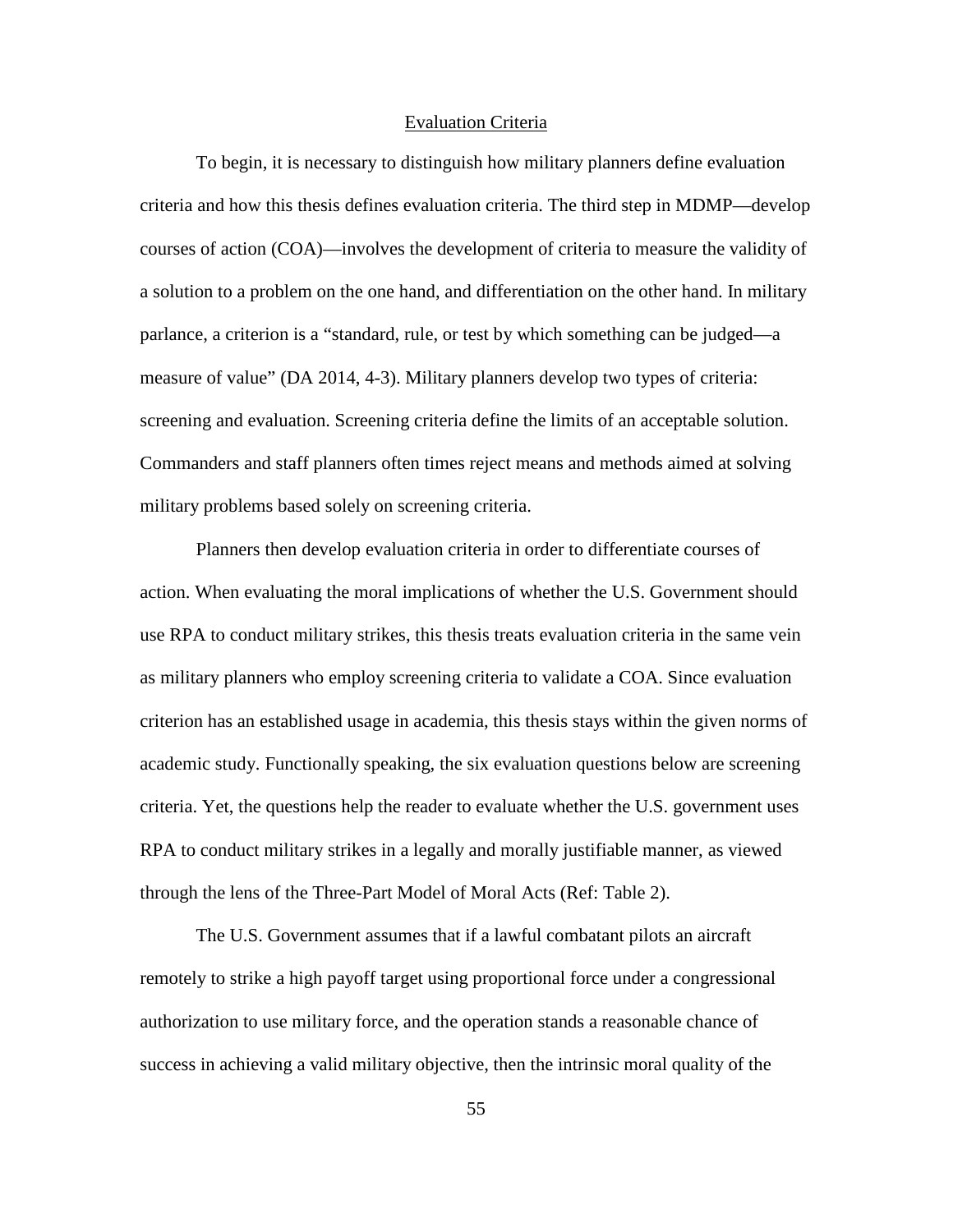policy itself upholds. If, however, the pilot of an RPA is a noncombatant, if HVT is unlawful, if the force is not proportional, if the AUMF is illegitimate, if the operation itself is unreasonable, or the strike leads to an inordinate amount of civilian causalities, then the intrinsic moral quality of the act, or the policy itself, diminishes. This thesis incorporates this as the basis to develop evaluation criteria, understanding the intrinsic moral quality of the RPA policy hinges upon the three principal elements that shape and explain human activity, as shown in the Three-Part Model of Moral Acts. As such, table 2 bears the evaluation criteria.

| <b>Ouestion</b>                                | <b>Moral Element</b>  | Yes | No | Uncertain |
|------------------------------------------------|-----------------------|-----|----|-----------|
| 1. Is the pilot of an RPA a lawful             | Object                |     |    |           |
| combatant?                                     | <b>Intentionality</b> |     |    |           |
|                                                | Circumstance          |     |    |           |
| 2. Is the high payoff target a lawful          | Object                |     |    |           |
| combatant at the time of his/her death?        | <b>Intentionality</b> |     |    |           |
|                                                | Circumstance          |     |    |           |
| 3. Does the RPA employ proportional            | <b>Object</b>         |     |    |           |
| force compared to that which the threat        | <b>Intentionality</b> |     |    |           |
| poses at the time of the strike?               | Circumstance          |     |    |           |
| 4. Is the strike part of a legal authorization | Object                |     |    |           |
| for the use of military force (AUMF)?          | <b>Intentionality</b> |     |    |           |
|                                                | Circumstance          |     |    |           |
| 5. Can a reasonably thinking individual        | <b>Object</b>         |     |    |           |
| determine the strike as having a hopeful       | <b>Intentionality</b> |     |    |           |
| chance of success?                             | Circumstance          |     |    |           |
| 6. Do combatants preserve innocent life        | Object                |     |    |           |
| to the greatest extent possible in the use     | <b>Intentionality</b> |     |    |           |
| of RPAs for targeted strikes?                  | Circumstance          |     |    |           |

Table 2. Evaluation Criteria

*Source:* Developed by author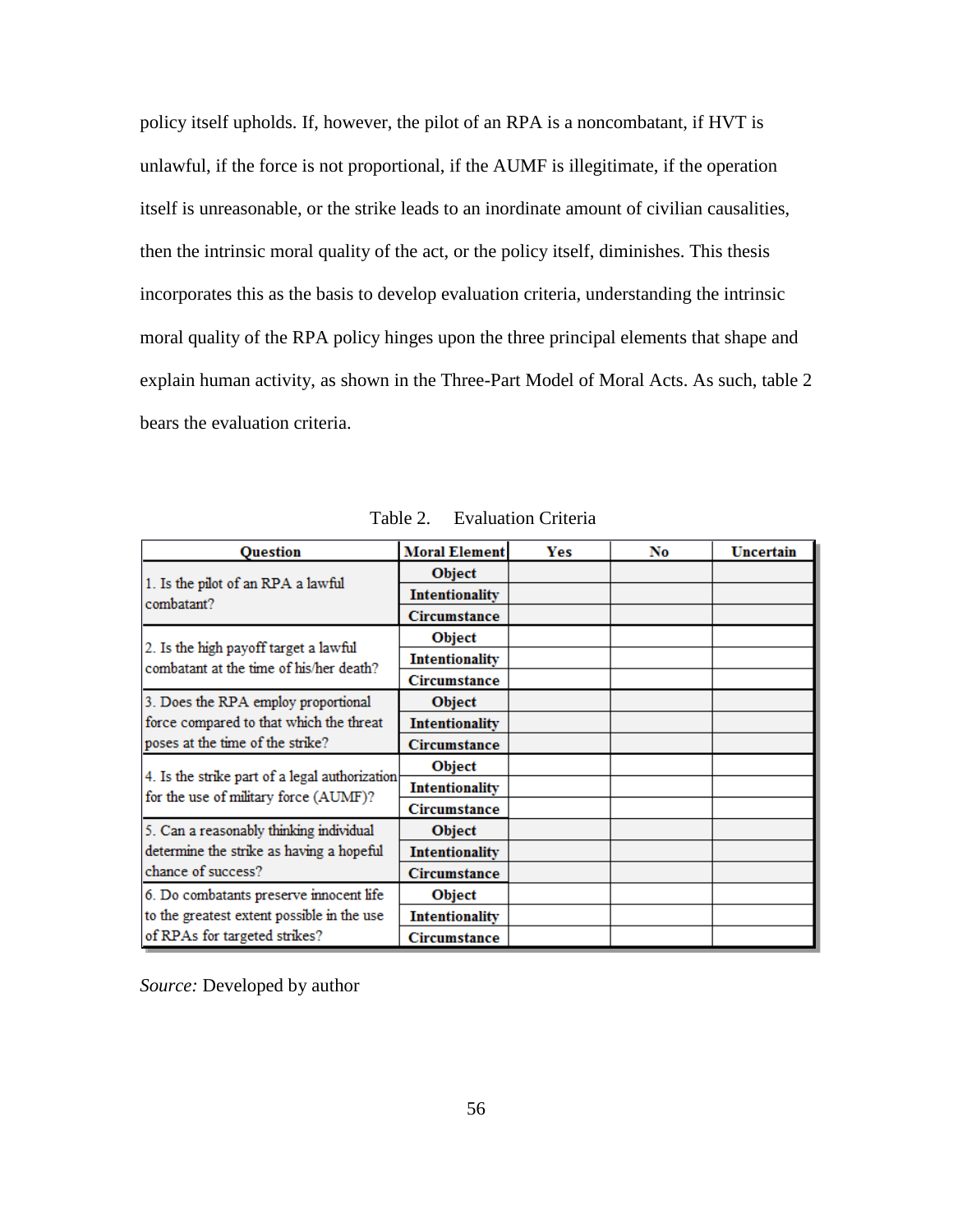If the research leads to affirmative answers to the evaluation criteria, then the statement is a valid, and the answer to the primary research question will be an "no." However, there may be areas where the research is not clear on whether the evaluation criteria are "yes." There are likely to be answers such as "yes, but under certain conditions" or "yes, but not always." In such a case, the answer to the evaluation criteria will be uncertain." An answer of "uncertain" is not quite a "yes." Rather, it is an admission that the answer is not clearly "yes" for every case. While an "uncertain" answer weakens the overall assessment of whether the U.S. Government violates *Jus in bello* in its use of RPA to conduct military strikes, it will help future researchers to explore ways to strengthen the policy where moral-ethical considerations are weakest.

However, answering all or one question with a categorical "no" automatically invalidates the assumption that an RPA pilot can morally pilot a remote-controlled aircraft that strikes a lawful target using proportional force under an acceptable legal framework. If the assumption is not a valid, then the answer to the primary research question, "Does the US Government violate Jus in bello in its use of remotely piloted aircrafts to conduct military strikes?" is "yes," as seen by figure 4.

Finally, as discussed in Chapter 1, it is likely that necessary information required to determine a categorical "yes" or "no" is either unavailable or classified. In such a case, the answer will remain "uncertain," which tips the scale more in favor of affirming the primary researching question. An underlying assumption described in Chapter 1 is that some credence ought to go to U.S. policy makers and legal advisers who deliberate the legality and ethical considerations of modern warfare programs in light of relevant data and information not accessible for open source research.

57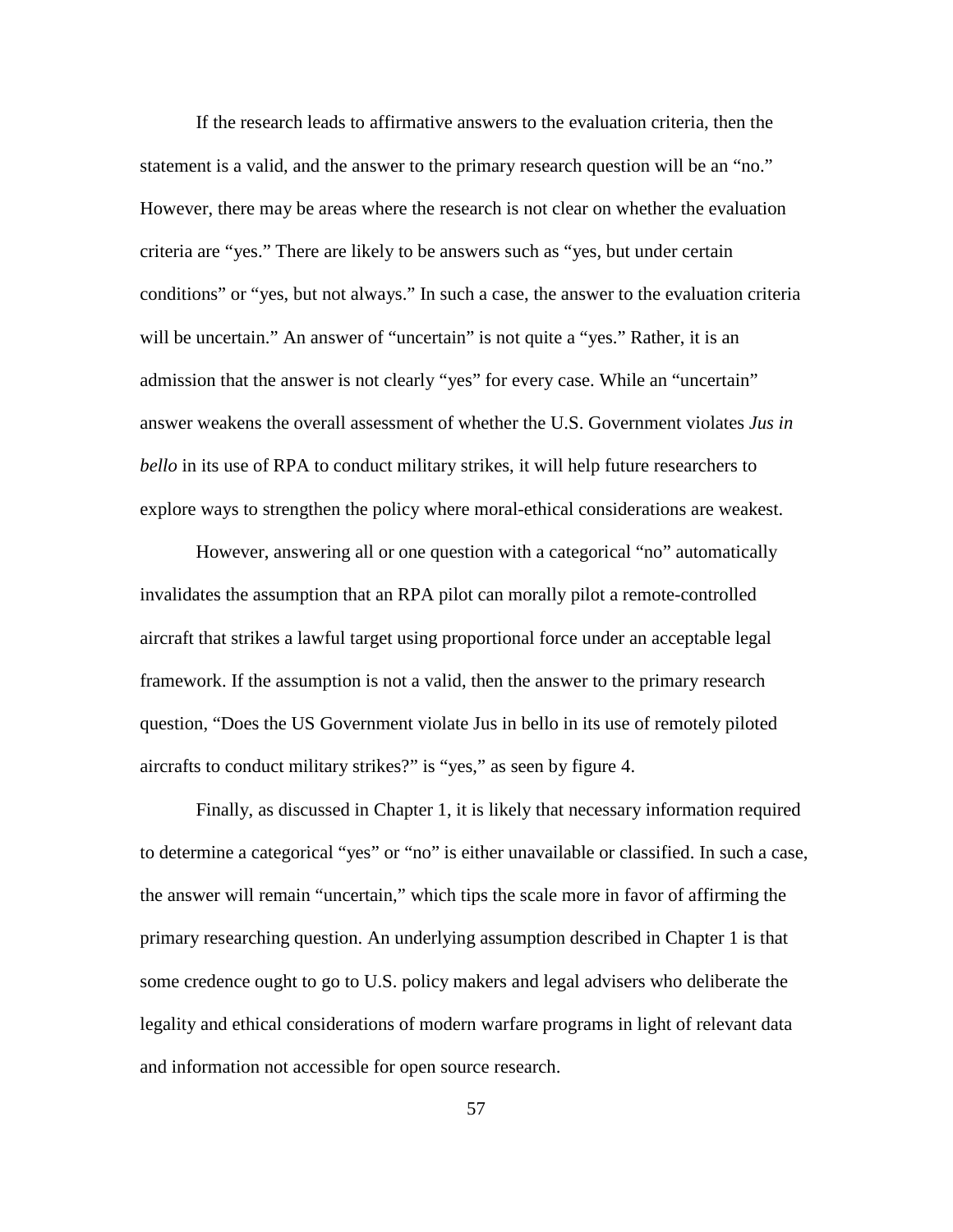#### Threats to Validity and Biases

The research for this topic is constrained to open source information and unclassified data. However, the nature of the topic delves primarily into classified programs. As such, threats to validity for this study are potential. Still, facts are widely reported by legitimate sources. David Garson explained that, "A study is valid if its measures actually measure what they claim to, and if there are no logical errors in drawing conclusions from the data" (Garson 2016). Content validity "is concerned with whether the items measure the full domain implied by their label" (Garson 2016). The reality is that content presented in this thesis does not fully represent the completed body of knowledge on the topic, particularly given that considerable bits of information remain highly classified. While notable that there is information unavailable for open source research, what information is available does lead responsible researchers to draw logical conclusions that will aid U.S. and international leaders toward formulating moral and ethical policy that advances human rights.

Additionally, this thesis author's personal biases bear mentioning. Internal validity "has to do with defending against sources of bias arising in research design, which would affect the cause-effect process being studied by introducing covert variables" (Garson 2016). The personal worldview of this thesis' author does bear on its composition, as denoted by area *a* and *f* of the Three-Part Model of Moral Acts. The perspective (military officer) and personal beliefs (Roman Catholic) lends itself to the opinion herein. This is, of course, an important detail when dealing with a subject as multifaceted as morality and war.

58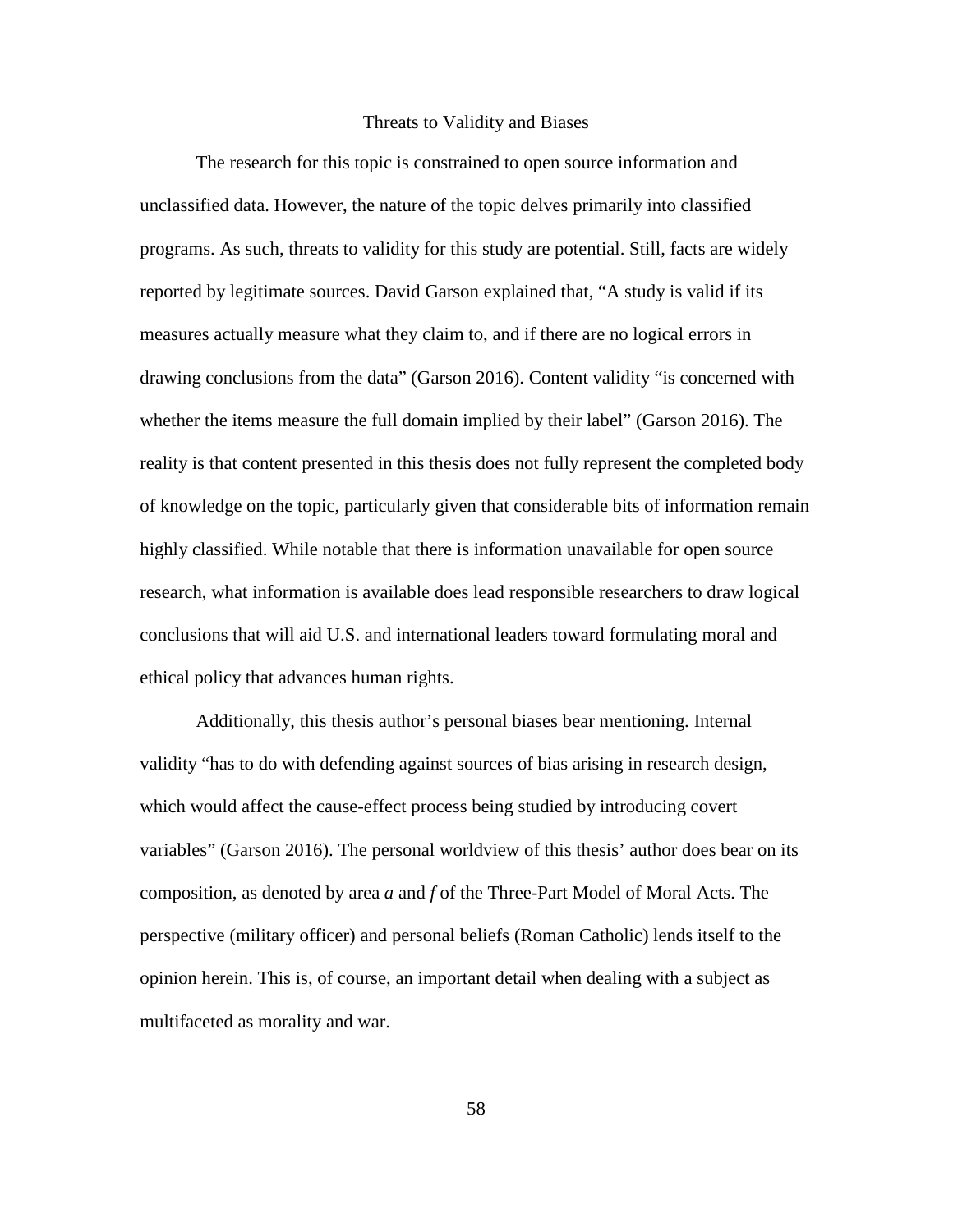# Chapter Conclusion

The goal for using the research methodology set forth in the second section of this chapter aim for answering the primary research question, "Does the US Government violate *jus in bello* in its use of the remotely piloted aircraft to conduct military strikes?" The review of literature, along with the development and application of evaluation criteria help to answer the secondary research questions, which shed further light on the morality, efficacy, and legality of the RPA policy. In the following chapter, we will examine the evidence that leads to a sufficient answer to the primary research question.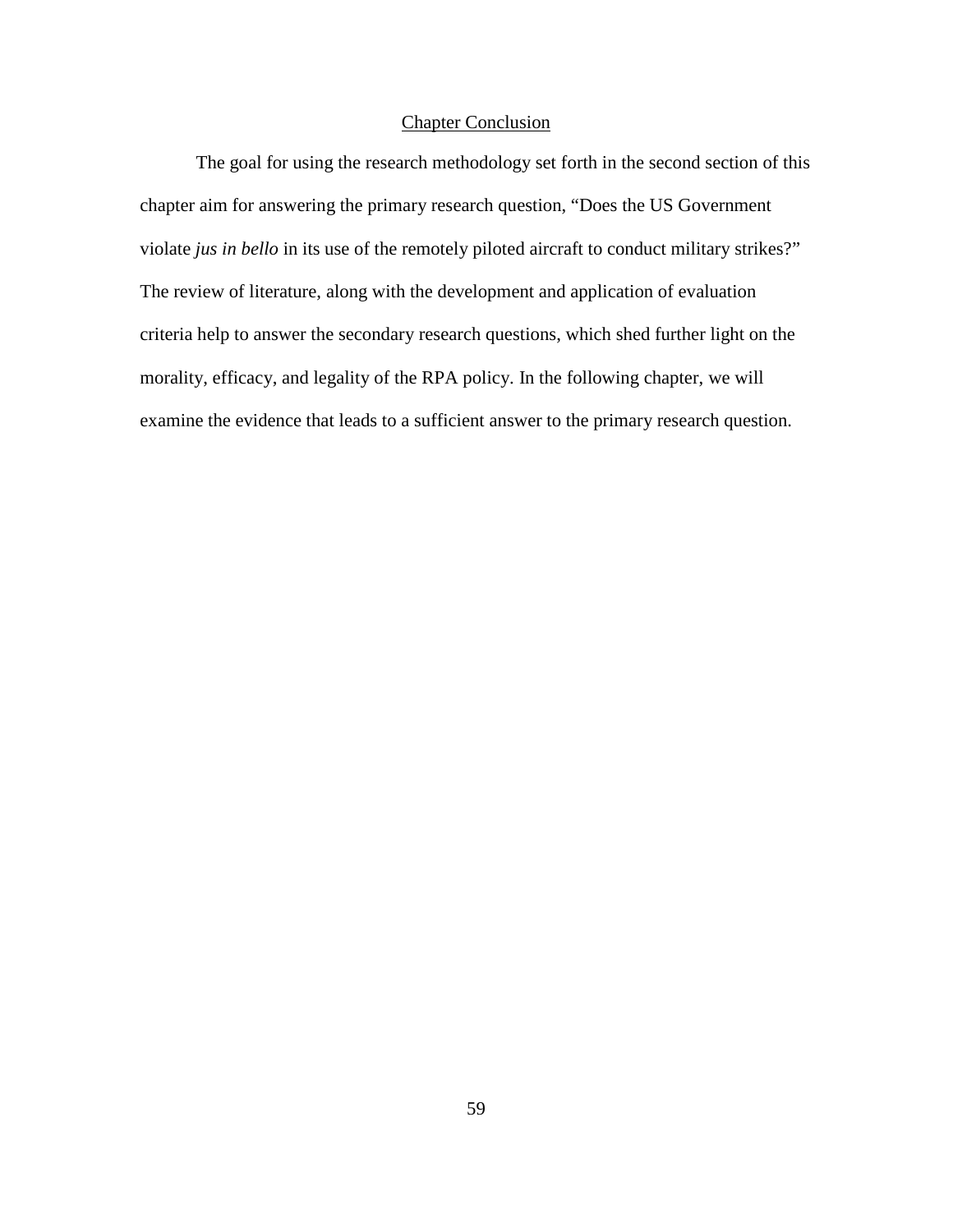## CHAPTER 4

## DATA PRESENTATION AND ANALYSIS

Fellow-citizens, we cannot escape history. . . . We shall nobly save or meanly lose the last best hope of earth. Other means may succeed; this could not fail. The way is plain, peaceful, generous, just—a way which if followed the world will forever applaud and God must forever bless. ― President Abraham Lincoln, December 1, 1862

## Chapter Introduction

This chapter contains a presentation of the data collected in this study in order to answer the primary research question, "Does the US Government violate *jus in bello* in its use of remotely piloted aircrafts to conduct military strikes?" Each step of the research methodology follows, with individual treatments of the evaluation criteria in steps 2-7 of this chapter prior to an aggregated data presentation in step 8 that answers the primary research question.

## Step 1: Results of the Literature Review

The literature on RPA struggles with direct answers to whether the U.S. Government's policy is an evolution in modern warfare that is in keeping with moral and legal norms of *jus in bello*, or if the policy is a wholly different approach to warfare that violates *jus in bello*. Moreover, the literature is absent a coherent moral standard by which one judges the morality of military acts. Most scholars attempt one of two moves on the topic of setting objective moral standards. Some assume away the moral standard, arguing that "the moral world of war is shared not because we arrive at the same conclusions as to whose fight is just and whose unjust, but because we acknowledge the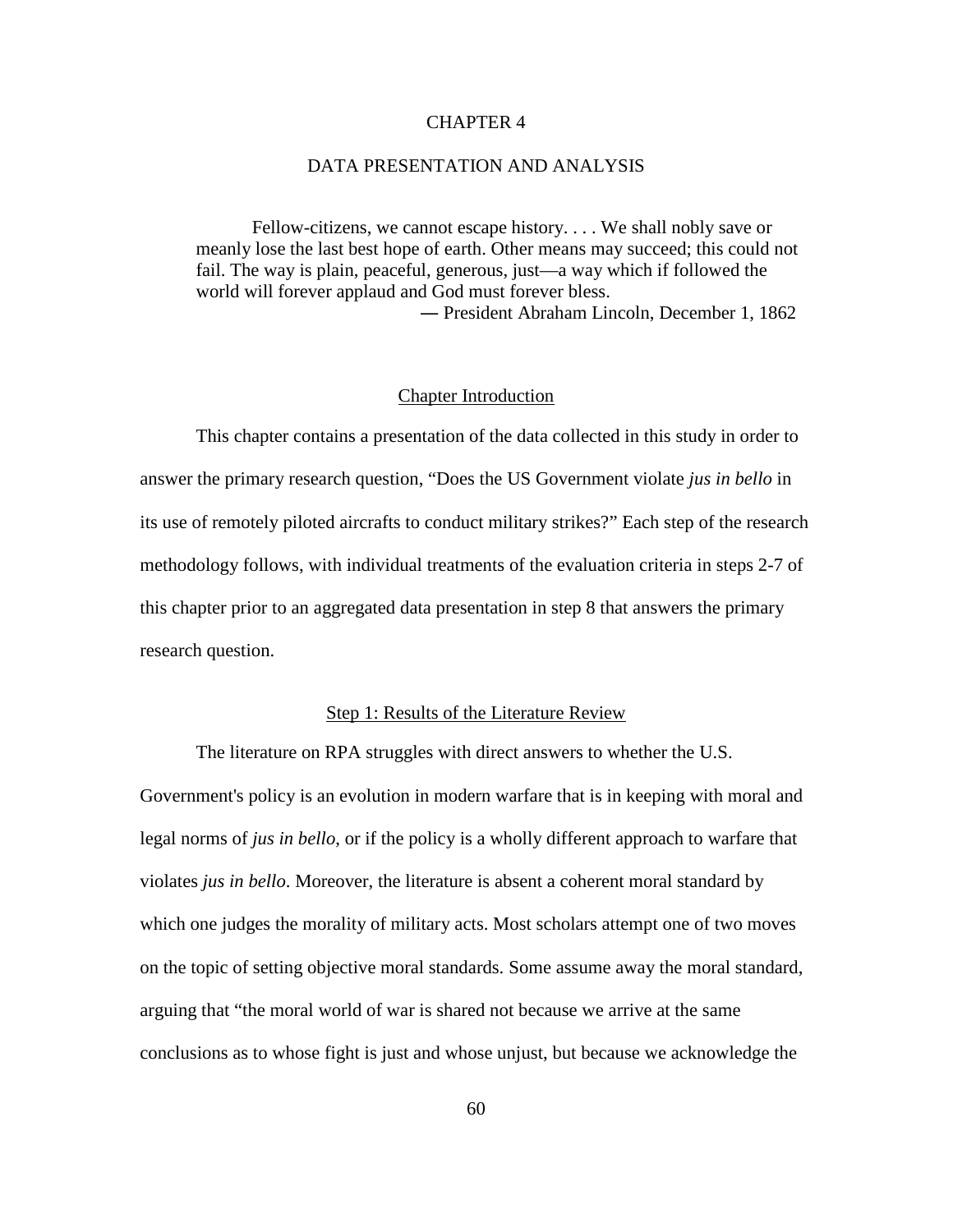same difficulties on the way to our conclusions, face the same problems, talk the same languages" (Walzer 1977, xxviii). Michael Walzer, whose study of *jus bellum iustum* has widely influenced contemporary interpretations of the theory, admitted that a "common morality is the critical assumption" of his work. He further admitted, "were I to begin with the foundation [of morality], I would probably never get beyond them; in any case, I am by no means sure what the foundations are" (Walzer 1977, xxix). He did, however, assert, "the study of judgments and justifications in the real world moves us closer, perhaps, to the most profound questions of moral philosophy, but it does not require direct engagement with those questions" (Walzer 1977, xxix). This thesis disagrees; rather, it aims to utilize a credible moral framework to judge right conduct from wrong, morality from immorality.

A second and more substantial group of scholars and contemporary philosopher equate morality to legality, forcing morality to conform to legal standards. This position quite understandably derives from the legal mind of Hugo Grotius, who titled his hallmark work, *Concerning the Law of War and Peace* (Taylor 1970, 230). For instance, modern writers argue that *jus in bello* governs the way force is applied, and finds its legal expression through international humanitarian law, particularly in the Geneva Conventions, as well as associated laws, conventions, and treaties" (Rogers and Hill 2014, 103). They go further to argue *jus bellum iustum "*is not grounded in firm moral positions, but in conventions that are open to widely divergent interpretations that change over time and circumstance" (Rogers and Hill 2014, 104, 114). It bears mentioning that this thesis contends quite differently. It rather argues that *jus bellum iustum* grounds firmly upon a fixed moral position, that morality has objective standards that are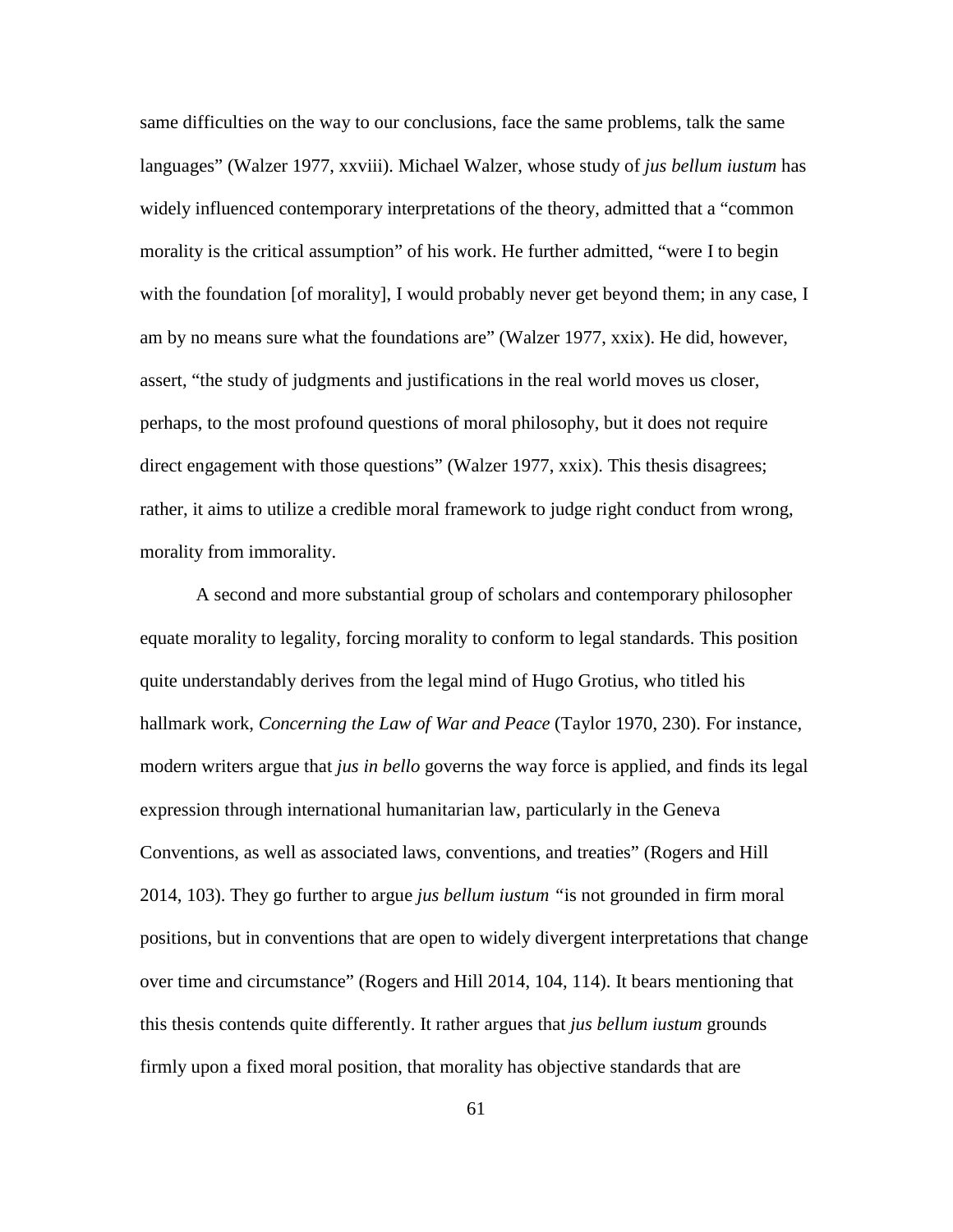knowable to the intellect and available for critique and study. Objective moral standard is accessible using the Three-Part Model of Moral Action, which supplies the necessary (historical, traditional, and theological) framework for judging human acts.

This thesis extends even beyond the U.S. Army Ethic, which, regarding the latter appears to identify more with the pervasive "morality as legality" argument. According to ADRP 1, the Army Ethic is "the *evolving* set of laws, values, and beliefs, embedded within the Army culture of trust that motivates and guides the conduct of Army professionals bound together in common moral purpose" [emphasis added] (DA 2015, 1- 2). According to doctrine, the morality of the U.S. Army Professional must conform to the UCMJ, Army regulations, and policies, which "set the minimum standards for ethical conduct. Right decisions and actions are an expectation based on the moral principles of the Army Ethic," an ethic which supposedly evolves "with changes in the practice of warfare and our societal norms" (DA 2015, 1-3). In contrast, this thesis holds to an objective, unchanging moral standard. Nevertheless, the U.S. government contends that the RPA policy conforms to both legal and moral standards and reflects the historical norms of warfare, a position for which this thesis agrees.

In defense of RPA, Bradley J. Strawser, an assistant professor at the US Naval Postgraduate School argued in his book, *Killing by Remote Control: the Ethics of an Unmanned Military*, that RPA provide maximum protection to just agents who pursue a just cause, and therefore, the State's use of RPA is morally obligatory. "His thesis is based on what he calls the 'principle of unnecessary risk,' according to which it is 'wrong to command someone to take on unnecessary potentially lethal risk'" (Chamayou 2013, 137). Strawser sides with the reasonable notion that the field commanders and policy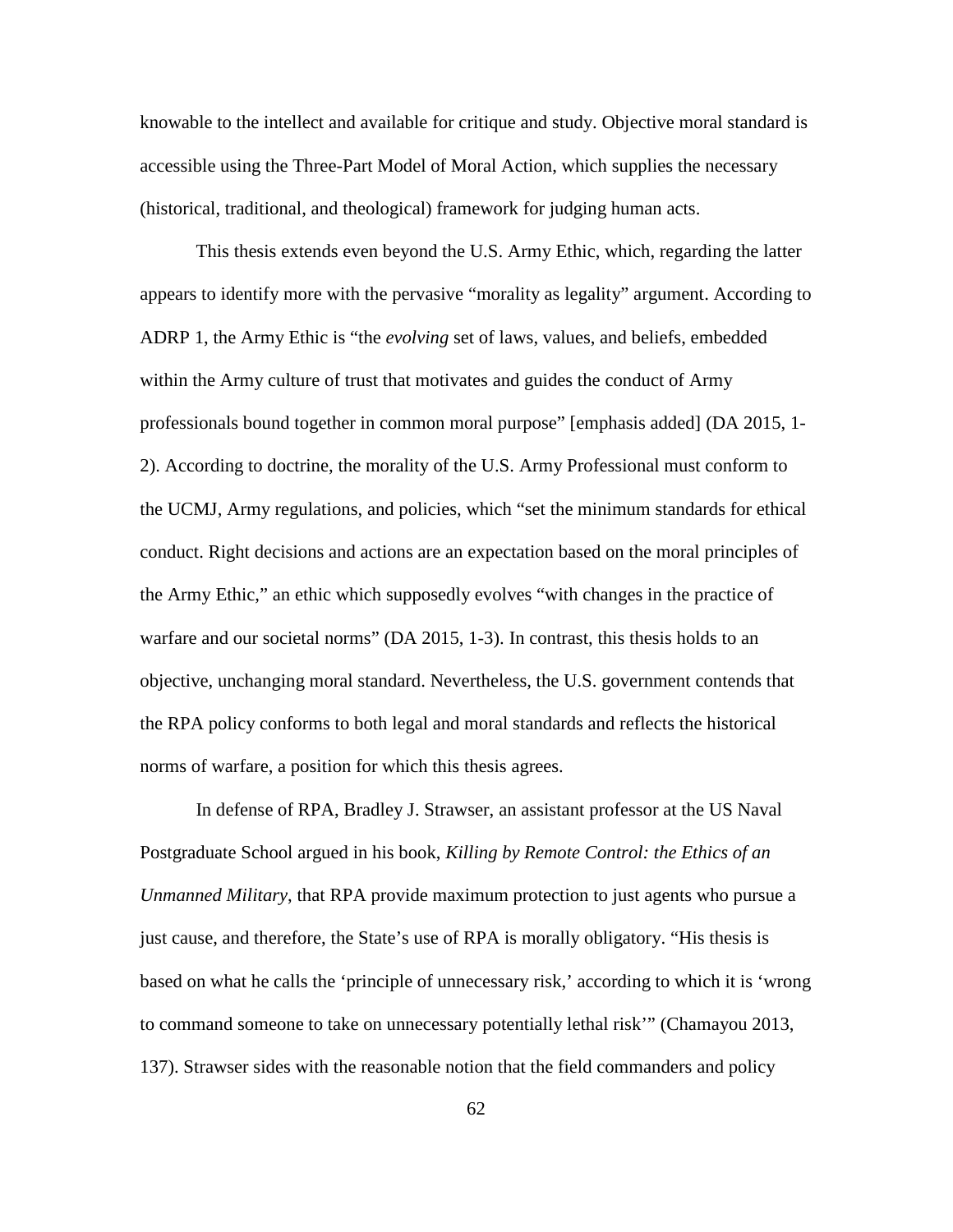makers are morally obligated to wage a "clean" war when possible. Strawser's wrote,

"[I]t is wrong to command someone to take on unnecessary potentially lethal risks in an effort to carry out a just action for some good; any potentially lethal risk incurred must be justified by some strong countervailing reason. In the absence of such a reason, ordering someone to incur potentially lethal risk is morally impermissible" (Strawser 2010, 344)

Strawser justified his claim in the following way:

I argue that there is an ethical obligation to use UAVs . . . I argue that remotely controlled weapons systems are merely an extension of a long historical trajectory of removing a warrior ever farther from his foe for the warrior's better protection. UAVs are only a difference in degree down this path; there is nothing about their remote use that puts them in a different ethical category. My argument rests on the premise that if an agent is pursuing a morally justified yet inherently risky action, then there is a moral imperative to protect this agent if it [is] possible to do so, unless there exists a countervailing good that outweighs the protection of the agent. Thus, I will contend that, as a technology that better protects (presumably) justified warriors, UAV use is ethically obligatory, not suspicious. (Strawser 2010, 343)

However, a critical flaw with Strawser's argument deals in the moral quality of the intent and circumstance behind the principle of unnecessary risk. For instance, Strawser argued that protecting national combatants is a moral imperative for the state when confronting the army of an unjust nation, while dismissing the moral equality of combatants under *jus in bello*. Combatants are not morally culpable for their participation in an unjust war if they possess "invincible ignorance"—a complete ignorance of whether their state satisfactorily met all criteria for *jus ad bellum.* Combatants are not morally culpable for the reasons their nations go to war, particularly if they are not privy to the intelligence and information available to the political leaders, but they are accountable for how they fight a war. Strawser dismissed the moral equality of combatants, which we will show in step 3 of this chapter, but suffice to say the intent for the principle of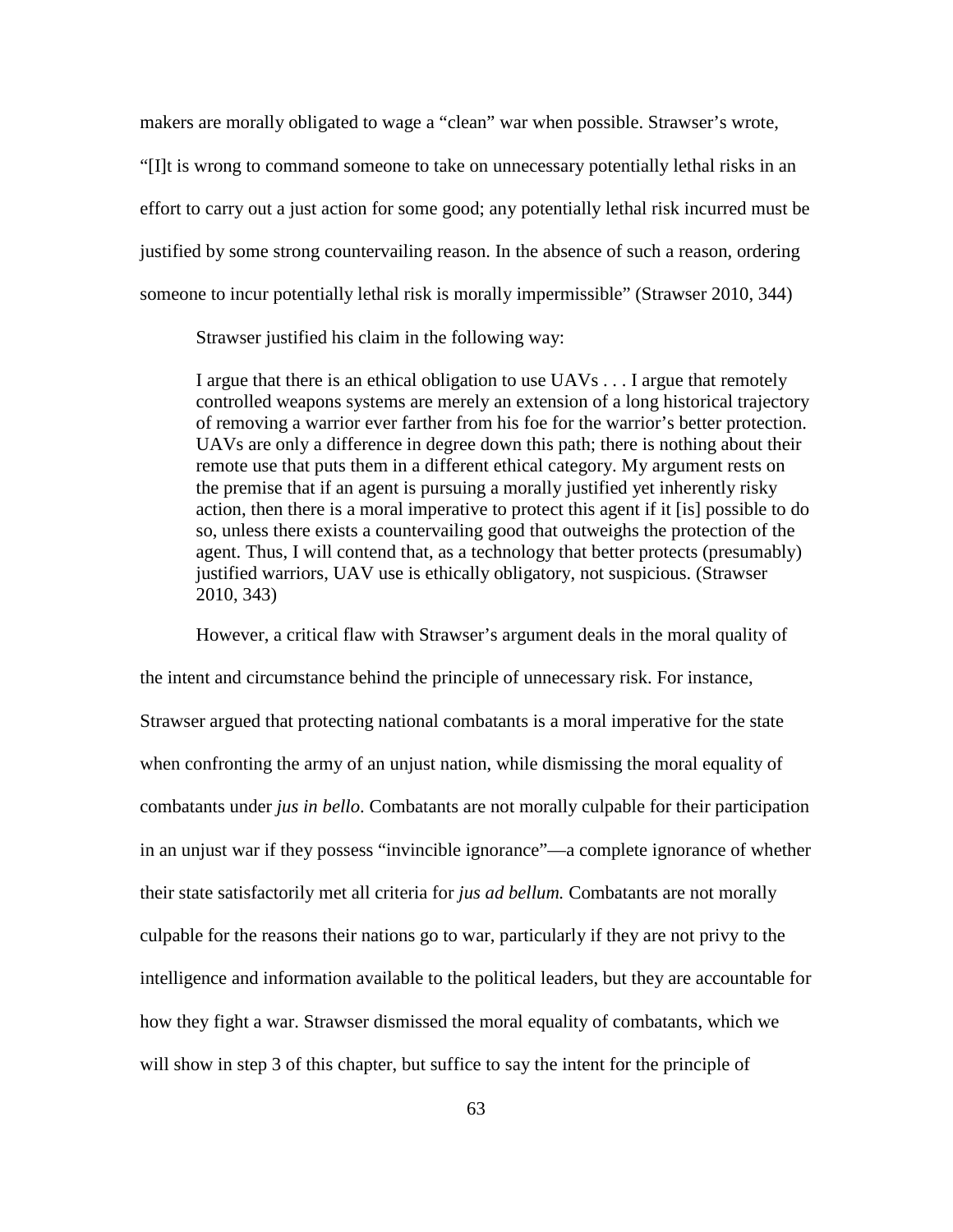unnecessary risk is to mitigate risk to practically nothing for "just" combatants, while capitalizing on the death of "unjust" combatants who have no moral equality, thereby making it a principle of riskless slaughter. Strawser wrote, "[T]he warrior fighting for a just cause is morally justified to take the life of the enemy combatant, whereas the unjust fighter is not justified, even if they follow the traditional principles of *jus in bello"* (Strawser 2010, 356). This thesis contends differently, arguing rather that the principle of unnecessary risk as it stands is morally unacceptable and if adopted, will cause otherwise moral agents to pursue immoral ends and diminished moral circumstance.

Israelis Asa Kasher and Major General Amos Yadlin aim similarly to analyze the established principles of *jus bellum iustum* to create space for RPA in modern military ethics by incorporating observations and lessons from the IDF. The two authors argue for "combatant immunity" (Chamayou 2013, 131). Their argument runs along the lines of the state's moral obligation to preserve the life of its citizens—combatant and noncombatant alike—over and above a moral obligation to protect the lives of noncombatants of other states. In this case, the lives of national soldiers have greater regard to the state than those of noncombatants who are citizens of other states. Their argument, set forth in *Military Ethics of Fighting Terror* follows:

A new model of warfare—the counter-terrorism war—requires a new set of rules on how to fight it. The other side is fighting outside the rules and we have to create new ethical rules for the international law of armed conflict, in keeping with the traditional IDF concept of 'the purity of arms'... The duty of the state is to defend its citizens. Any time a terrorist gets away because of concerns about collateral damage, we may be violating our main duty to protect our citizens. We look for alternatives so as not to cause collateral damage, or to cause the minimum amount of collateral damage, but the main obligation is to defend our citizens. (Yadlin 2004)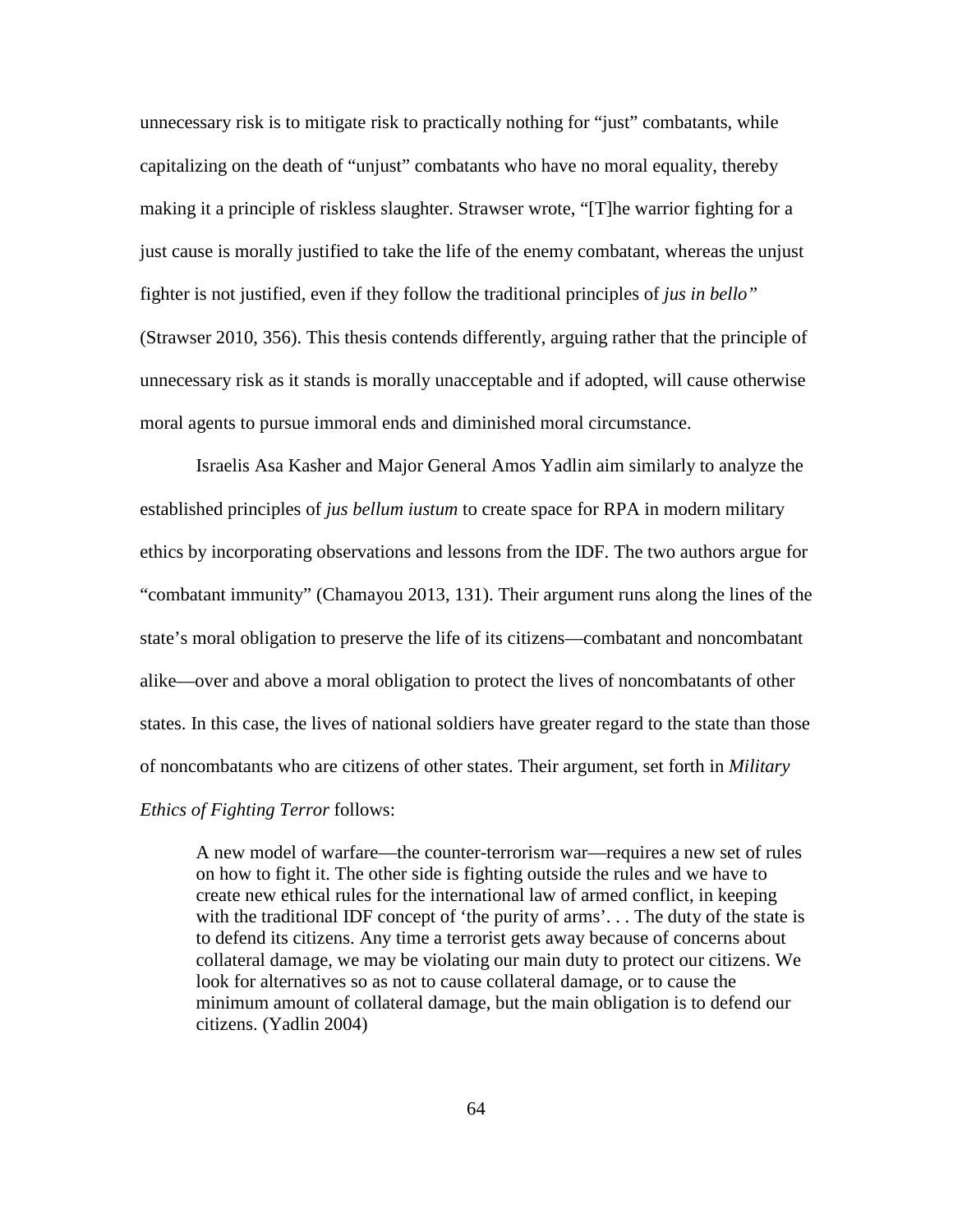Military professionals who hold to the principle of "Combatant immunity" would utilize RPA to eliminate threats without regard to civilian casualties, or, at the very least, noncombatant consideration would be an afterthought. It should be understood that this thesis upholds that "non-combatant immunity" is an essential criterion of *jus in bello*, represented in U.S. Army doctrine as "the principle of military distinction." The principle of combatant immunity is objectively immoral. If adopted, it will cause unnecessary suffering and lead to graver evils than whatever good its authors intend to achieve through its practice.

A third theory concerning the morality of "drone warfare" centers on the eventual move to autonomous unmanned systems. Ronald C. Arkin argued in a 2010 article published in the *Journal of Military Ethics* that in light of the continuing investment, research, and development companies and countries, military professionals should embrace autonomous unmanned systems as a morally superior option to human activity in warfare. Arkin posited, "As robots are already faster, stronger, and in certain cases smarter than humans, is it that difficult to believe they will be able to treat us more humanely on the battlefield than we do each other? . . . Fortunately for a variety of reasons, it may be anticipated, that in the future, autonomous robots may be able to perform better than humans" (Arkin 2010, 333). Arkin provided compelling argument that autonomous unmanned systems present a better moral alternative to human activity and builds upon the notion that autonomous unmanned systems are more conservative, dispassionate, focused, and clear when confronted with the fog of war.

However, Arkin fell short in that autonomous "drones" cannot act morally. Drones are extensions of human activity. Drones cannot act save for how humans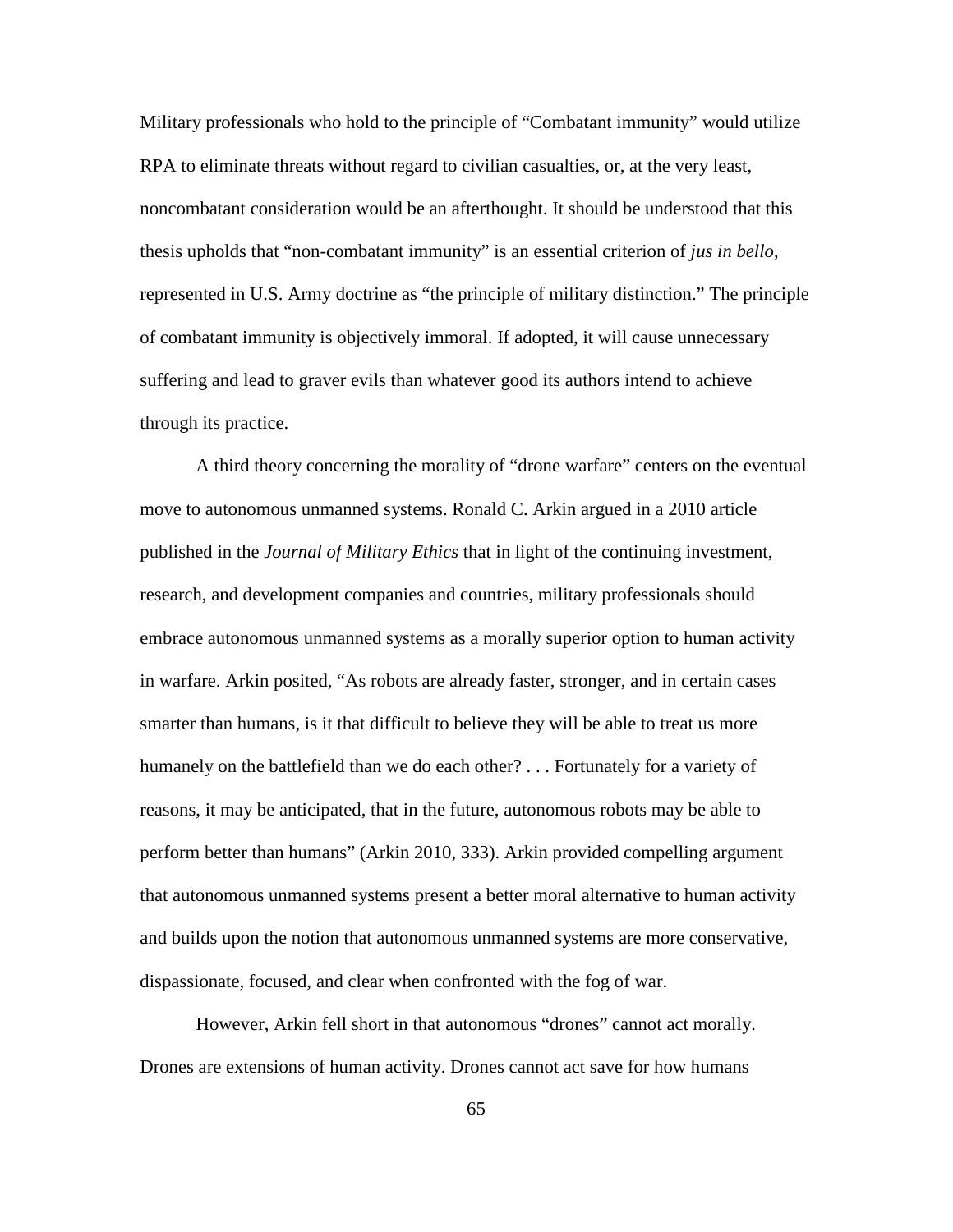program them to act, and therefore, their performance on the battlefield is an extension of the moral values of those who created and employed their use. Humans behave morally or immorally. As such, autonomous unmanned systems will never perform "better" than humans with respect to moral action. Autonomous "drones" are only the object of the moral form of human acts, and in and of themselves cannot have intent or ends in mind as they execute their program. No matter how humans might incorporate autonomous AI and RPA into warfare, war will not cease to be a human endeavor, an endeavor wrought with weighty moral, ethical, and legal considerations that is not transferable to autonomous systems.

One can clearly see how RPA adds complexity to the legal and moral discernment within in the context of *jus bellum iustum.* Strawser, Kasher, Yadlin, and Arkin all stretch the tradition norms of *jus bellum iustum* to accommodate modern war tools and strategies around the notion that unmanned systems are moral weapons. To sharpen our focus of morality in war, we will need to use the Three-Part Model of Moral Acts (ref: ch. 2, fig 1) to analyze precisely how the U.S. government's policy for RPA uphold the moral and legal norms of *jus in bello*. The moral object again refers to the human action that actually takes place, in this case, the use of RPA to conduct military strikes. In such a case as RPA, the object would be the actual employment of the RPA to destroy designated targets that threaten national interests. In accordance with the principle of military distinction, the target of an RPA strike must be a legitimate target, either a combatant or an object tied explicably to an adversarial military function or capability. The U.S. may employ an RPA to destroy a bomb-making facility, weapons cache, or a terrorist agent. An individual acting independent of legal mandate or apart from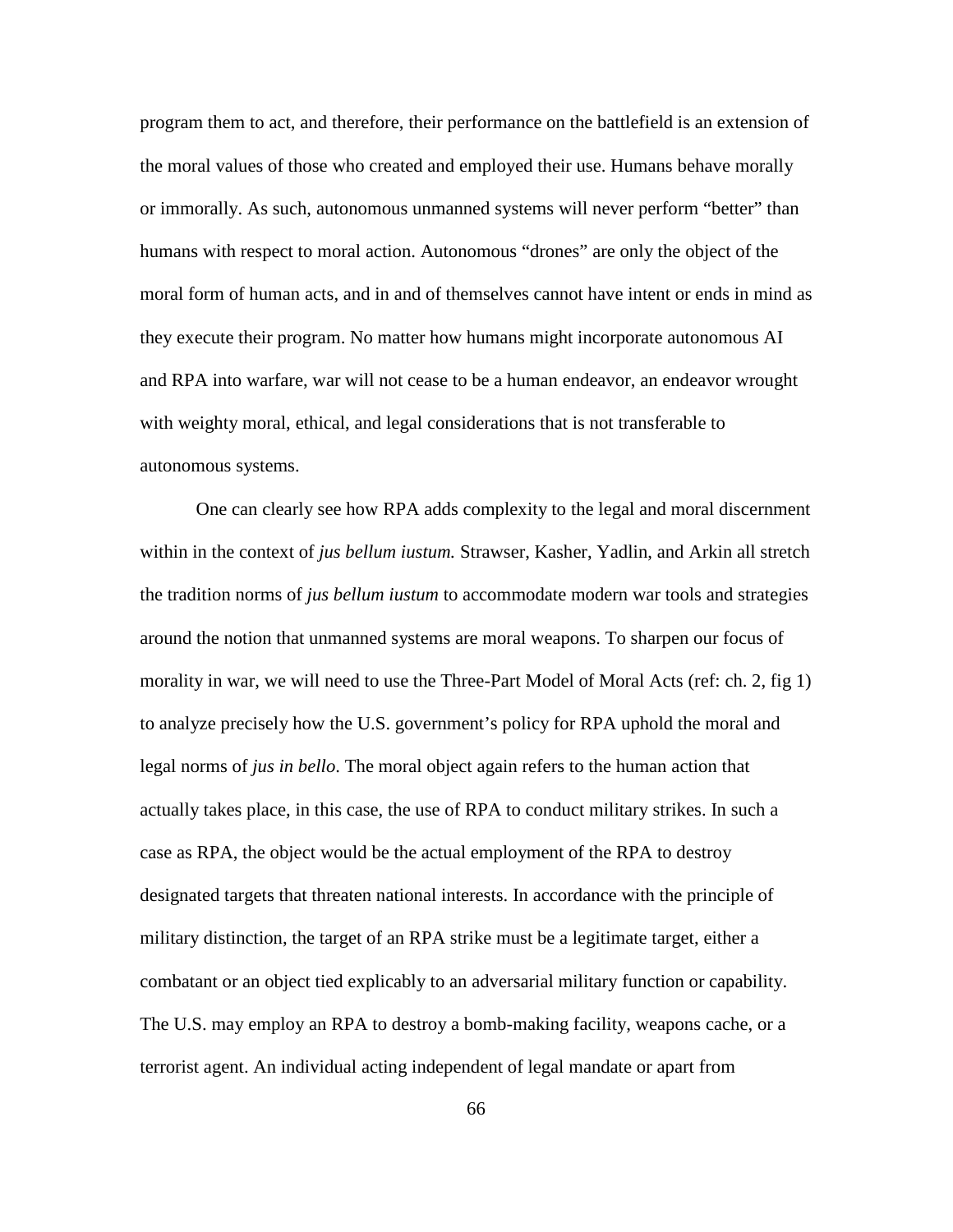legitimate authority may not take the liberty of employing an RPA under any circumstance. Using an RPA to conduct legal warfare is properly a sovereign state right, not an individual right. The U.S. Government's moral standing to employ the RPA is legitimate so long as the principles of military necessity, discrimination, and proportionality uphold.

When considering the moral ends of the employment of RPA, one must weigh the intent behind the policy itself, as well as the individual intent of the pilots who decide to destroy the target. If a properly deputized military official remotely pilots an aircraft and employs high explosive munitions to destroy an enemy target, inadvertently killing innocent bystanders in the process, the end is justified so long as the military professional intended to minimize collateral damage to the great extent possible. Of course, this condition requires a great deal of scrutiny. Nonetheless, if the pilot's intent was to destroy the target, though inadvertently killing civilians, the principle of unnecessary suffering may uphold. In the aforementioned case, so long as the military professional did not intend to target the innocent non-combatants, the act itself may be a legally and morally justifiable, difficult though it may seem*.* Although acts of war often lead death, the aim of killing must not primarily be to kill for the sake of killing. The annihilation of enemy combatants might be the only way to achieve a lasting peace, but, for war acts to be moral, the death of enemy combatants when necessary must be a secondary or tertiary end, not the primary.

The final element of a legally and morally justifiable action is the circumstance*.*  The U.S. may employ an RPA to destroy a bomb-making facility, weapons cache, or a terrorist agent, and by doing so, may kill non-combatants as legally and morally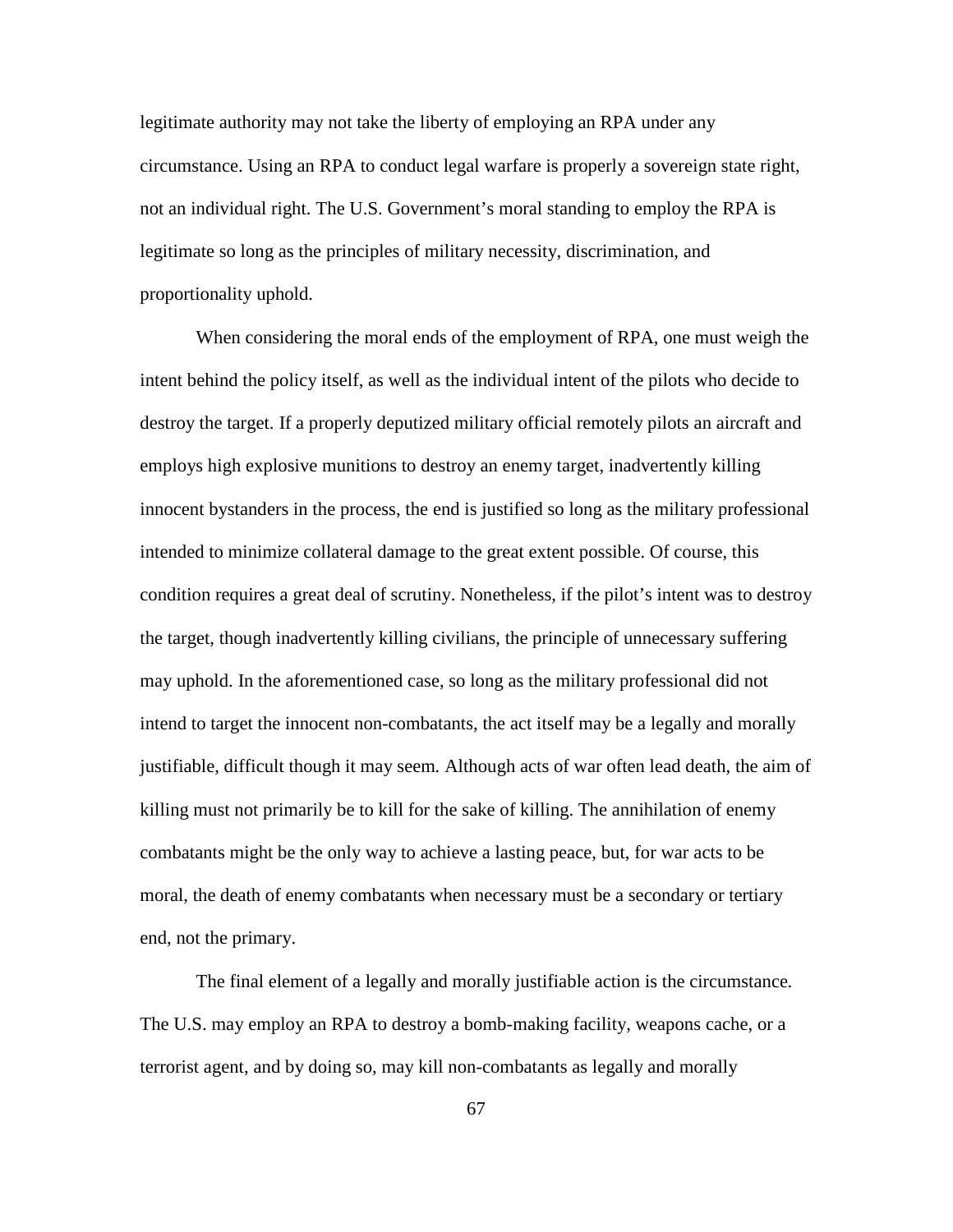justifiable collateral damage. However, the removal of that one bomb-making facility, weapons cache, or terrorist agent, while legitimate, legal, and moral itself, may not achieve enough of a measured impact on the overall war effort as compared to the consequences of the many non-combatants who would lose their lives in the attack. As such, the non-combatants' death might be used as an enemy recruiting tool or as anti-war propaganda, thereby threatening the overall just cause of the war.

As previously discussed in chapter 3, the U.S. Government assumes if a lawful combatant pilots an aircraft remotely to strike a high payoff target using proportional force under congressional authorization to use military force, and the operation stands a reasonable chance of success, then the intrinsic moral quality of the act itself upholds. However, if the pilot of an RPA is a noncombatant, if the High Value Target (HVT) is not lawful, if the force is not proportional, if the AUMF is illegitimate, if the operation itself is unreasonable, or the strike leads to an inordinate amount of civilian causalities, then the intrinsic moral quality of the act diminishes. In the following six sections, we will examine the legality and morality of RPA using six evaluation criteria to distinguish whether the US Government violates *jus in bello* in its use of remotely piloted aircrafts to conduct military strikes.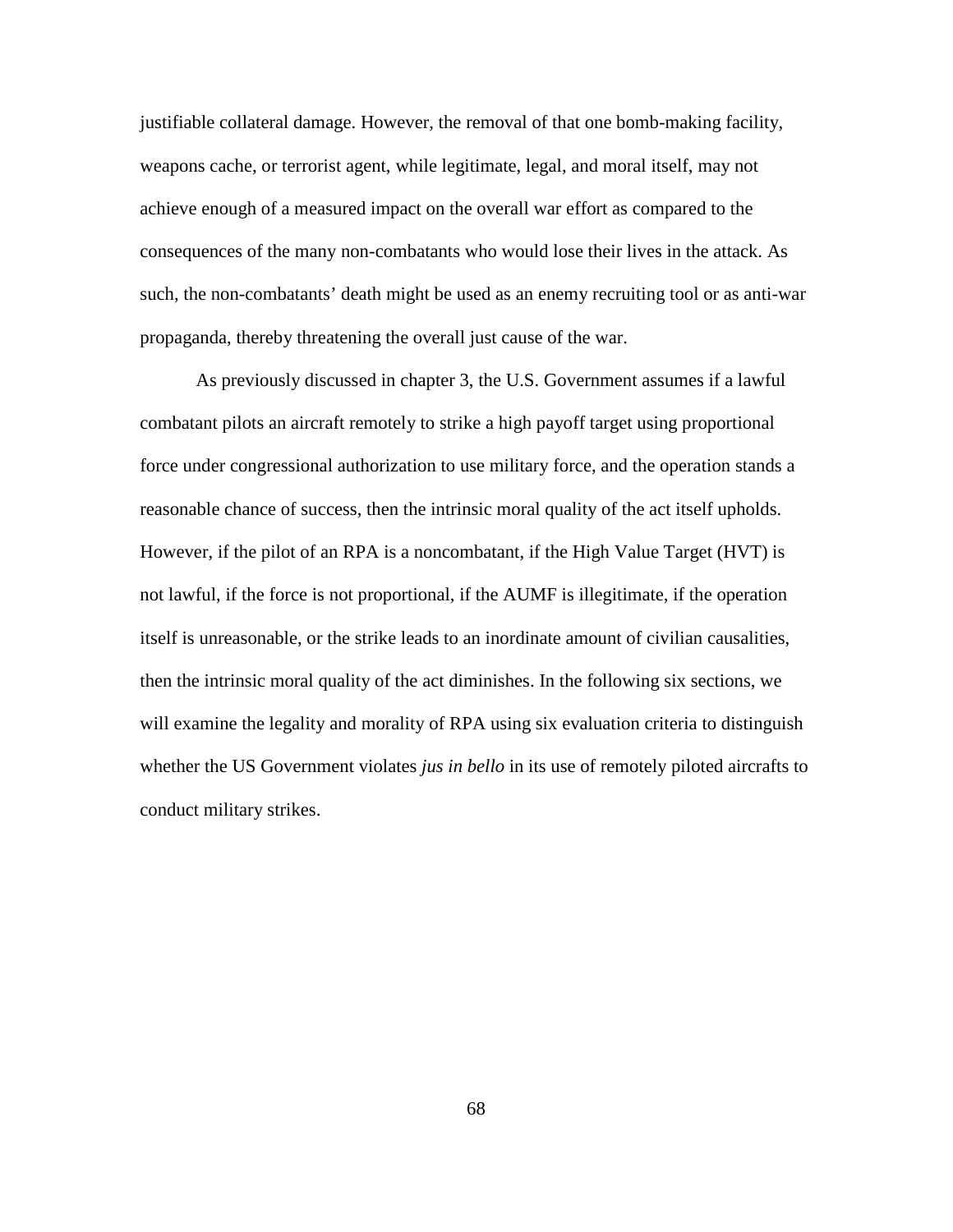### Step 2: Question 1 – Lawful Combatant

|              | 1. Is the pilot of an RPA a lawful combatant? |    |           |  |
|--------------|-----------------------------------------------|----|-----------|--|
| Question     | Yes                                           | No | Uncertain |  |
| Object       |                                               |    | Х         |  |
| Intention    | X                                             |    |           |  |
| Circumstance |                                               |    | Х         |  |

Table 3. Legal Combatant Evaluation Criterion

*Source:* Developed by author

Questioning whether the RPA pilot is a lawful combatant might appear simple enough on its surface. However, the reality is that the RPA pilot stretches the traditional notion of what constitutes a lawful combatant. Moreover, the RPA pilot's status has caused demonstrable controversy as USAF RPA pilots decrease in quantity while the combatant command's demand for RPA missions increase (see table 2). RPA operations related to ISR targeting and lethal strikes increased annually, while the number of available operators diminished. This condition created a tension that the USAF had to confront. Moreover, it takes time for the USAF to increase the available pool of pilots who can sustain the rate of RPA operations. According to the USAF, "New pilots of RPA undertake a very intense training program . . . [that] lasts approximately one year, and many current Air Force RPA pilots and trainers have already completed undergraduate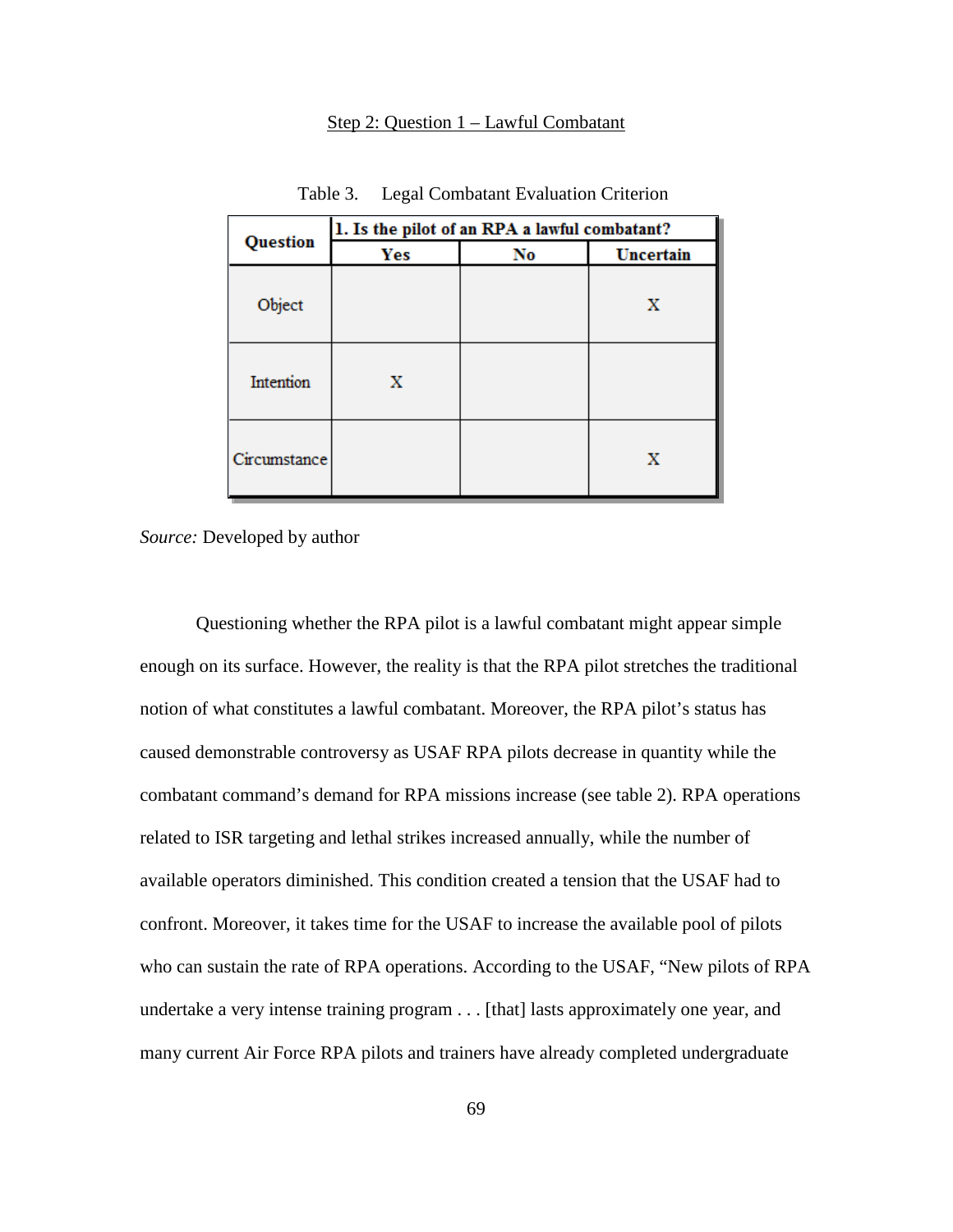pilot training in manned aircraft as well" (The Secretary of the Air Force Public Affairs 2015).

As a growing number of RPA pilots suffer from PTSD, the USAF has conditionally hired contractors to operate RPA. Does this practice violate *jus in bello* if RPA are legitimate instruments of a state at just war against international terrorism. To begin, a lawful combatant, according to Brian Orend, is "anyone . . . engaged in harming. All non-harming persons, or institutions, are thus ethically and legally immune from direct or intentional attack by Soldiers and their weapon systems" (Orend 2006, 107). The U.S. Army JAG defined lawful combatants as "military personnel lawfully engaging in hostilities in an armed conflict on behalf of a party to the conflict. Combatants are lawful targets unless hors de combat, that is, out of combat status—captured, wounded, sick or shipwrecked and no longer engaged in hostilities. Combatants also are privileged belligerents, i.e., authorized to use force against the enemy on behalf of the State" (IOLD 2015, 16).

This thesis contends that a lawful combatant is one who is complicit in all legitimate acts of war, whether he or she carried the act out him or herself. A lawful combatant does not have to be actively hostile using firearms to bear the status "combatant," (i.e. vehicle drivers, military staffs), but he must consent his will toward accomplishing the lawful activities of war to qualify. Lawful combatants are entitled to carryout acts of war and are likewise subject to attack by enemy personnel. It is notable to highlight that according to this definition, a lawful combatant includes all members who are employed by the legitimate authority that prosecutes the war. As such, their privilege as lawful combatant entitles them to "bear no criminal responsibility for killing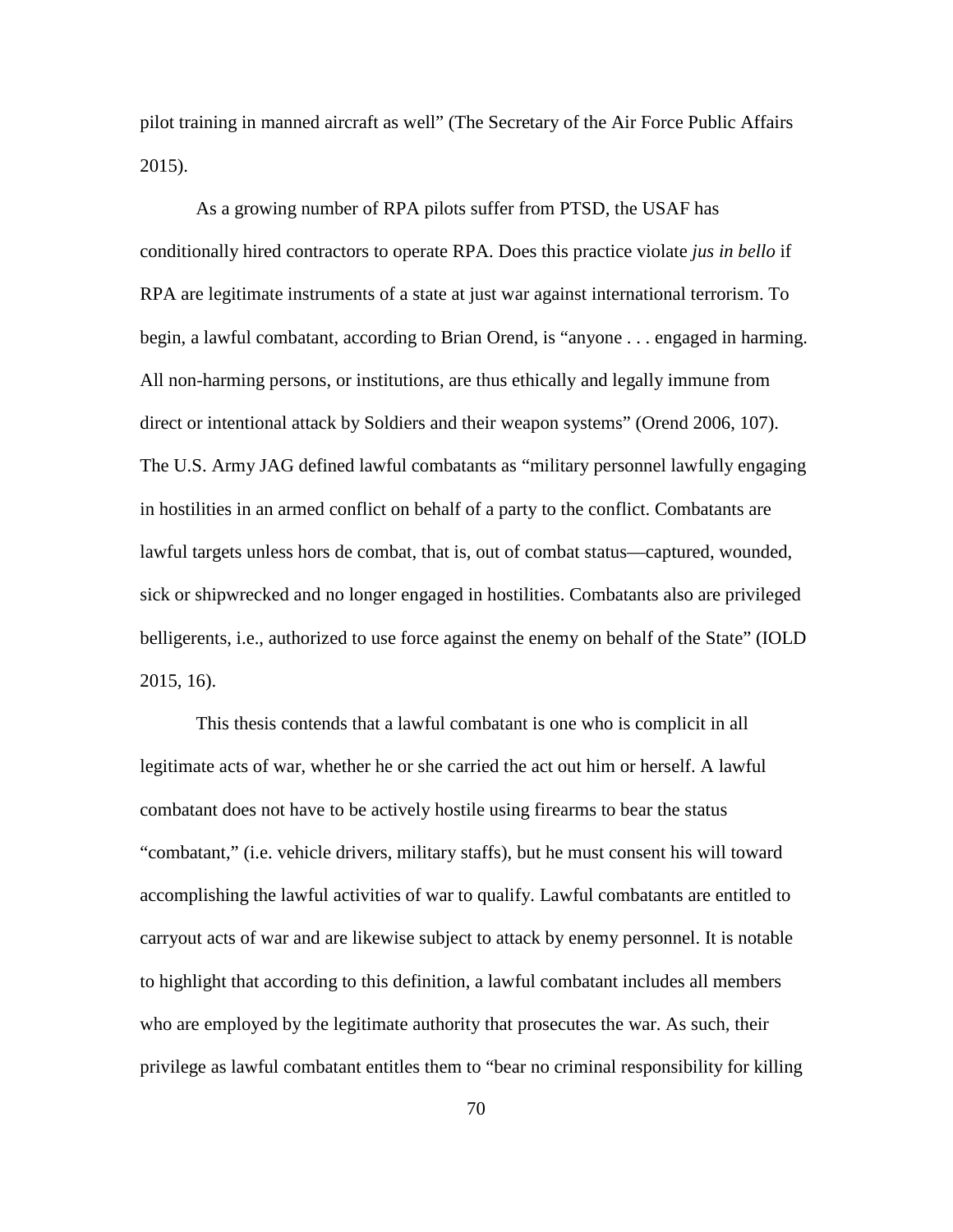or injuring enemy military personnel or civilians taking an active part in hostilities, or for causing damage or destruction to property, provided their acts comply with the LOAC" (IOLD 2015, 17). Whether the RPA pilot is a USAF service member or a civilian contractor, the USAF must acknowledge that he or she is lawfully complicit in the act of war intended by the RPA, and further that the intent of that activity must support a legitimate military end state. Otherwise, the policy falls short of *jus in bello*. If the USAF contracts RPA operations, it must at least tacitly acknowledge that their contractors are combatants.

However, there is some reluctance to acknowledge this point, since the USAF has explicitly stated that contractors who operate RPA are legally prevented from being "trigger pullers" (Schmidt 2016). Furthermore, the IOLD posits that "Civilians who accompany the armed forces in the field in time of armed conflict are protected from direct attack unless and for such time as they take a direct part in hostilities" (IOLD 2015, 21). One might argue that contractors who pilot RPA do not accompany armed forces to the field or participate bodily in combat, challenging whether they are in fact lawful combatants according to historical norms and traditional (and current) definitions.

French philosophy professor Chamayou asserted, "If one has the right to kill without crime, it is . . . by reason of a right to self-defense in the face of imminent peril" (Chamayou 2013, 163). He concluded that if imminent peril disappears, the combatant is no longer at risk and can no longer claim the argument "self-defense." The underlying condition to Chamayou's premise is that imminent peril and the natural right to selfdefense is necessary for the combatant status; to remove peril is to remove one's legal right to kill with impunity. An essential curb to the war option has traditionally been the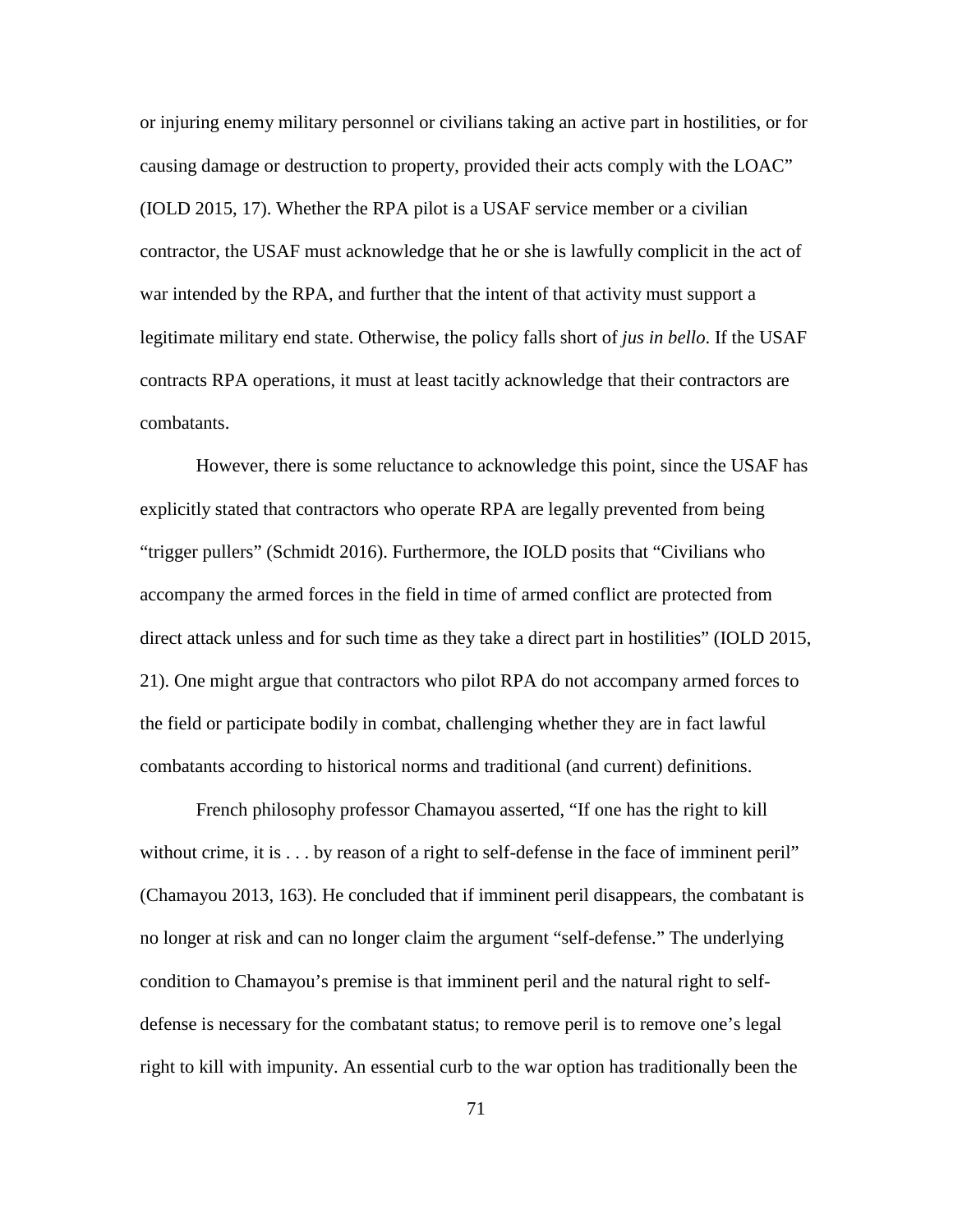dangerous and unappealing prospect that all warring parties reciprocate violence and death. The lives of those belonging to the nation are not expendable, but neither are enemy lives. In contrast, Strawser argued, "if the actual removal of the warrior from the theater of combat represents a truly new level of asymmetry in combat (and perhaps it does), this alone is still no argument against doing it. This is because if one combatant is ethically justified in their effort, and the other is not, then it is good that the just warrior has the advantage and is better protected" (Strawser 2010, 356). If killing in combat becomes a riskless activity, it likewise becomes harder to imagine what factor(s) will keep military commanders from utilizing force and violence at will. RPAs are risk-free to the friendly combatants, "they remove an important moral brake on war fighting: by reducing the risk taken by the attacker, they lower the threshold for action" (Rogers and Hill 2014, 104).

As is shown by Table 3, the simplest category for which we can be comfortable is with the RPA pilot's intent to be a combatant. Assuming the actor who operates the RPA does so out of a sense of professional duty, and not out of some perverse desire to destroy human life, one can assume the intent is morally justifiable. Moreover, the administration's intent behind the policy to use remote pilots to mitigate harm to their Soldiers and to minimize further instability to volatile regions of the world is moral. The President and all public officials took an oath of office pledging to defend the constitution of the United States; yet, ends never justify the means.

However, at first glance, it appears the pilot of an RPA benefits from all the same legal and moral status of being a lawful combatant, with zero the amount of inherent risk or peril, or even physical discomfort, or personal sacrifice that goes along with traditional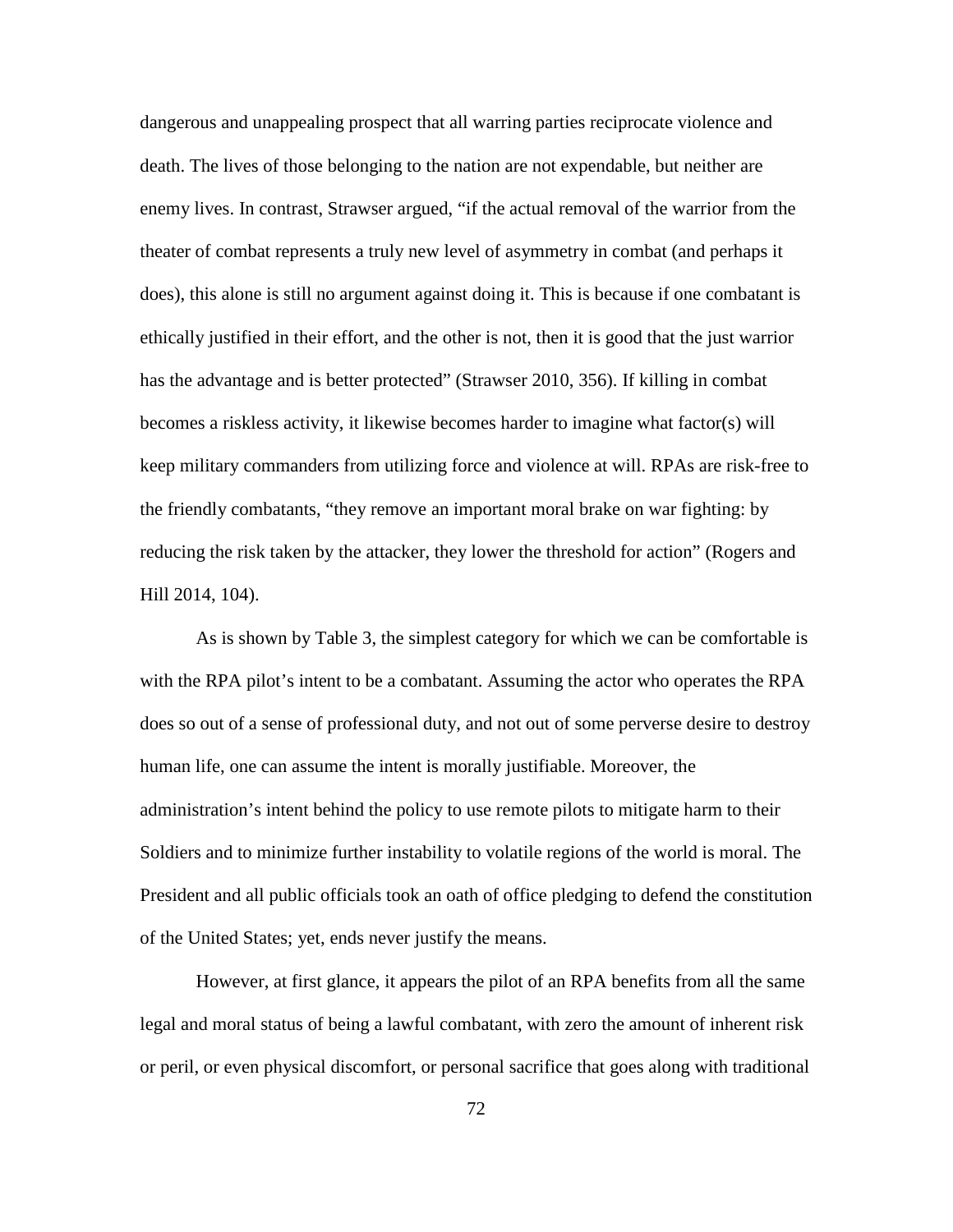military service. This is not entirely accurate, for we will shortly explore ways that RPA operators in fact do experience the effects of combat emotionally and psychologically, arguably perhaps to a degree greater than what combatants who operate on the battlefield might endure. Nevertheless, it is categorically uncertain whether the USAF pilot who operates an RPA is point to fact a lawful combatant.

To claim that RPA pilots are not subject to imminent risk, thereby inadequate to merit moral equality, is fallacious argumentation at best. Still, there is substance to the notion that America's military capabilities do impose a significant degree of asymmetry within the OE that reduces at least one, if not more, criterion of *jus ad bellum.* Still, nearpeer adversaries will soon develop the capability to target RPA operation sites, which, according to the principle of military distinction, are legitimate military targets. For the moment, this thesis upholds that the object in this case—the individual who operates the RPA—is uncertain, as long as the practice remains that civilian contractors or uniformed service members may operate the RPA, but only uniformed service members can engage targets. The line between who is and is not a combatant is too thin in this procedure.

More importantly, the overall consequence of the policy is uncertain. An area requiring further study is on the effects standoff has on the combatant's psyche, particularly dealing with the repercussions of "remote killing." Lt. Col. Dave Grossman provided perhaps the best exposition on the topic of remote killing and standoff, and the psychological effects it has on just warriors. In *On Killing: The Psychological Cost of Learning to Kill in War and Society,* he argued that the closer in range a human target is to his killer, the greater the initial response needs to be for the killer to overcome the resistance of killing, particularly if the killer acts in accordance with the cardinal virtues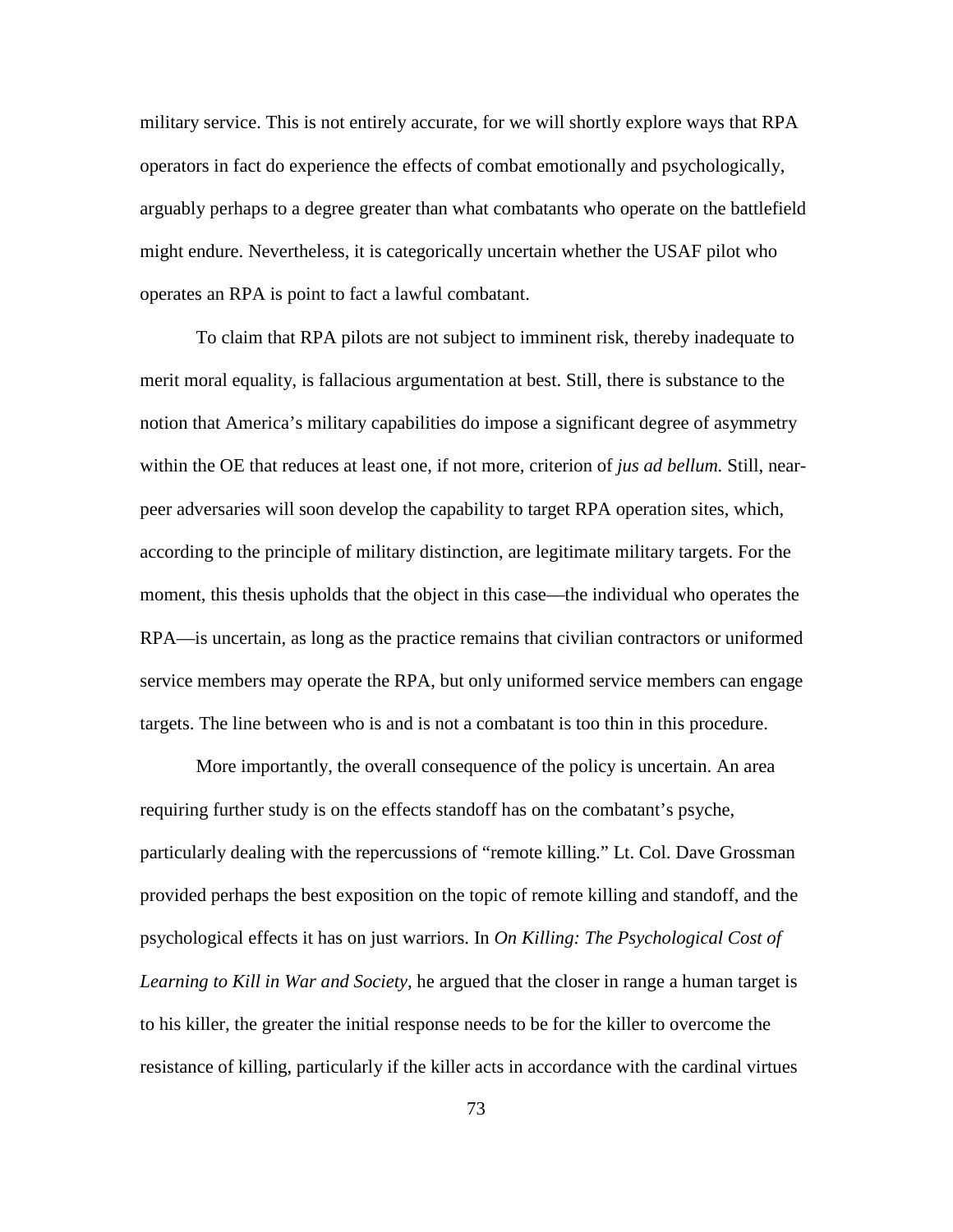(Grossman 1995, 98). Conversely, the greater the distance, the less difficult it is to kill. RPAs however, through advanced, sophisticated imagery and detailed biometrics, reduces the sensory range of killing to within inches while physically separating the target by thousands of miles. This has caused a degree of cognitive dissonance in the minds of just agents who carry out the business of killing for their country.

"Militaries that use drones to fight rely on technologies to carry out their will. Killings are carried out on computer screen: the only suggestion of the 7,000 miles that separates the soldier and the target is a 1.7 second delay between the operator's command and the aircraft's response" (Rogers and Hill 2014, 69). This experience makes killing too easy, particularly since the soldier experiences no inherent risk against his or her person, while the intimacy of killing the target is as if they are inches apart. "Distant violence becomes at once strange and familiar, intimate and remote, present and yet not really here," which has forced upon the RPA pilot a form of cognitive dissonance that is uncertain. For the moment, the extent of moral injury the RPA practice inflicts on military professional is unknowable. This is problematic, thereby forcing its moral integrity to be uncertain.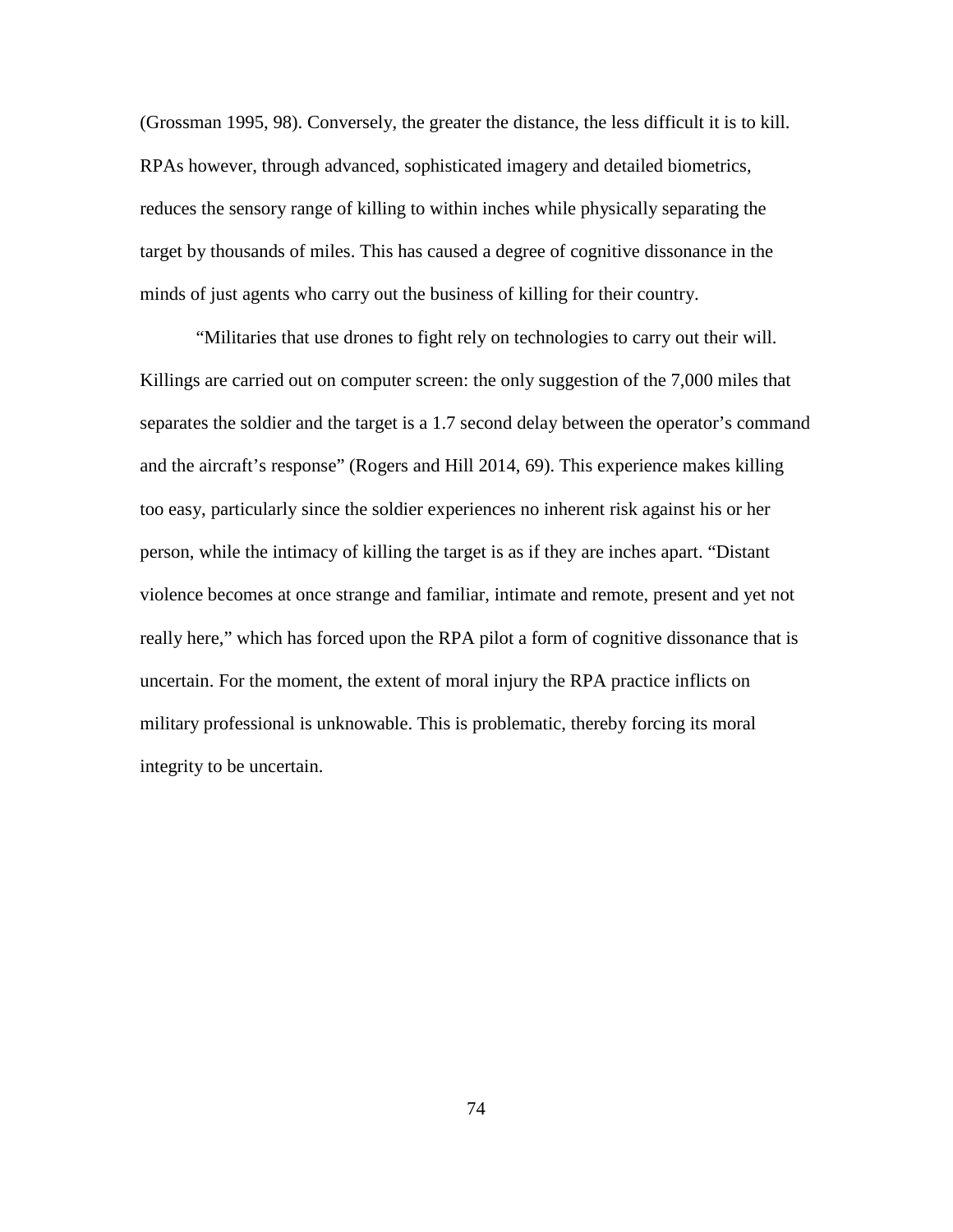# Step 3: Question 2 – Legitimate Target

| <b>Question</b> | 2. Is the high payoff target is a lawful combatant at<br>the time of his/her death? |    |           |  |
|-----------------|-------------------------------------------------------------------------------------|----|-----------|--|
|                 | Yes                                                                                 | No | Uncertain |  |
| Object          | X                                                                                   |    |           |  |
| Intentionality  | x                                                                                   |    |           |  |
| Circumstance    |                                                                                     |    | Х         |  |

Table 4. Legitimate Target Evaluation Criterion

*Source:* Developed by author

To begin, when the United States targets human beings for RPA strikes, those individuals are labeled high value (HVT) or high payoff targets (HPT). The Joint Staff defined a HVT as being "a target the enemy commander requires for the successful completion of the mission," while an HPT is one "whose loss to the enemy will significantly contribute to the success of the friendly course of action" (DoD 2013, GL-6). "The emphasis of targeting is on identifying [critical] resources the enemy can least afford to lose or that provide him with the greatest advantage, then further identifying the subset of those targets which must be acquired and engaged to achieve friendly success" (DoD 2013, I-5). An HPT might be engaged in acts other than those that are actively hostile to the U.S. as he faced demise from an RPA strike, but his death is properly within the context of war, and the intent for his death is to bring about peace.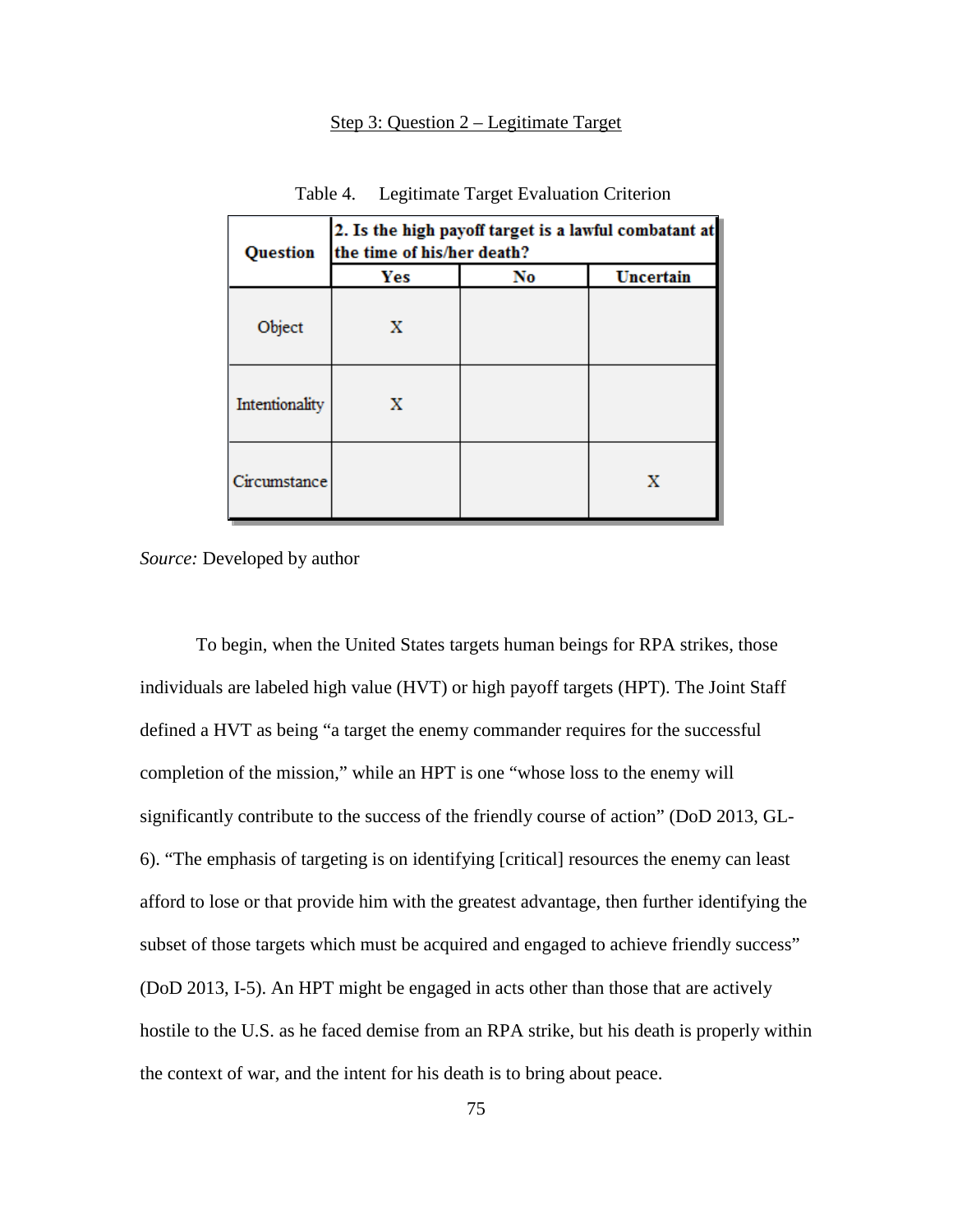In April 2012, John Brennan defended the President's RPA policy and the legality of targeting violent members of international terrorist organizations. "Yes," Brennan unapologetically asserted, targeting HVTs is "In full accordance with the law—and in order to prevent terrorist attacks on the United States and to save American lives" (Brennan 2012). Brennan ensured to add that President Obama intends to carry the fight to the enemy "while upholding our laws and our values and that he would work with allies and partners whenever possible" (Brennan 2012). He defended the efficacy of "drone" warfare, expressing that in documents recovered from the May 2009 raid in Pakistan that resulted in demise of Osama Bin Laden, The terrorist leader warned his leaders to flee the tribal regions, and go to places, "away from aircraft photography and bombardment'" (Brennan 2012).

The burden for designating a combatant as legally and morally targetable for an RPA strike ultimately rests with the President, as shown by the PPG. The Obama Administration considered a combatant to be "an individual who is targetable as part of a belligerent party to an armed conflict, an individual who is taking a direct part in hostilities, or an individual who is targetable in the exercise of national self-defense" (Obama Administration 2013, 2). One can reasonably conclude that since the use of the PPG, the 335 total raids involving RPA, 6,034 hellfire shots, and 183 GBU-12 strikes (ref: table 1) all met the policy requirements laid out in the document.

However, Strawser argued that the U.S. does not require a stringent policy like the PPG to enforce treat unjust (implicitly unlawful) combatants. Strawser claimed, "the warrior fighting for a just cause is morally justified to take the life of the enemy combatant, whereas the unjust fighter is not justified, even if they follow the traditional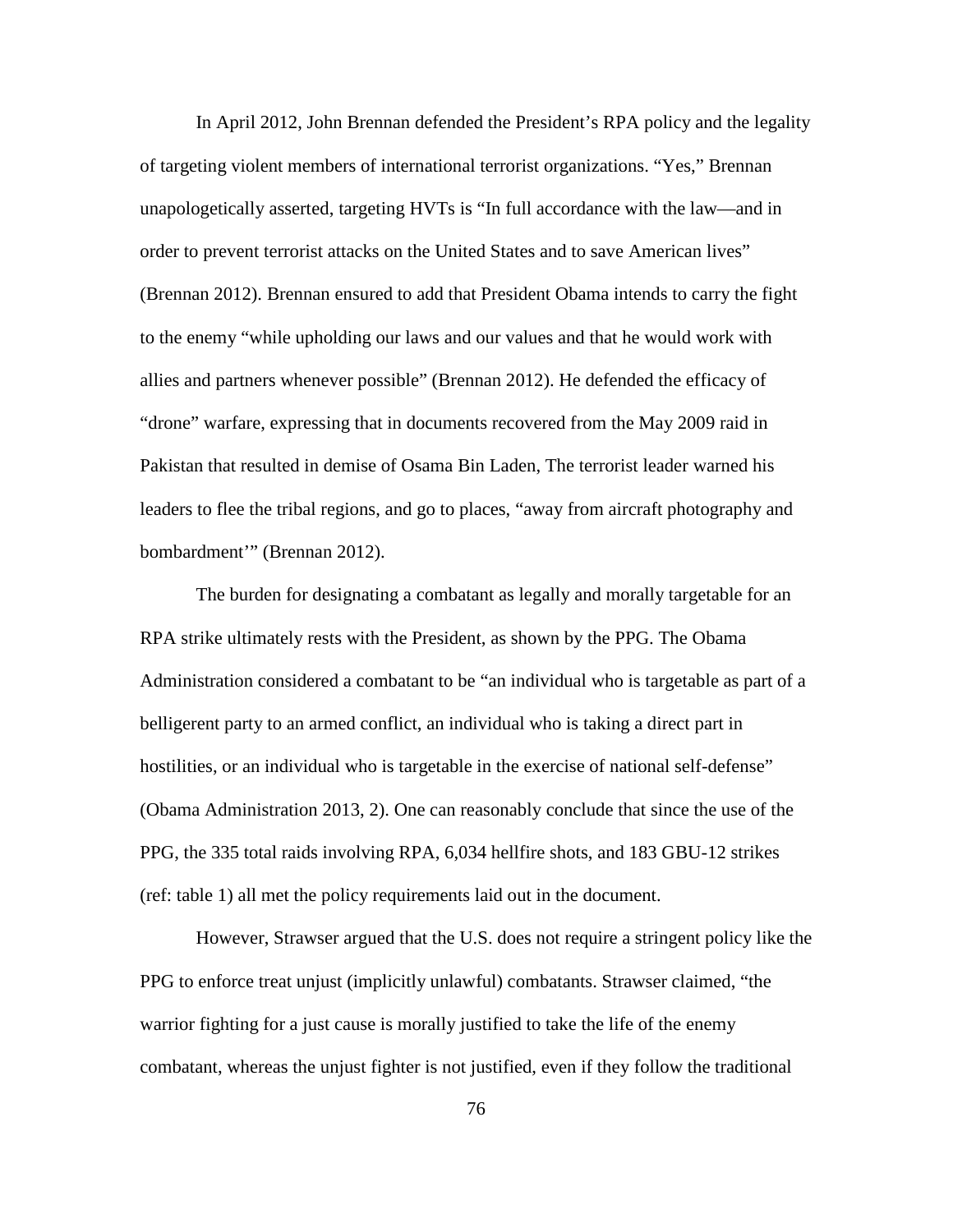principles of *jus in bello*" (Strawser 2010, 356). In other words, just combatants have a legal and moral right to kill unjust combatants, whereas an unjust combatant has no legal or moral right to kill.

However, Just War theorists argue for a principle of moral equality between combatants to as a way to separate the national reason for going to war (*jus ad bellum)*  from the individual responsibility to take legal and moral justifiable actions in war (*jus in bello)*—a principle Strawser rejects. As previously discussed, combatants are not morally culpable for their enlistment to fight in an unjust war if they possess "invincible ignorance." A poor farmer drafted to war simply does his duty as a citizen and member of society by enlisting the fighting in a war, regardless of why the nation is in fact at war. His responsibility is to choose "good" and to avoid "evil" in the conduct of his service obligation. "It is permissible for a combatant fighting for an objectively unjust cause (an unjust combatant), to fight against a combatant fighting for an objectively just cause (a just combatant), as long as they do not violate the principles of *jus in bello*. (Galliott 2012, 61).

Therefore, the moral object—the direct action using RPA to target a lawful combatant—is morally and legally defensible as both a policy of the state and individual action. In addition, given the strict conditions outlined in the PPG, the Obama Administration intended only to take action against those individuals who "activities pose a continuing, imminent threat to U.S. persons," aligning the intention with moral and legal justification (Obama Administration 2013, 11). However, it is difficult to distinguish whether the overall good achieved by the death of an HPT using RPA strikes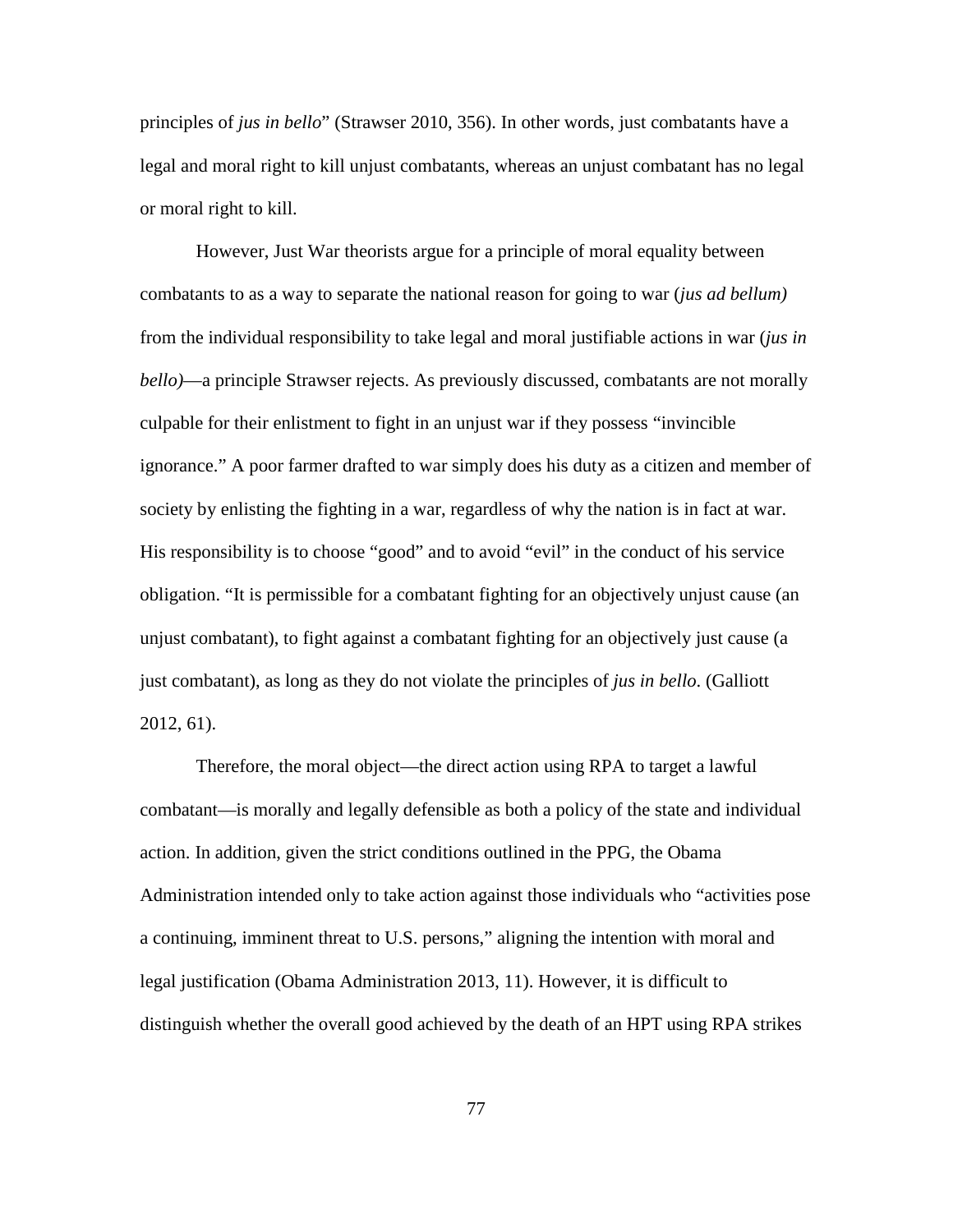outweighs the graver evils possible by the strike itself. For this reason, circumstance remains uncertain.

Step 4: Question 3 – Proportional Force

| Question       | 3. Does the RPA employ proportional force<br>compared to that which the threat poses at the<br>time of the strike? |    |           |
|----------------|--------------------------------------------------------------------------------------------------------------------|----|-----------|
|                | Yes                                                                                                                | No | Uncertain |
| Object         | x                                                                                                                  |    |           |
| Intentionality | x                                                                                                                  |    |           |
| Circumstance   |                                                                                                                    |    | х         |

Table 5. Proportional Force Evaluation Criterion

*Source:* Developed by author

On its surface, one might argue that a hellfire missile is not proportional to any threat posed by the enemy combatant at the time the RPA pilot marks and destroys the target. To recall, the principle of proportionality is the loss of life and damage to property incidental to a military strike must not exceed the concrete military advantage gained by the strike (DA 2015, 3-5). "Proportionality is not a separate legal standard as such, but provides a means by which military commanders can balance military necessity and unnecessary suffering in circumstances when an attack may cause incidental damage to civilian personnel or property" (IOLD 2015, 11).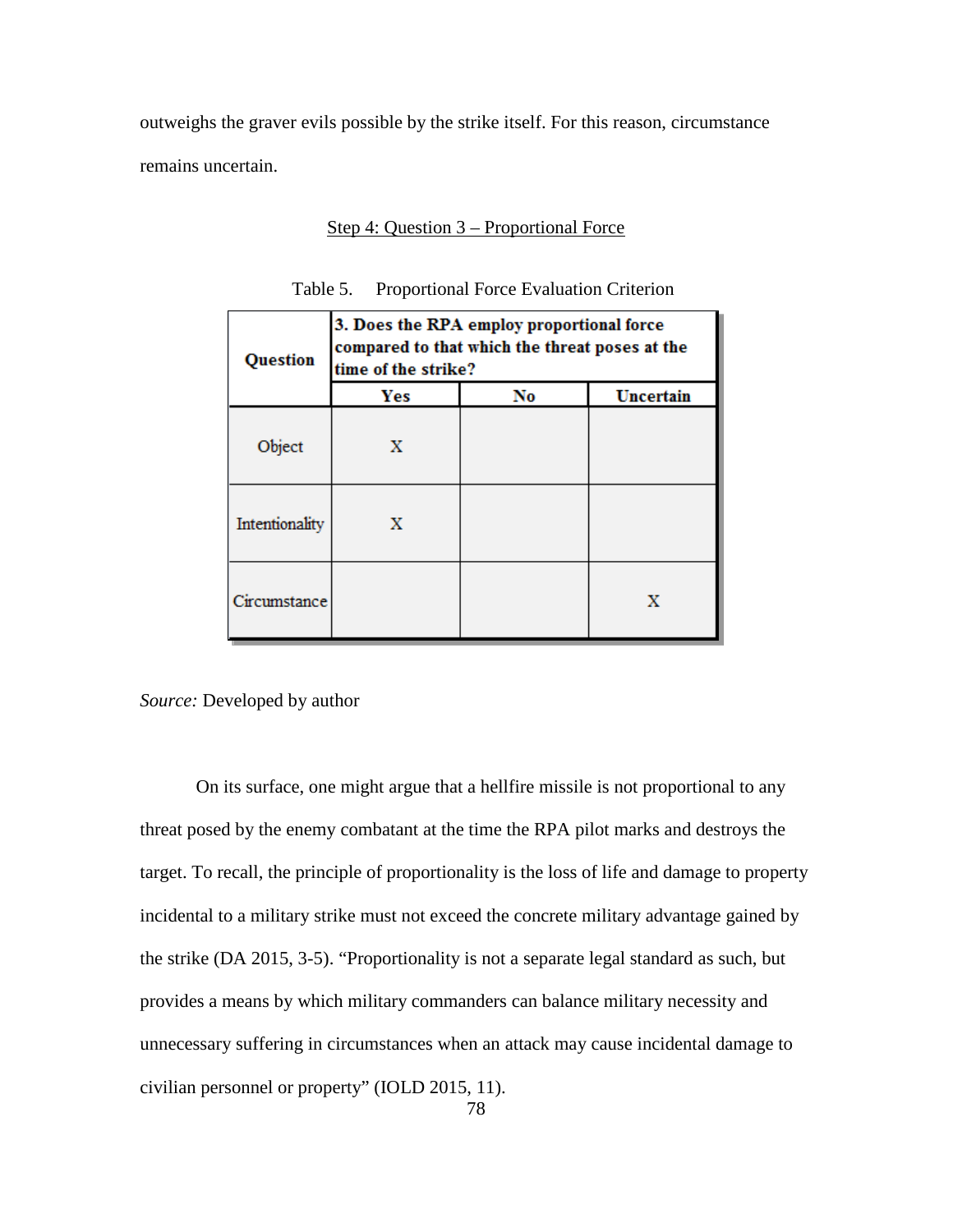Proportionality weighs heavily on both *jus ad bellum* and *jus in bello* with regard to the legality and morality question of the RPA policy. From the perspective of *jus ad bellum*, proportionality forces military professionals and administration officials to consider the harm likely to occur with regard to proposed military action and to weigh it against the avoidance of undue harm. From the perspective of *jus in bello*, proportionality presses military professionals and administration officials to consider the harm likely to incur in situations where U.S. capabilities so vastly outmatches an opponent's capability, creating a condition of asymmetry.

The RPA has the distinct advantage of eliminating the threat posed by HVTs in a way soldiers cannot without incurring excessive costs to the nation. While RPA might appear to deliver excessive force against defenseless targets, the capture of HVTs using traditional military capabilities would incur significant costs in to the U.S. in blood and treasure and regional relations. The deployment of large military forces to instable regions of the world would gravely deteriorate tranquility and stability within the international order, not to mention sending early warning to potential targets, making it more difficult to prosecute targets. The RPA offers the administration an alternative to deploying "boots-on-ground."

Brennan argued that RPA direct action is a prudent policy choice for military professionals and administration officials to pursue. He stated:

Remotely piloted aircraft in particular can be a wise choice because of geography, with their ability to fly hundreds of miles over the most treacherous terrain, strike their targets with astonishing precision, and then return to base. They can be a wise choice because of time, when windows of opportunity can close quickly and there may be just minutes to act. They can be a wise choice because they dramatically reduce the danger to U.S. personnel, even eliminating the danger altogether. (Brennan 2016)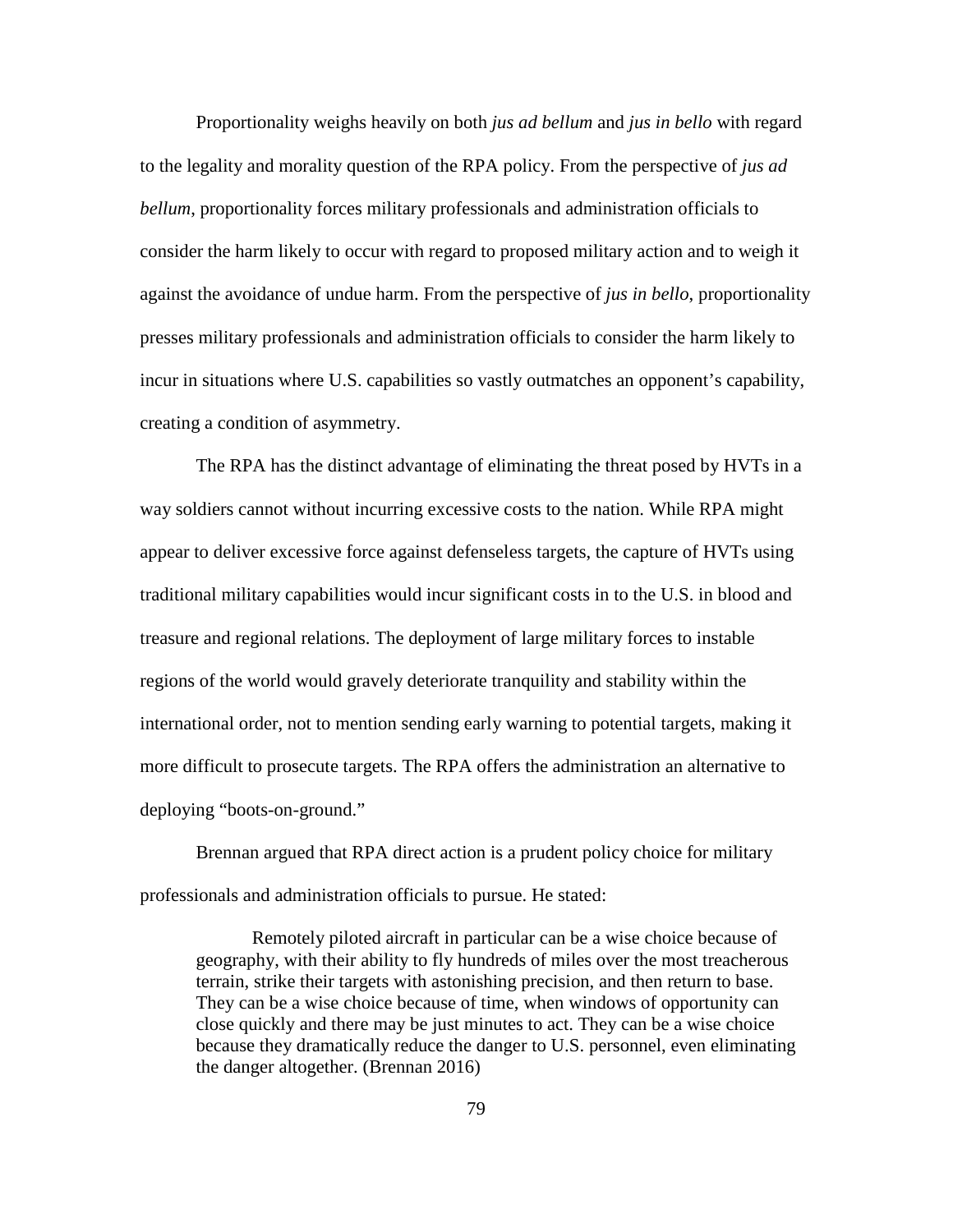In the same address, Brennan made the cause that RPA sufficiently takes international law and the principle of proportionality into careful consideration. He asserted that RPA strike "individual terrorist or small numbers of terrorists with ordnance that can be adapted to avoid harming others in the immediate vicinity," making it "hard to imagine a tool that can better minimize the risk to civilians than remotely piloted aircraft" (Brennan 2016).

In contrast, there does seem to be something inherently unfair disproportionate—when the U.S. targets and intentionally kills a single combatant from 20,000 feet above ground using a hell-fire missile. In the case of targeting individuals, and not military functions or capabilities, the act, on its surface, appears extreme. Some scholars argue that "when the level of asymmetry in war reaches a certain level, a state may be in violation of the jus ad bellum convention" (Galliott 2012, 63). In other words, America so vastly outmatches its adversaries in the global war on terror, in terms of technology and advanced security capability, that it seems implausible that it truly has reached a last resort in the recourse of war. Dropping hundreds of pounds of explosives on a living target, who has no means of self-defense, appears by its very essence to be a complete slaughter. "Where the technological imbalance is extreme, it seems that the harm that the technologically superior state hopes to thwart will in many cases be so insignificant that it would present problems for the proportionality calculus. (Galliott 2012, 63).

In light of the evidence, the object in the case of proportionality appears moral inasmuch as the U.S. uses minimal force to target "individuals [whose] activities pose a continuing imminent threat to U.S. persons" (Obama Administration 2013, 11). Defining

80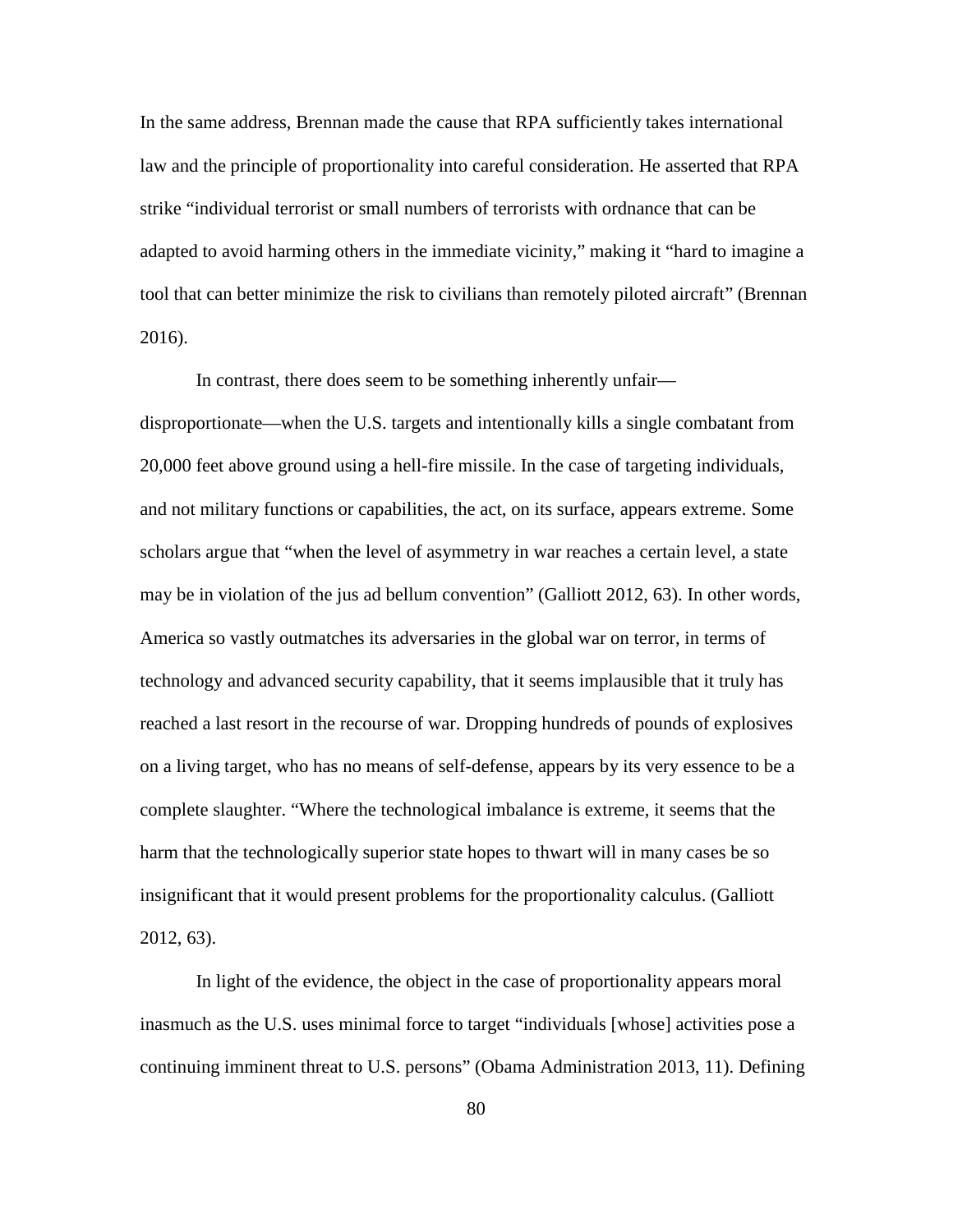minimal force is a burden for the administration, one the Obama Administration met in the PPG. Likewise, the administration appears intent on only taking action if there is "near certainty that the action can be taken without injuring or killing non-combatants" (Obama Administration 2013, 1). The intent behind the use of proportional force as such appears morally sound. The President will only approve the strike if "the relevant government authorities in the country where action is contemplated cannot or will not effectively address the threat to the U.S. persons; and . . . no other reasonable alternatives to lethal action exist" (Obama Administration 2013, 2). In this light, the President intentionally balanced military necessity and unnecessary suffering with the likelihood of incidental damage to civilian personnel or property.

However, circumstance yet again is uncertain. There is yet to be a sufficient argument in support of the moral quality of America imposing a vast military asymmetry as compared to its adversaries, while maintaining that military force is "a last resort." Just War theory is silent on whether militaries must have "equal footing" in combat, a notion that on its surface appears nonsensical. Yet it does impose the "last resort" criteria of *jus ad bellum* as a burden for a defending state to meet prior to waging war. RPAs may be a legitimate instrument of war, but it is uncertain whether it is a proportionate use of force.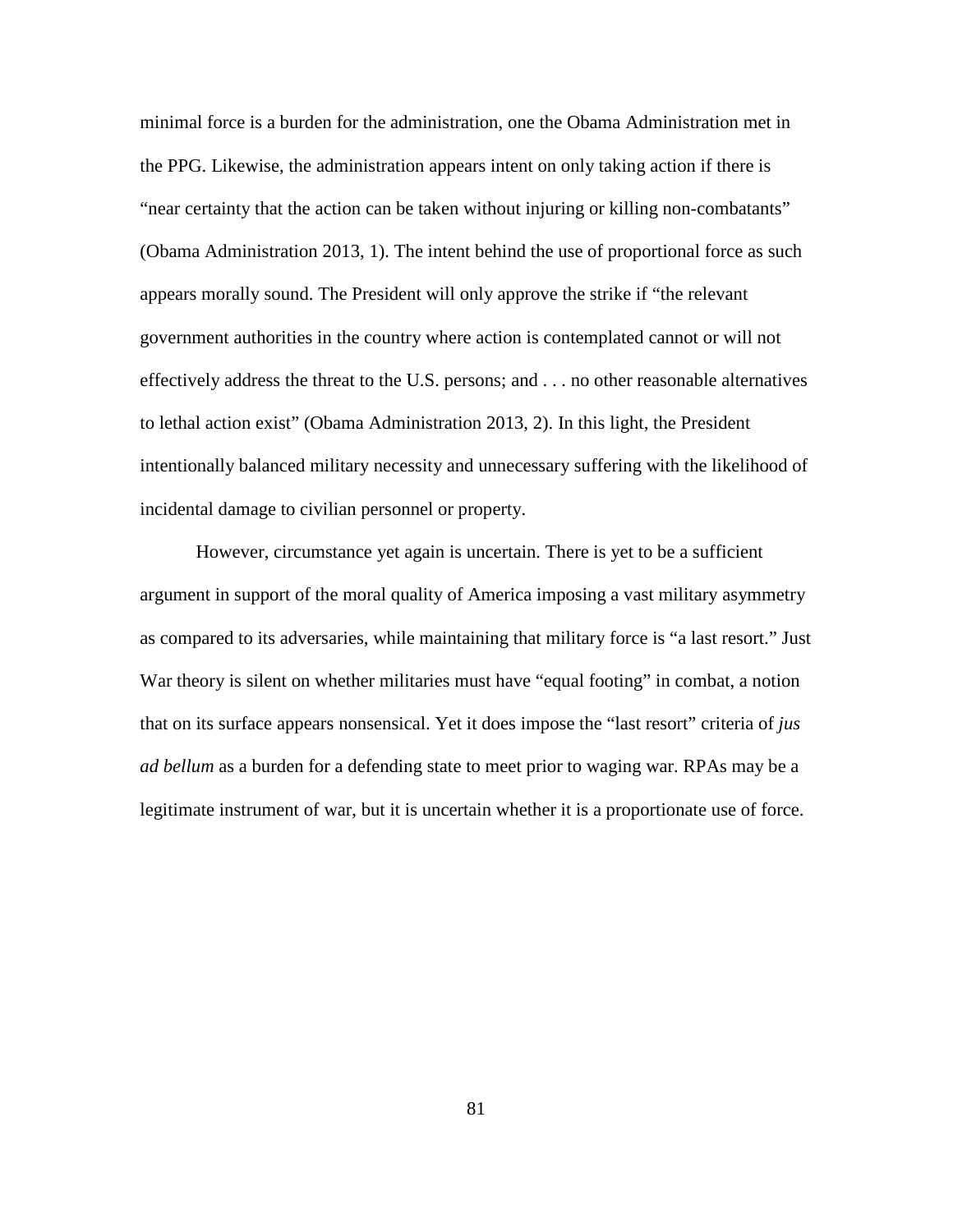## Step 5: Question 4 – Lawful Use of Force

| <b>Question</b> | 4. Is the strike part of a legal authorization for the<br>use of military force (AUMF)? |    |           |  |
|-----------------|-----------------------------------------------------------------------------------------|----|-----------|--|
|                 | Yes                                                                                     | No | Uncertain |  |
| Object          |                                                                                         |    | х         |  |
| Intentionality  | x                                                                                       |    |           |  |
| Circumstance    | x                                                                                       |    |           |  |

Table 6. Lawful Use of Force Evaluation Criterion

*Source:* Developed by author

This section focuses on the legality and morality of the RPA policy as directed by a publically declared state of conflict between the U.S. and some other entity. On the surface, the question appears somewhat simple to answer. Point of fact, the U.S. Congress has not formally declared war against the Islamic State, or Al Qaeda, or any other international terrorist organization. Yet, as previously stated in chapter 2, Congress passed Public Law 107-40 on September 14, 2001 authorizing the President

to use all necessary and appropriate force against those nations, organizations, or persons he determines planned, authorized, committed, or aided the terrorist attacks that occurred on September 11, 2001, or harbored such organizations or persons, in order to prevent any future acts of international terrorism against the United States by such nations, organizations or persons. (Elsea and Weed 2014, 14)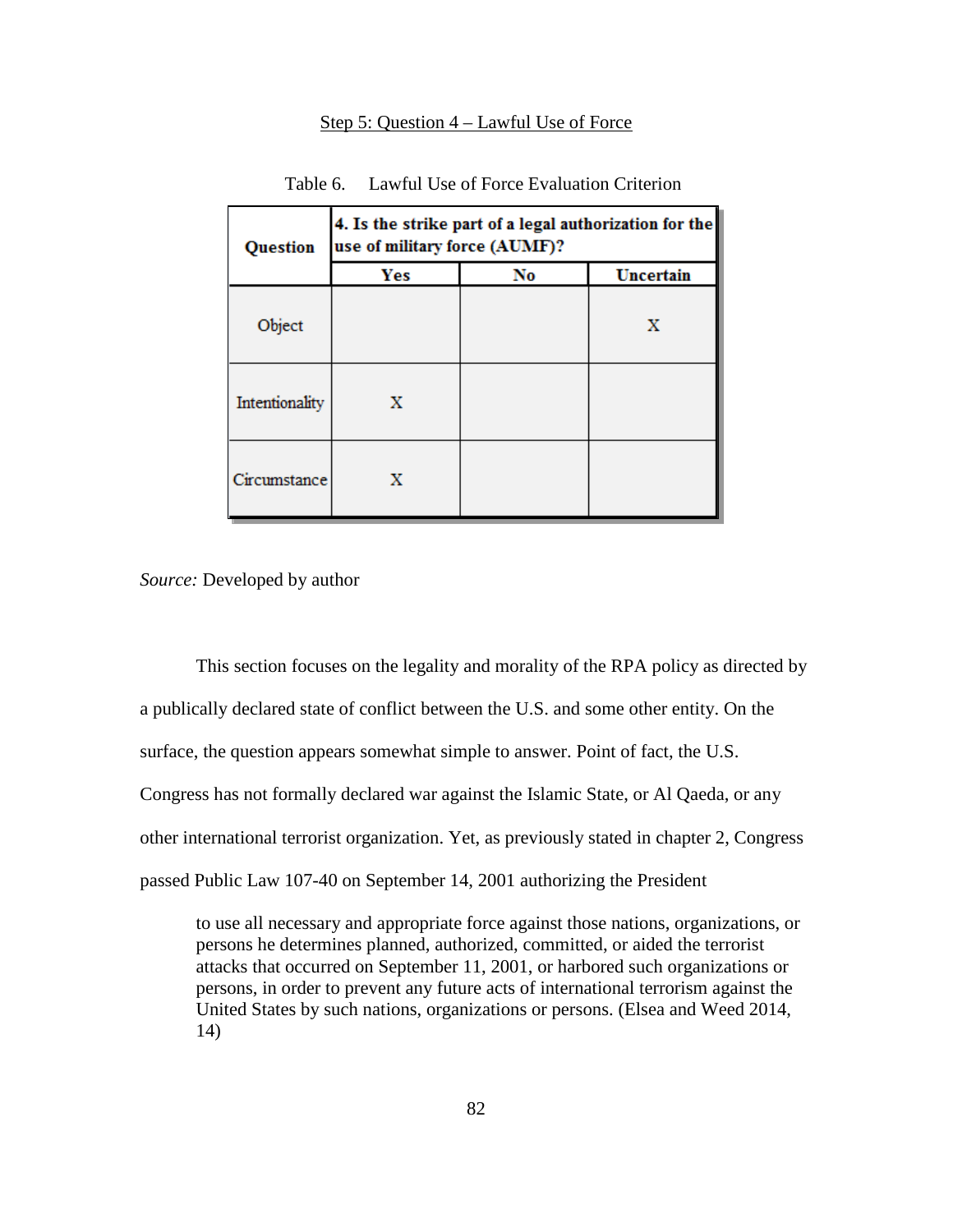Since its passage, the Executive branch uses PL 107-40 to justify its use of RPA military strikes as an act of policy, which has an unprecedented provision of authorizing military force against not only nations, but also against non-state actors linked to the September 11, 2001 (Elsea and Weed 2014, 15). This provision is a first of its kind since "legitimate authority" first became a criterion in "just war" rationale. In a letter to the Speaker of the House in June 2016, President Obama stated the following:

I have directed the participation of U.S. Armed Forces in all of these operations pursuant to my constitutional and statutory authority as Commander in Chief and as Chief Executive (including the authority to carry out Public Law 107-40 and other statutes), as well as my constitutional and statutory authority to conduct the foreign relations of the United States. (Obama 2016)

Even as a declaration of state of war does not exist for the global war on terrorism, PL107-40 is an acceptable measure to employ military capability worldwide. While the AUMF might appear outdated, the provisions contained within it are unprecedented, and provide the President a wide swath of authorities to prosecute the war on international terrorism against state and non-state actors.

Referencing table 6, the intention for the administration to connect the RPA policy to AUMF 107-40 is an attempt at legal and moral justification concerning the RPA policy. Additionally, seeing that the U.S. makes public its rationale, legal framework, and justification for its continuing use of force through direct action against non-state actors, rationale that is wholly consistent with *jus bellum iustum,* it is fair to determine the overall good that could come from the Administration's effort to be transparent as potentially outweighing graver evils. However, whether the current day RPA policy requires its own AUMF, rather than to stretch PL 107-40 to cover present-day hostilities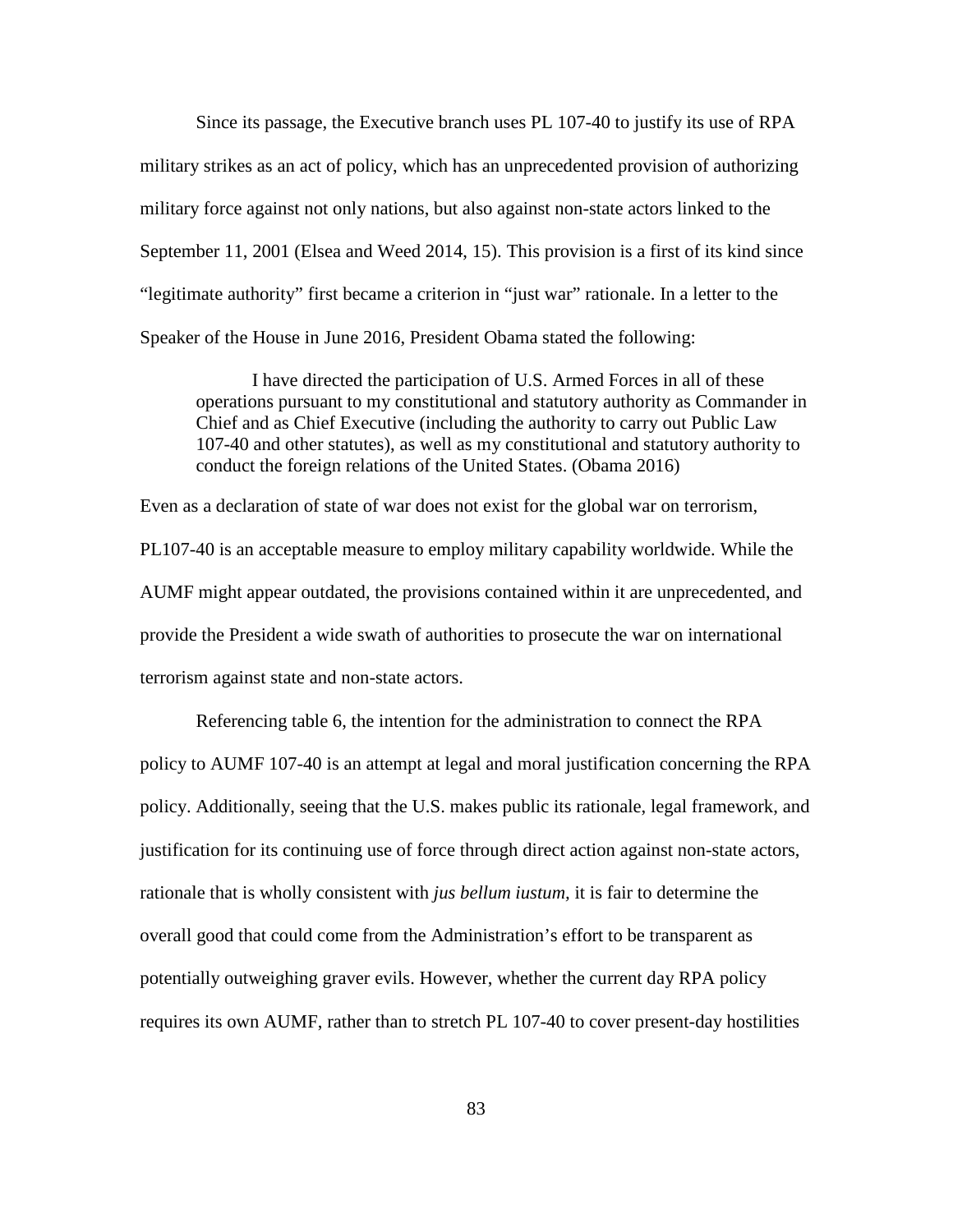is a question that forces the object—the formal declaration for the RPA Policy itself—to be uncertain.

Step 6: Question 5 – Reasonable Chance of Success

| <b>Question</b> | 5. Can a reasonably thinking individual determine<br>the strike as having a hopeful chance of success? |    |           |  |
|-----------------|--------------------------------------------------------------------------------------------------------|----|-----------|--|
|                 | Yes                                                                                                    | No | Uncertain |  |
| Object          | х                                                                                                      |    |           |  |
| Intentionality  | X                                                                                                      |    |           |  |
| Circumstance    |                                                                                                        |    | х         |  |

Table 7. Reasonable Chance of Success Evaluation Criterion

*Source:* Developed by author

Since all forms of military force inevitably lead to destructiveness and deaths, the administration's decision to use force must have a reasonable chance of success of reclaiming peace. Otherwise, the death and destructiveness of the war, once unleashed on society, would be purely gratuitous. Generally, history and tradition upholds that once war is unleashed, it can often get out of control and take on its own destructive power, with devastating consequences. President Abraham Lincoln, in his second inaugural address, admitted as much concerning the Civil War when he said the following: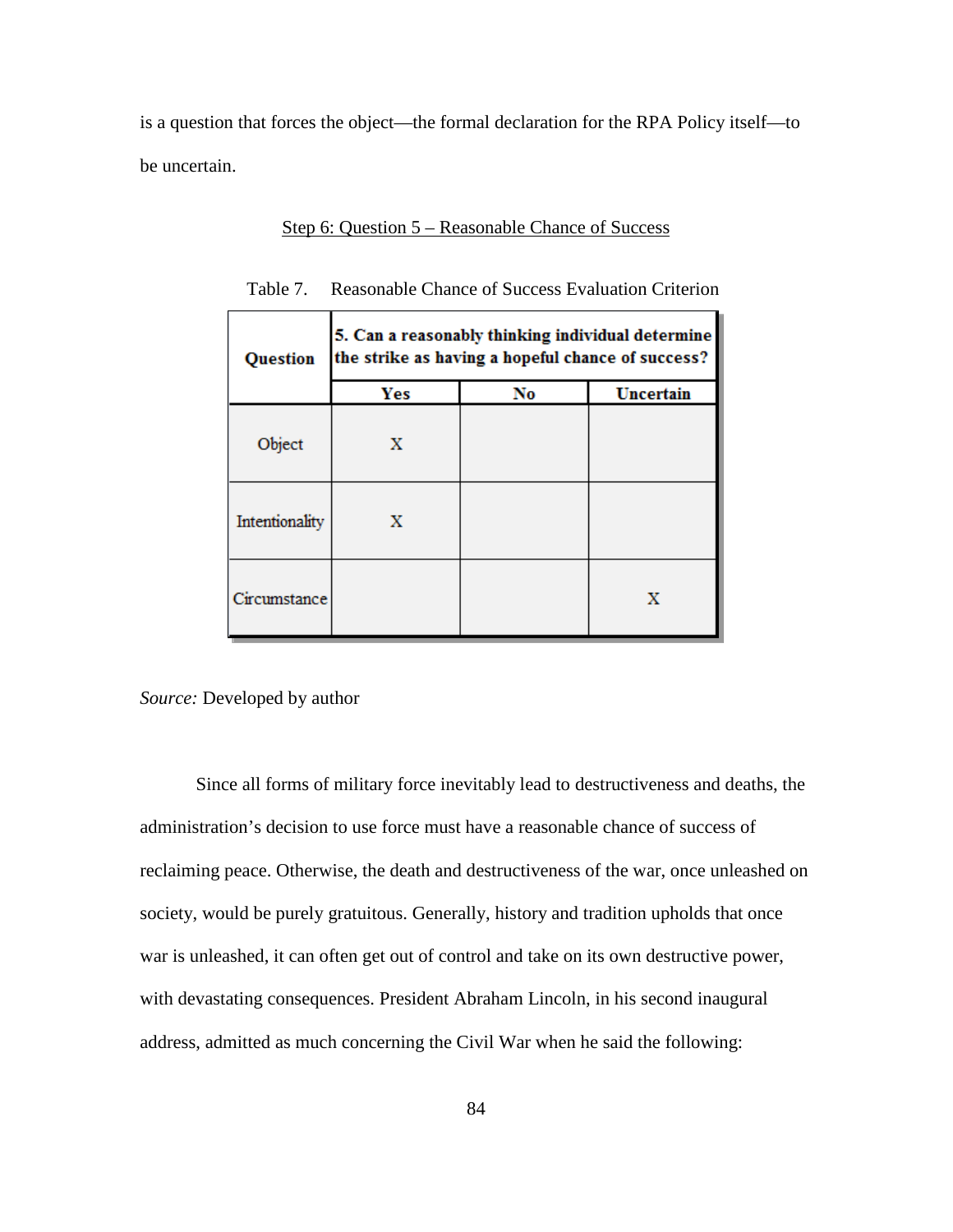On the occasion corresponding to this four years ago all thoughts were anxiously directed to an impending civil war. All dreaded it, all sought to avert it. . . Both parties deprecated war, but one of them would make war rather than let the nation survive, and the other would accept war rather than let it perish, and the war came. . . Neither party expected for the war the magnitude or the duration which it has already attained. Neither anticipated that the cause of the conflict might cease with or even before the conflict itself should cease. Each looked for an easier triumph, and a result less fundamental and astounding. (Lincoln 1865)

Lincoln's words are a testament to the reality that war must be a last resort, for the war-genie, once freed from its bottle, wields an unforgiving destructive force separate from the aim of the politicians or rulers who provoked the conflict. Any intention to conform to the norms of *jus ad bellum* and *jus in bello* must build upon the important foundation that the use of military force of any kind must have a reasonable chance of successfully ending the conflict.

The Obama Administration made a considerable effort to defend publically the RPA policy. In 2010, State Department Legal Adviser Harold Koh contended that "U.S. targeting practices, including lethal operations conducted with the use of unmanned aerial vehicles, comply with all applicable law, including the laws of war" (Brennan 2016). Over the following years, the administration publically advocated for the policy. Jeh Johnson, former general counsel at the Department of Defense, Stephen Preston, former general counsel at the CIA, and John Brennan, former Assistant to the President for Homeland Security and Counterterrorism, all agreed the policy as being the nation's best way to achieve victory against Al Qaeda and other international terrorist organizations.

Brennan claimed that RPA employment was having a detrimental impact on Al Qaeda's ability to operate in the field. He reported that strikes have removed a large number of enemy combatants from "the battlefield," thereby diminishing Al Qaeda's military capability.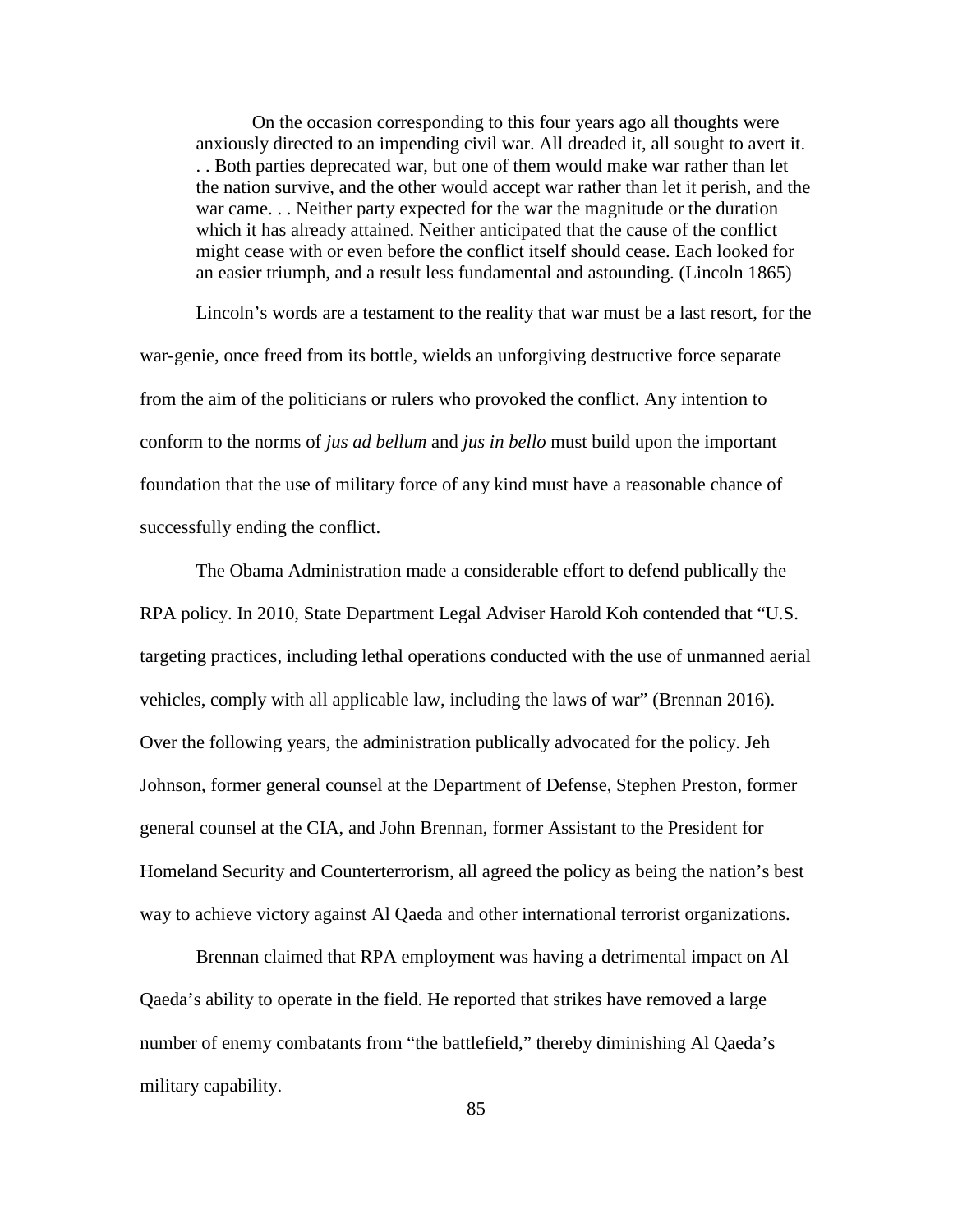[W]hen we assess the al-Qa'ida of 2012, I think it is fair to say that, as a result of our efforts, the United States is more secure and the American people are safer. Here's why: In Pakistan, al-Qa'ida's leadership ranks have continued to suffer heavy losses. This includes Ilyas Kashmiri, one of al-Qa'ida's top operational planners, killed a month after bin Laden. It includes Atiyah Abd al-Rahman, killed when he succeeded Ayman al-Zawahiri as al-Qa'ida's deputy leader. It includes Younis al-Mauritani, a planner of attacks against the United States and Europe—until he was captured by Pakistani forces. (Brennan 2012)

Individual RPA military strikes to some might appear unreasonable, but, according to Al Qaeda's own leadership, they are highly effective. Brennan described the brutalizing effect the RPA policy and the Administration's counterterrorism program had on Al Qaeda's capacity to operate freely.

The object in this case—the hope for success using RPA—is morally good. The intention behind the policy, to apply constant pressure against violent international terrorist organizations that intend to inflict harm and destabilize global order, appears firmly on moral ground. Certainly, Brennan made the case that morale within these groups is low, "with intelligence indicating that some members are giving up and returning home, no doubt aware that this is a fight they will never win" (Brennan 2012). However, it is impossible to know exactly what impact and consequences of "drone" warfare has on the overall prosecution of the war against international terrorism. In other words, for every civilian incidentally killed by an RPA, even if their demise is consistent with the laws of war, night it be that twice as many violent actors join the fight against the U.S. The RPA policy, in and of itself, does not appear to be a satisfactory solution to end conflict. Rather, it appears to do precisely the opposite. As such, it is uncertain whether the RPA policy is morally good on the basis that it brings forth a greater good in light of the grave evils it may incidentally inflict on the world.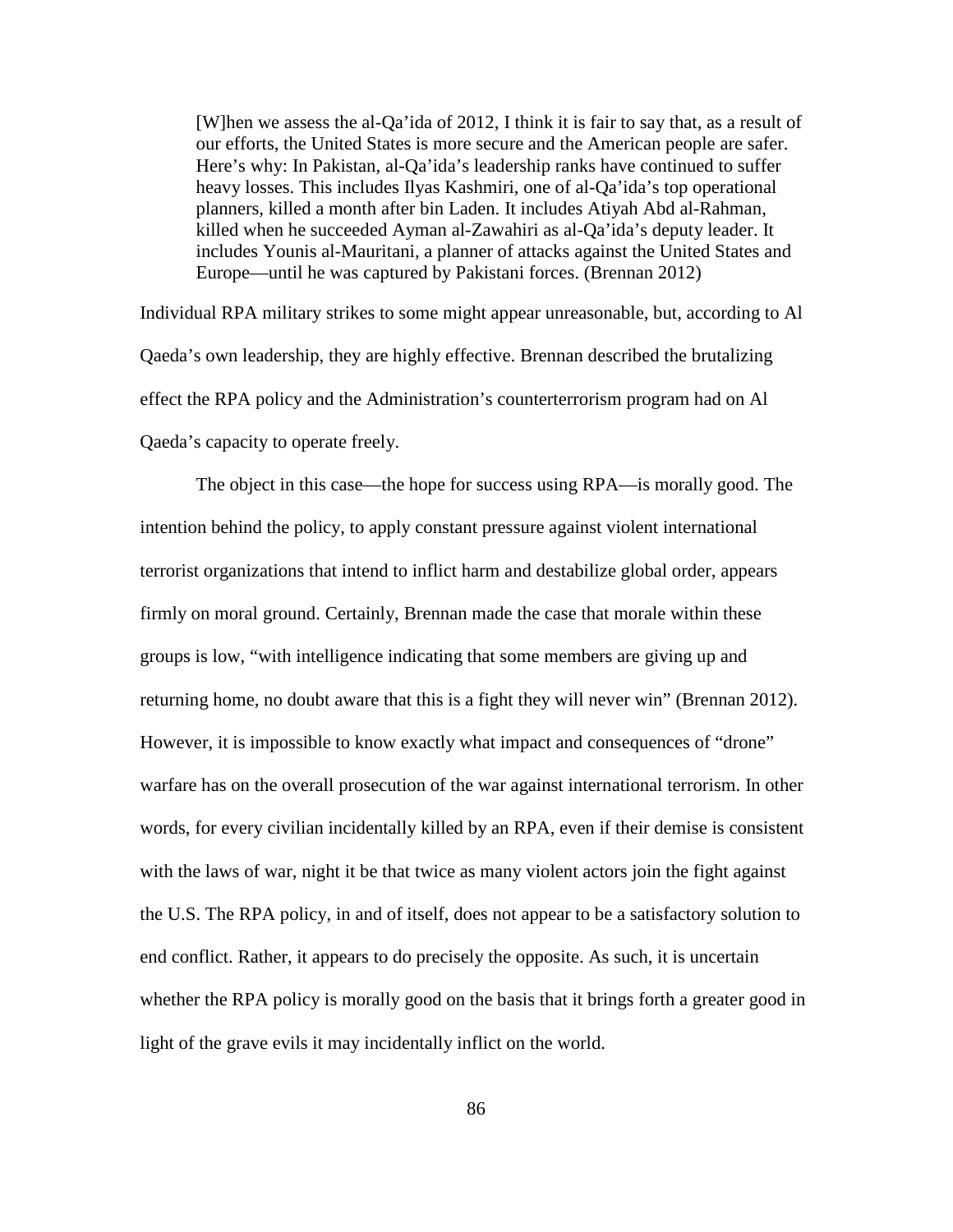## Step 7: Question 6 – Collateral Damage

| Table 8. | <b>Collateral Damage Evaluation Criterion</b> |  |
|----------|-----------------------------------------------|--|
|----------|-----------------------------------------------|--|

| <b>Question</b> | 6. Do combatants preserve innocent life to the<br>greatest extent possible in the use of RPAs for<br>targeted strikes? |    |           |
|-----------------|------------------------------------------------------------------------------------------------------------------------|----|-----------|
|                 | Yes                                                                                                                    | No | Uncertain |
| Object          | x                                                                                                                      |    |           |
| Intentionality  | X                                                                                                                      |    |           |
| Circumstance    |                                                                                                                        |    | x         |

*Source:* Developed by author

The ugly reality of war is that innocent civilians die from combatant activity. In some cases, such as the March 17 airstrike in Mosul, Iraq, many innocent civilians die as collateral damage (Fiske and Hennigan 2017). Non-combatant immunity is an essential criterion of *jus in bello* for the reason that mitigating innocent bloodshed is a moral imperative. Judeo-Christian theology states clearly, "thou shalt not kill." This fifth commandment from the Jewish Decalogue is the *prima facie* of Judeo-Christian teaching on the sacredness of human life. The moral basis in western culture for human laws that prohibit murder stem from Judeo-Christian belief that human life is inherently valuable. This is because, theologians argue, "from its beginning [human life] involves the creative action of God and it remains forever in a special relationship with the Creator, who is its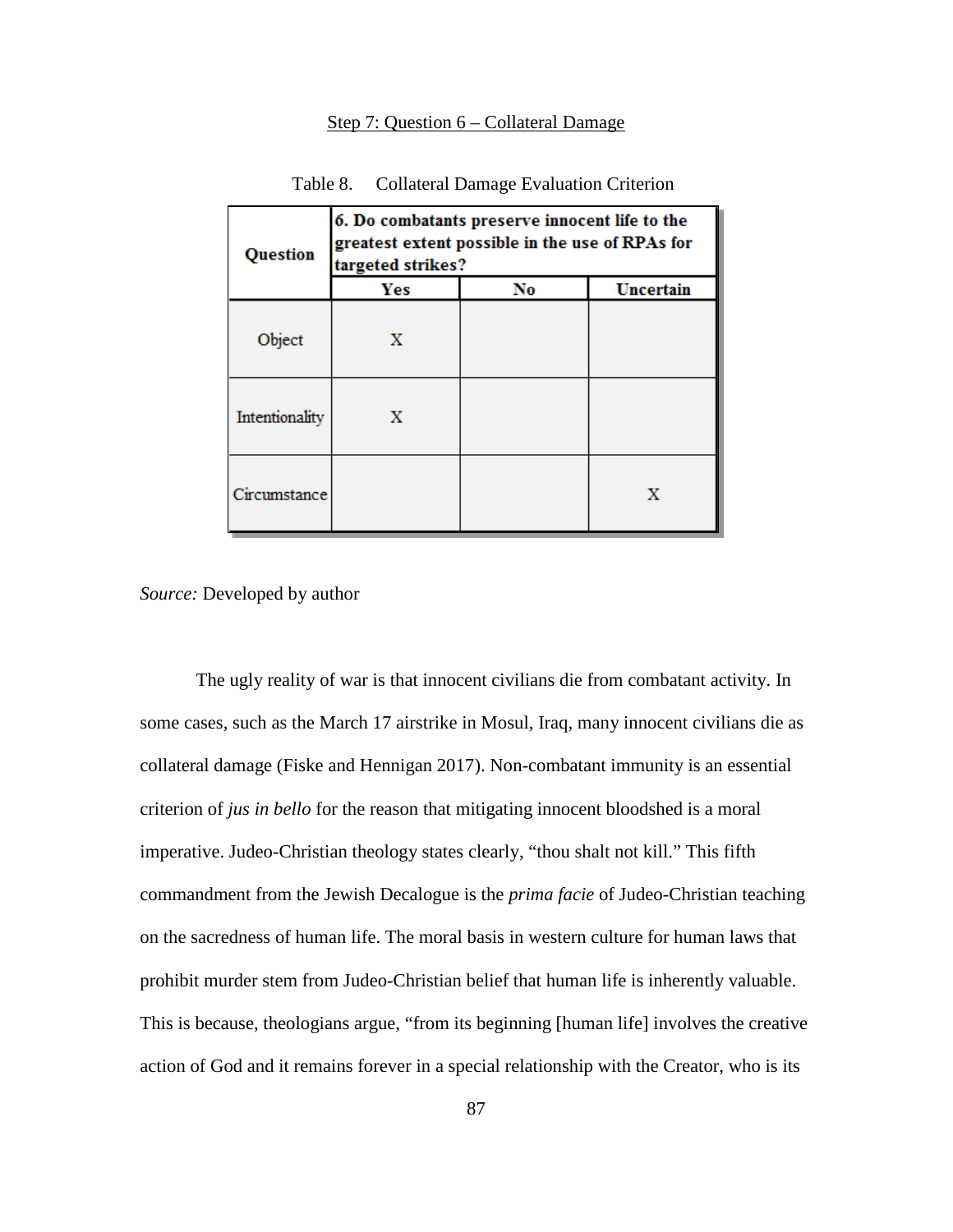sole end. God alone is the Lord of life from its beginning until its end: no one can under any circumstance claim for himself the right directly to destroy an innocent human being" (The Holy See 1995, 602).

The U.S. Military's principle of distinction—discrimination between lawful combatants and noncombatants—attempts to incorporate this imperative into its wartime calculations (DA 2015, 3-5). Non-combatants, according to doctrine, include civilians, civilian property, prisoners of war, and wounded personnel who are unable to resist. The Obama Administration reinforces this notion in the PPG, stating non-combatants cannot be the object of attack under LOAC (Obama Administration 2013, 2). Still, to conscientious objectors, it seems military professionals simply accept that war inevitably leads to innocent deaths, that spilling innocent blood is unavoidable. Pacifism becomes the de facto substitute to what appears as warmonger's realist "last resort."

*Los Angeles Times* reporters Molly Hennesey Fiske and W.J. Hennigan reported on the unintended consequences of war, indicating that "coalition warplanes have carried out 20,205 strikes in Iraq and Syria since 2014," which independent human rights watch groups believe has led to at least 3,111 civilians deaths, if not more (Fiske and Hennigan 2017). While an accurate number of civilian casualties is unknown, coalition forces have admitted to committing "mistakes" in the prosecution of airstrikes against Islamic State militants (Fiske and Hennigan 2017).

While the *prima facie* for the sacredness of life is the strict prohibition of killing, combat deaths (to include those of non-combatants), deaths as a direct result of combat can nevertheless be justified in light of other supreme considerations. Essential to the argument is the principle of legitimate defense and Aquinas' Doctrine of Double Effect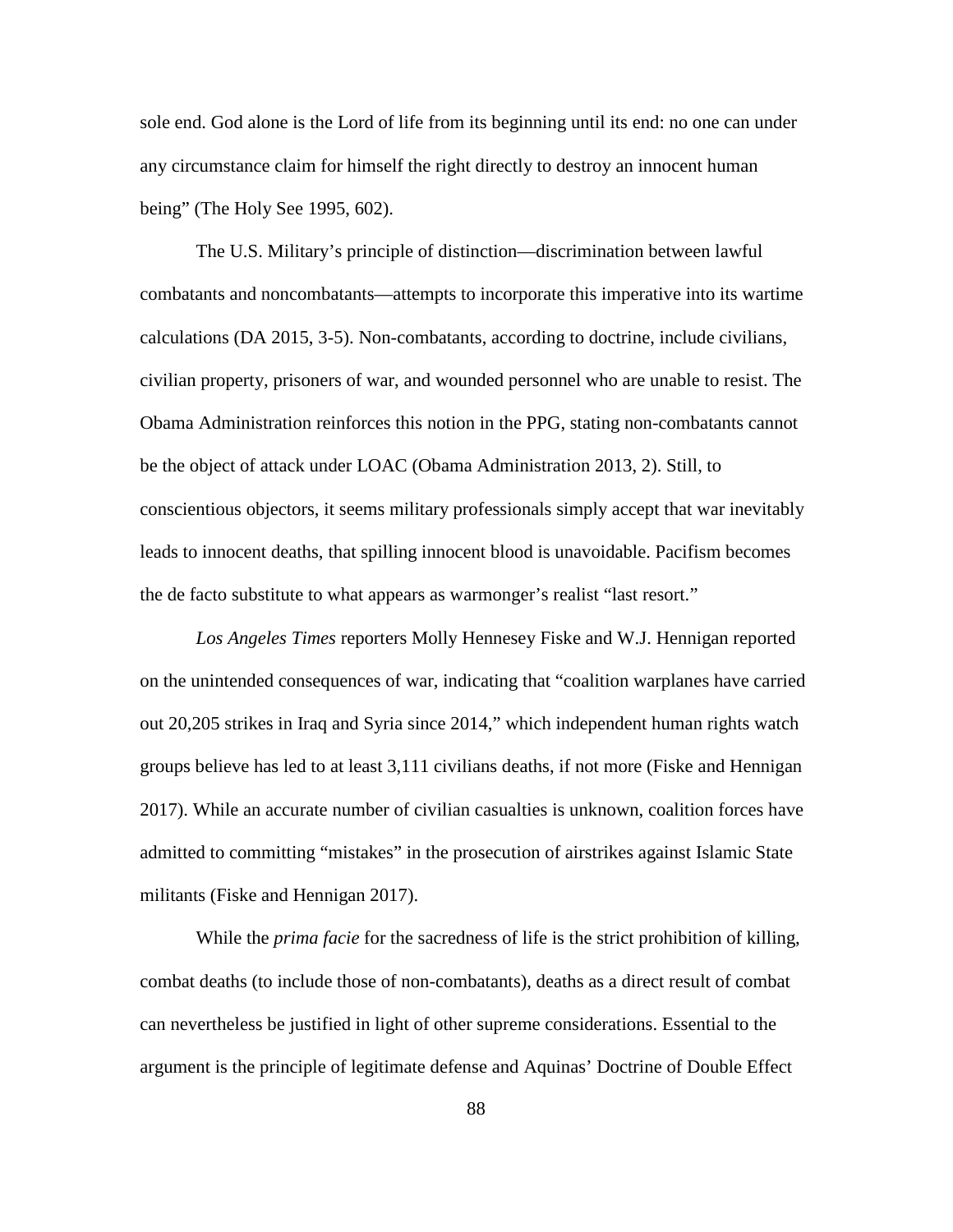(DDE). Theologians who study under the same tradition that conceived *jus bellum iustum* argued, "Legitimate defense can be not only a right but a grave duty for someone responsible for another's life. Preserving the common good requires rendering the unjust aggressor unable to inflict harm. To this end, those holding legitimate authority have the right to repel by armed force aggressors against the civil community entrusted to their charge" (The Holy See 1995, 604). In other words, a just conflict presupposes a legitimate authority having just intent and just cause in order to kill others in pursuit of peace. Proportionality brings to bear the fact that the just killing of an individual in war must be a measured calculation. If a just agent "uses more than necessary violence, it will be unlawful: whereas if he repels force with moderation, his defense will be lawful" (The Holy See 1995, 604). So long as military professionals have just intent to pursue good (peace) and avoid evil (intentional killing), the act of killing in war to bring about peace is just.

However, author Jeffrie G. Murphy tacitly agreed that self-defense is a legitimate ground for killing. "With respect to nations, the whole idea of self-defense is strongly in need of analysis," Murphy wrote (Wakin 1986, 350). "What, for example, is it for a state to die or to be threatened with death? Can nations, like individuals, fear death and act compulsively on the basis of that fear? And, insofar as the death of a state is not identical with the deaths of individual human beings, why is the death of a state a morally bad thing" (Wakin 1986, 344)? While reluctantly conceding that self-defense may be the one just cause for war, Murphy's argument nonetheless appealed to the pacifist and to those who wished to outlaw war. Yet, it fell short of incorporating the state's moral obligation to "establish justice, insure domestic tranquility, provide for the common defense,

89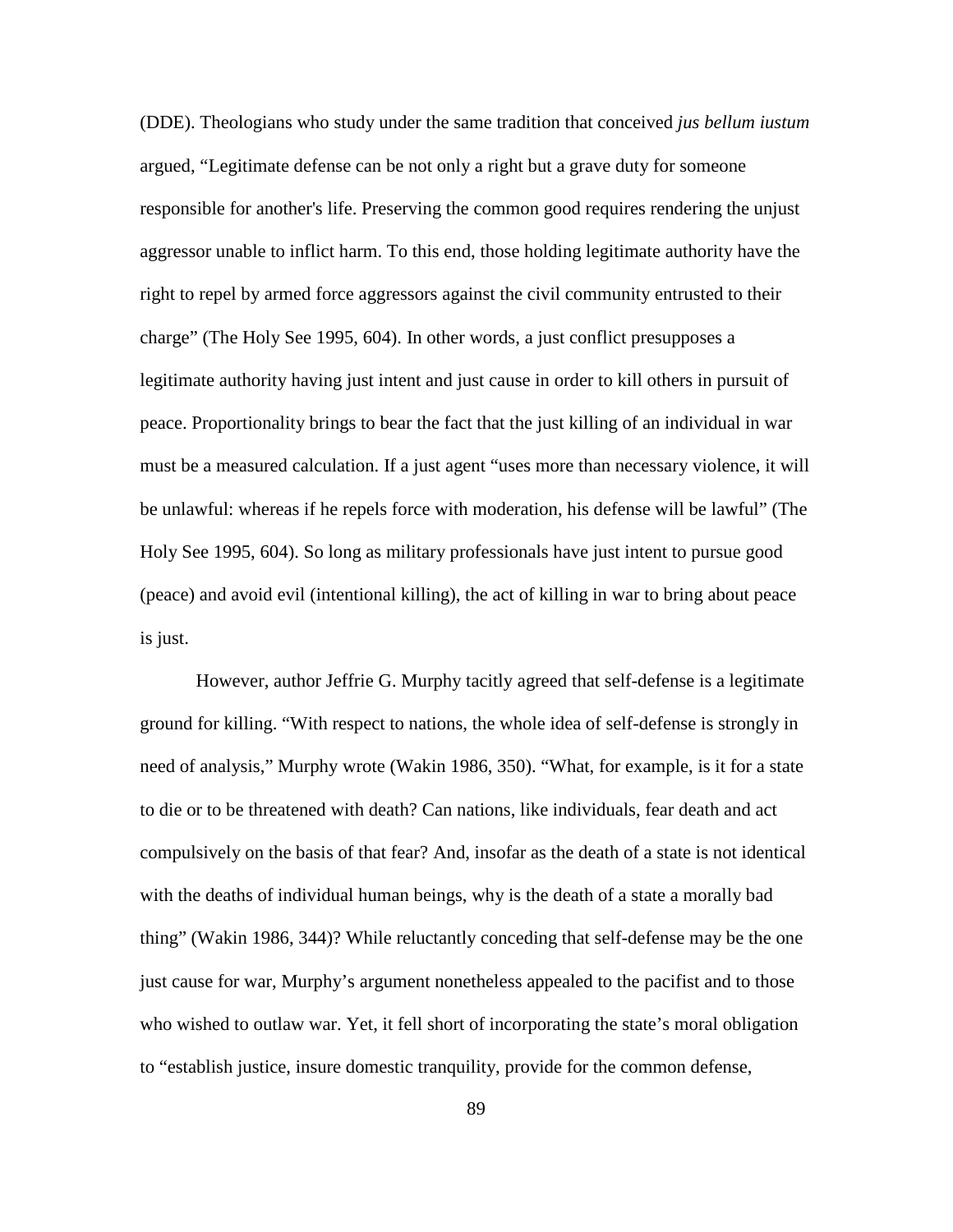promote the general welfare, and secure the blessings of liberty" (Constitution 1789). The state's inability to survive and defend itself to protect its citizens and uphold its constitutions is arguably as great, if not greater, than an individual's legitimately moral love toward oneself.

While traditionally the principle of legitimate defense does lend the combatant legitimacy to kill other combatants, and so long as the activity comports with *jus in bello*, it does not sanction the deaths of innocent civilians. As long as the military professional's act is a legitimate act of war, his or her intention is good, and the good sufficiently compensates for the evil effect, then the death of non-combatants and innocent civilians is morally permissible (Walzer 1977, 153). Moreover, DDE framework places an incredibly heavy burden on military professionals to defend the military necessity of RPA strikes if they possess foreknowledge that civilians and non-combatants will be near the target.

The Obama Administration placed an incredibly high standard to use RPA to target civilians. The President approved strikes only if his staff possessed "near certainty that the action can be taken without injuring or killing non-combatants" and only after an assessment showed that relevant government authorities in the country where the action will take place cannot or will not effectively address the threat (Obama Administration 2013, 1). As such, it appears the object—the death of civilians in war—stands on moral grounds, as does the intent behind the Executive branch's policy to approve RPA strikes and military professionals who carry the strikes out.

However, the circumstances of civilians casualties rests on shaky grounds, particularly in light of recent reports of negligent military planning, imprecise targeting,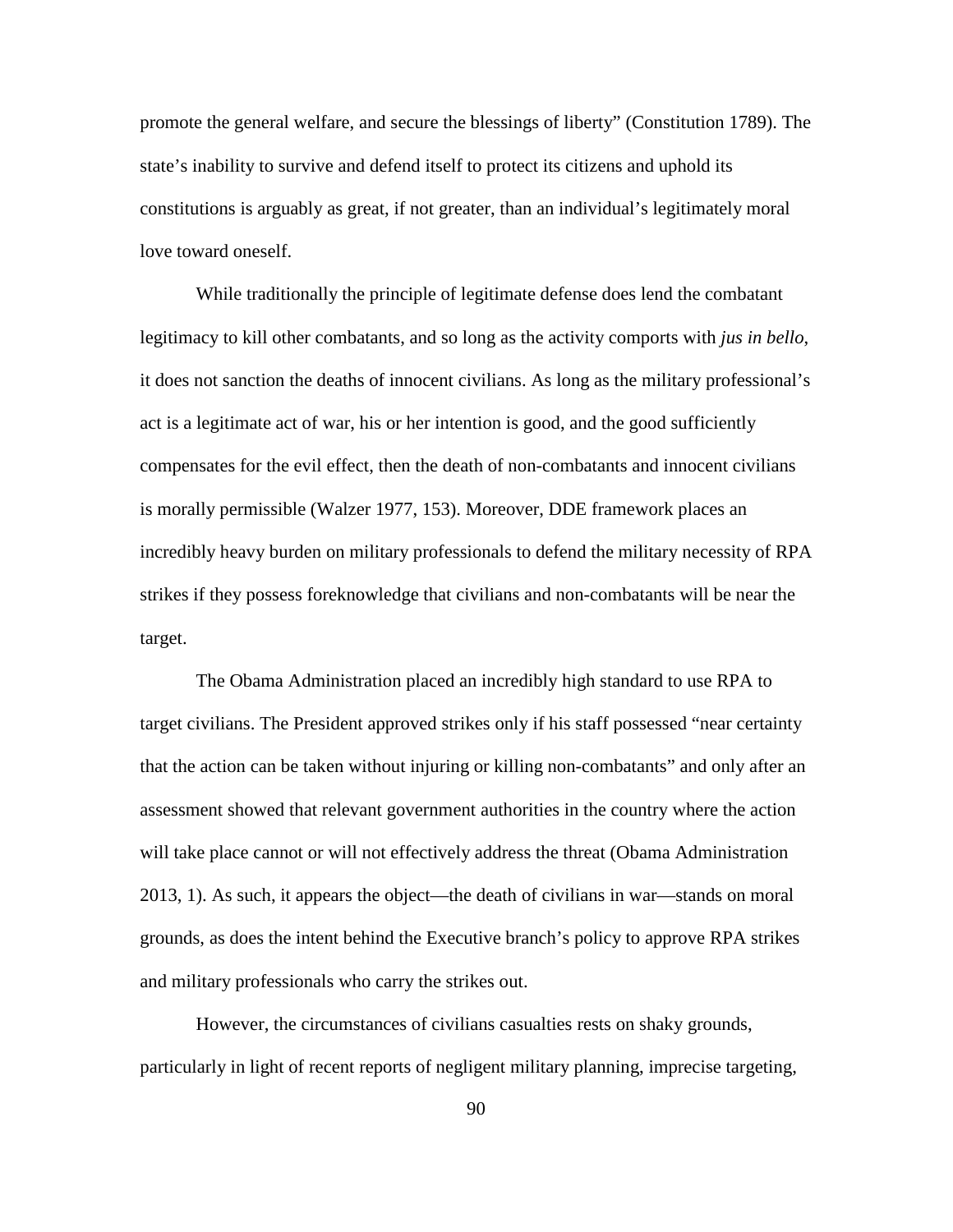and faulty intelligence. "In past wars, U.S. troops on the ground helped provide targeting information and intelligence. But in the battle against Islamic State, commanders rely chiefly on airborne surveillance, captured communications chatter, signals intelligence and images captured by drones circling overhead" (Fiske and Hennigan 2017). U.S. Congressional Representative Ted Lieu sent a letter to Defense Secretary James N. Mattis, in which he wrote, "The substantial increases in civilian deaths caused by U.S. military force in Syria and Iraq brings into question whether the Trump administration is violating the Law of War. The large number of civilian casualties also suggest a possible breakdown in target selection, intelligence gathering, or operational execution" (Fiske and Hennigan 2017).

While it is uncertain at the present moment whether the RPA policy necessarily fails the moral test in light of civilian casualties, individual wartime acts that involve civilian deaths resulting from RPA military strikes have certainly diminished the moral quality of the policy overall. The Trump Administration must internally structure a heavy burden on commanders who authorize RPA strikes in the field to ensure the execution of RPA strikes is morally grounded, even if the results of the strike inadequately includes civilian casualties.

91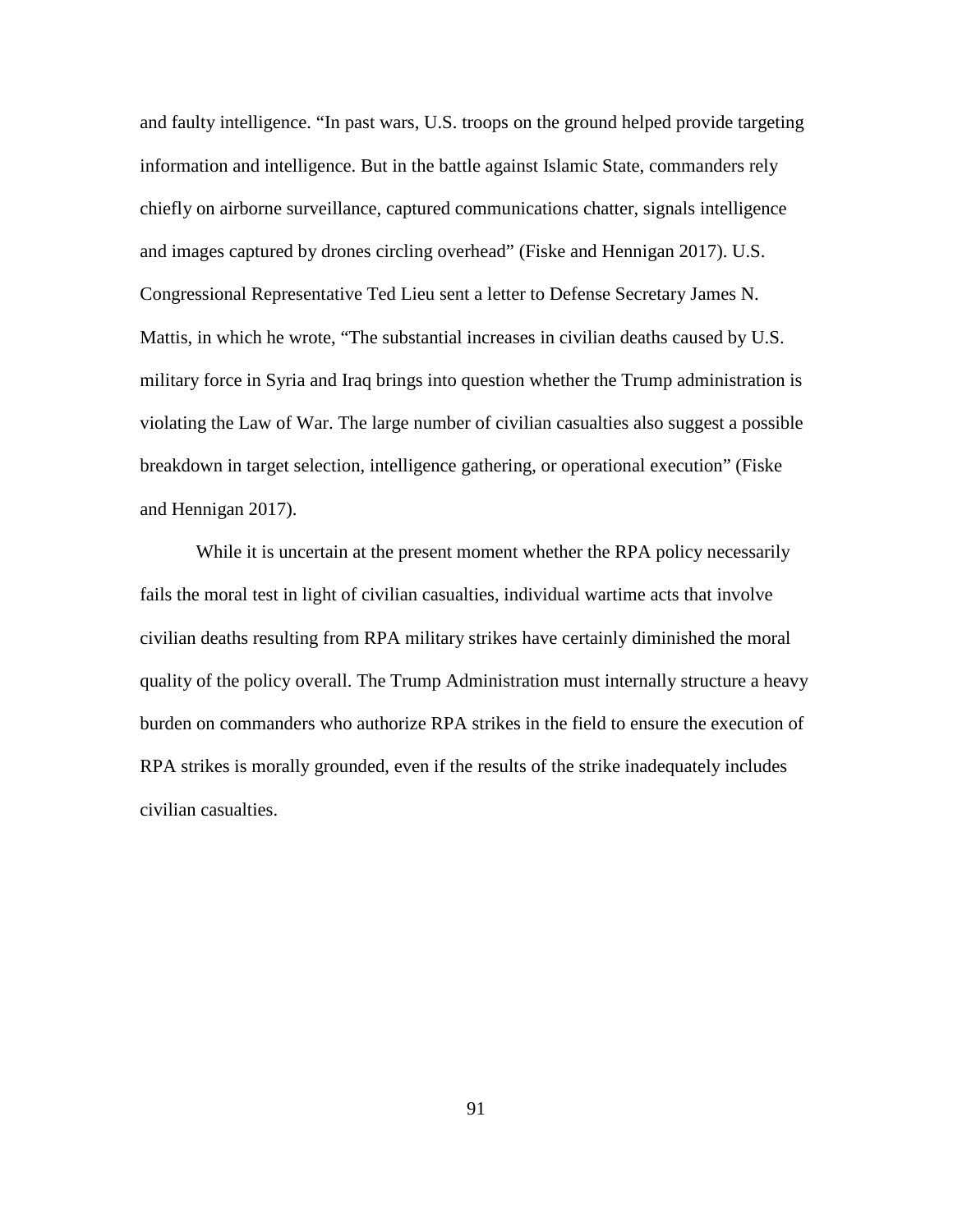# Step 8: Aggregation of Evaluation Criteria

| <b>Ouestion</b>                                                                         | <b>Moral Element</b>  | Yes         | No | Uncertain |
|-----------------------------------------------------------------------------------------|-----------------------|-------------|----|-----------|
| 1. Is the pilot of an RPA a lawful<br>combatant?                                        | <b>Object</b>         |             |    | X         |
|                                                                                         | <b>Intentionality</b> | $\mathbf x$ |    |           |
|                                                                                         | Circumstance          |             |    | X         |
| 2. Is the high payoff target a lawful<br>combatant at the time of his/her death?        | Object                | х           |    |           |
|                                                                                         | <b>Intentionality</b> | Х           |    |           |
|                                                                                         | Circumstance          |             |    | x         |
| 3. Does the RPA employ proportional                                                     | <b>Object</b>         | х           |    |           |
| force compared to that which the threat                                                 | <b>Intentionality</b> | X           |    |           |
| poses at the time of the strike?                                                        | Circumstance          |             |    | X         |
| 4. Is the strike part of a legal authorization<br>for the use of military force (AUMF)? | <b>Object</b>         |             |    | x         |
|                                                                                         | <b>Intentionality</b> | х           |    |           |
|                                                                                         | Circumstance          | X           |    |           |
| 5. Can a reasonably thinking individual                                                 | <b>Object</b>         | X           |    |           |
| determine the strike as having a hopeful                                                | <b>Intentionality</b> | x           |    |           |
| chance of success?                                                                      | Circumstance          |             |    | X         |
| 6. Do combatants preserve innocent life                                                 | Object                | х           |    |           |
| to the greatest extent possible in the use                                              | <b>Intentionality</b> | х           |    |           |
| of RPAs for targeted strikes?                                                           | Circumstance          |             |    | х         |

Table 9. Aggregated Evaluation Criteria

*Source:* Developed by author

Does the US Government violate *Jus in bello* in its use of remotely piloted aircrafts to conduct military strikes? If, as we have shown, a lawful combatant pilots an aircraft remotely to strike a high payoff target using proportional force under a congressional authorization to use military force, and the operation stands a reasonable chance of success in achieving a valid military objective, then the intrinsic moral quality of the policy itself upholds. However, it only requires one condition to fall short of moral or legal precedence for the policy itself, or individual acts to violate *jus in bello*. If the pilot operating the RPA is a noncombatant, if the target is not lawful, if the force is not proportional, if the AUMF is illegitimate, if the operation itself is unreasonable, or the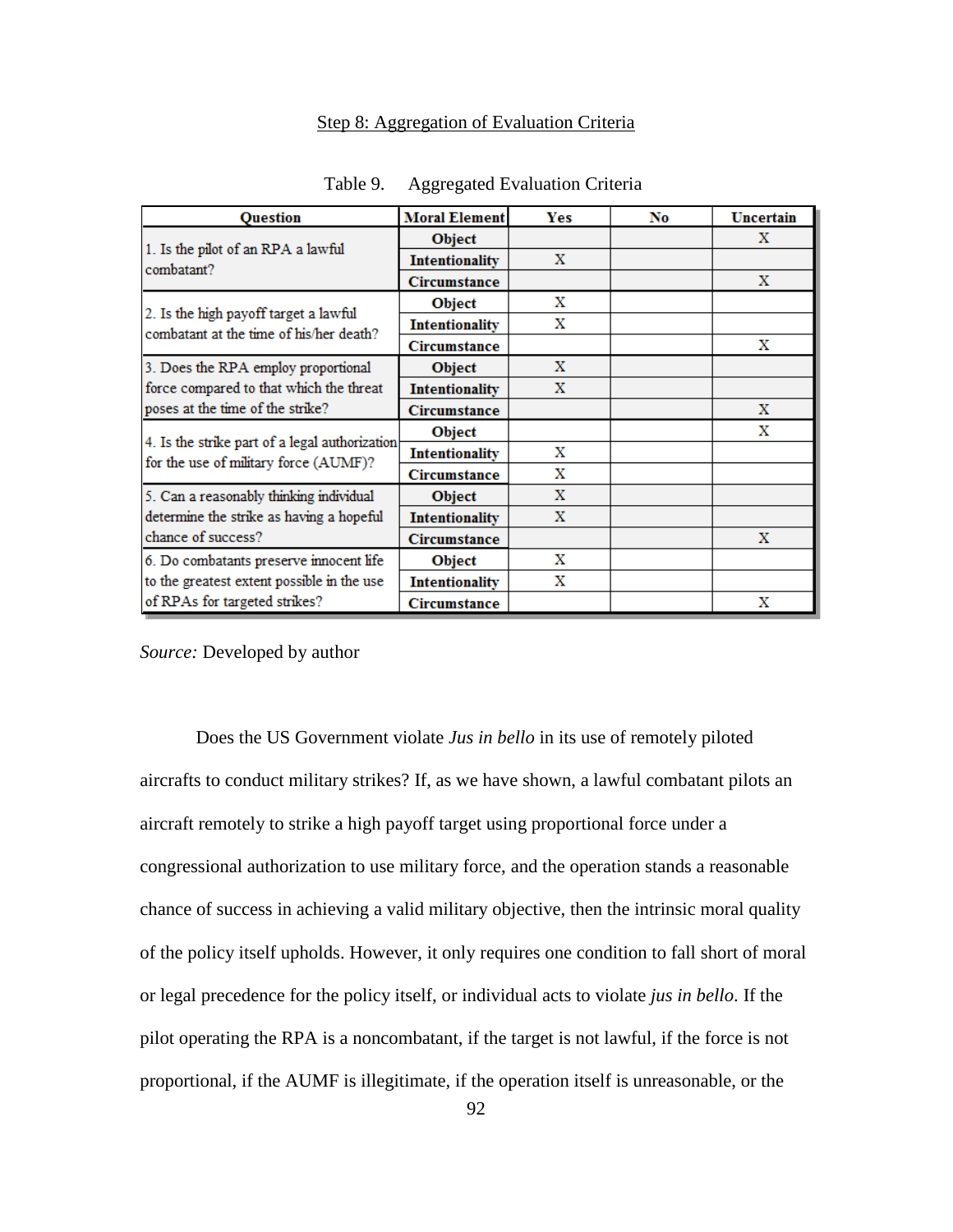strike leads to an inordinate amount of civilian causalities, then the intrinsic moral quality of the policy diminishes beyond being morally good policy. In effect, the policy or individual RPA military strikes would be evil, not because the policymaker himself is evil, but because it fails to conform to objective moral standards, as outlined by The Three-Part Model of Moral Acts (figure 1).

The aggregated data, however, shows that while the policy is moral— for no answer to an evaluation criteria resulted in a "no"—the policy is nonetheless on weak ground. There is considerable room for individuals or future administrations to take either immoral or illegal action if restrains on future policies relax or the threat to the nation evolves.

## Chapter Conclusion

Does the US Government violate *jus in bello* in its use of the remotely piloted aircraft to conduct military strikes? Simply put, no. However, while the policy itself is moral, there is considerable room for policy makers, field commanders, and even the President of the United States, to abuse the policy for immoral ends. It is notable that for all six criteria, intent morally upholds, but either the object or the circumstance is uncertain. This creates a precarious situation for the President and military professionals potentially to allow the end to justify the means, something morally impermissible. The ends never justify immoral means, no matter the good an agent intends. Nevertheless, this thesis concludes that upon application of the evaluation criteria, the RPA policy has legal and moral sufficiency.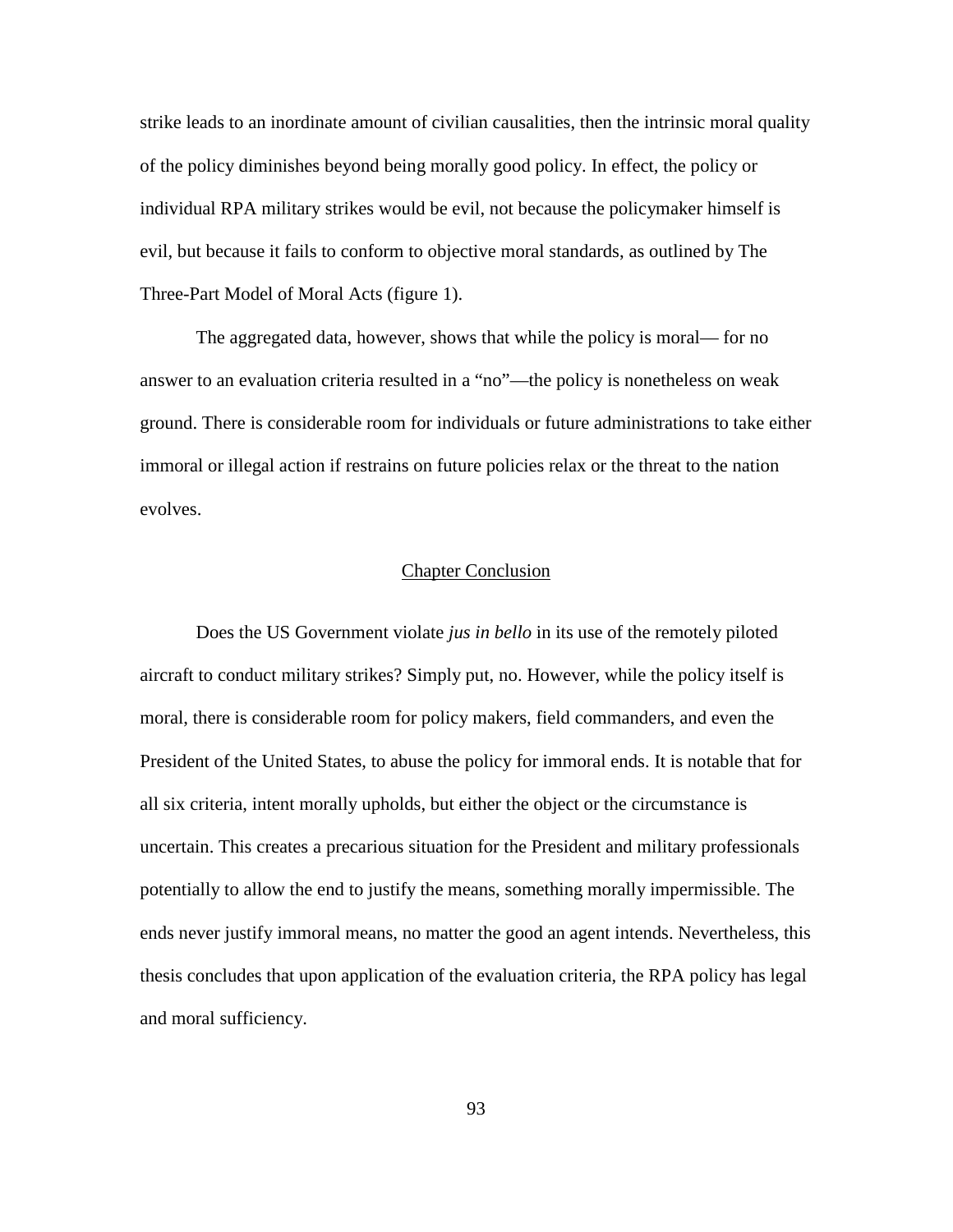#### CHAPTER 5

#### CONCLUSIONS AND RECOMMENDATIONS

This they affirm to be the origin and nature of justice—it is a mean or compromise, between the best of all, which is to do injustice and not be punished, and the worst of all, which is to suffer injustice without the power of retaliation; and justice, being at the middle point between the two, is tolerated not as a good, but as the lesser evil, and honored by reason of the inability of men to do injustice.

― Glaucon, The Republic, 360 B.C.

## Chapter Introduction

Over 2400 years ago, Plato posed whether a just man would act unjustly if he knew he could do injustice unobserved, maintaining his just reputation. He questioned the nature of justice; whether it could keep the just man from committing evil if such a man possessed the power to do evil with impunity. "And this we may truly affirm to be a great proof that a man is just, not willingly or because he thinks that justice is any good to him individually," Plato's Glaucon snubbed, "but of necessity, for wherever anyone thinks he can safely be unjust, there he is unjust" (Plato 360 B.C., 48). Quite differently, the United States military asserted that, "the Army professional's moral awareness and sensitivity is required for legally and morally justifiable action" (DA 2015, 4-2).

This thesis sought to demonstrate that national values and Army Ethic lie as bedrock for American leadership and decision-making. Furthermore, it sought to defend national policy, particularly the use of RPA, as legally and morally justifiable action. In other words, the U.S. Army Ethic—and more broadly, national values and U.S. military ethos—guides just men and women in their pursuance of moral and just actions. The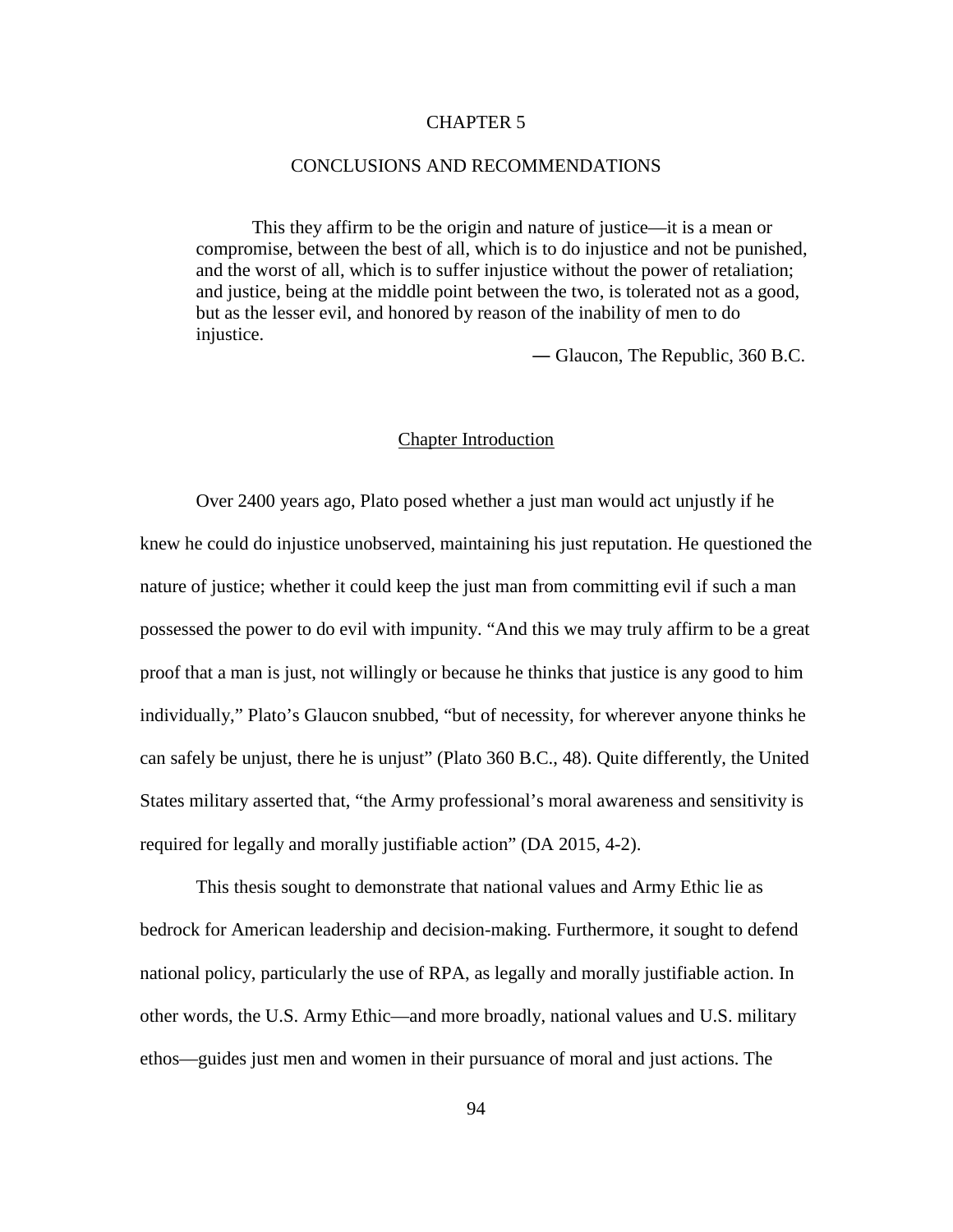Army Ethic and national values keep them from succumbing to the Gyges effect, so long as they continually strive to master the profession. As long as Army professionals continue to learn mastery of ethical applications of Landpower, they will certainly not fall prey to the Gyges effect.



Figure 5. Army Ethic Foundation: Legal and Moral

*Source:* Department of the Army, Army Doctrinal Reference Publication (ADRP) 1, *The Army Profession* (Washington, DC: Government Printing Office, June 2015), 2-2.

U.S. military doctrine adds the following:

The framework for the Army Ethic shows the rich and varied legal and moral sources of its content; it reflects our national values and moral principles. By our oath of service, we commit ourselves to these time-honored and enduring ideals. . . . Motivated by both the legal and moral foundations of the Army Ethic, Army professionals adhere to all applicable laws, regulations, or rules in the accomplishment of every mission, particularly in combat or in any application of lethal force. (DA 2015, 2-2)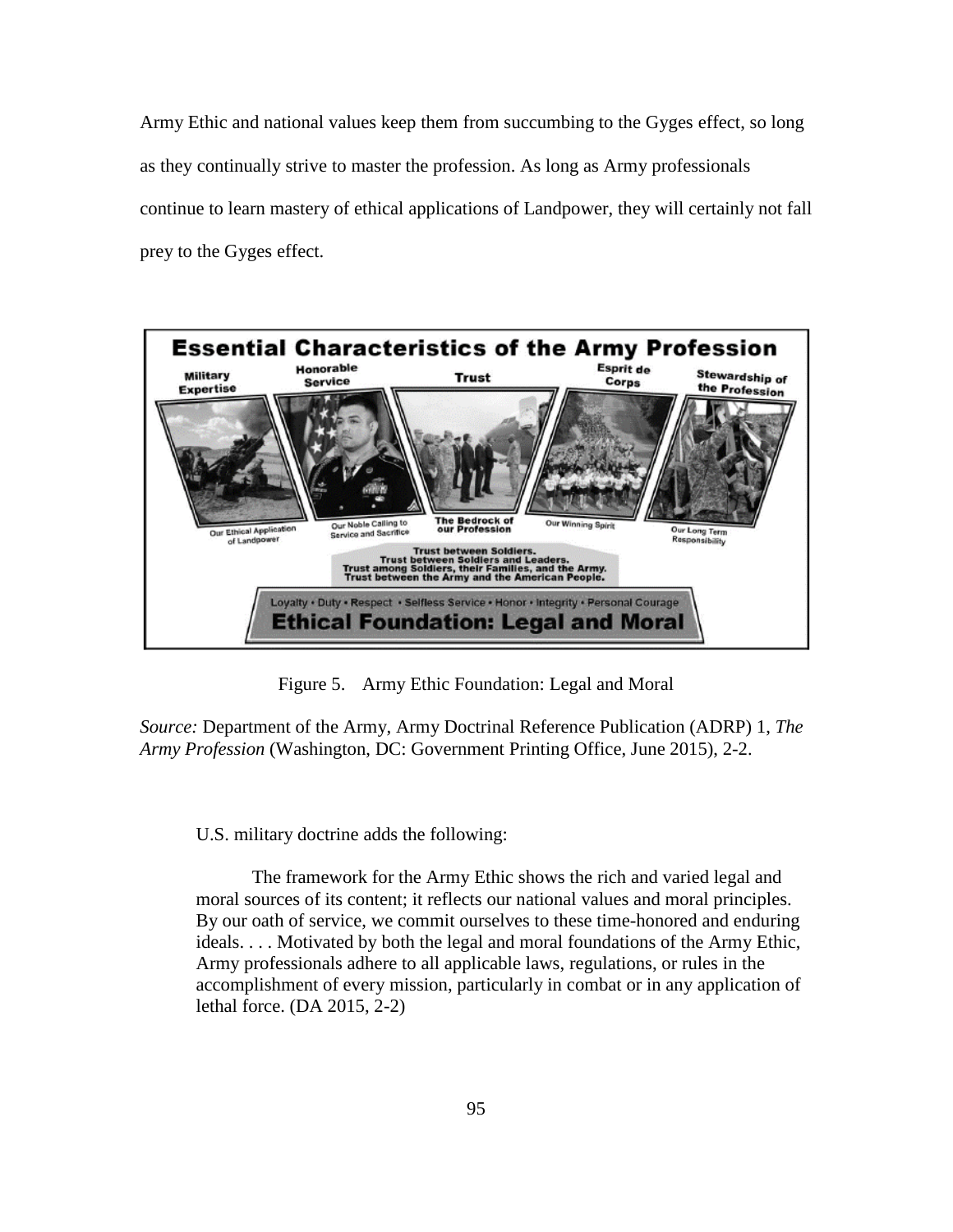What follows are conclusions we may draw from the study, as well as recommendations for future study.

## Conclusions

While in the previous chapter this thesis show that the RPA policy itself is moral—all answers to evaluation criteria resulted in either a "yes" or "uncertain" response—RPA acts of war remain problematic. The RPA challenges the warrior ethos. Modern day philosophers argue that RPA and future autonomous systems represent a sort of "death," or natural end to the warrior ethos. "An army that exposes the lives of its troops is bad;" Chamayou argues, "one that preserves them at all costs is good. Exposure to risk is to be condemned; killing without danger is to be commended. Dying for one's country was certainly a fine thing, but killing for it, given that it now offers us a dispensation from the heavy toll of our own death, is finer by far" (Chamayou 2015, 101). Just as in other sectors of society where autonomous technology threatens traditional means of employment, such as industrial and unskilled labor, the soldier might find himself replaced by autonomous systems, his ethos supplanted by what humans program into artificial intelligence (AI).

Other ethicists argue that no matter how humans might incorporate autonomous AI and RPA into warfare, war will not cease to be a human endeavor. They argue that "drones," RPA, and AI will conform to the same rules, ethics, and law as humans. They see no end to the warrior ethos. Rather, they equate the protection afforded by the RPA to that of the introduction of breastplates in antiquity, created for better protection, or the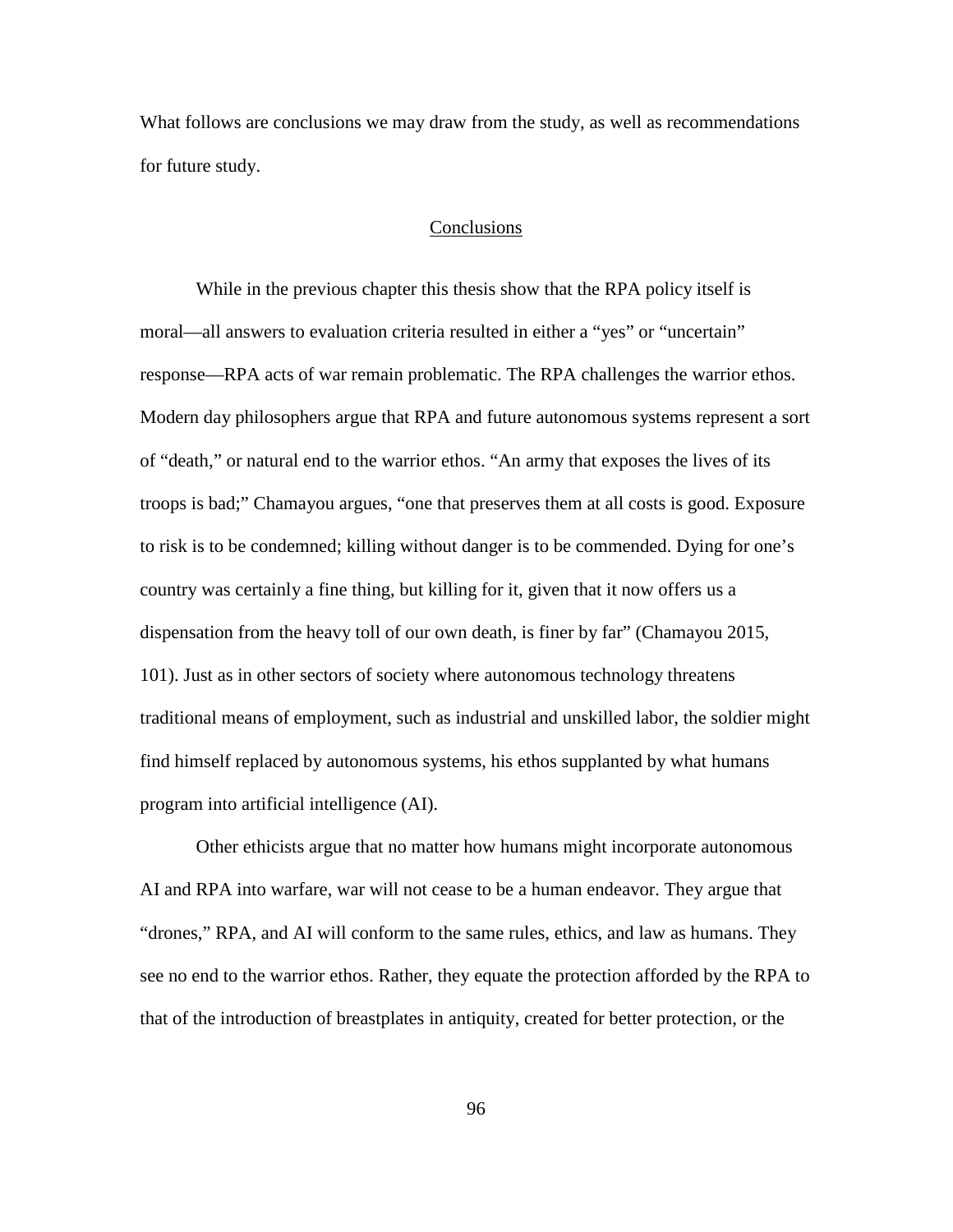crossbow, which allowed unskilled mercenaries to kill skilled knights with ease at greater ranges.

The RPA pilot might stretch the traditional notion of lawful combatants, but asymmetry is contingent on other nation gaining technological parity with the U.S., a reality rapidly approaching. An HPT might be engaged in acts other than actively hostile to the U.S. as he faced demise from an RPA strike, but his death is within a context of war, and the intent for his death is to bring about peace. The RPA might appear to deliver excessive force against defenseless targets, but the cost of capture using large military forces would gravely deteriorate regional tranquility and stability. The AUMF might appear outdated, but the provisions contained within are unprecedented, providing for the President a wide swath of authorities to prosecute the war on international terrorism against state and non-state actors.

Individual RPA military strikes to some might appear unreasonable, but, according to Al Qaeda's own leadership, they are highly effective. Finally, it might seem an inordinate amount of civilian casualties suffer from RPA strikes, but the Judeo-Christian *prima facie,* "Thou shalt not kill," is overcome by other weightier moral imperatives inherent to *jus bellum iustum.* The policy, as it appears, is moral, but to wield its power may prove to be unwise. It may convince our just military professionals that they could commit an injustice free of accountability, yet uphold a false just image and reputation. The Gyges effect is a slippery slope, and human nature appears all too willing to embrace easier wrongs over the harder and more difficult moral-ethical and legal rights.

97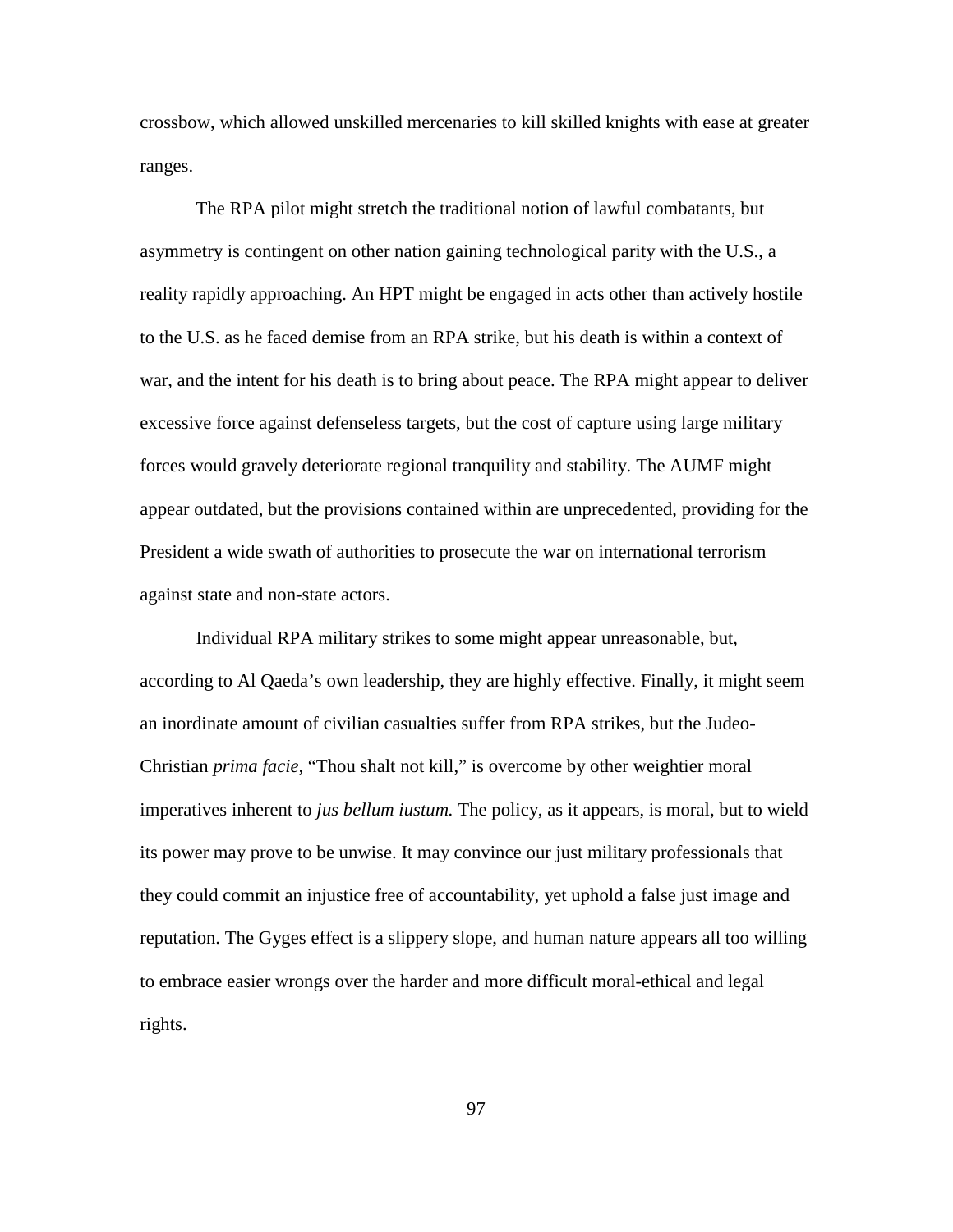#### Recommendations

Future research may pose the question of whether Congress intended Public Law 107-40 to recognize unprecedented authority in the President to wage persistent conflict against non-state actors, as interpretation of the law presently allows. An exposition on the AUMF, its history, authorities, and precedence is wanting, not as to curb the President's power, but to bind it as legal and moral justifiable action. Certainly, it is not the opinion of this thesis that the President acts immorally or illegally, for the thesis supports that as it stands, the intent and circumstance appear moral. Still, it bears mentioning that the object—the law itself in light of how it is used—does require further investigation to ensure the government uphold legal and moral norms.

There is considerable debate for whether the asymmetry of the U.S. military as compared to its enemies forces jurists and theorists to modify or altogether discard *jus bellum iustum* in exchange for another moral framework to judge contemporary conflict. While this thesis rejects the determinists' argument that one must either modify or discard *jus bellum iustum,* it bears further study to identify ways to refocus the theory in light of new policies like U.N. General Assembly resolutions on the Responsibility to Protect. Additionally, the Catholic Church has begun work to revise *jus bellum iustum* in light of the state's responsibility to maintain peace and tranquility. The "Pontifical Council for Justice and Peace and the international Catholic peace organization Pax Christi have strongly called on Pope Francis to consider writing an encyclical letter, or some other 'major teaching document,' reorienting the church's teachings on violence" (McElwee 2016).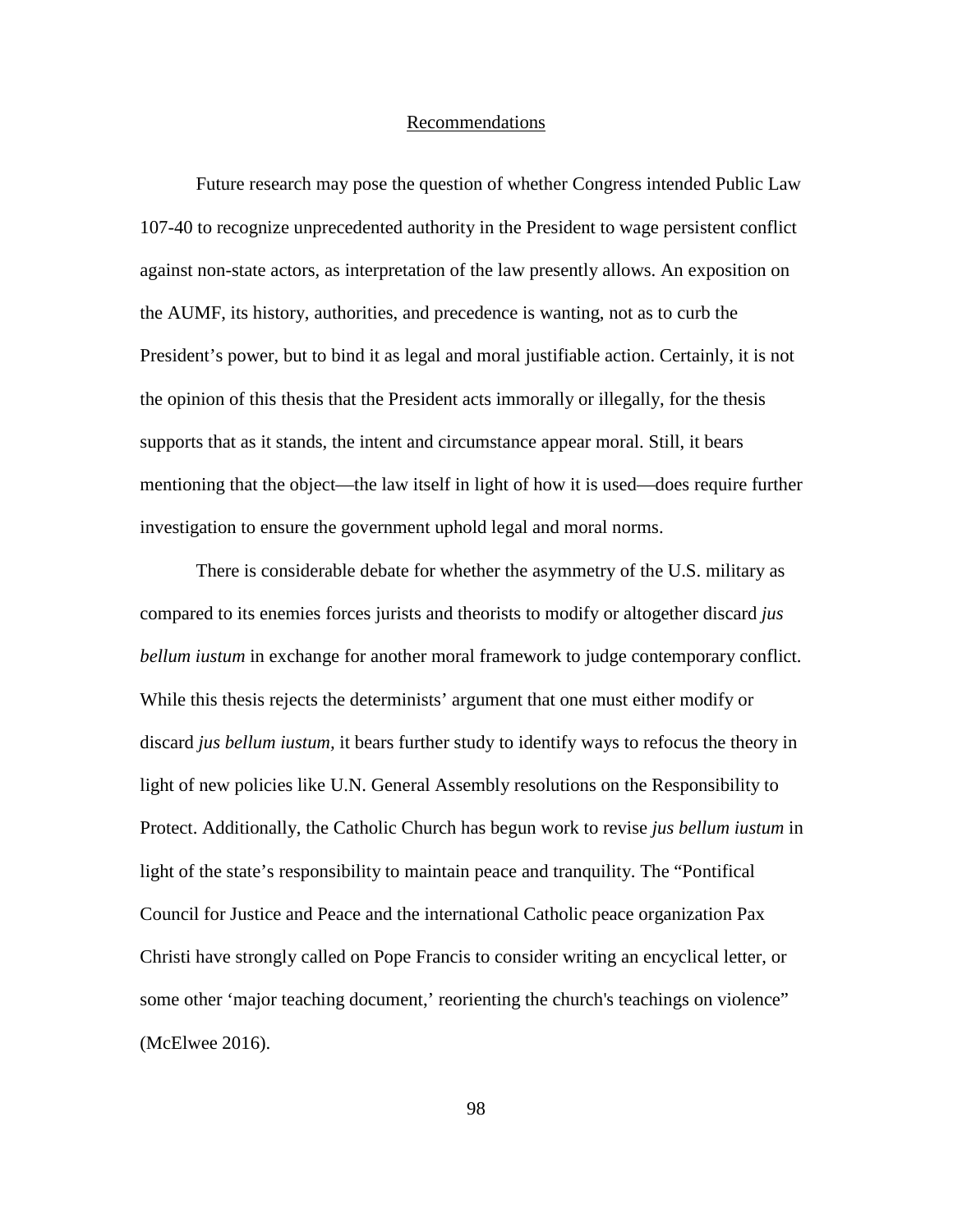In light of the findings of this study, it would be prudent for the current administration to revisit the RPA policy to ensure it firmly sets on a solid moral and legal foundation. While this thesis contends that the policy, as it exists, is morally and legally justifiable, the position must be stronger. This is particularly true as other nations develop the capability that the U.S. already possesses, and, as Brenner reminded, may not share our interests or the premium we put on protecting human life, including innocent civilians" (Brennan 2012). Table 2 and figure 3 of this thesis provides a useful framework to judge moral action in light of legal statute, and might be a helpful tool to military professionals and public officials to adapt for their own purposes.

Seeing that the conclusions drawn by this thesis leaves the legal and moral action of military professionals who employ RPA for military strikes on shaky ground, further studies will lead to meaningful reform to set the military ethical legal and moral foundation more firmly. As the thesis already discussed, further study is necessary on the subject of standoff and the combatant's psyche. To recall, RPA sophisticated imagery and sensors have reduced the sensory range of killing while keeping the combatants thousands of miles apart. This has led to a form of PTSD and moral injury that for the moment is morally uncertain. To protect our warriors, we must confront and mitigate the cognitive dissonance this causes in the mind, not by improving cognitive exercises to make the experience easier, but by understanding and forming moral judgment on whether the practice altogether is wise.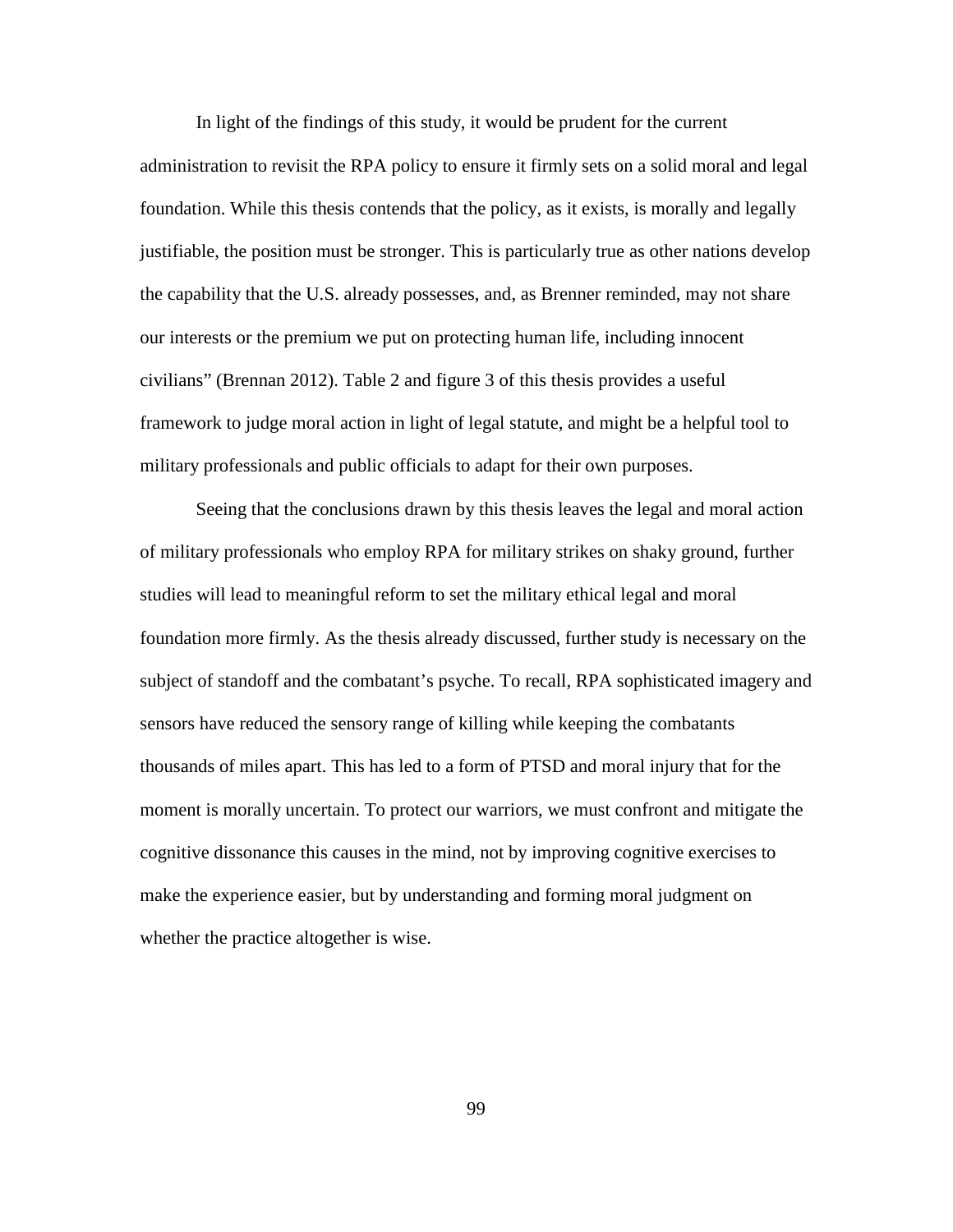## Final Thoughts

In many ways, *jus bellum iustum* is an impossible standard. "Too often," critics argue, "the 'just war theory' has been used to endorse rather than prevent or limit war. Suggesting that a 'just war' is possible also undermines the moral imperative to develop tools and capacities for nonviolent transformation of conflict" (McElwee 2016). At this point, one must bear in mind the tradition from which *jus bellum iustum* and the three essential elements of moral action derive. Christianity itself, with its idyllic moral precepts and its call of perfect conformity to natural and eternal law, is an impossible standard to meet on our own. Yet, it is precisely in view of such an impossible standard that clergymen and theologians, particularly those who formulated *jus bellum iustum* in the first place, compelled men to pause and reflect, to examine the source of human value and the value of a just society, and to ponder man's ultimate fulfillment. Upon such deep reflection, it becomes clear that human life is sacred, a just society is beyond value, and the defense of both against a darkness that seeks to destroy it is just.

St. Augustine's *civitas dei,* the perfect peace and righteousness promised at the end of time, is worth the brief journey through the mire and muck of *firma terra.* All individuals pursue true happiness, an inalienable right correctly identified as self-evident in the U.S. Declaration of Independence, even if true happiness lies beyond grasp in our time. Aristotle knew the cardinal virtues were indispensible habits to humankind's pursuit of happiness. The ECFs defined true happiness as perfect unity with God in heaven—the beatific vision—something by its very essence unable to be gained as temporal occupants of *firma terra*. Yet, they urged men through their preaching and writings that the just pursuit of heaven's glory was not one of folly. The framers of the U.S. Constitution left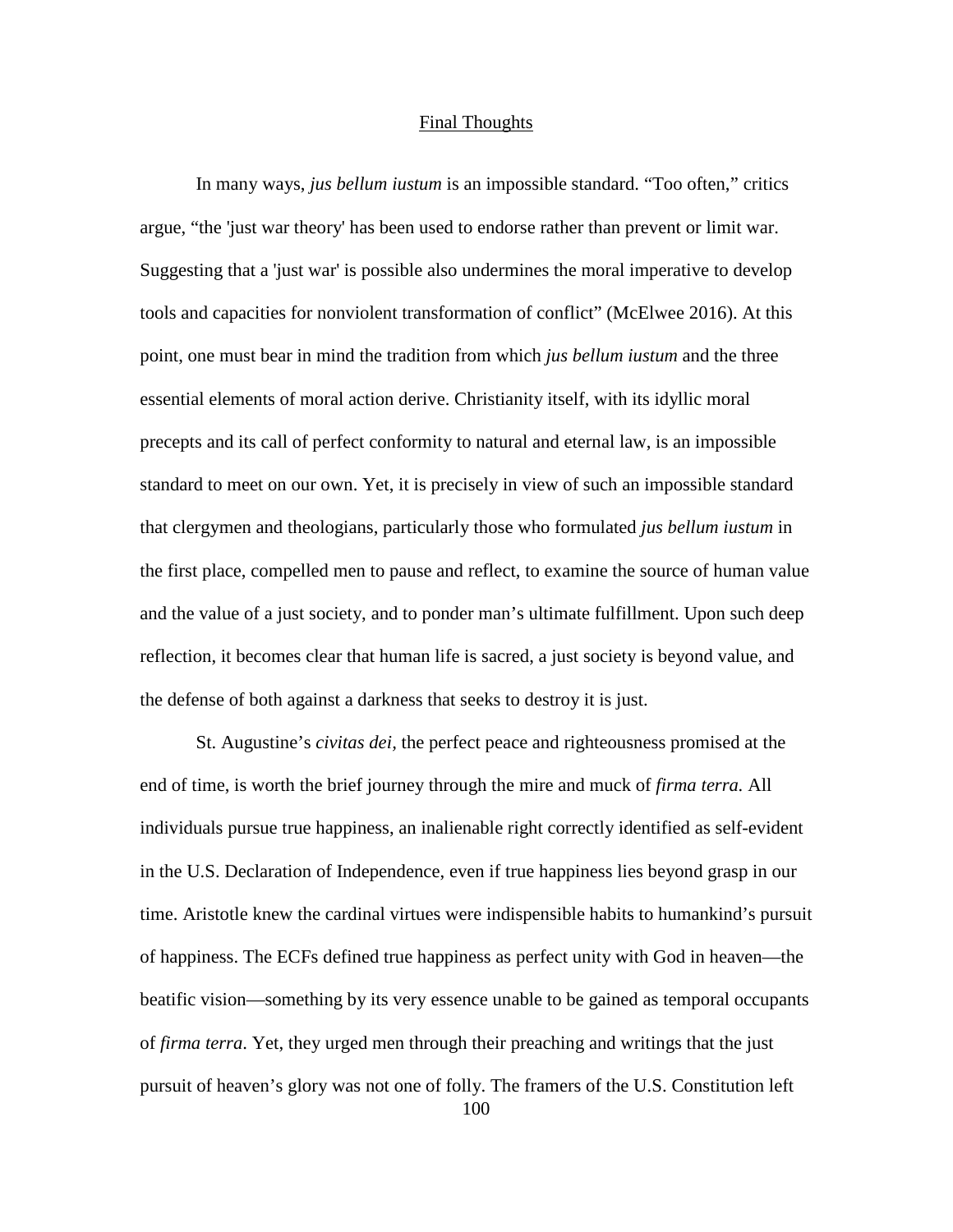the interpretation of happiness open, but subtly incorporated the cardinal virtues, along with "the laws of Nature and Nature's God," into other aspects of civil society. All three knew that legal and moral action aimed ultimately for order, peace, and tranquility. In light of the contributions by all three, one may argue that criticism levied against *jus bellum iustum* is misplaced. "The fact that the constraints of just war are routinely overridden is no more a proof of their falsity and irrelevance than the existence of immoral behavior 'refutes' standards of morality: we know the standard and we also know human beings fall short of that standard with depressing regularity" (Cook 2004, 22). Moreover, the deeper reality missed by those who routinely criticize *jus bellum iustum* is one that springs forth from its inner core as a beacon of faith and hope; *jus bellum iustum* is a doctrine of peace.

As our leaders review national policies coming off the heels of the recent election, we ought to pursue true legal and moral action that ultimately and quite purposefully leads to order, peace, and tranquility. While the RPA policy is legal and moral, one is compelled to question whether it is wise. Can it lead to the sort of habits necessary for military professionals and administration officials to lead just lives, to make just decisions, to pursue just ends? This author fears the policy leaves military professionals and administration officials too easily susceptible to the Gyges effect, even as it upholds *jus in bello*. As such, it is the fixed opinion of this author that strict observance of *jus bellum iustum* is precisely the impossible task to undertake to force our eyes to heaven in search of the spirit of prudence, justice, temperance, and fortitude, to fill us with the strength to do the impossible. It is, therefore, an indispensable framework, one rich in moral quality. We ought to approach with caution and suspicion any opinion to dispense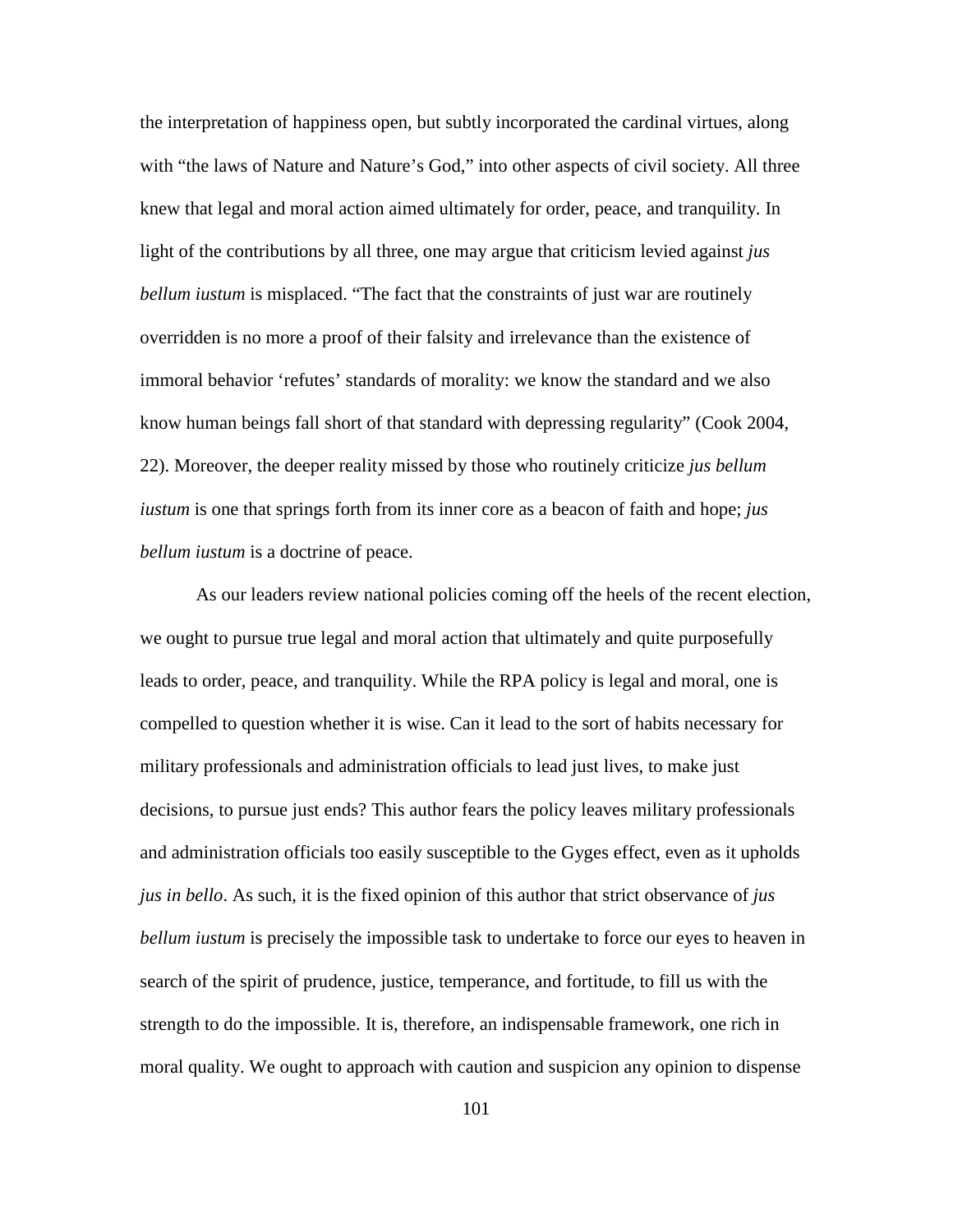with it. Just War supplies all that our military professionals need to take legally and morally justifiable action to avoid being victim of the Gyges effect.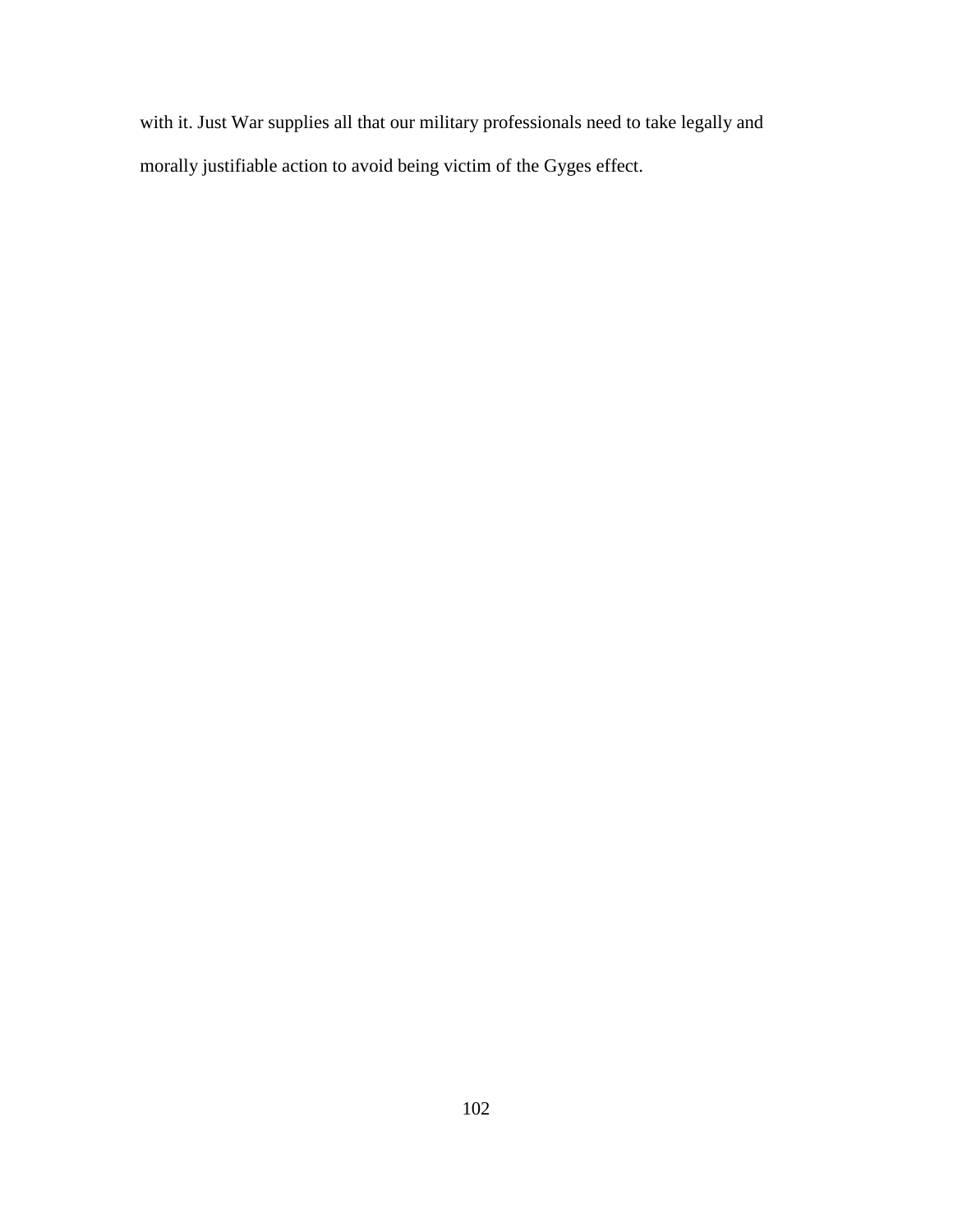#### REFERENCE LIST

- Aquinas, Thomas. 1948. *Summa Theologica* (ST), I-II. Translated by Fathers of the Dominican Province. Allen, TX: Thomas Moore Publishing.
- Arkin, Ronald C. 2010. "The Case for Ethical Autonomy in Unmanned Systems." *Journal of Military Ethics* 9, no. 4: 332-341*.*
- Atkinson, Torie, and Eugene Myers. 2009. "Star Trek Re-Watch: A Taste of Armageddon." Tor.com. Last modified June 23. Accessed March 15, 2017. http://www.tor.com/2009/06/23/lemgstar-treklemg-re-watch-a-taste-ofarmageddon/.
- Brennan, John O. 2012. *The Ethics and Efficacy of the President's Counterterrorism Strategy.* Washington, DC: The White House.
- Bush, George W. 2010. *Decision Points*. New York: Crown Publishers.
- Carter, Stephen L. 2011. *Violence of Peace: America's Wars in the Age of Obama*. New York: Beast Books.
- Cessario, Romanus. 2001. *Introduction to Moral Theology*. Washington, DC: The Catholic University of America Press.

———. 1991. *The Moral Virtues and Christian Faith*. Norte Dame, IN: University of Notre Dame Press.

- Chamayou, Grégoire. 2013. *A Theory of the Drone.* Translated by Janet Lloyd. Paris, France: La Fabrique Editions.
- Christopher, Paul P. 1990. "Just War Theory: An Historical and Philosophical Analysis." PhD diss., University of Massachusetts.
- Cook, Martin L. 2004. *The Moral Warrior: Ethics and Service in the U.S. Military.*  Albany, NY: State University of New York Press.
- ———. 2012. "Ethical Issues in War: An Overview." In *U.S. Army War College Guide to National Security Issues, Volume II: National Security Policy and Strategy*, edited by J. Boone Bartholomees, Jr., 217-227. Carlisle Barracks, PA: U.S. Army War College.
- Crivelli Carlo. 1476. *St. Thomas Aquinas.* The Demidoff Altarpiece in the Church of San Domineco. Ascoli Piceno, Italy.
- Department of the Army (DA). 2015. Army Doctrinal Reference Publication (ADRP) 1, *The Army Profession*. Washington, DC: Government Printing Office, June.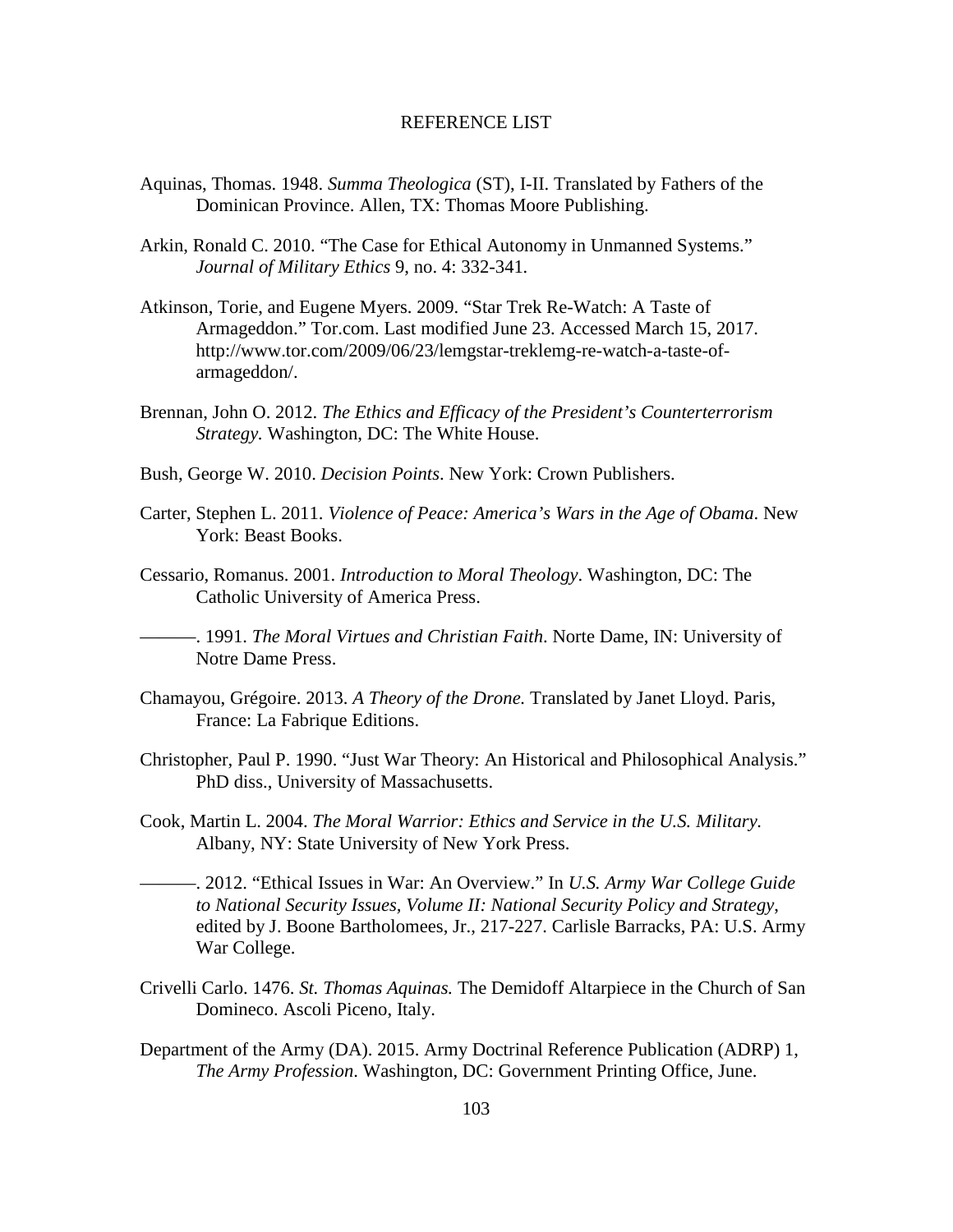———. 2014. Field Manual 6-0, *Commander and Staff Organization and Operations.*  Washington, DC: Government Printing Office, May.

Department of Defense (DoD). 2017. Joint Publication 5-0, *Joint Operations.*  Washington, DC: Government Printing Office, January.

———. 2013. Joint Publication 3-60, *Joint Targeting.* Washington, DC: Government Printing Office, January.

- Department of State (DoS). 2017. "The Truman Doctrine, 1947." Accessed March 13, 2017. https://history.state.gov/milestones/1945-1952/truman-doctrine.
- Elsea, Jennifer K., and Matthew D. Weed. 2014. *Declarations of War and Authorizations for the Use of Military Force: Historical Background and Legal Implications*. Washington, DC: Congressional Research Service, April 18. Accessed on April 13, 2017. https://fas.org/sgp/crs/natsec/RL31133.pdf.
- Friedersdorf, Conor. 2013. "Drone Attacks at Funerals of People Killed in Drone Strikes." *The Atlantic*, October 24. Accessed March 23, 2017. https://www.theatlantic.com/international/archive/2013/10/drone-attacks-atfunerals-of-people-killed-in-drone-strikes/280821/.
- Fox News. 2004. "Militants Behead American Hostage in Iraq." *Fox News,* May 11. Accessed March 27, 2017. http://www.foxnews.com/story/2004/05/11/militantsbehead-american-hostage-in-iraq.html.
- Garson, G. David. 2016. *Validity and Reliability*. Asheboro, NC: Statistical Publishing Associates.
- Galliott, Jai C. 2012. "Uninhabited Aerial Vehicles and the Asymmetry Objection: A Response to Strawser." *Journal of Military Ethics* 11, no. 1: 58-66*.*
- Grossman, David. 1995. *The Psychological Cost of Learning to Kill in War and Society*. New York: Back Bay Books.
- Hersh, Seymour M. 2004. "Torture at Abu Ghraib: Americans Soldiers Brutalized Iraqis. How Far up Does the Responsibility Go?" *The New Yorker,* May 10. Accessed April 8, 2017. http://www.newyorker.com/magazine/2004/05/10/torture-at-abughraib.
- Horowitz, Jonathan, and John Reed. 2016. "The PPG Visualized: What the U.S. Kill and Capture Bureaucracy Looks Like." Just Security. August 5. Accessed April 11, 2017. https://www.justsecurity.org/32391/ppg-visualized-kill-capturebureaucracy/.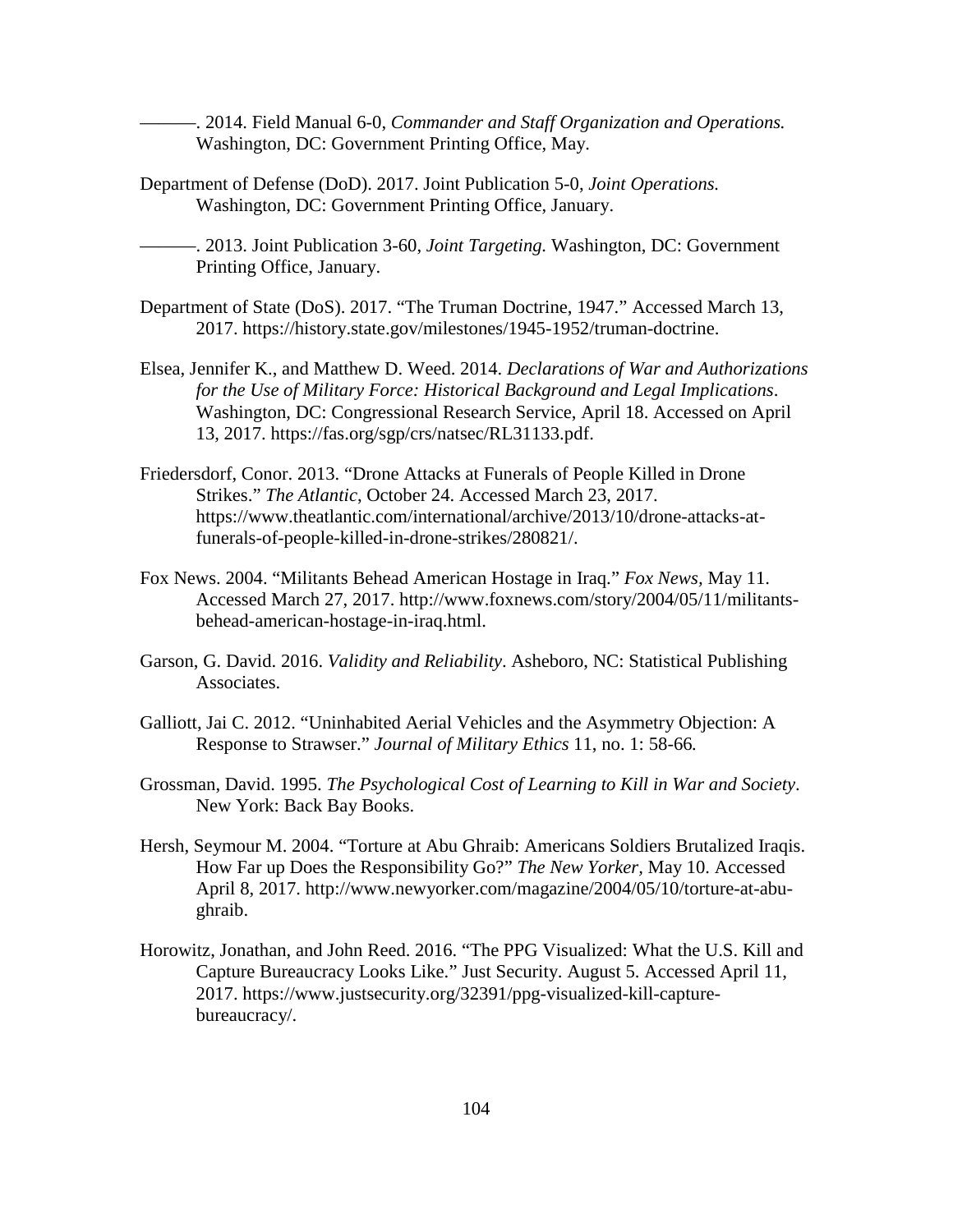- International and Operational Law Department (IOLD). *Operational Law Handbook*. Charlottesville, VA: The Judge Advocate General's Legal Center and School, 2015.
- Jefferson, Thomas. 1776. *Declaration of Independence*. Philadelphia, PA: Evening Post.
- Kagan, Robert. 2012. *The World America Made*. New York, NY: Random House.
- Legal Information Institute. *Customary International Law*. Accessed March 13, 2017. https://www.law.cornell.edu/wex/customary\_international\_law.
- McElwee Joshua J. 2016. "Landmark Vatican Conference Rejects Just War Theory, Asks for Encyclical on Nonviolence." *National Catholic Reporter,* April 14. Accessed April 28, 2017. https://www.ncronline.org/news/vatican/landmark-vaticanconference-rejects-just-war-theory-asks-encyclical-nonviolence.
- Morris, Loveday, and Missy Ryan. 2017. "U.S. Military Acknowledges Strike on Mosul Site where more than 100 were Allegedly Killed." *Washington Post,* March 25. Accessed March 26, 2017. https://www.washingtonpost.com/news/checkpoint/ wp/2017/03/25/u-s-military-acknowledges-strike-on-mosul-site-where-over-100 were-allegedly-killed/.
- National Consortium for the Study of Terrorism and Responses to Terrorism (START). 2015. "Overview: Terrorism in 2014." August. Accessed March 23, 2017. https://www.start.umd.edu/pubs/START\_GTD\_OverviewofTerrorism2014\_ Aug2015.pdf.
- Obama Administration. 2013. *Procedures for Approving Direct Action Against Terrorist Targets Located Outside the United States and Area of Active Hostilities.*  Washington, DC: The White House, May 22.
- Obama, Barack H. 2014. Remarks by the President at the United States Military Academy Commencement Ceremony, West Point, NY, May 28. Accessed April 13, 2017. https://obamawhitehouse.archives.gov/the-press-office/2014/ 05/28/remarks-president-united-states-military-academy-commencementceremony.
- ———. 2015. *National Security Strategy*. Washington, DC: The White House.

———. 2016. *Letter From the President—War Powers Resolution*. Office of the Press Secretary, June 13. Washington, DC: The White House.

- Orend, Brian. 2006. *The Morality of War*. Peterborough, Notario, Canada: Broadview Press.
- Plato. 360 B.C.. *The Republic.* Translated by Benjamin Jowett. New York: Quality Paperback Book Club by arrangement with Random House, Inc..